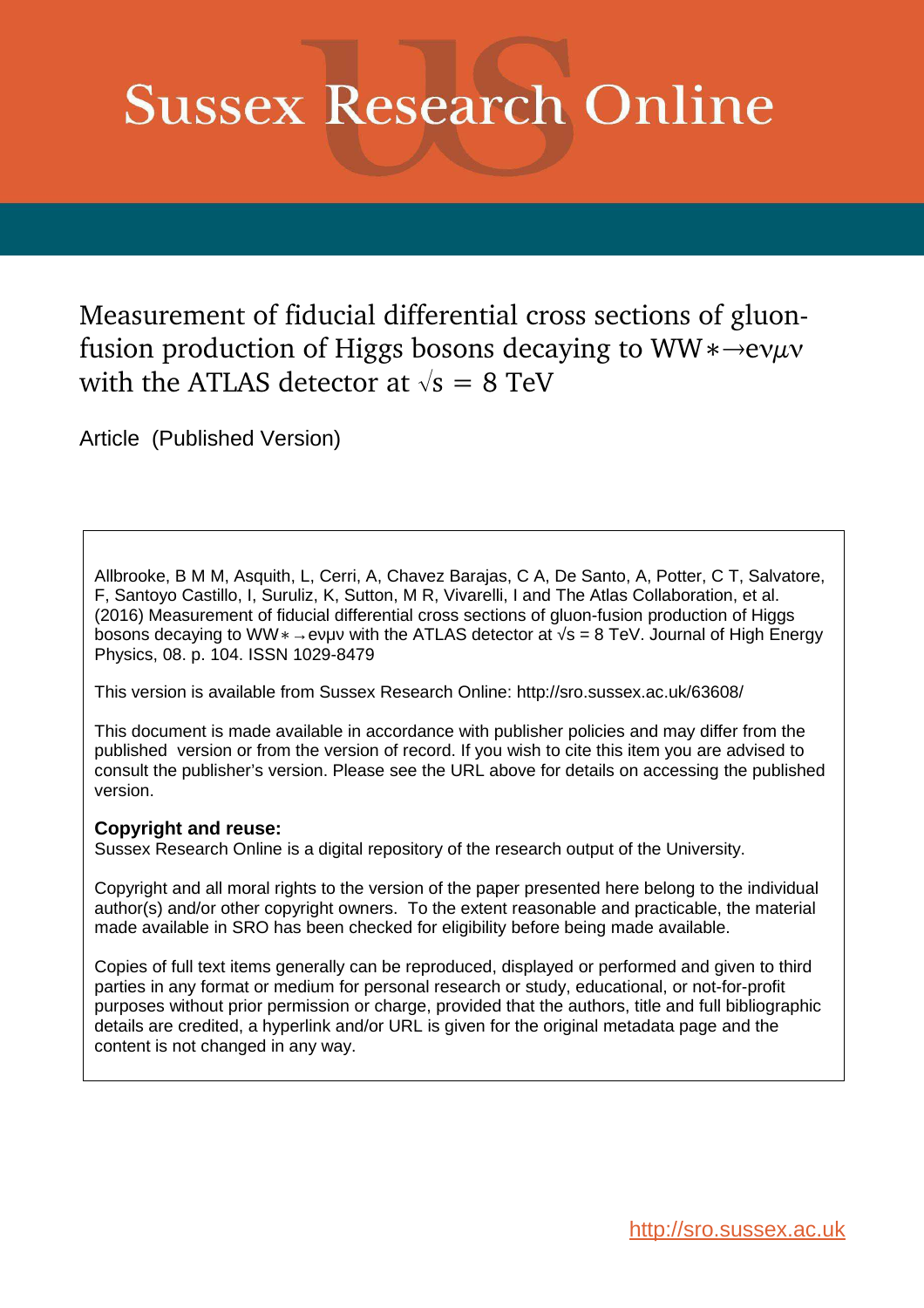PUBLISHED FOR SISSA BY 2 SPRINGER

RECEIVED: April 12, 2016 Revised : June 15, 2016 Accepted : August 4, 2016 PUBLISHED: August 17, 2016

Measurement of fiducial differential cross sections of gluon-fusion production of Higgs bosons decaying to  $WW^* \rightarrow e\nu\mu\nu$  with the ATLAS detector at  $\sqrt{s}=8$  TeV



### The ATLAS collaboration

E-mail: [atlas.publications@cern.ch](mailto:atlas.publications@cern.ch)

Abstract: This paper describes a measurement of fiducial and differential cross sections of gluon-fusion Higgs boson production in the  $H \to WW^* \to e\nu\mu\nu$  channel, using 20.3 fb<sup>-1</sup> of proton-proton collision data. The data were produced at a centre-of-mass energy of  $\sqrt{s}$  = 8 TeV at the CERN Large Hadron Collider and recorded by the ATLAS detector in 2012. Cross sections are measured from the observed  $H \to WW^* \to e\nu\mu\nu$  signal yield in categories distinguished by the number of associated jets. The total cross section is measured in a fiducial region defined by the kinematic properties of the charged leptons and neutrinos. Differential cross sections are reported as a function of the number of jets, the Higgs boson transverse momentum, the dilepton rapidity, and the transverse momentum of the leading jet. The jet-veto efficiency, or fraction of events with no jets above a given transverse momentum threshold, is also reported. All measurements are compared to QCD predictions from Monte Carlo generators and fixed-order calculations, and are in agreement with the Standard Model predictions.

<span id="page-1-0"></span>KEYWORDS: Hadron-Hadron scattering (experiments)

ArXiv ePrint: [1604.02997](http://arxiv.org/abs/1604.02997)

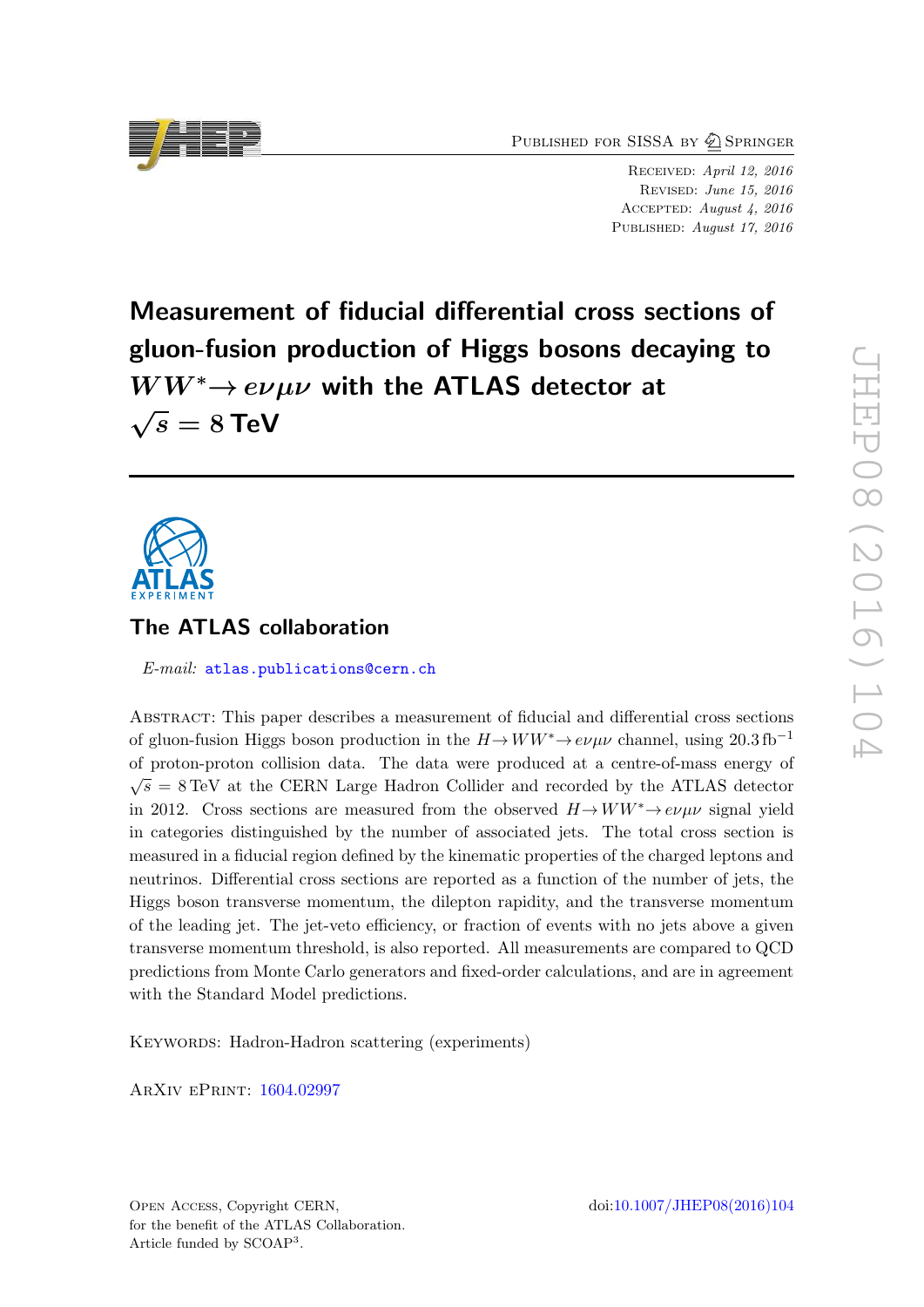# Contents

| 1        | Introduction                                              | $\mathbf{1}$     |
|----------|-----------------------------------------------------------|------------------|
| $\bf{2}$ | The ATLAS detector                                        | $\bf{3}$         |
| 3        | Signal and background models                              | 4                |
| 4        | <b>Event</b> selection                                    | $\bf{5}$         |
|          | 4.1<br>Object reconstruction and identification           | $\overline{5}$   |
|          | 4.2<br>Signal region selection                            | $\boldsymbol{6}$ |
| $\bf{5}$ | <b>Background</b> estimation                              | $\boldsymbol{9}$ |
| 6        | Reconstructed yields and distributions                    | <b>15</b>        |
| 7        | Fiducial region and correction for detector effects       | 15               |
|          | Definition of the fiducial region<br>7.1                  | 17               |
|          | Correction for detector effects<br>7.2                    | 18               |
| 8        | Statistical and systematic uncertainties                  | 19               |
|          | Statistical uncertainties<br>8.1                          | <b>20</b>        |
|          | 8.2<br>Experimental systematic uncertainties              | <b>20</b>        |
|          | 8.3<br>Systematic uncertainties in the signal model       | <b>20</b>        |
|          | 8.4<br>Systematic uncertainty in the correction procedure | 21               |
|          | 8.5<br>Systematic uncertainties in the background model   | 21               |
| 9        | Theory predictions                                        | 24               |
|          | 10 Results                                                | 25               |
|          | 10.1 Differential fiducial cross sections                 | 27               |
|          | 10.2 Normalised differential fiducial cross sections      | 27               |
|          | 10.3 Jet-veto efficiency                                  | 29               |
|          | 11 Conclusion                                             | 39               |
|          | The ATLAS collaboration                                   | 46               |

# 1 Introduction

Since the observation of a new particle by the ATLAS [ [1\]](#page-40-0) and CMS [ [2\]](#page-40-1) collaborations in the search for the Standard Model (SM) Higgs boson [ [3](#page-40-2) – [8\]](#page-41-0), the mass, spin, and charge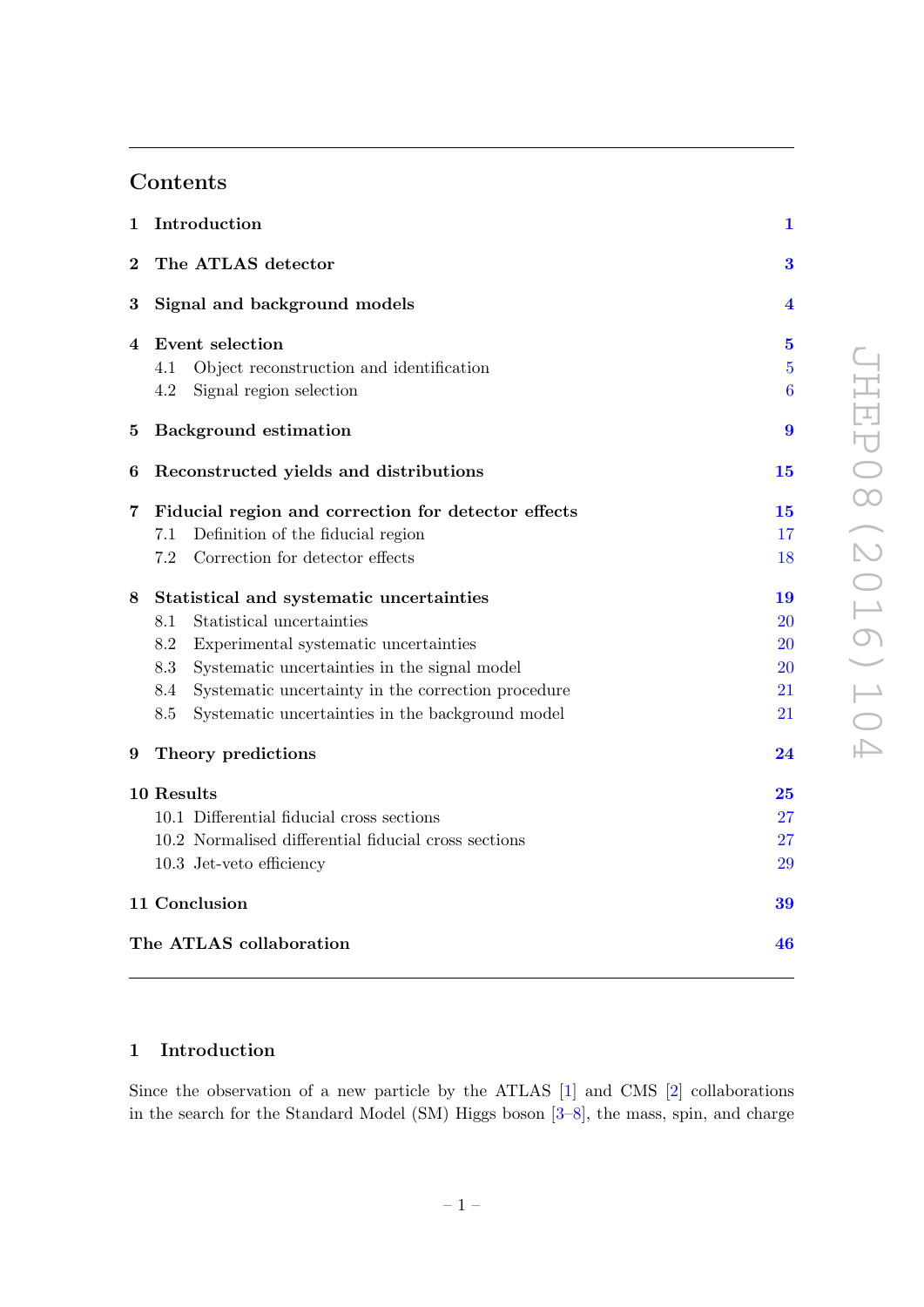conjugation times parity of the new particle have been measured by both collaborations [ [9](#page-41-1) – [11\]](#page-41-2). Its mass has been measured to be  $m_H = 125.09 \pm 0.24$  GeV [[9\]](#page-41-1) by combining ATLAS and CMS measurements. The strengths of its couplings to gauge bosons and fermions have also been explored [\[12](#page-41-3) , [13\]](#page-41-4). In all cases the results are consistent with SM predictions. Differential cross-section measurements have recently been made by the ATLAS and CMS collaborations in the  $ZZ \to 4\ell$  [\[14](#page-41-5), [15\]](#page-41-6) and  $\gamma\gamma$  [\[16](#page-41-7), [17\]](#page-41-8) final states. The results of the ATLAS collaboration have been combined in ref. [\[18\]](#page-41-9).

In this paper, measurements of fiducial and differential cross sections for Higgs boson production in the  $H \to WW^* \to e\nu\mu\nu$  final state are presented. These measurements use  $20.3 \text{ fb}^{-1}$  of proton-proton collision data at a centre-of-mass energy of  $\sqrt{s} = 8$  TeV recorded by the ATLAS experiment at the CERN Large Hadron Collider (LHC). The presented measurements characterise the gluon-fusion production mode (ggF), which is the dominant signal contribution to the  $H \to WW^* \to e\nu\mu\nu$  event sample. The results are compared to quantum chromodynamics (QCD) predictions of this production mechanism. Small contributions from the vector-boson fusion (VBF), and vector-boson associated production  $(VH)$  modes are subtracted assuming the SM expectation. Contributions from associated Higgs boson production via  $t\bar{t}H$  and  $b\bar{b}H$  are expected to be negligible after applying the experimental event-selection criteria. To minimise the model dependencies of the correction for the detector acceptance, and to allow direct comparison with theoretical predictions, all cross sections presented in this paper are fiducial cross sections corrected for detector effects. Here, the cross sections are given in a fiducial region defined using particle-level objects where most of the event-selection requirements of the analysis are applied.

<span id="page-3-0"></span>The differential ggF Higgs boson production cross sections are chosen to probe several different physical effects:

- Higher-order perturbative QCD contributions to the ggF production are probed by measuring the number of jets,  $N_{\rm jet}$ , and transverse momentum,  $p_{\rm T}$ , of the highest- $p_{\rm T}$ ("leading") jet,  $p_{\textrm{T}}^{j_1}$ .
- Multiple soft-gluon emission, as modelled by resummation calculations, and nonperturbative effects are probed by measuring the transverse momentum of the reconstructed Higgs boson,  $p_T^H$ .
- Parton distribution functions (PDFs) are probed by measuring the absolute value of the rapidity of the reconstructed dilepton system,  $|y_{\ell\ell}|$ .

<span id="page-3-1"></span>The dilepton rapidity,  $y_{\ell\ell}$ , is highly correlated to the rapidity of the reconstructed Higgs boson,  $y_H$ , which is known to be sensitive to PDFs. Since it is not possible to reconstruct  $y_H$  experimentally in the  $H \to WW^* \to e\nu\mu\nu$  final state, the differential cross section is measured as a function of  $|y_{\ell\ell}|$ . An additional important test of QCD predictions is the production cross section of the Higgs boson without additional jets  $(H + 0$ -jet), which is also a significant source of uncertainty in measurements of the total  $H \to WW^*$  production rate. Large uncertainties arise from unresummed logarithms in fixed-order predictions or from uncertainties assigned to resummed predictions for the  $H + 0$ -jet cross section. The  $H + 0$ -jet cross section,  $\sigma_0(p_T^{\text{thresh}})$ , can be calculated from the product of the total cross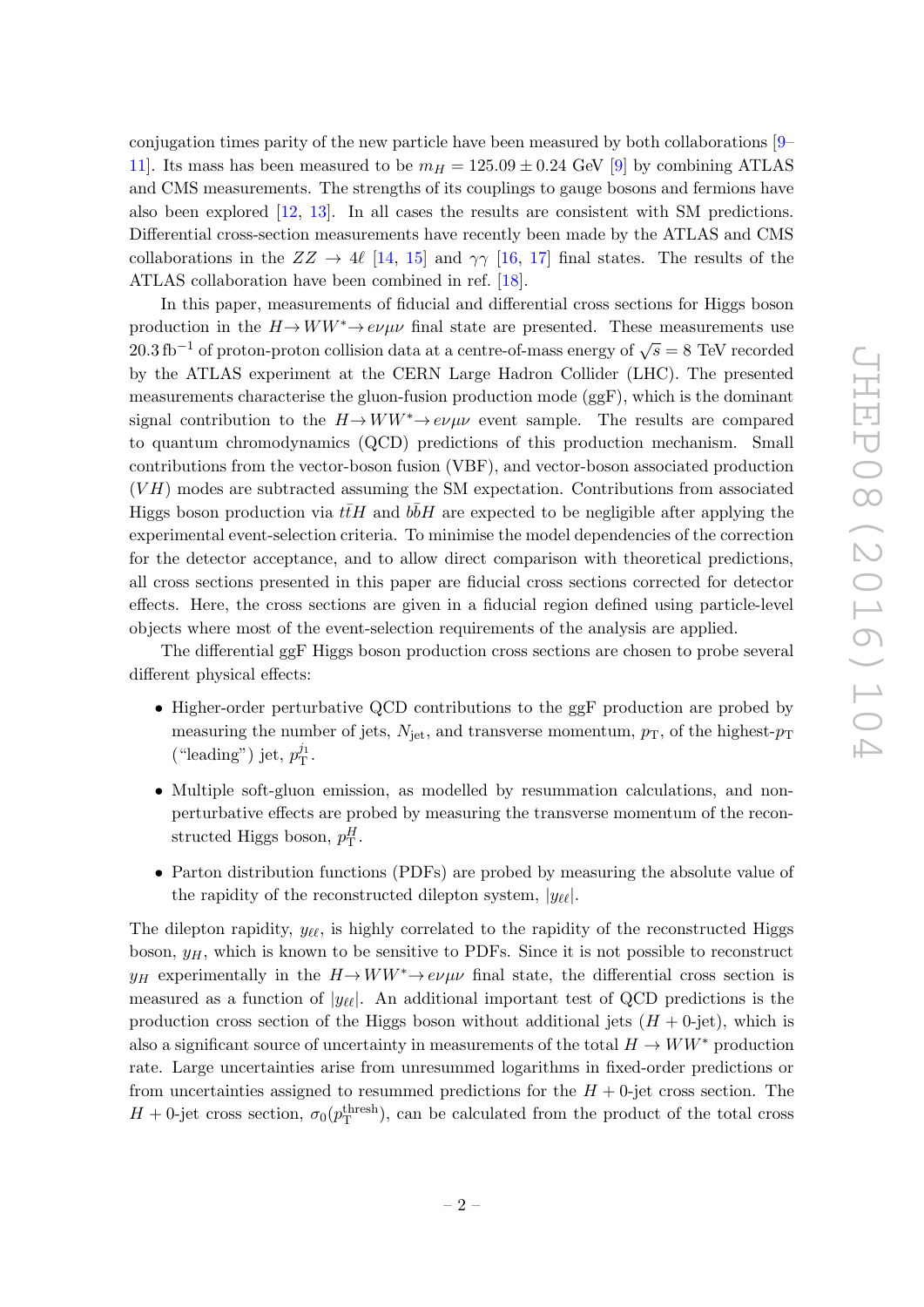section,  $\sigma_{\text{tot}}$ , and the jet-veto efficiency for  $H + 0$ -jet events,  $\varepsilon_0(p_T^{\text{thresh}})$ , which is defined as the fraction of events with the leading jet below a given threshold,  $p_T^{\text{thresh}}$ :

$$
\sigma_0(p_{\rm T}^{\rm thresh}) = \varepsilon_0(p_{\rm T}^{\rm thresh}) \cdot \sigma_{\rm tot}. \tag{1.1}
$$

In addition to the measurement of the  $N_{jet}$  distribution, a measurement of the jet-veto efficiency for  $H+0$ -jet events,  $\varepsilon_0$ , is presented for three different values of  $p_T^{\rm thresh}$ . All results are compared to a set of predictions from fixed-order calculations and Monte Carlo (MC) generators.

Differential cross-section measurements are performed for the first time in the  $H \to WW^* \to e\nu\mu\nu$  final state. This analysis is an extension of the ggF coupling measurement performed using the Run-1 dataset [\[19\]](#page-41-10), and uses the same object definitions, background-estimation techniques, and strategies to evaluate the systematic uncertainties. In contrast to the couplings measurement, in which the results were obtained using a likelihood-based approach to simultaneously fit several signal regions and backgrounddominated control regions, the analysis presented here utilizes a simplified approach. First the dominant backgrounds are estimated using control regions in data, and then the predicted backgrounds are subtracted from the observed data in the signal region to obtain the signal yield. Another difference is that events with two leptons of the same flavour  $(ee/\mu\mu)$  are not considered due to the large Drell-Yan  $(pp \to Z/\gamma^* \to \ell\ell)$  background. Using an iterative Bayesian method, the distributions are corrected for detector efficiencies and resolutions. Statistical and systematic uncertainties are propagated through these corrections, taking correlations among bins into account.

#### <span id="page-4-0"></span>2 The ATLAS detector

The ATLAS detector [\[20\]](#page-42-0) at the LHC covers nearly the entire solid angle around the collision point. It consists of an inner tracking detector surrounded by a thin superconducting solenoid, electromagnetic and hadronic calorimeters, and a muon spectrometer incorporating three large superconducting toroid magnets. The inner-detector system (ID) is immersed in a 2 T axial magnetic field and provides charged-particle tracking in the range  $|\eta| < 2.5^{1}$  $|\eta| < 2.5^{1}$  $|\eta| < 2.5^{1}$ 

Closest to the interaction point, the silicon-pixel detector forms the three innermost layers of the inner detector. The silicon-microstrip tracker surrounding it typically provides four additional two-dimensional measurement points per track. The silicon detectors are complemented by the transition-radiation tracker, which enables radially extended track reconstruction up to  $|\eta| = 2.0$  and provides electron identification information based on the fraction of hits above a higher energy-deposit threshold indicating the presence of transition radiation.

<sup>1</sup>ATLAS uses a right-handed coordinate system with its origin at the nominal interaction point (IP) in the centre of the detector and the z-axis along the beam pipe. The x-axis points from the IP to the centre of the LHC ring, and the y-axis points upwards. Cylindrical coordinates  $(r, \phi)$  are used in the transverse plane, φ being the azimuthal angle around the z-axis. The pseudorapidity is defined in terms of the polar angle  $\theta$  as  $\eta = -\ln \tan(\theta/2)$ . Angular separation is measured in units of  $\Delta R \equiv \sqrt{(\Delta \eta)^2 + (\Delta \phi)^2}$ .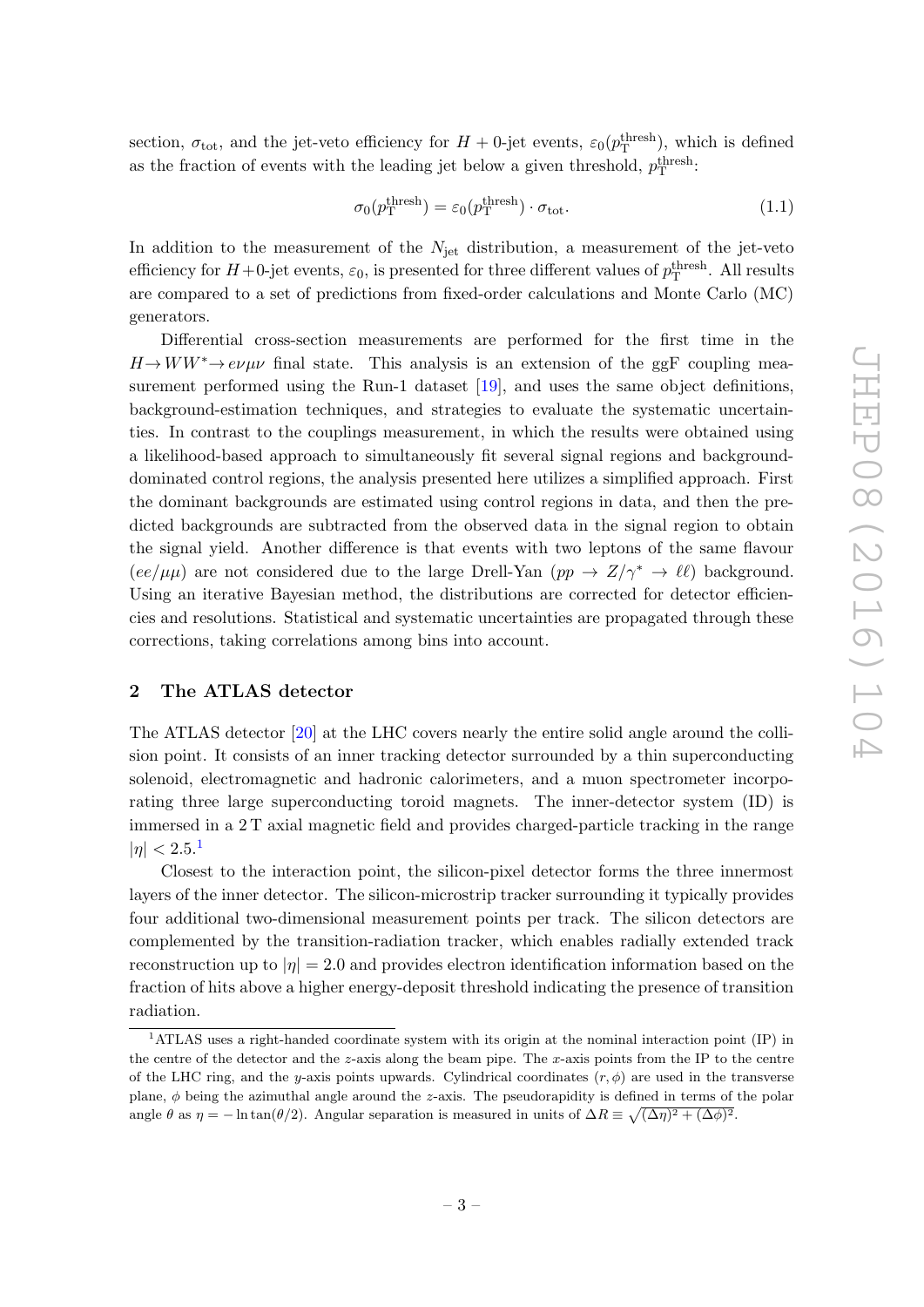The calorimeter system covers the range  $|\eta| < 4.9$ . Within the region  $|\eta| < 3.2$ , electromagnetic calorimetry is provided by a high-granularity lead/liquid-argon (LAr) sampling calorimeter. The hadronic calorimeter consists of steel and scintillator tiles in the central region and two copper/LAr hadronic endcap calorimeters. The solid-angle coverage is completed with forward copper/LAr and tungsten/LAr calorimeter modules optimised for electromagnetic and hadronic measurements respectively.

The muon spectrometer (MS) covers the region  $|\eta| < 2.7$  with precise position measurements from three layers of monitored drift tubes (MDTs). Cathode-strip chambers provide additional high-granularity coverage in the forward  $(2 < |\eta| < 2.7)$  region. The muon trigger system covers the range  $|\eta| < 2.4$  with resistive-plate chambers in the barrel and thin-gap chambers in the endcap regions, both of which also provide position measurements in the direction normal to the bending plane, complementary to the precision hits from the MDTs.

A three-level trigger system reduces the event rate to about 400 Hz [\[21\]](#page-42-1). The Level-1 trigger is implemented in hardware and uses a subset of detector information to reduce the event rate to a design value of at most 75 kHz. The two subsequent trigger levels, collectively referred to as the High-Level Trigger (HLT), are implemented in software.

#### 3 Signal and background models

<span id="page-5-0"></span>Signal and background processes are modelled by Monte Carlo simulation, using the same samples and configurations as in ref. [\[19\]](#page-41-10), which are summarized here. Events representing the ggF and VBF  $H \to WW^*$  signal processes are produced from calculations at next-to-leading order (NLO) in the strong coupling  $\alpha$ <sub>S</sub> as implemented in the POWHEG MC generator  $[22-25]$ , interfaced with PYTHIA8  $[26]$  (version 8.165) for the parton shower, hadronisation, and underlying event. The CT10 [\[27\]](#page-42-5) PDF set is used and the parameters of the Pythia8 generator controlling the modelling of the parton shower and the underlying event are those corresponding to the AU2 set [\[28\]](#page-42-6). The Higgs boson mass set in the generation is 125.0 GeV, which is close to the measured value. The Powheg ggF model takes into account finite quark masses and a running-width Breit-Wigner distribution that includes electroweak corrections at NLO [\[29\]](#page-42-7). To improve the modelling of the Higgs boson  $p_{\mathrm{T}}$  distribution, a reweighting scheme is applied to reproduce the prediction of the next-to-next-toleading-order (NNLO) and next-to-next-to-leading-logarithm (NNLL) dynamic-scale cal-culation given by the HRES 2.1 program [\[30\]](#page-42-8). Events with  $\geq 2$  jets are further reweighted to reproduce the  $p_T^H$  spectrum predicted by the NLO POWHEG simulation of Higgs boson production in association with two jets  $(H + 2$  jets) [\[31\]](#page-42-9). Interference with continuum WW production [\[32](#page-42-10) , [33\]](#page-42-11) has a negligible impact on this analysis due to the transverse-mass selection criteria described in section [4](#page-5-0) and is not included in the signal model.

<span id="page-5-1"></span>The inclusive cross sections at  $\sqrt{s} = 8$  TeV for a Higgs boson mass of 125.0 GeV, calculated at NNLO+NNLL in QCD and NLO in the electroweak couplings, are 19.3 pb and 1.58 pb for ggF and VBF respectively [\[34\]](#page-42-12). The uncertainty on the ggF cross section has approximately equal contributions from QCD scale variations  $(7.5\%)$  and PDFs  $(7.2\%)$ . For the VBF production, the uncertainty on the cross section is 2.7%, mainly from PDF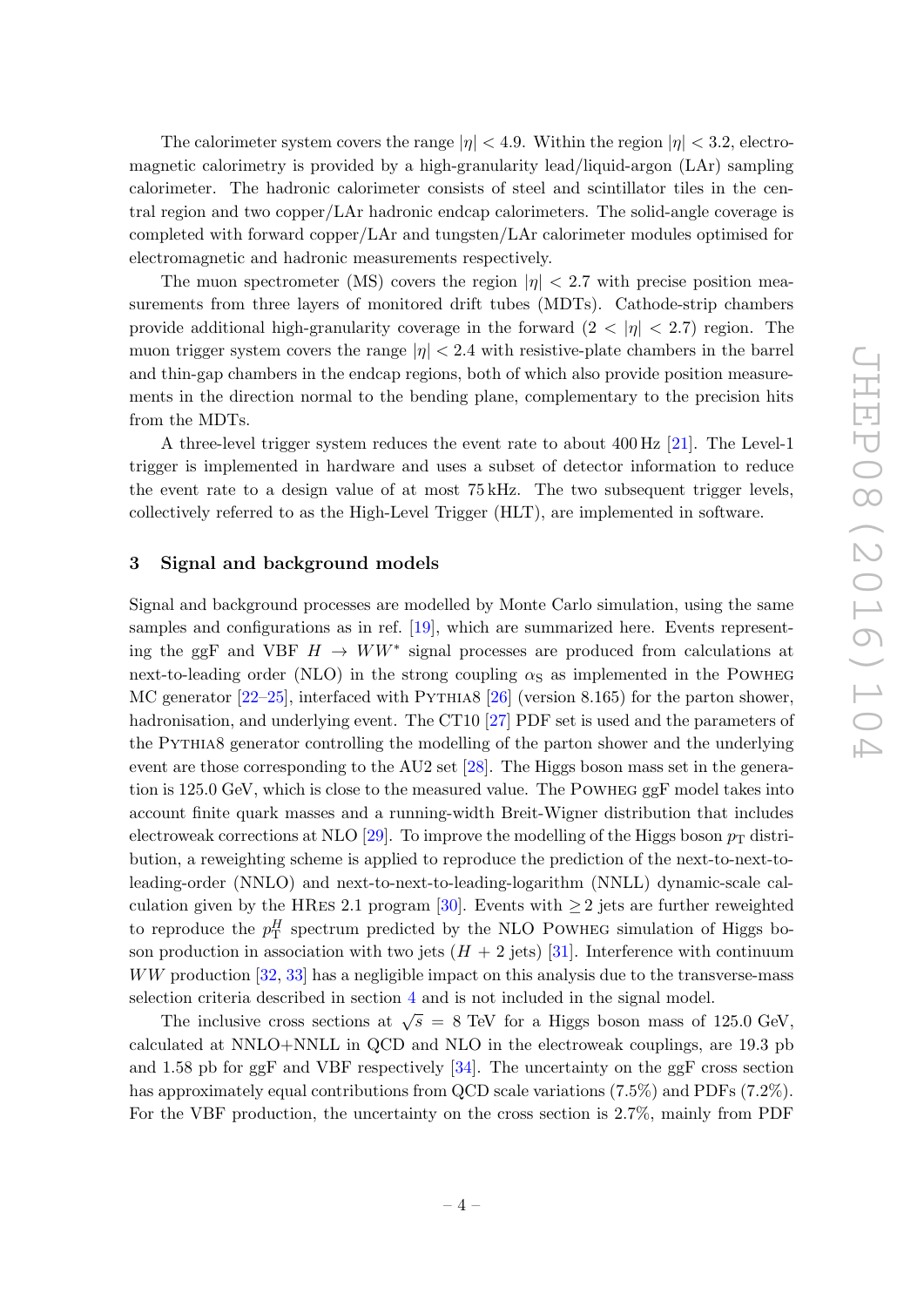variations. The  $WH$  and  $ZH$  processes are modelled with PYTHIA8 and normalised to cross sections of 0.70 pb and 0.42 pb respectively, calculated at NNLO in QCD and NLO in the electroweak couplings  $[34]$ . The uncertainty is 2.5% on the WH cross section and 4.0% on the ZH cross section.

For all of the background processes, with the exception of  $W + j$ ets and multijet events, MC simulation is used to model event kinematics and as an input to the background normalisation. The  $W +$  jets and multijet background models are derived from data as described in section [5.](#page-9-0) For the dominant WW and top-quark backgrounds, the MC generator is POWHEG +PYTHIA6 [\[35\]](#page-42-13) (version 6.426), also with CT10 for the input PDFs. The Perugia 2011 parameter set is used for PYTHIA6 [\[36\]](#page-42-14). For the  $WW$  background with  $N_{jet} \ge 2$ , to better model the additional partons, the SHERPA [\[37\]](#page-42-15) program (version 1.4.3) with the CT10 PDF set is used. The Drell-Yan background, including  $Z/\gamma^* \to \tau\tau$ , is simulated with the ALPGEN [\[38\]](#page-42-16) program (version 2.14). It is interfaced with HERWIG [\[39\]](#page-43-0) (version 6.520) with parameters set to those of the ATLAS Underlying Event Tune 2 [\[40\]](#page-43-1) and uses the CTEQ6L1 [\[41\]](#page-43-2) PDF set. The same configuration is applied for  $W\gamma$  events. Events in the  $Z/\gamma^*$  sample are reweighted to the MRSTmcal PDF set [\[42\]](#page-43-3). For the  $W\gamma^*$  and  $Z/\gamma$ backgrounds, the Sherpa program is used, with the same version number and PDF set as the  $WW$  background with  $\geq 2$  jets. Additional diboson backgrounds, from  $WZ$  and  $ZZ$ , are modelled using Powheg +Pythia8.

For all MC samples, the ATLAS detector response is simulated [\[43\]](#page-43-4) using either Geant4 [\[44\]](#page-43-5) or Geant4 combined with a parameterised Geant4-based calorimeter simulation [\[45\]](#page-43-6). Multiple proton-proton (pile-up) interactions are modelled by overlaying minimum-bias interactions generated using PYTHIA8.

#### 4 Event selection

This section describes the reconstruction-level definition of the signal region. The definition of physics objects reconstructed in the detector follows that of ref. [\[19\]](#page-41-10) exactly and is summarised here. All objects are defined with respect to a primary interaction vertex, which is required to have at least three associated tracks with  $p_T \geq 400$  MeV. If more than one such vertex is present, the one with the largest value of  $\sum (p_T^2)$ , where the sum is over all tracks associated with that vertex, is selected as the primary vertex.

#### 4.1 Object reconstruction and identification

<span id="page-6-0"></span>Electron candidates are built from clusters of energy depositions in the EM calorimeter with an associated well-reconstructed track. They are required to have  $E_T > 10$  GeV, where the transverse energy  $E_T$  is defined as  $E \sin(\theta)$ . Electrons reconstructed with  $|\eta| < 2.47$ are used, excluding  $1.37 < |\eta| < 1.52$ , which corresponds to the transition region between the barrel and the endcap calorimeters. Additional identification criteria are applied to reject background, using the calorimeter shower shape, the quality of the match between the track and the cluster, and the amount of transition radiation emitted in the ID [\[46](#page-43-7) – 48. For electrons with  $10 \text{ GeV} < E_T < 25 \text{ GeV}$ , a likelihood-based electron selection at the "very tight" operating point is used for its improved background rejection. For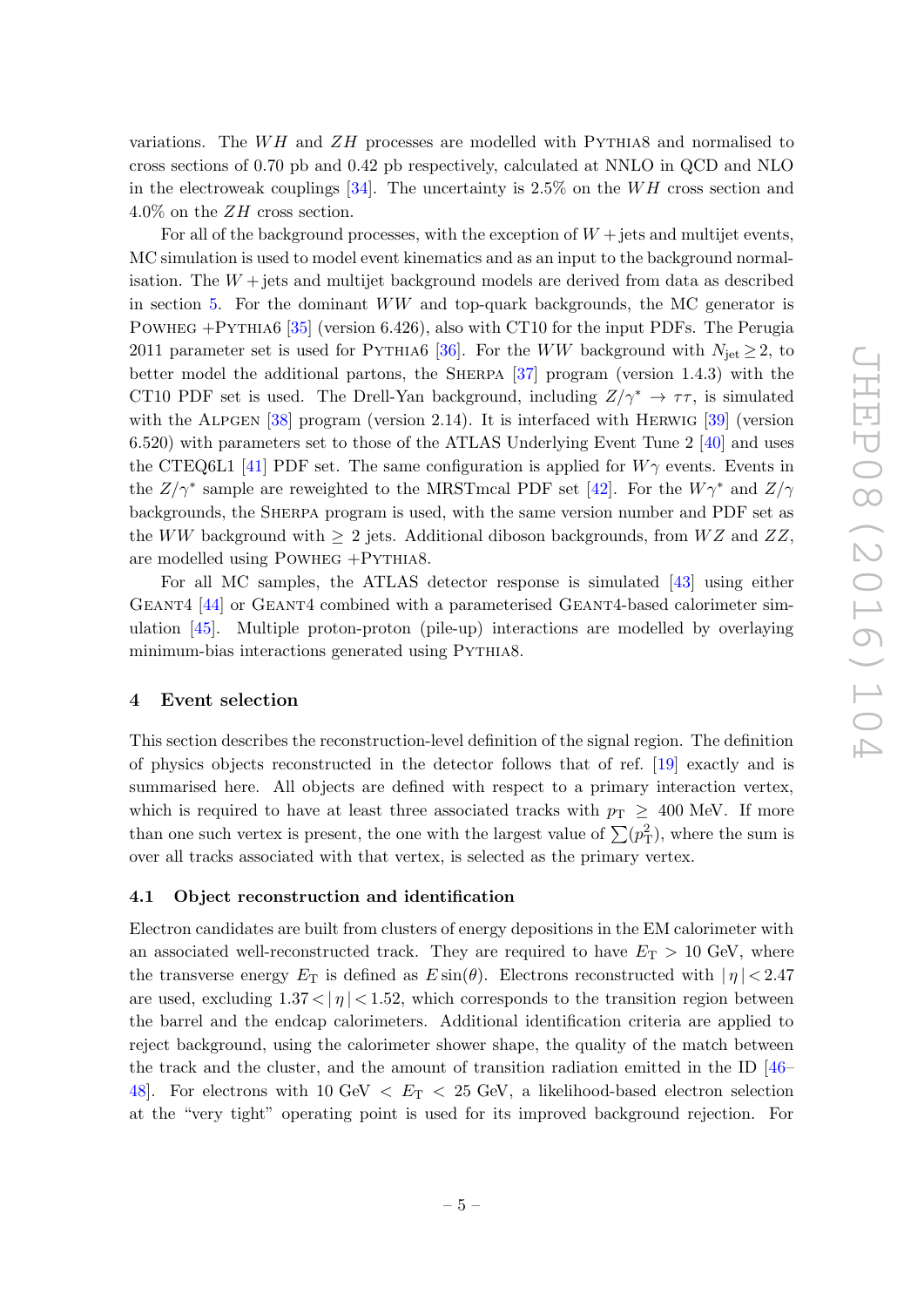$E<sub>T</sub> > 25$  GeV, a more efficient "medium" selection is used because background is less of a concern. The efficiency of these requirements varies strongly as a function of  $E_T$ , starting from 65–70% for  $E_T < 25$  GeV, jumping to about 80% with the change in identification criteria at  $E_T = 25$  GeV, and then steadily increasing as a function of  $E_T$  [\[47\]](#page-43-9).

Muon candidates are selected from tracks reconstructed in the ID matched to tracks reconstructed in the muon spectrometer. Tracks in both detectors are required to have a minimum number of hits to ensure robust reconstruction. Muons are required to have  $|\eta|$  < 2.5 and  $p_T > 10$  GeV. The reconstruction efficiency is between 96% and 98%, and stable as a function of  $p_T$  [\[49\]](#page-43-10).

Additional criteria are applied to electrons and muons to reduce backgrounds from non-prompt leptons and electromagnetic signatures produced by hadronic activity. Lepton isolation is defined using track-based and calorimeter-based quantities. All isolation variables used are normalised relative to the transverse momentum of the lepton, and are optimised for the  $H \to WW^* \to e\nu\mu\nu$  analysis, resulting in stricter criteria for better background rejection at lower  $p_T$  and looser criteria for better efficiency at higher  $p_T$ . Similarly, requirements on the transverse impact-parameter significance  $d_0/\sigma_{d_0}$  and the longitudinal impact parameter  $z_0$  are made. The efficiency of the isolation and impact-parameter requirements for electrons satisfying all of the identification criteria requirements ranges from  $68\%$  for  $10 \text{ GeV} < E_T < 15 \text{ GeV}$  to greater than  $90\%$  for electrons with  $E_T > 25$  GeV. For muons, the equivalent efficiencies are 60–96%.

Jets are reconstructed from topological clusters of calorimeter cells [\[50](#page-43-11) [–52\]](#page-43-12) using the anti- $k_t$  algorithm with a radius parameter of  $R = 0.4$  [\[53\]](#page-43-13). Jet energies are corrected for the effects of calorimeter non-compensation, signal losses due to noise threshold effects, energy lost in non-instrumented regions, contributions from in-time and out-of-time pile-up, and the position of the primary interaction vertex [\[50](#page-43-11) , [54\]](#page-43-14). Subsequently, the jets are calibrated to the hadronic energy scale [\[50](#page-43-11) , [55\]](#page-43-15). To reduce the chance of using a jet produced by a pile-up interaction, jets with with  $p_T < 50$  GeV and  $|\eta| < 2.4$  are required to have more than  $50\%$  of the scalar sum of the  $p_{\rm T}$  of their associated tracks come from tracks associated with the primary vertex. Jets used for definition of the signal region are required to have  $p_T > 25$  GeV if  $|\eta| < 2.4$  and  $p_T > 30$  GeV if  $2.4 < |\eta| < 4.5$ .

Jets containing *b*-hadrons are identified using a multivariate *b*-tagging algorithm [\[56](#page-44-0), [57](#page-44-1)] which combines impact-parameter information of tracks and the reconstruction of charmand bottom-hadron decays. The working point, chosen to maximise top-quark background rejection, has an efficiency of 85% for b-jets and a mis-tag rate for light-flavour jets (excluding jets from charm quarks) of 10.3% in simulated  $t\bar{t}$  events.

Missing transverse momentum  $(\boldsymbol{p}_{\rm T}^{\rm miss})$  is produced in signal events by the two neutrinos from the W boson decays. It is reconstructed as the negative vector sum of the transverse momenta of muons, electrons, photons, jets, and tracks with  $p_T > 0.5$  GeV associated with the primary vertex but unassociated with any of the previous objects.

#### 4.2 Signal region selection

Events are selected from those with exactly one electron and one muon with opposite charge, a dilepton invariant mass  $m_{\ell\ell}$  greater than 10 GeV, and  $p_T^{\text{miss}} > 20$  GeV. At least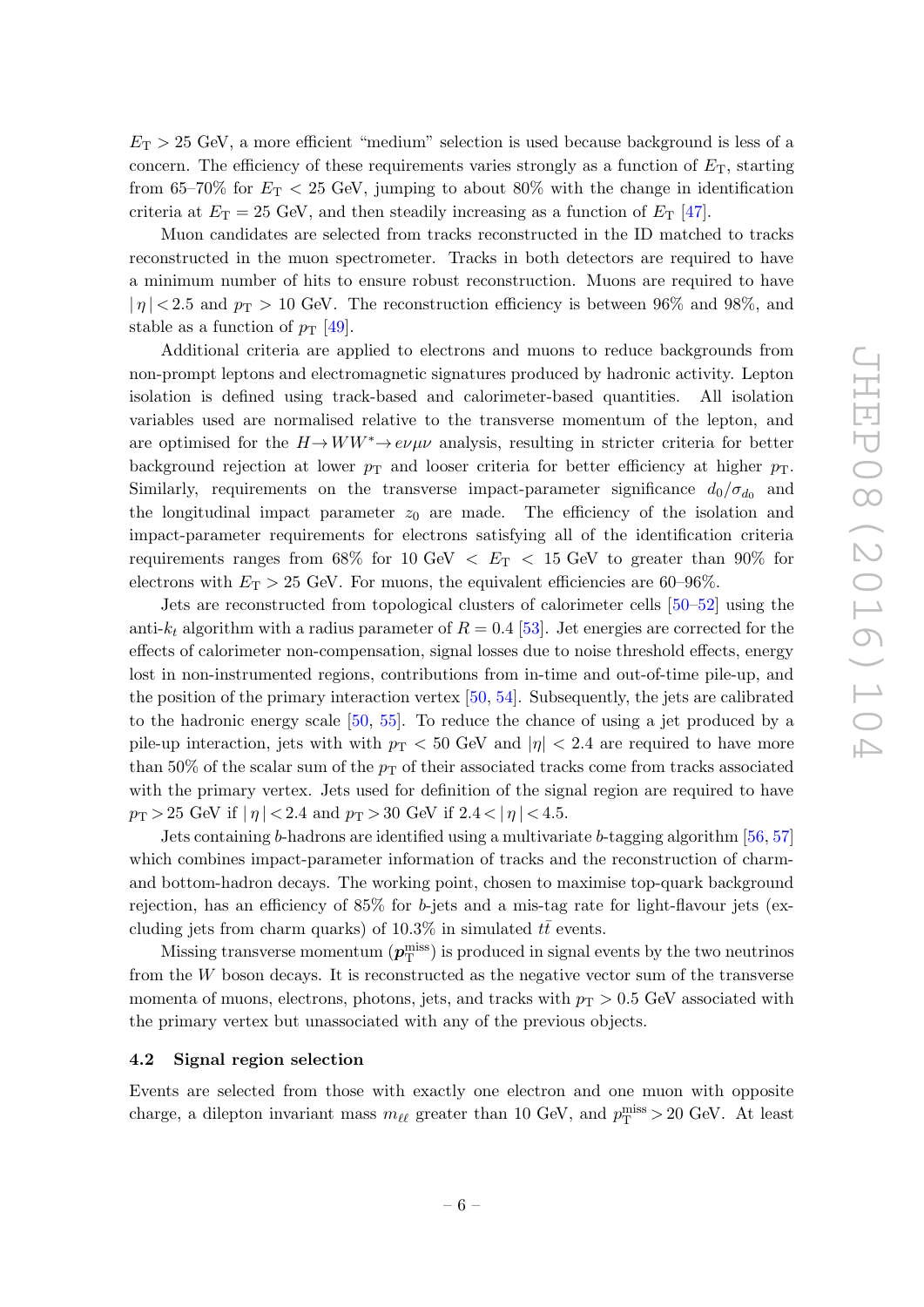<span id="page-8-0"></span>one of the two leptons is required to have  $p_T > 22$  GeV and the lepton with higher  $p_T$ is referred to as the leading lepton. The other ("subleading") lepton is required to have  $p_T > 15$  GeV. All events are required to pass at least one single-lepton or dilepton trigger. The Level-1  $p_T$  thresholds for the single-lepton triggers are 18 GeV and 15 GeV for electrons and muons, respectively. The HLT uses object reconstruction and calibrations close to those used offline, and the electron and muon triggers both have thresholds at 24 GeV and an isolation requirement. To recover efficiency, a supporting trigger with no isolation requirement but higher  $p<sub>T</sub>$  thresholds, 60 GeV for electrons and 36 GeV for muons, is used. The dilepton trigger requires an electron and a muon above a threshold of 10 GeV and 6 GeV, respectively, at Level-1, and 12 GeV and 8 GeV in the HLT. This increases the signal efficiency by including events with a leading lepton below the threshold imposed by the single-lepton triggers but still on the plateau of the dilepton trigger efficiency. The reconstructed leptons are required to match those firing the trigger. The total per-event trigger efficiencies for events with  $N_{jet} = 0$  are 96% for events with a leading electron and 84% for events with a leading muon. The efficiency increases with increasing jet multiplicity, up to 97% for events with a leading electron and 89% for events with a leading muon.

Three non-overlapping signal regions are defined, distinguished by the number of reconstructed jets:  $N_{jet} = 0$ ,  $N_{jet} = 1$ , or  $N_{jet} \ge 2$ . These separate the data into signal regions with different background compositions, which improves the sensitivity of the analysis. The dominant background processes are  $WW$  production for  $N_{jet} = 0$ , top-quark production for  $N_{jet} \geq 2$ , and a mixture of the two for  $N_{jet} = 1$ . For jet multiplicities above two, the number of events decreases with increasing number of jets but the background composition remains dominated by top-quark production, so these events are all collected in the  $N_{\rm jet} \geq 2$  signal region.

The signal regions are based on the selection used for the ggF analysis of ref. [\[19\]](#page-41-10), with modifications to improve the signal-to-background ratio, and to account for the treatment of VBF and  $VH$  as backgrounds. The former includes the increase in the subleading lepton  $p<sub>T</sub>$  threshold and the exclusion of same-flavour events, to reduce background from  $W +$  jets and Drell-Yan events, respectively.

The selection criteria are summarised in table [1.](#page-8-0) The b-jet veto uses jets with  $p_T >$ 20 GeV and  $|\eta^{\rm jet}| < 2.4$ , and rejects top-quark background in the  $N_{\rm jet} = 1$  and  $N_{\rm jet} \ge 2$ categories. Background from  $Z/\gamma^* \to \tau\tau$  and multijet events is reduced in the  $N_{jet} = 0$ category with a requirement on the transverse momentum of the dilepton system,  $p_{\textrm{T}}^{\ell\ell}$  > 30 GeV. In the  $N_{jet} = 1$  category, this is accomplished in part by requirements on the singlelepton transverse mass  $m_T^{\ell}$ , defined for each lepton as  $m_T^{\ell} = \sqrt{2(p_T^{\text{miss}}p_T^{\ell} - \boldsymbol{p}_T^{\ell}\cdot\boldsymbol{p}_T^{\text{miss}})}$ . At least one of the two leptons is required to have  $m_T^{\ell} > 50$  GeV. For  $Z/\gamma^* \to \tau\tau$  background events in the  $N_{jet} = 1$  and  $N_{jet} \ge 2$  categories, the  $p_T$  of the  $\tau\tau$  system is larger, so the collinear approximation is used to calculate the  $\tau\tau$  invariant mass  $m_{\tau\tau}$  [\[58\]](#page-44-2). A requirement that  $m_{\tau\tau}$  at  $m_Z - 25$  GeV suppresses most background from  $Z/\gamma^* \to \tau\tau$ . Selection that rejects  $Z/\gamma^* \to \tau\tau$  events also rejects  $H \to \tau\tau$  events, which are kinematically similar. The VBF veto in the  $N_{jet} \geq 2$  signal region removes events in which the two leading jets have an invariant mass  $m_{jj} > 600$  GeV and a rapidity separation  $\Delta y_{jj} > 3.6$ , which rejects about 40% of VBF events but only 5% of ggF events.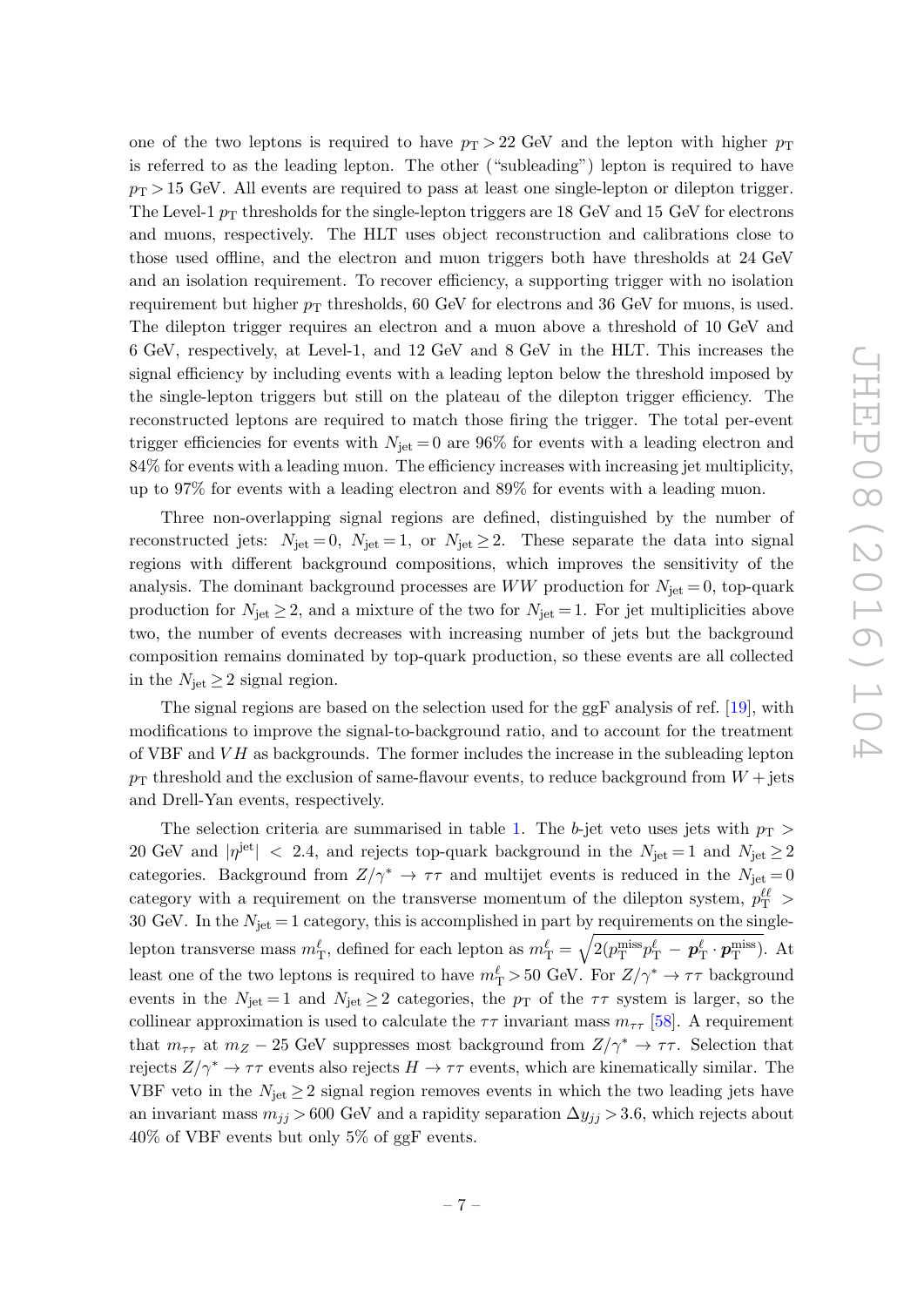<span id="page-9-1"></span>

| Category                                           | $N_{\rm jet}=0$                                                                         | $N_{\rm jet}=1$                                                     | $N_{\rm jet} > 2$                           |  |  |
|----------------------------------------------------|-----------------------------------------------------------------------------------------|---------------------------------------------------------------------|---------------------------------------------|--|--|
|                                                    | Two isolated leptons $(\ell = e, \mu)$ with opposite charge                             |                                                                     |                                             |  |  |
| Preselection                                       | $p_T^{\text{lead}} > 22 \text{ GeV}, p_T^{\text{sublead}} > 15 \text{ GeV}$             |                                                                     |                                             |  |  |
|                                                    | $m_{\ell\ell} > 10$ GeV                                                                 |                                                                     |                                             |  |  |
|                                                    | $p_T^{\text{miss}} > 20 \text{ GeV}$                                                    |                                                                     |                                             |  |  |
| Background rejection                               |                                                                                         | $N_{b\text{-jet}} = 0$                                              | $N_{b\text{-jet}} = 0$                      |  |  |
|                                                    | $\Delta\phi(\ell\ell,p_T^{\text{miss}}) > 1.57 \quad \max(m_T^{\ell}) > 50 \text{ GeV}$ |                                                                     |                                             |  |  |
|                                                    | $p_{\rm T}^{\ell\ell} > 30~\text{GeV}$                                                  | $m_{\tau\tau}$ < $m_{Z}$ – 25 GeV $m_{\tau\tau}$ < $m_{Z}$ – 25 GeV |                                             |  |  |
| VBF veto                                           |                                                                                         |                                                                     | $m_{ij}$ < 600 GeV or $\Delta y_{ij}$ < 3.6 |  |  |
| $H \rightarrow WW^* \rightarrow \ell \nu \ell \nu$ |                                                                                         | $m_{\ell\ell}$ < 55 GeV                                             |                                             |  |  |
| topology                                           | $\Delta \phi_{\ell\ell} < 1.8$                                                          |                                                                     |                                             |  |  |
|                                                    | 85 GeV $< m_T < 125$ GeV                                                                |                                                                     |                                             |  |  |

<span id="page-9-0"></span>**Table 1.** Event selection criteria used to define the signal regions in the  $H \rightarrow WW^* \rightarrow e\nu\mu\nu$  differential cross section measurements. The preselection and signal-topology selection criteria are identical across all signal regions. The background rejection and VBF-veto selection depend on  $N_{\text{jet}}$ , and a dash ('-') indicates that no selection is applied. Definitions including the  $p_{\text{T}}$  thresholds for jet counting are given in the text.

Upper bounds on  $m_{\ell\ell}$  and the azimuthal angle between the leptons  $\Delta\phi_{\ell\ell}$  take advantage of the unique kinematics of the  $H \rightarrow WW^*$  decay to discriminate between these signal events and the continuum  $WW$  background. The spin-zero nature of the Higgs boson, together with the structure of the weak interaction in the W boson decays, preferentially produces leptons pointing into the same hemisphere of the detector. The small dilepton invariant mass is a consequence of that and the fact that  $m_H < 2m_W$ , which forces one of the two W bosons off-shell, resulting in lower lepton momenta in the centre-of-mass frame of the Higgs boson decay.

Signal events are peaked in the distribution of the transverse mass  $m<sub>T</sub>$ , defined as

$$
m_{\rm T} = \sqrt{(E_{\rm T}^{\ell\ell} + p_{\rm T}^{\rm miss})^2 - |\boldsymbol{p}_{\rm T}^{\ell\ell} + \boldsymbol{p}_{\rm T}^{\rm miss}|^2},\tag{4.1}
$$

where

$$
E_{\rm T}^{\ell\ell} = \sqrt{|\mathbf{p}_{\rm T}^{\ell\ell}|^2 + m_{\ell\ell}^2}.
$$
 (4.2)

Figure [1](#page-10-0) shows the  $m<sub>T</sub>$  distribution after application of all other selection criteria in each of the signal regions. Selecting events with  $85 \text{ GeV} < m_T < 125 \text{ GeV}$  increases the signal region purity and minimises the total uncertainty of this measurement of the ggF cross section. Removing events with  $m<sub>T</sub> \gtrsim m<sub>H</sub>$  also reduces the effect of interference with the continuum WW process to negligible levels compared to the observed event yield [\[32\]](#page-42-10).

The distributions to be measured are built using the same leptons, jets, and  $p_T^{\text{miss}}$  that enter the event selection. The  $p_T$  of the Higgs boson  $(p_T^H)$  is reconstructed as the vector sum of the missing transverse momentum and the  $p_T$  of the two leptons:

$$
p_{\rm T}^H = |\boldsymbol{p}_{\rm T}^{\rm lead} + \boldsymbol{p}_{\rm T}^{\rm sublead} + \boldsymbol{p}_{\rm T}^{\rm miss}|.
$$
 (4.3)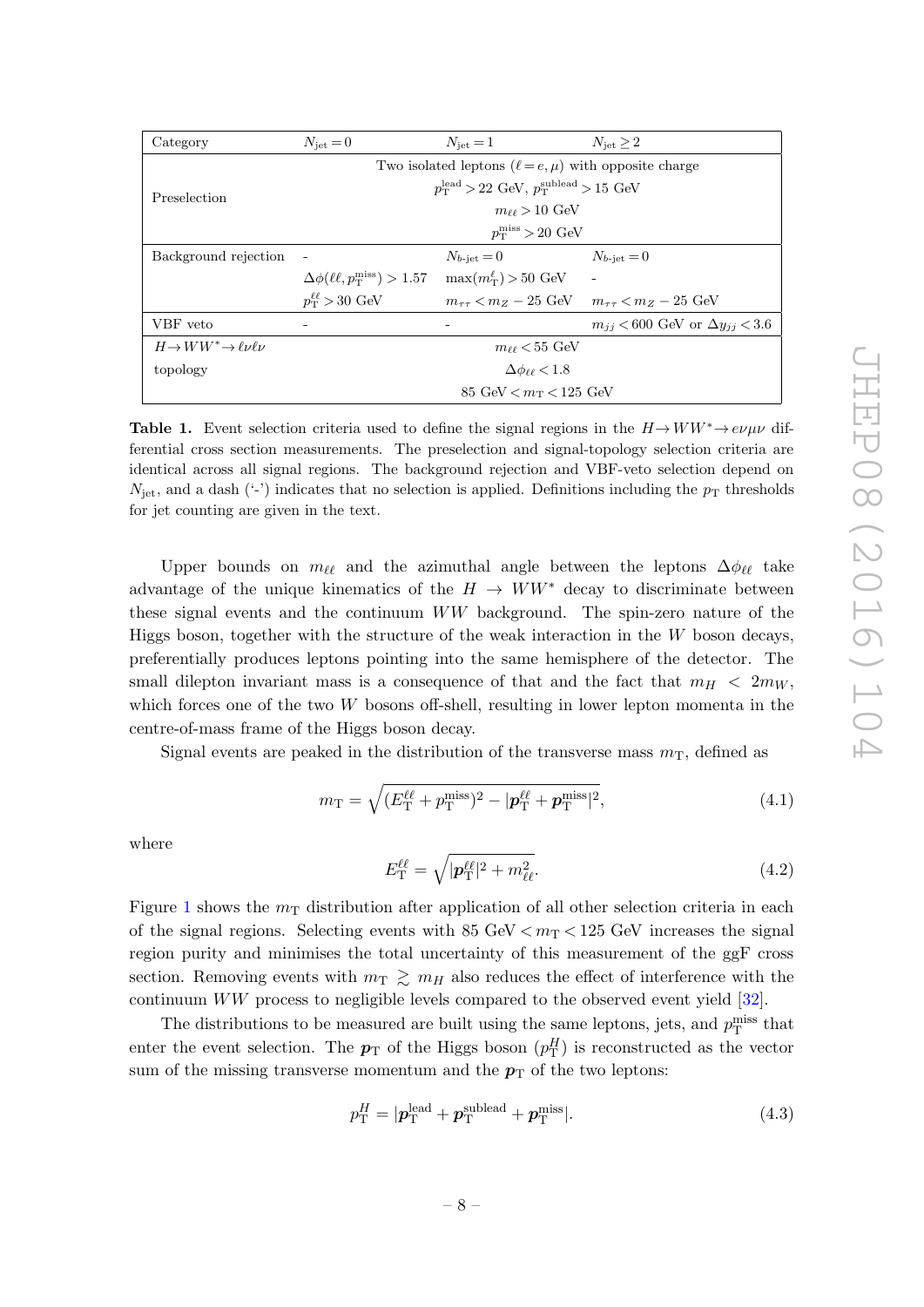| $p_T^H$ [ GeV]: [0-20], [20-60], [60-300]          |
|----------------------------------------------------|
| $ y_{\ell\ell} $ : [0.0–0.6], [0.6–1.2], [1.2–2.5] |
| $p_T^{j_1}$ [ GeV]: [0–30], [30–60], [60–300]      |

Table 2. Bin edges for the reconstructed and unfolded distributions.

<span id="page-10-0"></span>The rapidity of the dilepton system  $|y_{\ell\ell}|$  is reconstructed from the charged lepton four momenta. The reconstructed and unfolded distributions are binned using the bin edges defined in table [2.](#page-9-1) The bin edges are determined by balancing the expected statistical and systematic uncertainties in each bin. The resolution of the variables is smaller than the bin size and does not affect the binning choice. For each distribution, the upper edge of the highest bin is chosen so that less than 1% of the expected event yield in the fiducial region is excluded.

#### 5 Background estimation

Important background processes for this analysis are  $WW, t\bar{t}$ , single top-quark,  $Z/\gamma^* \to \tau\tau$ ,  $W + \text{jets}$ , and diboson processes other than  $WW$ , collectively referred to as "Other  $VV$ " and including  $W\gamma^*$ ,  $W\gamma$ ,  $WZ$ , and  $ZZ$  events. The background estimation techniques are described in detail in ref. [\[19\]](#page-41-10) and briefly here. The normalisation strategy is summarised in table [3.](#page-11-0) As much as possible, backgrounds are estimated using a control region (CR) enriched in the target background and orthogonal to the signal region (SR), because the statistical and extrapolation uncertainties are smaller than the typical uncertainties associated with explicit prediction of the yields in exclusive  $N_{jet}$  categories. The background estimates done in the CRs are extrapolated to the SR using extrapolation factors taken from simulation. The control region definitions are summarised in table [4,](#page-11-1) and include the lower subleading lepton  $p<sub>T</sub>$  threshold of 10 GeV for all control regions except the one for WW. This is done because the gain in statistical precision of the resulting background estimates is larger than the increase of the systematic uncertainties on the extrapolation factors, particularly for the  $Z/\gamma^* \to \tau\tau$  and  $VV$  processes.

For all kinematic distributions, except  $N_{\rm jet}$ , the shapes are derived from data for the  $W +$  jets and multijet backgrounds, and from the MC-simulated background samples for all other processes. Because the signal regions are defined in terms of  $N_{\rm jet}$ , the  $N_{\rm jet}$  distribution is determined directly in each bin by the sum of the background predictions. Theoretical and experimental uncertainties are evaluated for all MC-simulation-derived shapes and included in the analysis, as described in section [8](#page-19-0) .

The contribution to the signal region from the VBF and  $VH$  Higgs boson production modes, and all contributions from  $H \to \tau\tau$  decays, are treated as a background assuming the Standard Model cross section, branching ratio, and acceptance for  $m_H = 125$  GeV. The contribution of  $H \to \tau\tau$  events is negligible due to the selection criteria rejecting  $\tau\tau$ events. The largest contribution from all non-ggF Higgs boson processes is in the  $N_{jet} \ge 2$ category, in which events from VBF and  $VH$  contribute about half the number of events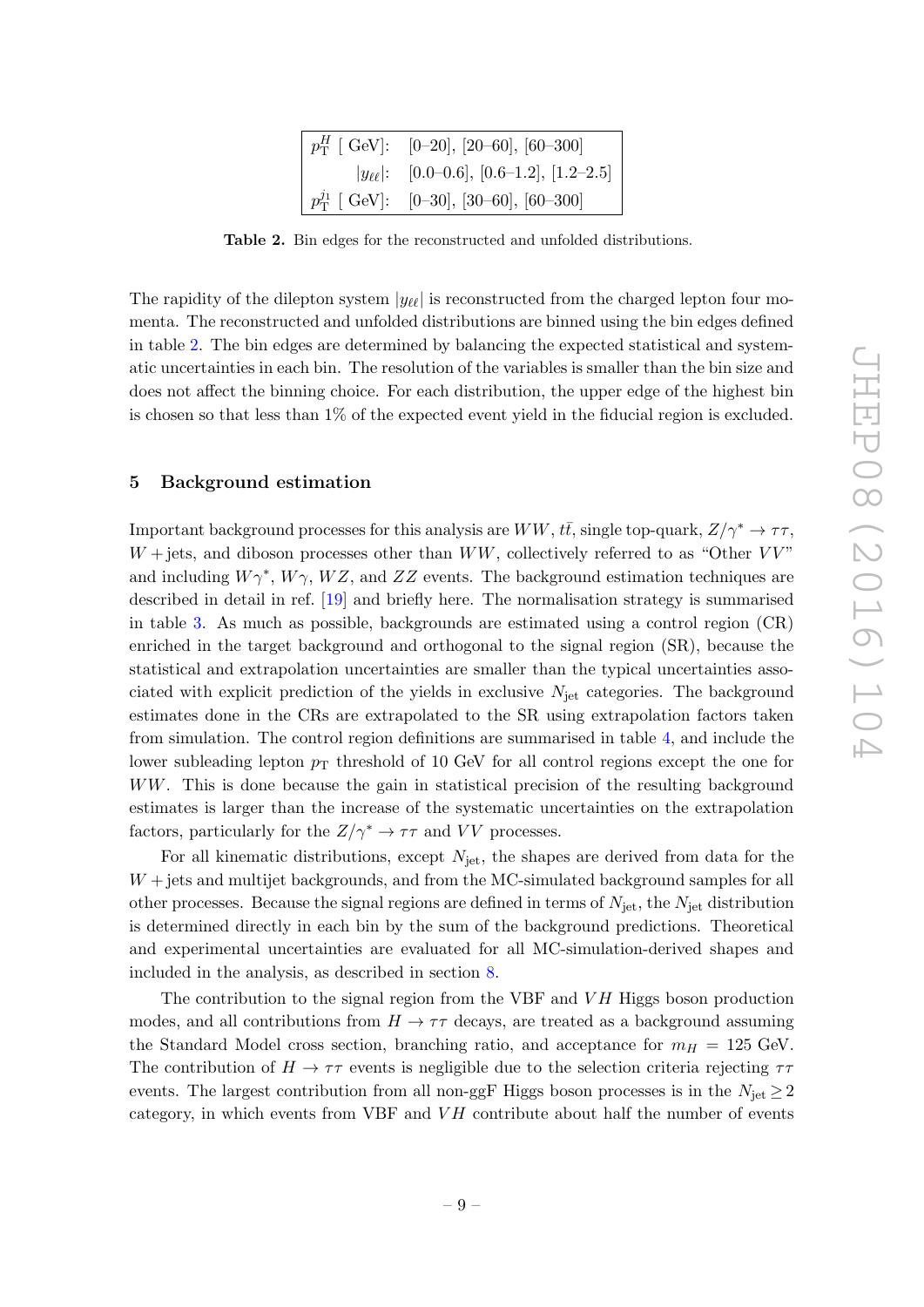<span id="page-11-1"></span><span id="page-11-0"></span>

**Figure 1.** Observed distributions of  $m<sub>T</sub>$  with signal and background expectations after all other selection criteria have been applied for the  $N_{jet} = 0$  (top left),  $N_{jet} = 1$  (top right) and  $N_{jet} \ge 2$ (bottom) signal regions. The background contributions are normalised as described in section [5](#page-9-0) . The SM Higgs boson signal prediction shown is summed over all production processes. The hatched band shows the sum in quadrature of statistical and systematic uncertainties of the sum of the backgrounds. The vertical dashed lines indicate the lower and upper selection boundaries on  $m_{\rm T}$ at 85 and 125 GeV.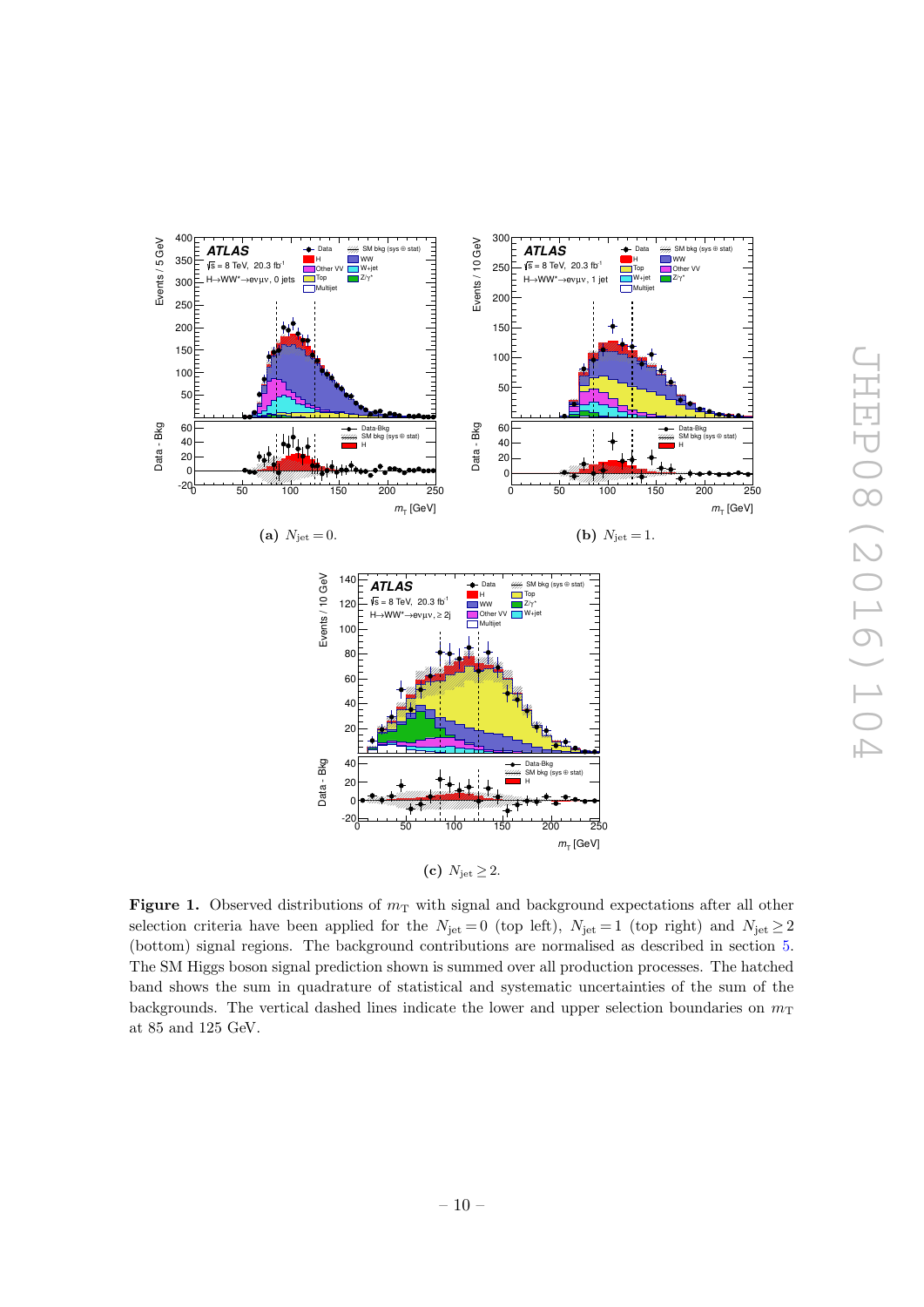<span id="page-12-0"></span>

|                                  |  |             | Channel WW Top $Z/\gamma^* \to \tau \tau Z/\gamma^* \to ee/\mu\mu W + \text{jets/multiplet Other } VV$ |      |
|----------------------------------|--|-------------|--------------------------------------------------------------------------------------------------------|------|
| $N_{\text{jet}} = 0$ CR CR CR    |  | $_{\rm MC}$ | Data                                                                                                   | - CR |
| $N_{\text{iet}} = 1$ CR CR CR    |  | $_{\rm MC}$ | Data                                                                                                   | CR.  |
| $N_{\text{jet}} \geq 2$ MC CR CR |  | MC          | Data                                                                                                   | MC.  |

Table 3. Summary of background-estimation procedures for the three signal regions. Each background is categorised according to whether it is normalised using a control region (CR), a fully data-derived estimate (Data), or the theoretical cross section and acceptance from simulation (MC).

| $_{\rm CR}$               | $N_{\rm jet}=0$                         | $N_{\rm jet}=1$                                             | $N_{\rm jet} \geq 2$    |
|---------------------------|-----------------------------------------|-------------------------------------------------------------|-------------------------|
| WW                        | $55 < m_{\ell\ell} < 110~\text{GeV}$    | $m_{\ell\ell} > 80$ GeV                                     |                         |
|                           | $\Delta \phi_{\ell\ell} < 2.6$          | $ m_{\tau\tau} - m_Z  > 25$ GeV                             |                         |
|                           | $p_T^{\text{sublead}} > 15 \text{ GeV}$ | $p_T^{\text{sublead}} > 15 \text{ GeV}$                     |                         |
|                           |                                         | $b$ -jet veto                                               |                         |
|                           |                                         | $\max(m_{\text{T}}^{\ell}) > 50 \text{ GeV}$                |                         |
| Top quark                 |                                         | No $N_{\text{jet}}$ requirement $\geq 1$ b-jet required     | $m_{\ell\ell} > 80$ GeV |
|                           | $\Delta\phi_{\ell\ell}$ < 2.8           |                                                             | $b$ -jet veto           |
| Top quark aux.            | No $N_{\rm jet}$ requirement            | $N_{\rm jet}=2$                                             |                         |
|                           | $\geq 1$ <i>b</i> -jet required         | $\geq 1$ <i>b</i> -jet required                             |                         |
| Other VV                  | Same-sign leptons                       | Same-sign leptons                                           |                         |
|                           | All SR cuts                             | All SR cuts                                                 |                         |
| $Z/\gamma^* \to \tau\tau$ | $m_{\ell\ell} < 80$ GeV                 | $m_{\ell\ell} < 80$ GeV                                     | $m_{\ell\ell}$ < 70 GeV |
|                           | $\Delta \phi_{\ell\ell} > 2.8$          | $m_{\tau\tau} > m_Z - 25$ GeV $\Delta\phi_{\ell\ell} > 2.8$ |                         |
|                           |                                         | <i>b</i> -jet veto                                          | $b$ -jet veto           |

Table 4. Event selection criteria used to define the control regions. Every control region starts from the same basic charged lepton and  $p_T^{\text{miss}}$  selection as the signal regions except that the subleading lepton  $p_{\text{T}}$  threshold is lowered to 10 GeV unless otherwise stated. Jet-multiplicity requirements also match the corresponding signal region, except where noted for some top-quark control regions. The "top quark aux." lines describe auxiliary data control regions used to correct the normalisation found in the main control region. Dashes indicate that a particular control region is not defined. The definitions of  $m_{\tau\tau}$ ,  $m_{\rm T}^{\ell}$ , and the jet counting  $p_{\rm T}$  thresholds are as for the signal regions.

that ggF does, and constitute about  $3\%$  of the total background. The  $N_{jet}$  distribution and other shapes are taken from simulation.

For the  $N_{jet} = 0$  and  $N_{jet} = 1$  categories, the WW background is normalised using control regions distinguished from the SR primarily by  $m_{\ell\ell}$ , and the shape is taken from simu-lated events generated using POWHEG +PYTHIA6 as described in section [3.](#page-4-0) For the  $N_{\text{jet}} \geq 2$ category, WW is normalised using the NLO cross section calculated with MCFM [\[59\]](#page-44-3). The efficiency for the  $N_{jet} \ge 2$  requirement and other SR selections is taken from MC simula-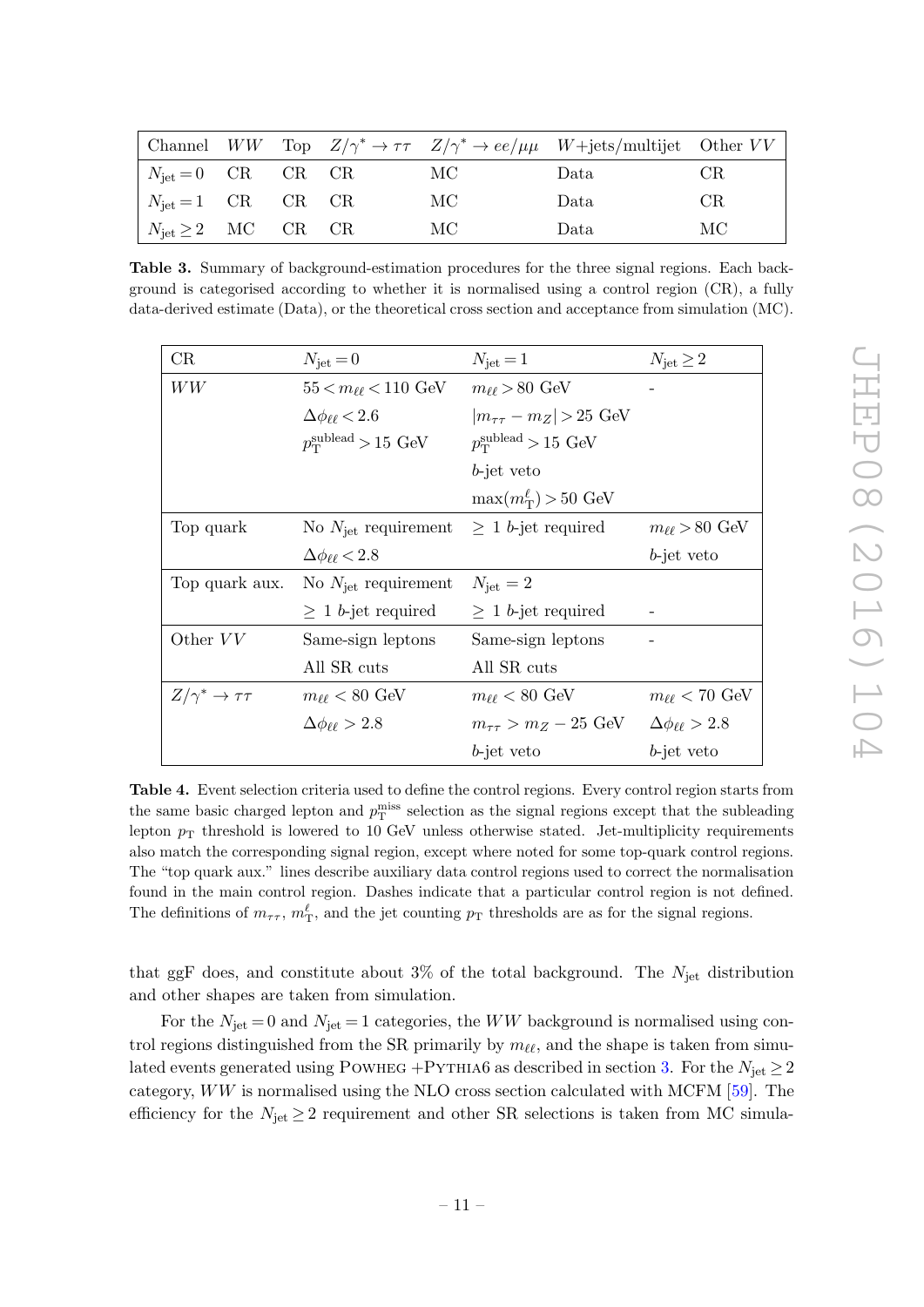<span id="page-13-0"></span>

**Figure 2.** Observed distributions of (a)  $|y_{\ell\ell}|$  in the  $N_{\rm jet}=0$  WW CR and (b)  $p_{\rm T}^H$  in the  $N_{\rm jet}=1$ WW CR, with signal and background expectations. Relevant background normalisation factors have been applied. The SM Higgs boson signal prediction shown is summed over all production processes. The hatched band in the upper panel and the shaded band in the lower panel show the sum in quadrature of statistical and systematic uncertainties of the prediction.

tion, for which the Sherpa generator is used. It is LO in QCD but has matrix elements implemented for  $WW + N$  jets, for  $0 \le N \le 3$ . For all  $N_{\text{jet}}$  categories,  $WW \rightarrow \ell \nu \ell \nu$  background events produced by double parton scattering are normalised using the predicted cross section times branching ratio of  $0.44 \pm 0.26$  pb [\[19\]](#page-41-10). The acceptance is modelled at LO using events generated by PYTHIA8. The  $|y_{\ell\ell}|$  distribution in the  $N_{\rm jet} = 0$  WW CR and the  $p_T^H$  distribution in the  $N_{\text{jet}} = 1$  WW CR are shown in figure [2](#page-12-0).

The top-quark background normalisation is estimated using control regions for all  $N_{\text{jet}}$ , and the shapes of the distributions other than  $N_{\text{jet}}$  are taken from MC simulation. The  $t\bar{t}$  and single-top (i.e.  $Wt$ ) backgrounds are treated together and the normalisation factor determined from the CR yield is applied to their sum. In the  $N_{jet} = 0$  category, the normalisation is derived from an inclusive sample of events meeting all of the lepton and  $p_T^{\text{miss}}$  preselection criteria but with no requirements on the number of jets, in which the majority of events contain top quarks. The efficiency of the  $N_{jet} = 0$  signal region selection is modelled using MC simulation. To reduce the uncertainty on the efficiency of the jet veto, the fraction of b-tagged events which have no additional jets is measured in a data sample with at least one b-tagged jet and compared to the fraction predicted by simulation. The efficiency of the jet veto is corrected by the square of the ratio of the measured fraction over the predicted one to account for the presence of two jets in  $t\bar{t}$  production. In the  $N_{\text{jet}} = 1$  category, the normalisation of the top-quark background is determined from a control region distinguished from the signal region by requiring that the jet is b-tagged. To reduce the effect of b-tagging systematic uncertainties, the extrapolation factor from the CR to the SR is corrected using an effective b-jet tagging scale factor derived from a control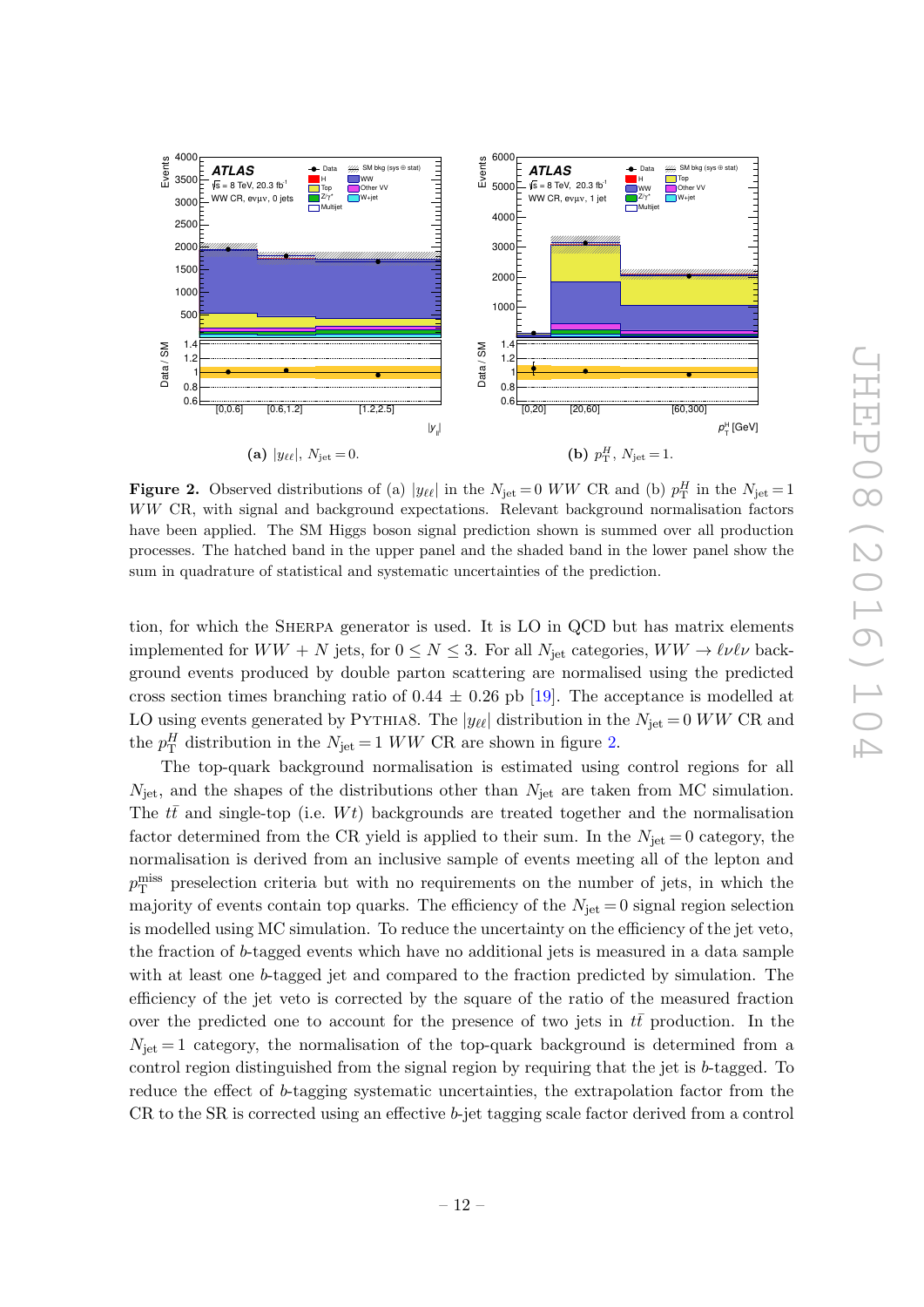<span id="page-14-0"></span>

**Figure 3.** Observed distributions of (a)  $p_T^{j_1}$  in the  $N_{\rm jet} = 1$  top-quark CR and (b)  $p_T^H$  in the  $N_{\rm jet} \ge 2$ top-quark CR, with signal and background expectations. Relevant background normalisation factors have been applied. The SM Higgs boson signal prediction shown is summed over all production processes. The hatched band in the upper panel and the shaded band in the lower panel show the sum in quadrature of statistical and systematic uncertainties of the prediction.

region with two jets, at least one of which is b-tagged. In the  $N_{\rm jet} \ge 2$  category, the number of top-quark events is sufficiently large that a CR with a b-jet veto can be defined using  $m_{\ell\ell} > 80$  GeV. The  $p_T^{j_1}$  distribution in the  $N_{\rm jet} = 1$  top-quark CR and the  $p_T^H$  distribution in the  $N_{\text{jet}} \geq 2$  top-quark CR are shown in figure [3](#page-13-0).

The  $W +$  jets background contribution is estimated using a control sample of events in which one of the two lepton candidates satisfies the identification and isolation criteria used to define the signal sample (these lepton candidates are denoted "fully identified"), and the other ("anti-identified") lepton fails to meet the nominal selection criteria but satisfies a less restrictive one. Events in this sample are otherwise required to satisfy all of the signal-region selection criteria. The  $W +$  jets contamination in the SR is determined by scaling the number of events in the control sample by an extrapolation factor measured in a  $Z +$  jets data sample. The extrapolation factor is the ratio of the number of fully identified leptons to the number of anti-identified leptons, measured in bins of anti-identified lepton  $p_T$  and  $\eta$ . To account for differences between the composition of jets associated with Wand Z-boson production, the extrapolation factors are measured in simulated  $W +$  jets and  $Z +$  jets events. The ratio of the two extrapolation factors is applied as a multiplicative correction to the extrapolation factor measured in the  $Z + j$  ets data. The background due to multijet events is determined similarly to the  $W +$  jets background, using a control sample that has two anti-identified lepton candidates, but otherwise satisfies the SR selection criteria. The extrapolation factor is constructed from data events dominated by QCD-produced jet activity, and is applied to both anti-identified leptons.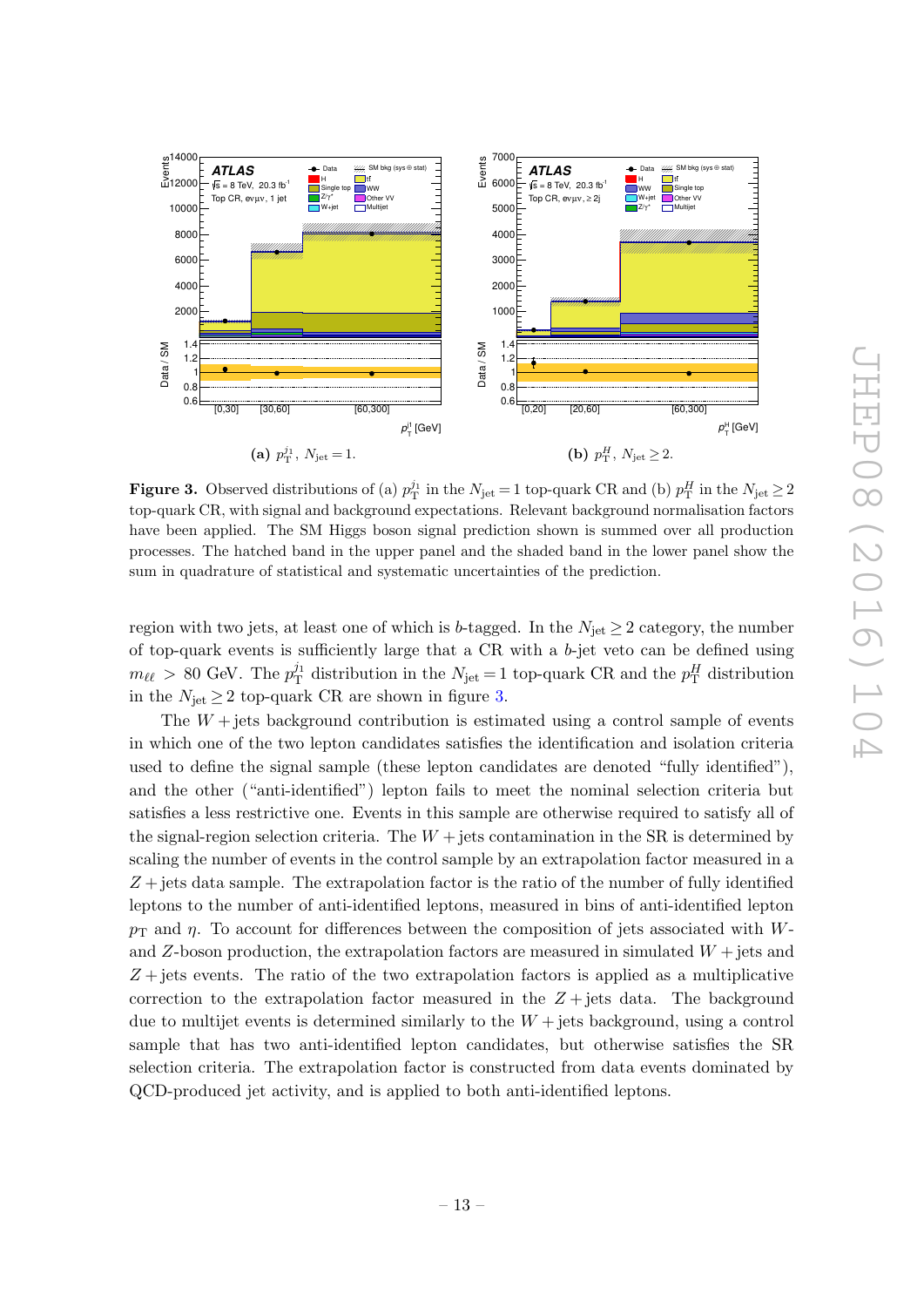<span id="page-15-2"></span>

**Figure 4.** Observed distributions of (a)  $|y_{\ell\ell}|$  in the  $N_{\rm jet}=0$  same-sign (VV) CR and (b)  $p_{\rm T}^H$ in the  $N_{jet} \geq 2$   $Z/\gamma^* \to \tau\tau$  CR, with signal and background expectations. Relevant background normalisation factors have been applied. The SM Higgs boson signal prediction shown is summed over all production processes. The hatched band in the upper panel and the shaded band in the lower panel show the sum in quadrature of statistical and systematic uncertainties of the prediction.

<span id="page-15-0"></span>The background from diboson processes other than  $WW$ , primarily from  $W\gamma^*$ ,  $W\gamma$ , and  $WZ$  events, is normalised in the  $N_{jet} = 0$  and  $N_{jet} = 1$  categories using a control region identical to the signal region except that the leptons are required to have the same sign. The number and properties of same-sign and opposite-sign dilepton events produced by  $W\gamma^{(*)}$  and  $WZ$  are almost identical. In the  $N_{jet} \geq 2$  analysis, this same-sign sample is too small to be used as a control region, and the background is estimated from the predicted inclusive cross sections and MC acceptance alone. For all  $N_{jet}$ , the MC simulation is used to predict the shapes of the distributions to be unfolded. Figure [4\(](#page-14-0)a) shows the distribution of  $|y_{\ell\ell}|$  in the  $N_{\rm jet}=0$  same-sign control region.

The  $Z/\gamma^* \to \tau\tau$  background normalisation is derived from control regions, and the shape is derived from MC, for all three signal regions. The small contributions from  $Z/\gamma^* \to ee$  and  $Z/\gamma^* \to \mu\mu$ , including  $Z\gamma$ , are estimated from MC simulation and the predicted cross sections, as described in section [3.](#page-4-0) Figure [4\(](#page-14-0)b) shows the distribution of  $p_{\text{T}}^H$  in the  $Z/\gamma^* \to \tau\tau$  control region with  $N_{\text{jet}} \geq 2$ .

<span id="page-15-1"></span>Each control region is designed for the calculation of a normalisation factor (NF) for a particular target process, The NF is defined as  $(N - B')/B$ , where N is the number of data events observed in the control region, B is the expected background yield in the CR for the target process based on the predicted cross section and acceptance from MC simulation, and  $B'$  is the predicted yield from other processes in the control region. The CRs have a small contribution from the signal process, which is normalised to the SM expectation. The effect of this choice is negligible. The normalisation of each background associated with a CR is scaled by the corresponding NF. All NFs used are given in table [5,](#page-15-2) along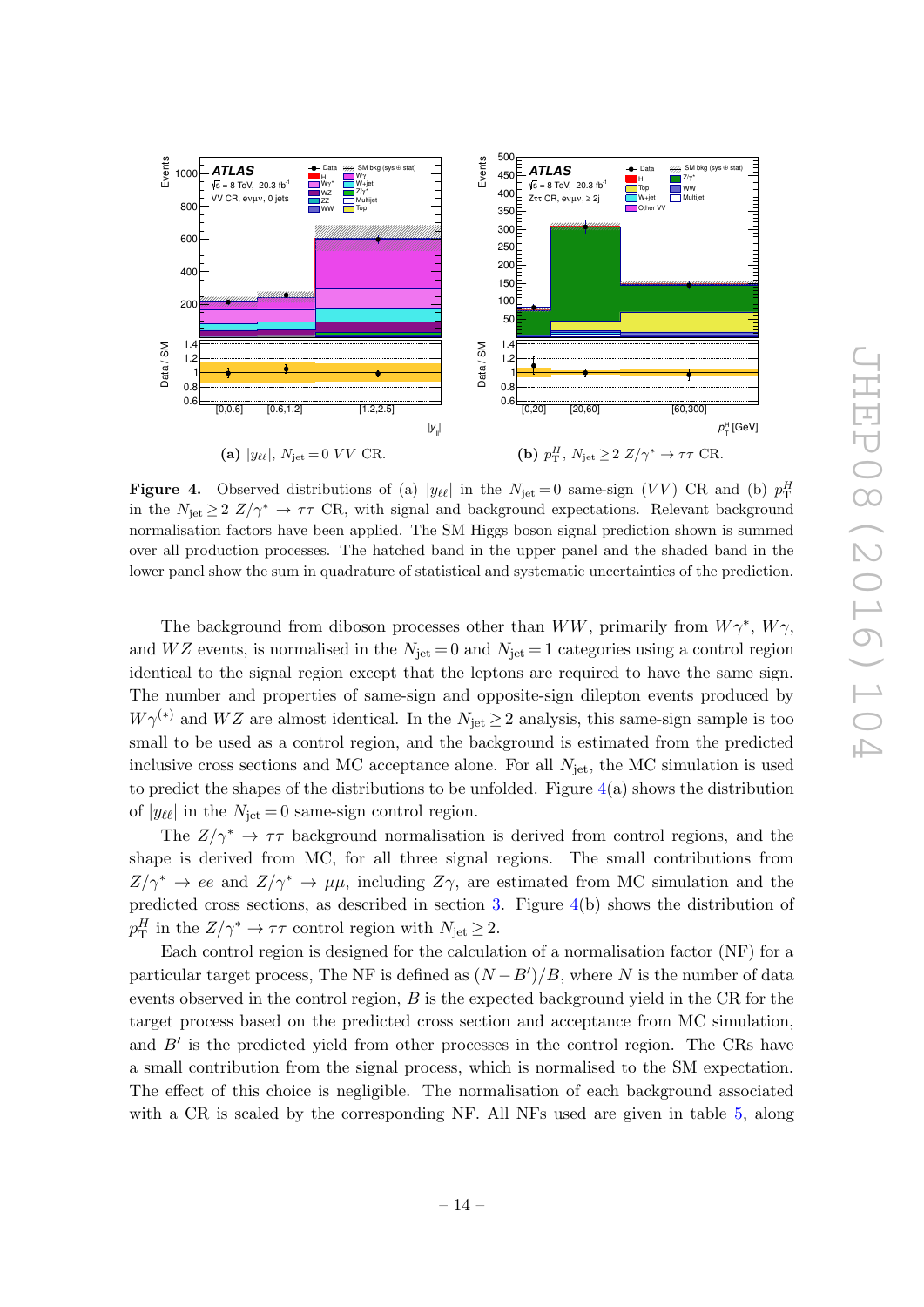| Control Regions $WW$ |                          | Top                                                             | $Z/\gamma^* \to \tau\tau$ Other VV |                                                                 |
|----------------------|--------------------------|-----------------------------------------------------------------|------------------------------------|-----------------------------------------------------------------|
| $N_{\rm jet}=0$      |                          | $1.22 \pm 0.03$ $1.08 \pm 0.02$ $0.99 \pm 0.02$ $0.92 \pm 0.07$ |                                    |                                                                 |
| $N_{\rm jet}=1$      |                          |                                                                 |                                    | $1.05 \pm 0.05$ $1.06 \pm 0.02$ $1.06 \pm 0.04$ $0.96 \pm 0.12$ |
| $N_{\rm jet} \geq 2$ | $\overline{\phantom{a}}$ |                                                                 | $1.05 \pm 0.03$ $1.00 \pm 0.09$ -  |                                                                 |

<span id="page-16-0"></span>Table 5. Background normalisation factors (NFs) obtained from the control regions, for different background contributions and  $N_{\rm jet}$  categories. The uncertainty quoted is the statistical uncertainty; systematic uncertainties on the predicted yield, not shown, restore compatibility of the NF with unity but do not directly enter the analysis because they are replaced by extrapolation uncertainties. A dash ('-') indicates that there is no control region corresponding to that background.

with their statistical uncertainties. These are included in the statistical uncertainties of the final results. The value of the  $N_{jet} = 0$  WW NF has been studied in detail [\[19\]](#page-41-10); its deviation from unity is due to the modelling of the jet veto and higher-order corrections on the prediction of the  $WW$  cross section. A newer calculation of the inclusive  $WW$  cross section, with NNLO precision in  $\alpha_{\rm S}$  [\[60\]](#page-44-4), moves the NF closer to unity, compared to the one shown here, as described in ref. [\[61\]](#page-44-5).

#### 6 Reconstructed yields and distributions

The numbers of expected and observed events satisfying all of the signal region selection criteria are shown in table [6.](#page-17-1) The numbers of expected signal and background events are also shown, with all data-driven corrections and normalisation factors applied. In each category, the background-subtracted number of events, corresponding to the observed yield of signal events, is significantly different from zero. Taking into account the total statistical and systematic uncertainties, these yields are in agreement with those reported in ref. [\[19](#page-41-10) ] and with expectations from SM Higgs boson production through gluon fusion.

The four distributions under study:  $N_{\rm jet}$ ,  $p_{\rm T}^H$  (reconstructed as  $p_{\rm T}(\ell\ell p_{\rm T}^{\rm miss})$ ),  $|y_{\ell\ell}|$ , and  $p_{\rm T}^{j_1}$  are shown in figure [5.](#page-16-0) For presentation purposes, the reconstructed distributions are combined over the three signal regions, with the uncertainties combined accounting for correlations. In the  $p_T^{j_1}$  distribution,  $N_{\rm jet} = 0$  events are all in the first bin,  $p_T^{j_1} < 30$  GeV, by construction because of the definition of the jet counting. The composition of the background is shown, to illustrate how it varies as a function of the quantities being measured. The WW background decreases as a function of the number of jets, and the top-quark background increases, as can also be seen in table [6.](#page-17-1) For the  $p_T^H$  and  $p_T^{j_1}$  distributions, the  $WW$  background decreases with  $p<sub>T</sub>$  while the top-quark background increases. The background composition does not vary substantially as a function of  $|y_{\ell\ell}|$ .

#### 7 Fiducial region and correction for detector effects

Each of the reconstructed distributions is corrected for detector effects and resolution to extract the differential cross sections for the ggF Higgs boson signal. All differential cross sections are shown in a fiducial region defined based on objects at particle level, to reduce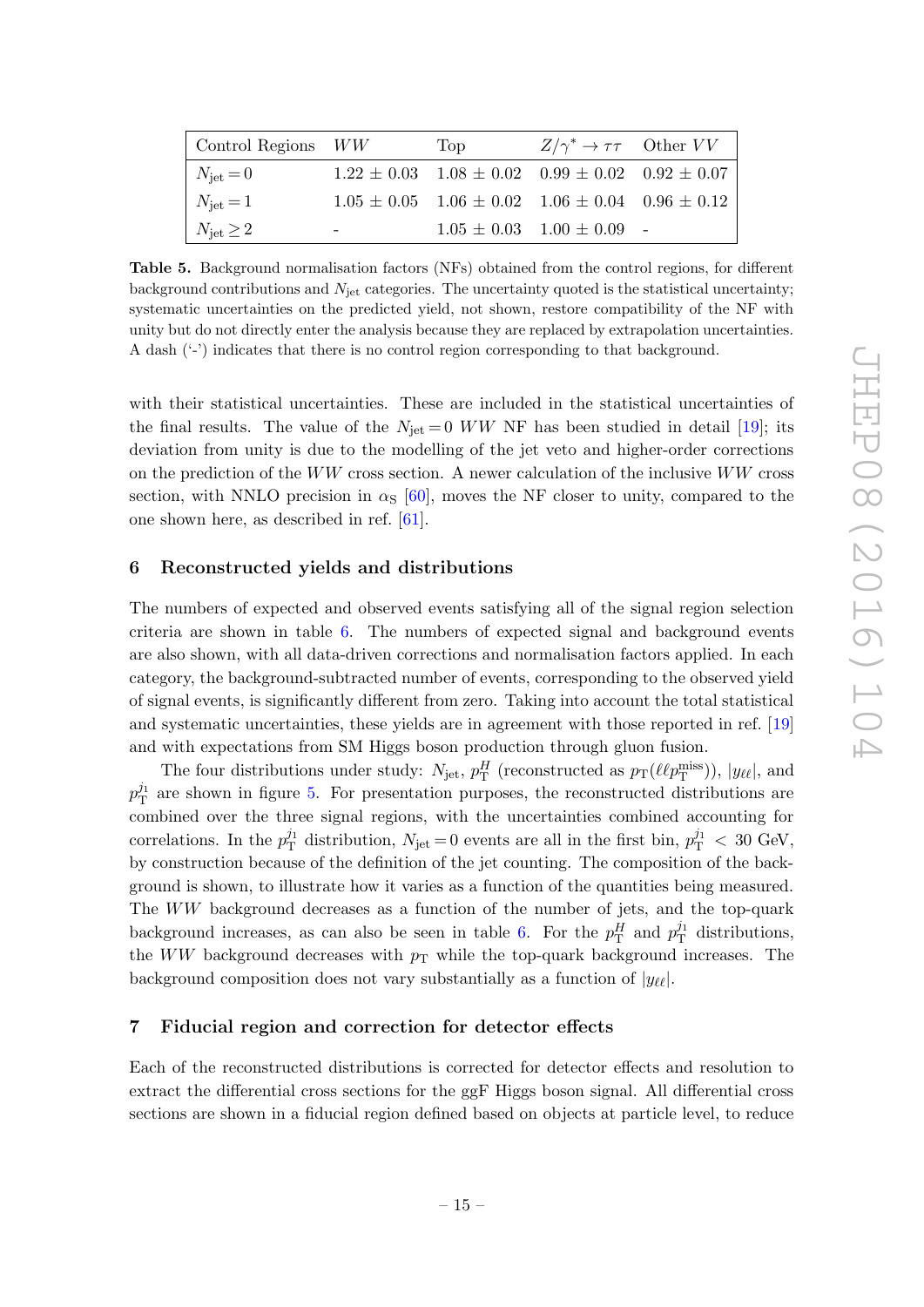<span id="page-17-1"></span>

P0108(2016)104 JHEP08(2016)104

<span id="page-17-0"></span>**Figure 5.** Observed distributions of (a)  $N_{jet}$ , (b)  $p_T^H$ , (c)  $|y_{\ell\ell}|$ , and (d)  $p_T^{j_1}$  with signal and background expectations, combined over the  $N_{jet} = 0, = 1, \text{ and } \geq 2$  signal-region categories. The background processes are normalised as described in section [5.](#page-9-0) The SM Higgs boson signal prediction shown is summed over all production processes. In the  $p_T^{j_1}$  distribution,  $N_{jet} = 0$  events are all in the first bin by construction because of the definition of the jet thresholds used to define the signal regions. The hatched band shows the sum in quadrature of statistical and systematic uncertainties of the sum of the backgrounds.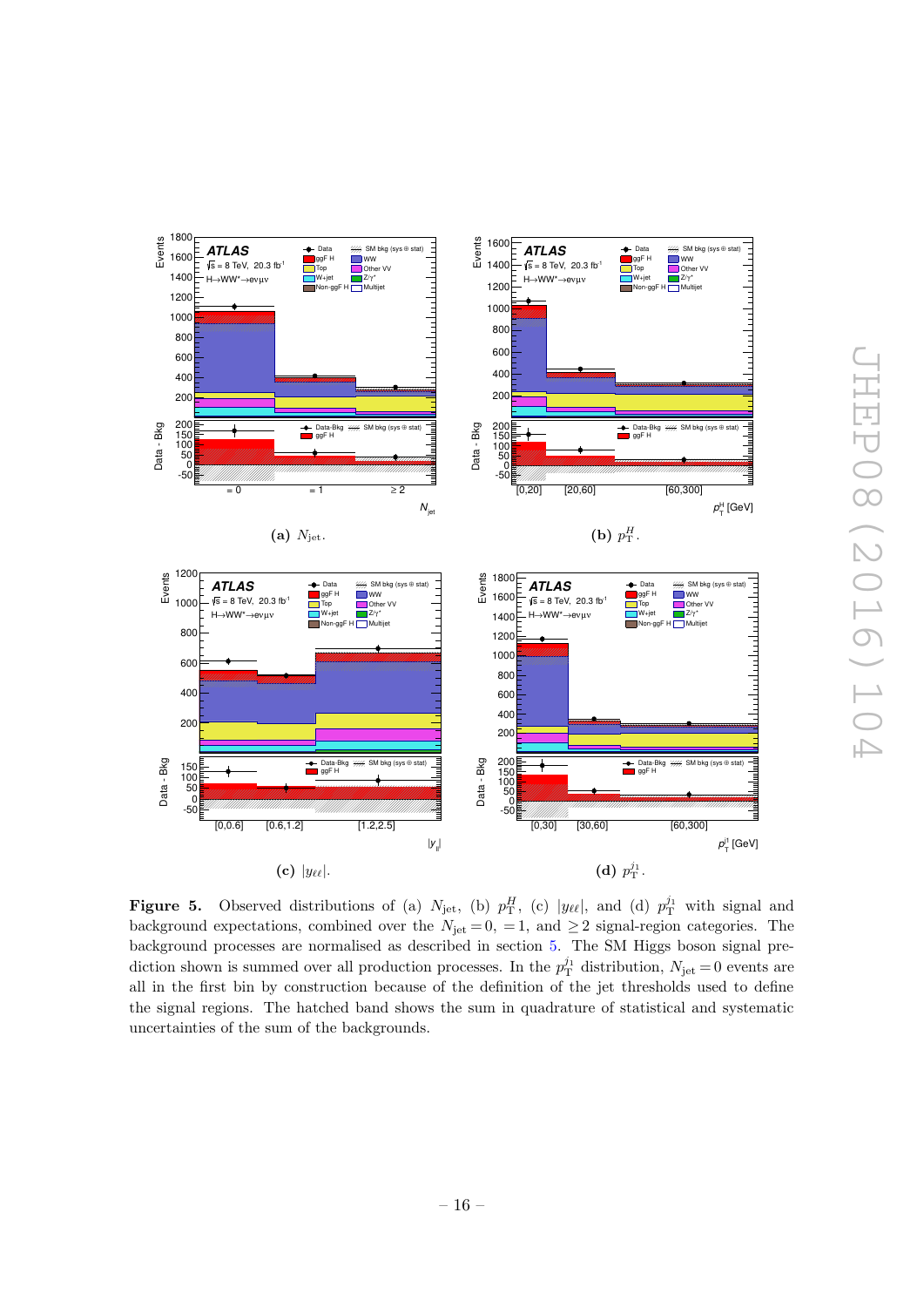<span id="page-18-1"></span>

|                         | $N_{\rm jet}=0$         | $N_{\rm jet}=1$                               | $N_{\rm jet} \geq 2$     |
|-------------------------|-------------------------|-----------------------------------------------|--------------------------|
| Non-ggF $H$             | $2.2 \pm 0.2 \pm 0.2$   | $7.1 \pm 0.3 \pm 0.5$                         | $8.2 \pm 0.3 \pm 0.4$    |
| WW                      | $686 \pm 19 \pm 43$     | $153 \pm 7 \pm 13$                            | $44 \pm 1 \pm 11$        |
| Other $VV$              | $88 \pm 3 \pm 12$       | $44 \pm 3 \pm 11$                             | $21.6 \pm 1.6 \pm 3.3$   |
| Top                     | $60.2 \pm 1.5 \pm 3.8$  | $111.2 \pm 2.7 \pm 8.2$                       | $164 \pm 2 \pm 16$       |
| $Z/\gamma^*$            | $8.7 \pm 2.3 \pm 2.3$   | $6.2 \pm 1.3 \pm 2.2$                         | $7.3 \pm 1.5 \pm 2.2$    |
| $W+{\rm jets}$          | $90 \pm 2 \pm 21$       | $33.5 \pm 2.0 \pm 7.6$                        | $16.9 \pm 1.2 \pm 3.9$   |
| Multijet                | $1.3 \pm 0.5 \pm 0.5$   | $0.7 \pm 0.2 \pm 0.3$                         | $0.9 \pm 0.1 \pm 0.4$    |
| Total background        | $936 \pm 21 \pm 41$     | $355 \pm 9 \pm 12$                            | $263 \pm 6 \pm 6$<br>- 9 |
| Observed                | 1107                    | 414                                           | 301                      |
| $Observed - background$ | $171 \pm 39 \pm 41$     | $59 \pm 22 \pm 12$                            | $38 \pm 18 \pm$<br>-9    |
| $ggF$ H                 | $125.9 \pm 0.4 \pm 5.7$ | $43.4 \pm 0.2 \pm 1.7$ $17.6 \pm 0.2 \pm 1.4$ |                          |

Table 6. Predicted and observed event yields in the three signal regions. Predicted numbers are given with their statistical (first) and systematic (second) uncertainties evaluated as described in section [8.](#page-19-0) The "Non-ggF  $H$ " row includes the contributions from VBF and  $VH$  with  $H \rightarrow WW^*$ and from  $H \to \tau\tau$ . The total background in the third-from-last row is the sum of these and of all other backgrounds.

the model dependence of the results. The particle objects and the definition of the fiducial region are described in section [7.1.](#page-17-0) In section [7.2,](#page-18-0) the correction procedure is discussed.

#### 7.1 Definition of the fiducial region

<span id="page-18-0"></span>The fiducial selection is designed to replicate the analysis selection described in section [4](#page-5-0) as closely as possible at particle level, before the simulation of detector effects. In this analysis, measurements are performed in three signal-region categories differing in the number of jets in the event. In order to present results with events from all categories, the fiducial selection only applies a selection common to all categories and using the leptons and missing transverse momentum in the final state. The criteria are summarised in table [7](#page-18-1) .

The fiducial selection is applied to each particle-level lepton, defined as a final-state electron or muon. Here, electrons or muons from hadron decays and  $\tau$  decays are rejected. The lepton momenta are corrected by adding the momenta of photons, not originating from hadron decays, within a cone of size  $\Delta R = 0.1$  around each lepton; these photons arise predominantly from final-state-radiation. Selected leptons are required to satisfy the same kinematic requirements as reconstructed leptons. A selected event has exactly two different-flavour leptons with opposite charge.

The missing transverse momentum  $p_T^{\text{miss}}$  is defined as the vector sum of all final-state neutrinos excluding those produced in the decays of hadrons and  $\tau$ 's.

Particle-level jets are reconstructed using the anti- $k_t$  algorithm, implemented in the FASTJET package  $[62]$ , with a radius parameter of  $R = 0.4$ . For the clustering, all stable particles with a mean lifetime greater than 30 ps are used, except for electrons, photons,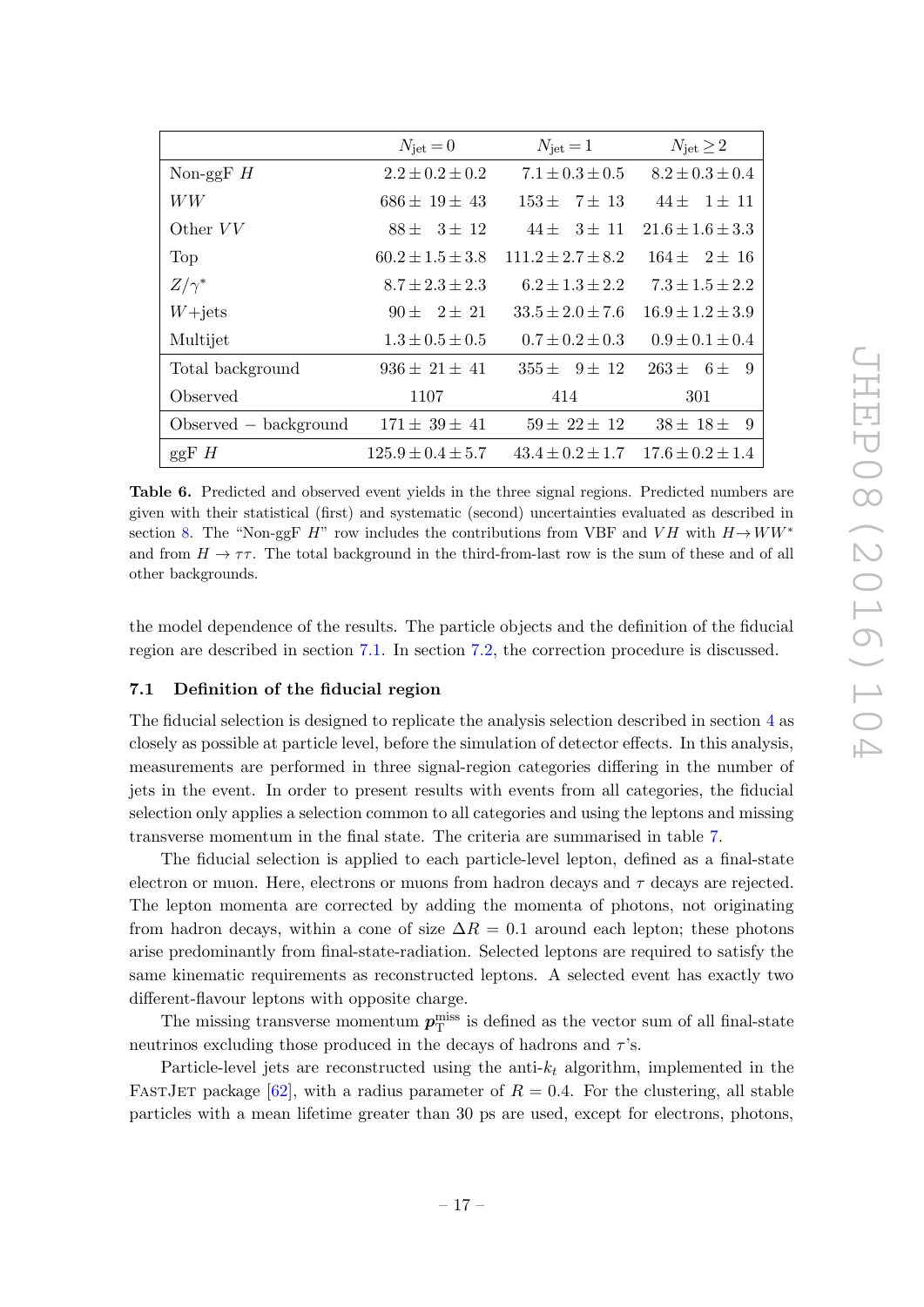| Object selection |                                                                              |  |  |  |
|------------------|------------------------------------------------------------------------------|--|--|--|
| Electrons        | $p_T > 15$ GeV, $ \eta  < 1.37$ or $1.52 <  \eta  < 2.47$                    |  |  |  |
| Muons            | $p_T > 15$ GeV, $ \eta  < 2.5$                                               |  |  |  |
| Jets             | $p_T > 25$ GeV if $ \eta  < 2.4$ , $p_T > 30$ GeV if $2.4 \leq  \eta  < 4.5$ |  |  |  |
|                  | Event selection                                                              |  |  |  |
|                  | $p_{\rm T}^{\rm lead}(\ell) > 22 \text{ GeV}$                                |  |  |  |
| Preselection     | $m_{\ell\ell} > 10$ GeV                                                      |  |  |  |
|                  | $p_T^{\text{miss}} > 20 \text{ GeV}$                                         |  |  |  |
|                  | $\Delta \phi_{\ell\ell} < 1.8$                                               |  |  |  |
| Topology         | $m_{\ell\ell} < 55$ GeV                                                      |  |  |  |

Table 7. Summary of the selection defining the fiducial region for the cross-section measurements. The momenta of the electrons and muons are corrected for radiative energy losses by adding the momenta of nearby photons, as described in the text.

muons, and neutrinos not originating from hadron decays. Selected jets are required to have  $p_T > 25$  GeV if  $|\eta| < 2.4$  or  $p_T > 30$  GeV if  $2.4 \le |\eta| < 4.5$ .

Selected events pass all preselection requirements introduced in section [4](#page-5-0) and the  $H \to WW^* \to e\nu\mu\nu$  topology selection on  $\Delta\phi_{\ell\ell}$  and  $m_{\ell\ell}$ . The  $m_{\rm T}$  thresholds are not applied in the fiducial region since the shape of the  $m<sub>T</sub>$  distribution at reconstruction level differs significantly from the shape of the distribution at particle level. All selection requirements applied are summarised in table [7.](#page-18-1) For a SM Higgs boson the acceptance of the fiducial region with respect to the full phase space of  $H \to WW^* \to e\nu\mu\nu$  is 11.3%.

#### <span id="page-19-0"></span>7.2 Correction for detector effects

To extract the differential cross sections, the measured distributions, shown in figure [5,](#page-16-0) are corrected for detector effects and extrapolated to the fiducial region. For the corrections, the reconstructed distributions of the different jet-binned signal-region categories are not combined, but instead are simultaneously corrected for detector effects as a function of the variable under study and the number of jets. Thus, the correlation of the variable under study with  $N_{jet}$  is correctly taken into account. Final results are presented integrated over all values of  $N_{\rm jet}$  for the  $p_{\rm T}^H$ ,  $|y_{\ell\ell}|$  and  $p_{\rm T}^{j_1}$  variables.

In the following, each bin of the reconstructed distribution is referred to by the index  $j$ , while each bin of the particle-level distribution is referred to by the index  $i$ . The correction itself is done as follows:

$$
N_i^{\text{part}} = \frac{1}{\varepsilon_i} \cdot \sum_j \left( M^{-1} \right)_{ij} \cdot f_j^{\text{reco-only}} \cdot (N_j^{\text{reco}} - N_j^{\text{bkg}}),\tag{7.1}
$$

where  $N_i^{\text{part}}$  $i$ <sup>part</sup> is the number of particle-level events in a given bin i of the particle-level distribution in the fiducial region. The quantity  $N_j^{\text{reco}}$  is the number of reconstructed events in a given bin j of the reconstructed distribution in the signal region, and  $N_i^{\text{bkg}}$ j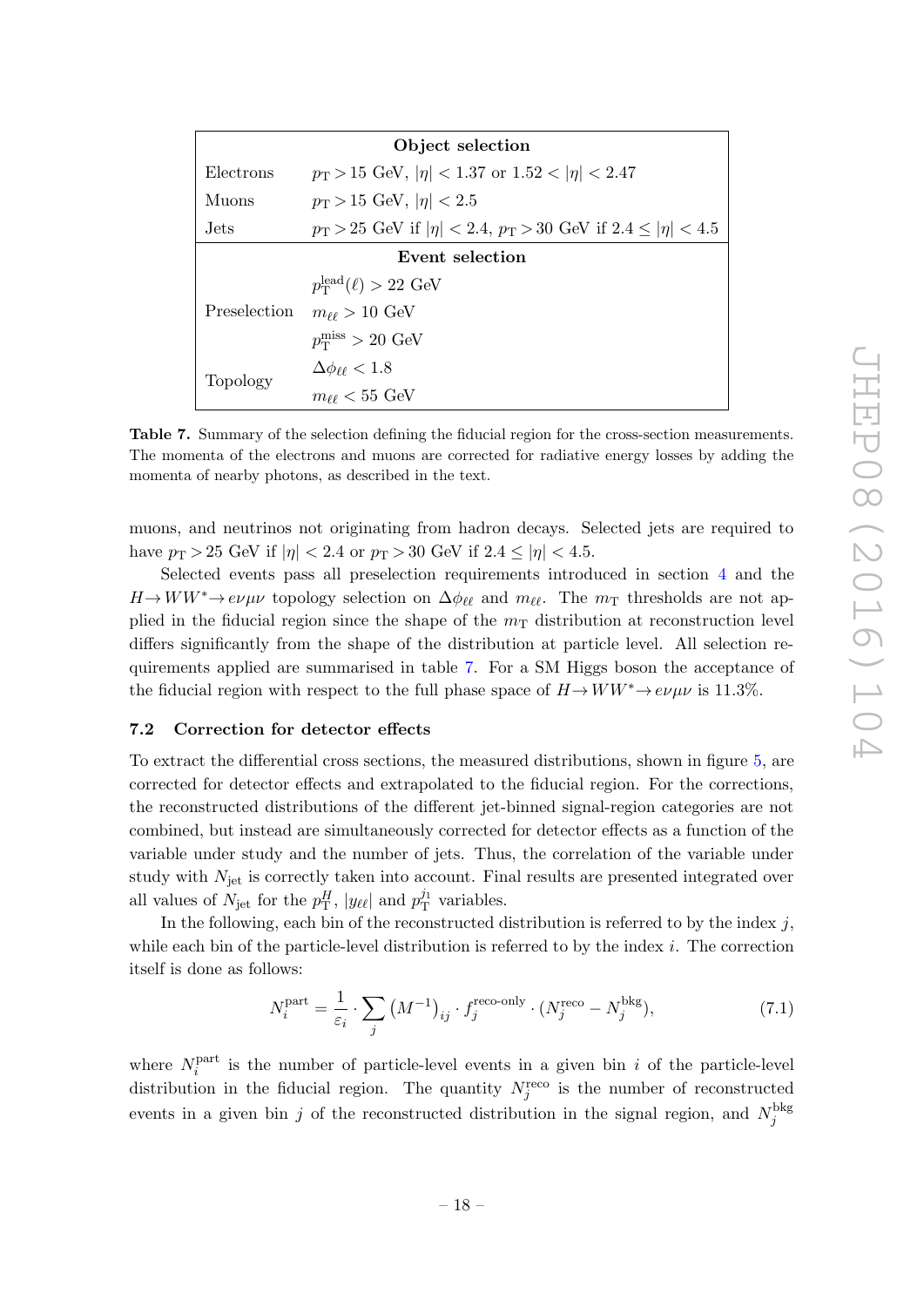<span id="page-20-0"></span>is the number of background events in  $\sin j$  estimated as explained in section [5.](#page-9-0) The correction factor  $f_i^{\text{reco-only}}$  $j_j^{\text{reco-omy}}$ , the selection efficiency  $\varepsilon_i$ , and the migration matrix  $M_{ij}$  are discussed below. To evaluate the cross section in particle-level bin  $i$ , it is also necessary to take the integrated luminosity and the bin width into account.

The migration matrix accounts for the detector resolution and is defined as the probability to observe an event in bin j when its particle-level value is located in bin i. The migration matrix is built by relating the variables at reconstruction and particle level in simulated ggF signal events that meet both the signal-region and fiducial-region selection criteria. To properly account for the migration of events between the different signal-region categories, the migration matrix accounts for the migrations within one distribution, as well as migrations between different values of  $N_{jet}$ . The inverse of the migration matrix is determined using an iterative Bayesian unfolding procedure [\[63\]](#page-44-7) with two iterations.

The selection efficiency  $\varepsilon_i$  is defined as an overall efficiency, combining reconstruction, identification, isolation, trigger and selection, including also the differences between the fiducial and the signal region selection. It is derived from MC simulation and its values are in the range 0.14 to 0.43 for all variables. Events in the fiducial region that are not selected in the signal region are taken into account by  $\varepsilon_i$ .

Events outside the fiducial region may be selected in a signal region owing to migrations. Such migrations are accounted for via the correction factor  $f_i^{\text{reco-only}}$  $j^{reco-omy}$ , which is derived from MC simulation. Reconstructed  $H \to WW^*$  events where the W boson decays into  $\tau\nu$  and the  $\tau$  lepton decays leptonically are not included in the fiducial region, but are accounted for also with the same procedure. The correction factor  $f_i^{\text{reco-only}}$  $j$  is in the range 0.84 to 0.92 for all variables.

#### <span id="page-20-1"></span>8 Statistical and systematic uncertainties

Sources of uncertainty in the differential cross sections can be grouped into five categories: statistical uncertainties, experimental systematic uncertainties, theoretical systematic uncertainties in the signal model, uncertainties arising from the correction procedure, and theoretical systematic uncertainties in the background model. These uncertainties affect the analysis through the background normalisation, the background shape, the migration matrix, the selection efficiency, and the correction factor.

<span id="page-20-2"></span>The effect of each systematic uncertainty is analysed by repeating the full analysis for the variation in the signal, background, or experimental parameter. For experimental uncertainties, the migration matrix, selection efficiency, correction factor, and background estimation are varied simultaneously. For uncertainties that only apply to the background processes, the nominal migration matrix, selection efficiency, and correction factor are used. The total uncertainty in the result from any individual source of uncertainty is taken as the difference between the shifted and the nominal result after the correction of detector effects.

The input uncertainties are summarised in this section. Their effect on the measured results, individually and collectively, are given with the results in the tables in section [10](#page-25-0) . The total uncertainty in each measurement bin is defined as the sum in quadrature of all uncertainty components.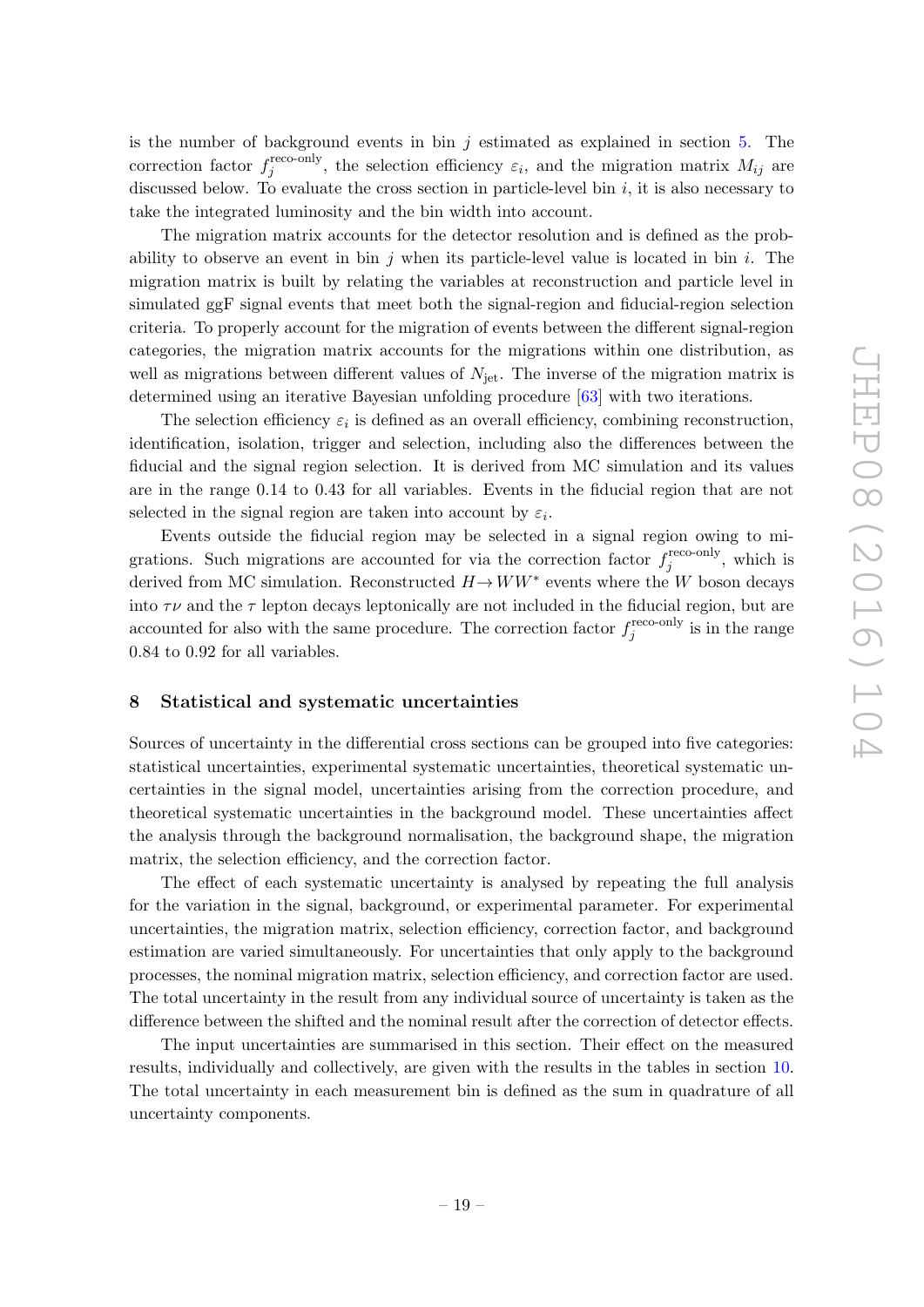#### 8.1 Statistical uncertainties

The statistical uncertainties in the differential cross sections are estimated using pseudoexperiments. The content of each bin in the measured distribution is fluctuated according to a Poisson distribution. In each pseudo-experiment the background is subtracted and the correction for detector effects is performed. Then, the root mean square of the spread of the result in each bin is taken as the estimator of the statistical uncertainty. Values for the data statistical uncertainty are evaluated using pseudo-experiments; the data statistical uncertainties in the presented measurement range from 17% to 61%.

The uncertainty due to the statistics of the background MC samples is evaluated by fluctuating the bin contents of the background template using a Gaussian distribution with a width corresponding to the uncertainty in that bin. In case of the signal MC sample, the bins of the migration matrix, the selection efficiency, and the correction factor are fluctuated simultaneously. In each pseudo-experiment the correction for detector effects is performed using the respective fluctuated template. The root mean square of the spread of results of the pseudo-experiments is taken as the estimator of the uncertainty.

For results integrated over all values of  $N_{jet}$ , and for normalised results, each pseudoexperiment is integrated or normalised and the uncertainty is re-evaluated for the integrated (normalised) bin to take into account all correlations arising from bin migration.

<span id="page-21-0"></span>The statistical uncertainties in the background normalisations from the data yields in the control regions are calculated as the square root of the number of events observed.

#### 8.2 Experimental systematic uncertainties

Experimental systematic uncertainties arise primarily from object calibrations, such as the jet energy scale, and affect the subtracted background normalisation and shape as well as the migration matrix, the selection efficiency, and the correction factor. The variations used for the experimental uncertainties are identical to those of ref. [\[19\]](#page-41-10) and are not described here. The effect of these variations have been reevaluated in the context of this analysis. The dominant experimental uncertainties are those associated with the jet energy scale (JES) and resolution (JER), the lepton identification efficiencies, and the uncertainty in the extrapolation factor used to estimate the  $W +$  jets background. For each uncertainty, the upward and downward variations are performed separately. Each variation is applied simultaneously to the migration matrix, the selection efficiency, the correction factor, and the background subtraction so that correlations are correctly preserved. The backgroundsubtracted yields are allowed to assume negative values under these variations.

#### <span id="page-21-1"></span>8.3 Systematic uncertainties in the signal model

Theoretical uncertainties in the ggF signal model can affect the migration matrix, the selection efficiency, and the correction factor. Sources of theoretical uncertainty in the signal acceptance are the choice of QCD renormalisation and factorisation scales, PDF, parton shower/underlying event (PS/UE) model, and matrix-element generator. It was shown in ref. [\[19\]](#page-41-10) that the theoretical uncertainty in the signal acceptance is dominated by the PS/UE model. This uncertainty is evaluated by constructing the migration matrix and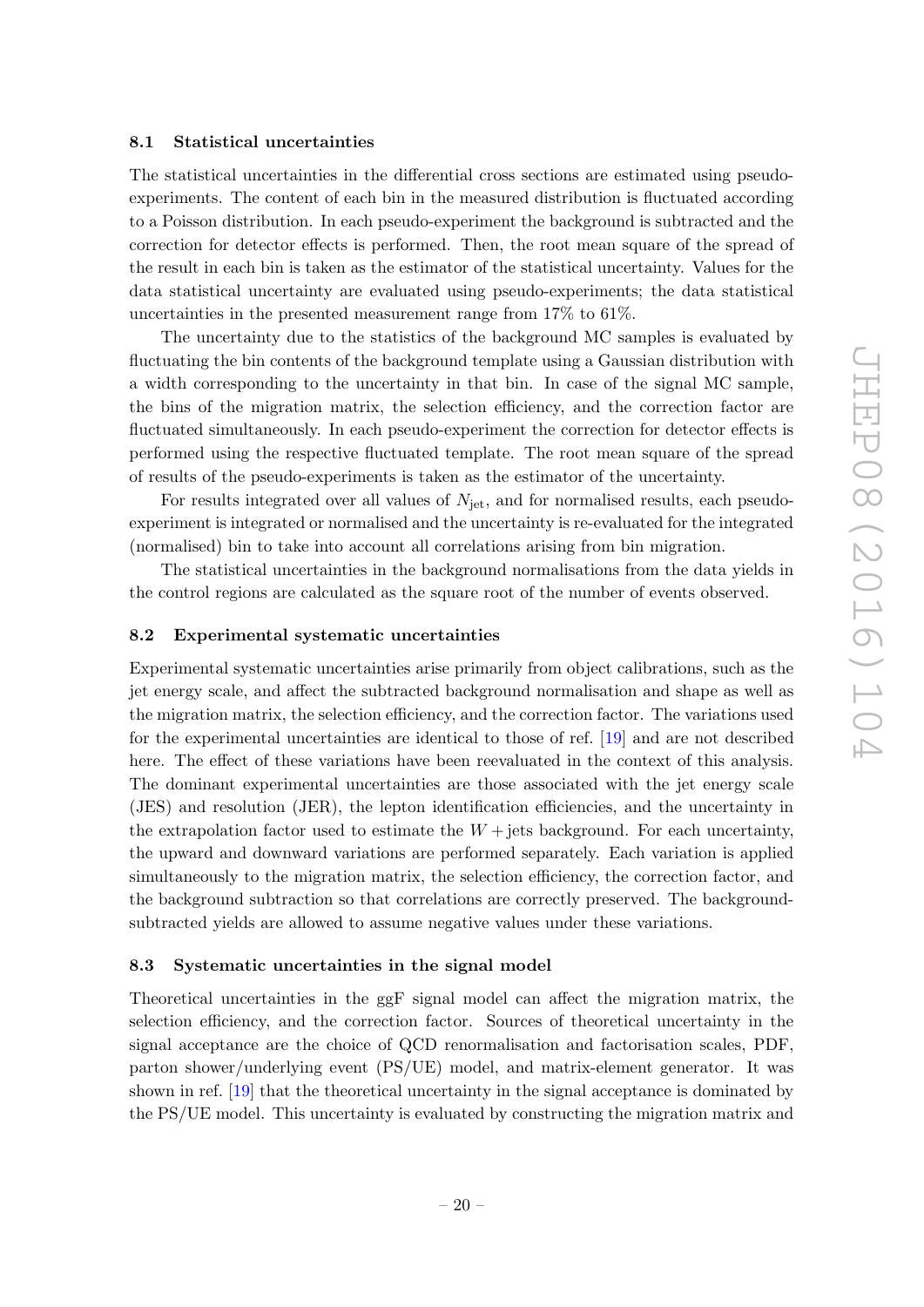the correction factors with POWHEG +HERWIG and POWHEG +PYTHIA8 and applying both sets in the detector correction. The results with each of the simulations are then compared for each of the measured distributions. The full difference between the distributions is taken as an uncertainty, which is at the level of a few percent.

In addition to the uncertainty in the signal acceptance, an uncertainty in the theoretical predictions of the exclusive ggF  $H + n$ -jet cross sections is assigned. The uncertainties in the exclusive cross sections are evaluated using the jet-veto efficiency method [\[64](#page-44-8) , [65\]](#page-44-9). Here, uncertainties due to renormalisation, factorisation, and resummation scale choices in the analytical calculations are taken into account. The correlations of the uncertainties in the different  $H + n$ -jet cross sections are determined using a covariance matrix as described in ref. [\[66\]](#page-44-10). To evaluate the effect this uncertainty has on the migration matrix, the selection efficiency, and the correction factor, the particle-level  $N_{\rm jet}$  distribution in the signal ggF MC sample is reweighted to account for the uncertainties in the exclusive  $H+n$ -jet cross sections and the correlations between them. Then, the reconstructed distribution of the reweighted ggF signal MC sample is unfolded for each variable to evaluate the change arising from the uncertainty in the exclusive ggF  $H + n$ -jet cross sections. The contribution of this uncertainty to the differential distributions is a few percent for  $p_T^H$  and  $p_T^{j_1}$  and negligible for  $|y_{\ell\ell}|$ .

#### 8.4 Systematic uncertainty in the correction procedure

The ggF signal simulation is used to build the migration matrix and can bias the result of the correction procedure. This bias is partly evaluated with the uncertainties in the SM prediction of the signal determined in section [8.3.](#page-20-2) To evaluate this bias independently of the SM prediction and its uncertainty, the simulated ggF signal sample is reweighted to reproduce the amount of disagreement in shape between the reconstructed simulated distribution and the background-subtracted measured distribution. For this reweighting, only the nominal distributions are compared; uncertainties are not taken into account. The reweighted reconstructed distribution is then corrected for detector effects using the nominal migration matrix. The difference between the corrected distribution and the reweighted simulated particle-level distribution is taken as an uncertainty in the correction procedure. The resulting uncertainty is smaller than 5% in each measurement bin.

#### 8.5 Systematic uncertainties in the background model

Systematic uncertainties in the background model are evaluated by comparing the background predictions as evaluated under different conditions. For the dominant WW and top-quark backgrounds, shape uncertainties in each measured distribution are considered in addition to normalisation uncertainties. For the backgrounds normalised by a control region, the normalisation uncertainty is derived by varying the extrapolation factor, and for backgrounds estimated directly from the MC simulation, such as the WW background in the  $N_{jet} \ge 2$  signal region, the systematic uncertainty is derived by varying the full event yield in the SR rather than an extrapolation factor, and accounts for the uncertainty in the cross section and acceptance.

The nominal MC sample used to model the  $WW$  background yield for the  $N_{jet} = 0$ and  $=1$  categories is POWHEG  $+PYTHIA6$ . The theoretical uncertainties assessed are: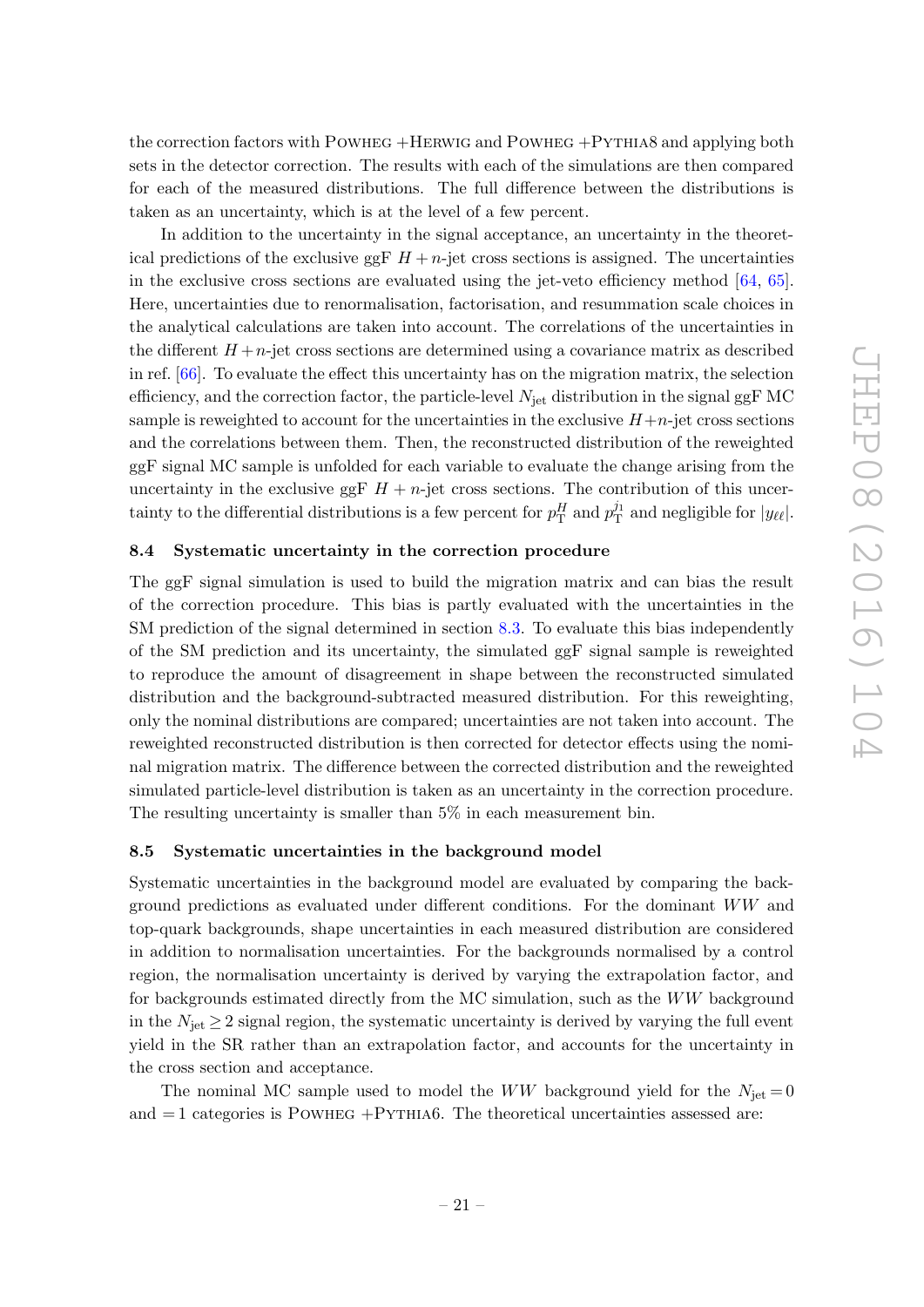- <span id="page-23-0"></span>• QCD scales, by independently varying the values of the renormalisation scale  $\mu_R$ and the factorisation scales  $\mu_F$ , in aMC@NLO calculations [\[67\]](#page-44-11). Both scales are independently multiplied by a factor of 2.0 or 0.5 relative to the nominal value  $\mu_0 =$  $m_{WW}$ , where  $m_{WW}$  is the invariant mass of the  $WW$  system, while maintaining the constraint  $0.5 \leq \mu_R/\mu_F \leq 2$ .
- PDF uncertainties, from the envelope of the CT10 68% CL eigenvectors added in quadrature with the maximal difference between the results obtained with CT10 and those obtained with either MSTW [\[68\]](#page-44-12) or NNPDF [\[69\]](#page-44-13).
- <span id="page-23-1"></span>• The choice of parton-shower and underlying-event models (PS/UE), by comparing the nominal POWHEG prediction interfaced with PYTHIA6 and HERWIG.
- The choice of matrix-element generator, by comparing the nominal POWHEG to aMC@NLO, both interfaced with Herwig .

The normalisation uncertainties are summarised in table [8.](#page-23-0) These are all varied in a correlated way for the  $N_{jet} = 0$  and  $N_{jet} = 1$  signal regions. Each source is also considered as a shape uncertainty, except for the PDF uncertainty, which is much smaller than the others. The changes observed are typically  $1-10\%$  for  $p_T^H$  and  $p_T^{j_1}$ , and less than 1% for |y<sub> $\ell\ell$ </sub>|. The largest changes observed are from the effect the PS/UE variation has on  $p_T$ <sup>H</sup> and occur in sparsely populated bins,  $50\%$  for  $N_{jet} = 0$  events with  $p_T^H > 60$  GeV and 30% for  $N_{\rm jet} = 1$  events with  $p_{\rm T}^H$  < 20 GeV. The shape and normalisation are varied simultaneously for the PS/UE and matrix-element-generator uncertainties. The QCD-scale uncertainties are taken from the variation exhibiting the largest difference from nominal, which is  $\mu_R/\mu_0 = 2.0$  and  $\mu_F/\mu_0 = 2.0$  for both the  $N_{jet} = 0$  and  $N_{jet} = 1$  normalisation uncertainties. The shape uncertainties are set similarly, but the variation with the largest difference to the nominal is not always the one driving the normalisation uncertainty. The resulting shape uncertainties are not correlated with the normalisation uncertainties.

The theoretical uncertainties in the  $WW$  background yield for the  $N_{jet} \ge 2$  category are evaluated similarly. The QCD-scale uncertainty is evaluated by varying the renormalisation and factorisation scale  $\mu$ , which has the nominal value of  $\mu_0 = m_{WW}$ , in the range  $0.5 \leq \mu/\mu_0 \leq 2$  in MADGRAPH [\[70\]](#page-44-14), and applying the relative uncertainty to the nominal Sherpa prediction. The choices of matrix-element generator and parton shower are varied together by comparing MadGraph +Pythia6 to Sherpa. Uncertainties in the predicted shape are also accounted for, and are between  $1\%$  and  $15\%$ . The larger uncertainties in the  $N_{jet} \geq 2$  category are due to the use of a different MC generator (multi-leg LO in QCD) and the absence of a CR. For the same reasons, they are not correlated with the uncertainties in the  $N_{jet} = 0$  and  $N_{jet} = 1$  categories.

Shape and normalisation uncertainties in the top-quark background yield are evaluated following the procedure applied for the  $WW$  background. The normalisation uncertainties for each signal region are summarised in table [9.](#page-23-1) In contrast to the WW background, there is a non-negligible PDF shape uncertainty, which is evaluated by comparing CT10, MSTW, and NNPDF. For most uncertainty sources, the changes observed due to shape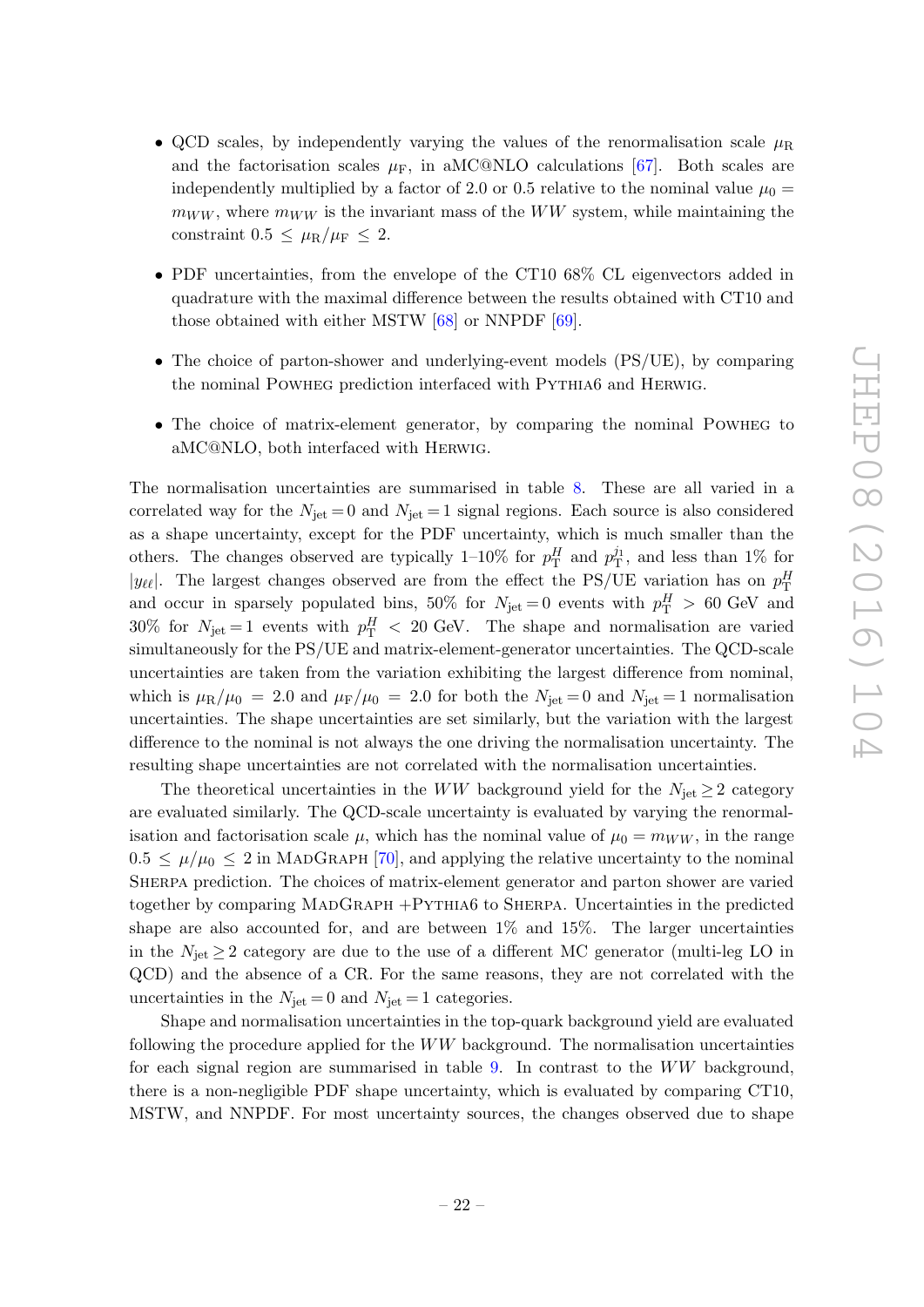<span id="page-24-1"></span>

|            |        | $N_{\text{jet}} = 0$ $N_{\text{jet}} = 1$ $N_{\text{jet}} \geq 2$ |        |
|------------|--------|-------------------------------------------------------------------|--------|
| QCD scales | $-1.1$ | $-1.7$                                                            | $+22$  |
| <b>PDF</b> | $+0.6$ | $+0.6$                                                            | $+9.7$ |
| PS/UE      | $-1.3$ | $-4.5$                                                            |        |
| Generator  | $+5.2$ | $+1.5$                                                            | $+2.7$ |

Table 8. Theoretical uncertainties (in  $\%$ ) in the WW background normalisation estimate in each signal region. The relative sign between entries in a row indicates correlation or anti-correlation among the  $N_{\rm jet} = 0$  and  $N_{\rm jet} = 1$  signal regions, as a single variation is applied simultaneously to both of them. The  $N_{jet} \ge 2$  uncertainties are treated as uncorrelated.

|            | $N_{\rm jet} = 0$ | $N_{\rm jet} = 1$ | $N_{\rm jet} \geq 2$ |
|------------|-------------------|-------------------|----------------------|
| QCD scales | $-1.2$            | $-0.6$            | $-0.8$               |
| <b>PDF</b> | $+0.4$            | $+2.2$            | $+1.0$               |
| PS/UE      | $-0.6$            | $+2.7$            | $+4.5$               |
| Generator  | $-4.1$            | $-3.5$            | $-1.1$               |

**Table 9.** Theoretical uncertainties (in  $\%$ ) in the top-quark background estimate in each signal region. The relative sign between entries in a row indicates correlation or anti-correlation among the signal regions.

<span id="page-24-0"></span>variations of the top-quark background are typically 5% or smaller. Exceptions are the PS/UE uncertainty for  $N_{jet} = 0$  events with  $p_T^H > 60$  GeV, which is about 12%, and the PDF uncertainty in the  $|y_{\ell\ell}|$  shape, which is up to 8%.

Very few MC-simulated events from the  $Z/\gamma^*\to\tau\tau$  background pass the full SR and  $Z/\gamma^* \to \tau\tau$  CR event selection, so the corresponding theoretical uncertainties are calculated with modified and reduced SR and CR selections, in order for the relevant comparisons to be made with sufficient statistical precision. No shape uncertainty is assessed for the same reason, and the effect of any such uncertainty would be negligible due to the small contribution from this background. The  $p_T^Z$  distribution for  $N_{jet} = 0$  events is reweighted using the ratio of data to MC simulation for  $Z/\gamma^* \to \mu\mu$  events produced with the same MC generator and PS/UE model, and the uncertainty in the reweighting procedure is also included in the analysis. The extrapolation uncertainty to the  $WW$  control region is also evaluated, because the contribution of  $Z/\gamma^* \to \tau\tau$  to that CR is not negligible. As with the other backgrounds, each variation is applied simultaneously across all signal and control regions.

The systematic uncertainties in the contributions from  $WZ, W\gamma, W\gamma^*$ , and other small sources of background are unmodified from ref. [\[19\]](#page-41-10). Within the signal regions, for  $W\gamma$ the corresponding uncertainties are 9%, 53%, and 100% for  $N_{jet} = 0$ ,  $N_{jet} = 1$ , and  $N_{jet} \ge 2$ , respectively. For  $W\gamma^*$  they are 7%, 30%, and 26%. For the  $N_{\rm jet} \le 1$  signal regions, identical uncertainties apply in the SR and in the same-sign  $VV$  CR for these processes. This results in a strong cancellation of the uncertainties in the predicted yields in the signal regions.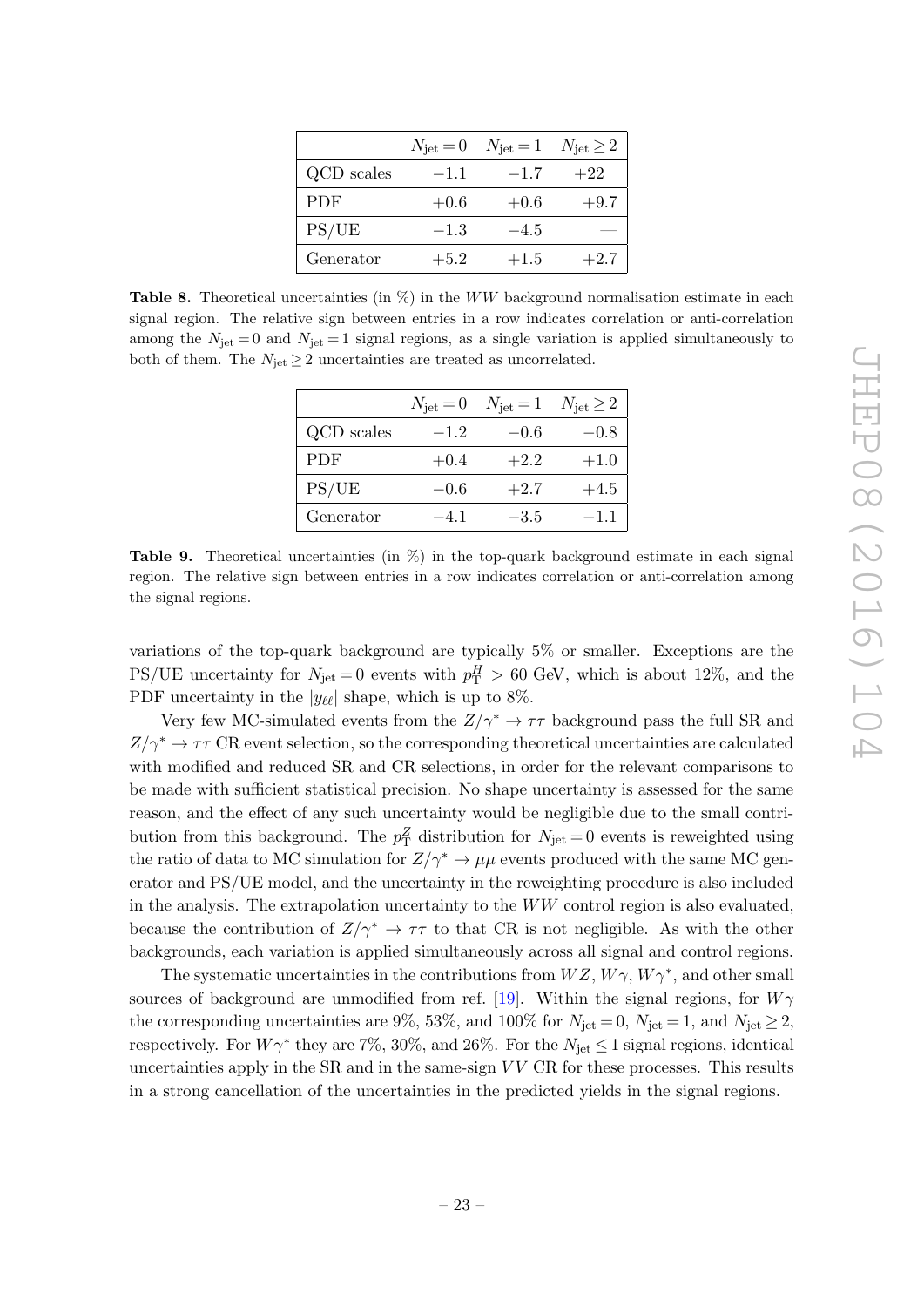| Total cross-section predictions         |                                    |  |  |  |
|-----------------------------------------|------------------------------------|--|--|--|
| $LHC-XS [71]$                           | NNLO+NNLL                          |  |  |  |
| Differential cross-section predictions  |                                    |  |  |  |
| JetVHeto $[72-74]$                      | NNLO+NNLL                          |  |  |  |
| ST [75]                                 | <b>NNLO</b>                        |  |  |  |
| BLPTW [66]                              | NNLO+NNLL                          |  |  |  |
| $STWZ$ [76]                             | NNLO+NNLL'                         |  |  |  |
| $N^3LO+NNLL+LL_R$ [77]                  | $N^3LO+NNLL+LL_R$                  |  |  |  |
| Monte Carlo event generators            |                                    |  |  |  |
| POWHEG NNLOPS [78, 79]                  | $NNLO_{\geq 0j}$ , $NLO_{\geq 1j}$ |  |  |  |
| SHERPA 2.1.1 [37, 80-83]                | $H + 0$ , 1, 2 jets @NLO           |  |  |  |
| MG5 <sub>-a</sub> MC@NLO $[67, 84, 85]$ | $H + 0$ , 1, 2 jets @NLO           |  |  |  |

Table 10. Summary of the ggF predictions used in comparison with the measured fiducial cross sections. The right column states the accuracy of each prediction in QCD.

For the VBF  $H \to WW^*$  contribution to the signal region, the cross-section uncertainties in the QCD scale (between  $+2.6\%$  and  $-2.8\%$ ) and PDF ( $\pm 0.2\%$ ) are included [\[34\]](#page-42-12). These have a negligible effect on the analysis, so additional uncertainties in the VBF acceptance in the ggF phase space are not considered.

#### 9 Theory predictions

The results of the fiducial cross-section measurements are compared to analytical predictions calculated at parton level and to predictions by MC event generators at particle level. An overview of the ggF predictions used is given in table [10.](#page-24-1) All predictions are for  $m_H = 125.0$  GeV and  $\sqrt{s} = 8$  TeV, and use the CT10 PDF set unless stated otherwise. The values of the predictions are shown together with the results of the measurement in the following section.

The default prediction for the cross section of ggF Higgs boson production follows the recommendation of the LHC Higgs cross section working group (LHC-XS) as introduced in section [3.](#page-4-0) The  $H \to WW^* \to e\nu\mu\nu$  decay is included in the calculations and MC, with a branching fraction of 0.25%.

<span id="page-25-0"></span>For the efficiency  $\varepsilon_0$  of the jet veto, a parton-level prediction is calculated at NNLO+NNLL accuracy by JetVHeto [\[72](#page-44-16) [–74\]](#page-45-0). The uncertainty is taken as the maximum effect of the scale variations on the calculation, or the maximum deviation of the other calculations of  $\varepsilon_0$  that differ by higher-order terms. An alternative prediction for  $\varepsilon_0$  is given by the STWZ calculation [\[76\]](#page-45-2). The calculation has NNLO accuracy and is matched to a resummation at NNLL that accounts for the correct boundary conditions for the next-to-next-to-next-to-leading-logarithm resummation (NNLL ′ ). This calculation also predicts the spectrum of  $p_{\rm T}^{j_1}$ . Another parton-level prediction of  $\varepsilon_0$  follows the Stewart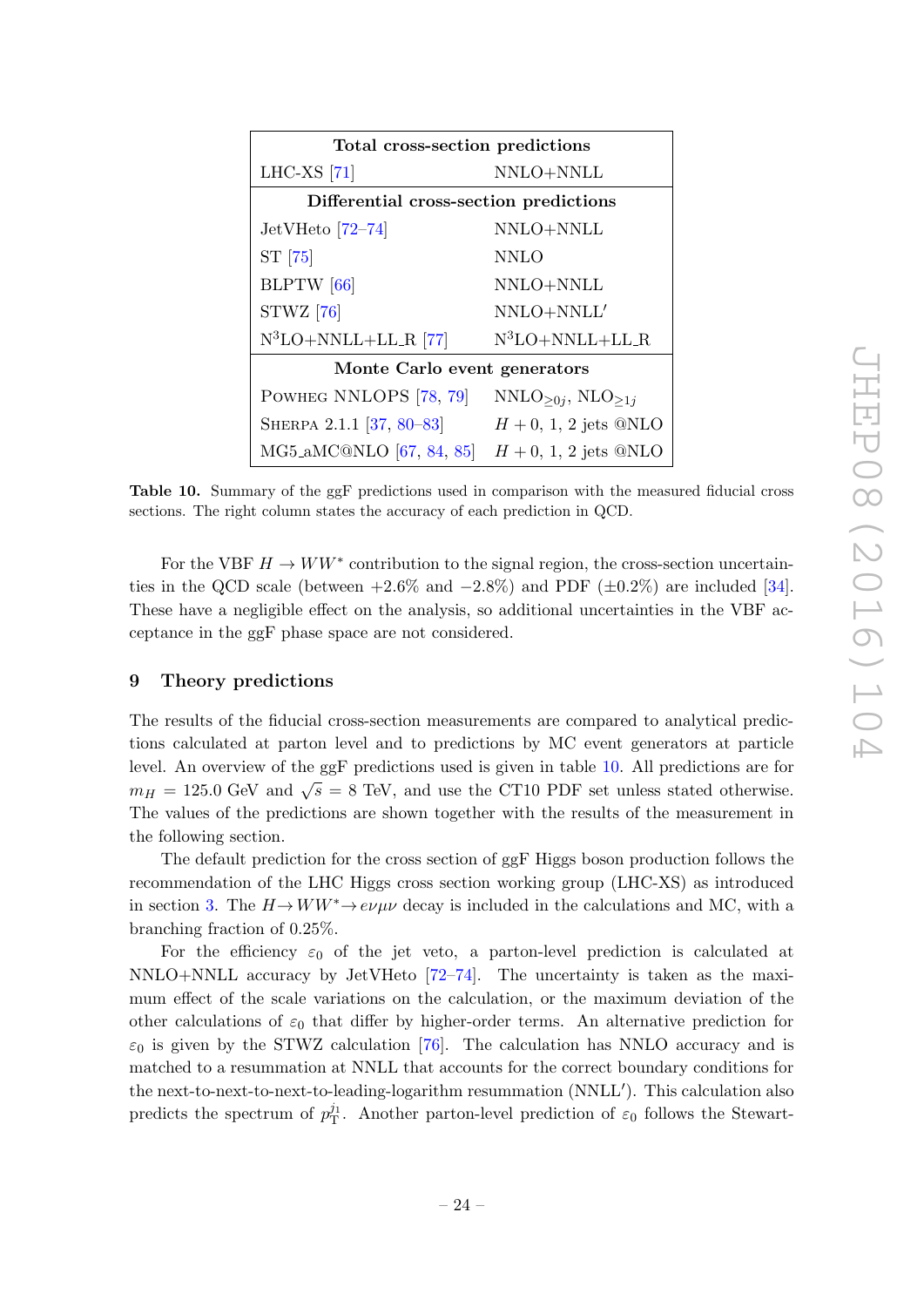<span id="page-26-0"></span>Tackmann (ST) prescription [\[75\]](#page-45-1) utilising the total inclusive ggF cross section at NNLO accuracy in QCD and the inclusive  $H+1$ -jet cross section at NLO accuracy, calculated with HNNLO [\[30](#page-42-8), [86](#page-45-10), [87\]](#page-45-11). Recently, a prediction for  $\varepsilon_0$  has become available at N<sup>3</sup>LO+NNLL accuracy with small-R resummation (LL\_R) [\[77\]](#page-45-3). A parton-level prediction for the  $N_{jet}$ distribution is given by the BLPTW method [\[66\]](#page-44-10), combining the NNLO+NNLL-accurate inclusive and the NLO+NLL-accurate inclusive  $H + 1$ -jet cross sections, including resummation in the covariance matrix.

For comparisons to data, all parton-level predictions are corrected to particle level using the acceptance of the fiducial region and non-perturbative correction factors to account for the impact of hadronisation and underlying-event activity. These factors are determined using Powheg NNLOPS+Pythia8 [\[78](#page-45-4) , [79\]](#page-45-5) with the associated uncertainties from the renormalisation and factorisation scales as well as the PDFs. An uncertainty is assigned to the non-perturbative correction by comparing Pythia8 with Herwig. The uncertainties applied are between 0.5% and 7%. All factors are given in HEPDATA.

Particle-level predictions for the measured differential cross sections are provided by MC event generators. The most precise prediction for inclusive ggF production is given by Powheg NNLOPS, which is accurate to NNLO for the inclusive production and to NLO for the inclusive  $H + 1$ -jet production, combining the MINLO [\[31\]](#page-42-9) method with an NNLO calculation of the Higgs boson rapidity using HNNLO. Furthermore, it includes finite quark masses [\[79\]](#page-45-5). The sample is generated using the CT10nnlo PDF set [\[88\]](#page-45-12) and is interfaced to Pythia8 for parton showering. The uncertainties include a 27-point QCD scale variation described in ref. [\[78\]](#page-45-4), as well as a PDF uncertainty, obtained from variations of the CT10 PDF set.

Another ggF MC prediction is generated with SHERPA (v.2.1.1) [\[37](#page-42-15), [80\]](#page-45-6). Here, the inclusive Higgs boson, inclusive  $H+1$ -jet, and inclusive  $H+2$ -jets production cross sections are calculated at NLO accuracy. The  $H + 2$ -jets matrix elements are generated via an MCFM interface within SHERPA. These calculations are combined using the MEPS@NLO method [\[81](#page-45-13) , [82\]](#page-45-14). The factorisation, renormalisation, resummation, and merging scales are varied to determine an uncertainty as described in ref. [\[83\]](#page-45-7). Additionally, the variations of the CT10 PDF set are included.

A similar NLO-merged  $H+$  (0, 1, 2)-jets sample is generated with MG5\_aMC@NLO (v.2.3.2.2) [\[67](#page-44-11) , [84\]](#page-45-8) where the different calculations are combined using the FxFx scheme [\[85\]](#page-45-9). MG5 aMC@NLO is interfaced to PYTHIA8 for parton showering. Variations of the factorisation, renormalisation, and merging scales, and of the CT10 PDF set, are evaluated for each prediction. The differences in the predictions are taken as uncertainties.

#### 10 Results

The cross section of ggF Higgs boson production in the fiducial region defined in table [7](#page-18-1) is measured to be:

$$
\sigma_{ggF}^{\text{fid}} = 36.0 \pm 7.2 \text{(stat)} \pm 6.4 \text{(sys)} \pm 1.0 \text{(lumi)} \text{ fb}
$$

$$
= 36.0 \pm 9.7 \text{ fb}
$$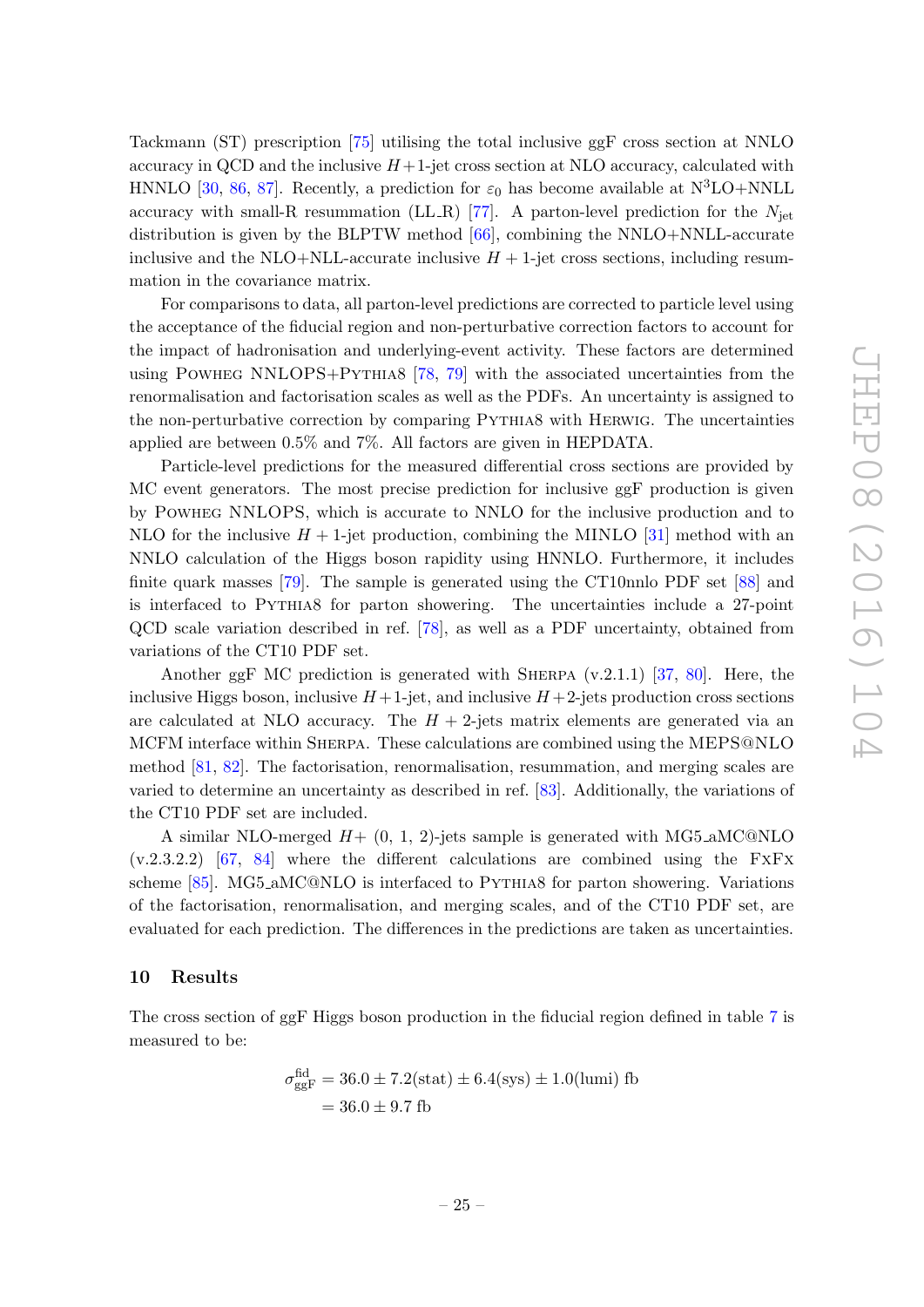<span id="page-27-0"></span>

| Source                     | $\Delta \sigma_{\rm ggF}^{\rm fid}/\sigma_{\rm ggF}^{\rm fid}$ [%] |
|----------------------------|--------------------------------------------------------------------|
| SR data statistical        | 17                                                                 |
| MC statistical             | 3.0                                                                |
| CR data statistical        | 9.9                                                                |
| Exp. JER                   | 4.9                                                                |
| Exp. JES                   | 2.1                                                                |
| Exp. $b$ -tag              | 3.3                                                                |
| Exp. leptons               | 5.5                                                                |
| Exp. $p_T^{\text{miss}}$   | 2.2                                                                |
| Exp. other                 | 4.2                                                                |
| Theory $(WW)$              | 14                                                                 |
| Theory (top)               | 7.1                                                                |
| Theory (other backgrounds) | 5.6                                                                |
| Theory (signal)            | 2.5                                                                |
| Detector corrections       | 0.4                                                                |
| Total                      | 27                                                                 |

Table 11. Relative uncertainties (in  $\%$ ) in the measured total fiducial cross section.

where (stat) includes all statistical uncertainties from the signal and control regions, and (sys) refers to the sum in quadrature of the experimental and theoretical systematic uncertainties. The mass of the Higgs boson is assumed to be  $m_H = 125.0$  GeV. The fiducial cross section is calculated from the number of events after the event selection and detector corrections, using an integrated luminosity of 20.3 fb<sup>-1</sup> with an associated uncertainty of 2.8%. This is derived following the same methodology as in ref. [\[89\]](#page-45-15). More details of the sources of systematic uncertainty are given in table [11.](#page-26-0) The uncertainty categories used in this and all tables in this section are as follows. Statistical uncertainties are quoted separately for the signal region data, the control region data, and the MC simulated events. Experimental uncertainties ("Exp.") are grouped according to the reconstructed object they effect. The "Exp. other" category includes uncertainties in the modelling of pile-up events, electrons from conversions, and the modelling of the  $p<sub>T</sub>$  of Z bosons with  $N_{jet} = 0$ . Theory uncertainties are grouped by process, with the subdominant background uncertainties collected in the "Theory other backgrounds" line. The "Detector corrections" line gives the effect of the use of the ggF signal MC sample to construct the migration matrix, as described in section [8.4](#page-21-0) .

<span id="page-27-1"></span>The prediction of the fiducial cross section is given by the LHC-XS calculation as

LHC-XS: 
$$
\sigma_{ggF}^{\text{fid}} = 25.1^{+1.8}_{-2.0} \text{(QCDscales)}^{+1.9}_{-1.7} \text{(PDF) fb} = 25.1 \pm 2.6 \text{ fb}.
$$

Reference [\[19\]](#page-41-10) also reports ggF fiducial cross sections for events with  $N_{\rm jet} = 0$  and  $N_{\rm jet} = 1$ , but with modified fiducial region selections, among which the most important one is a lower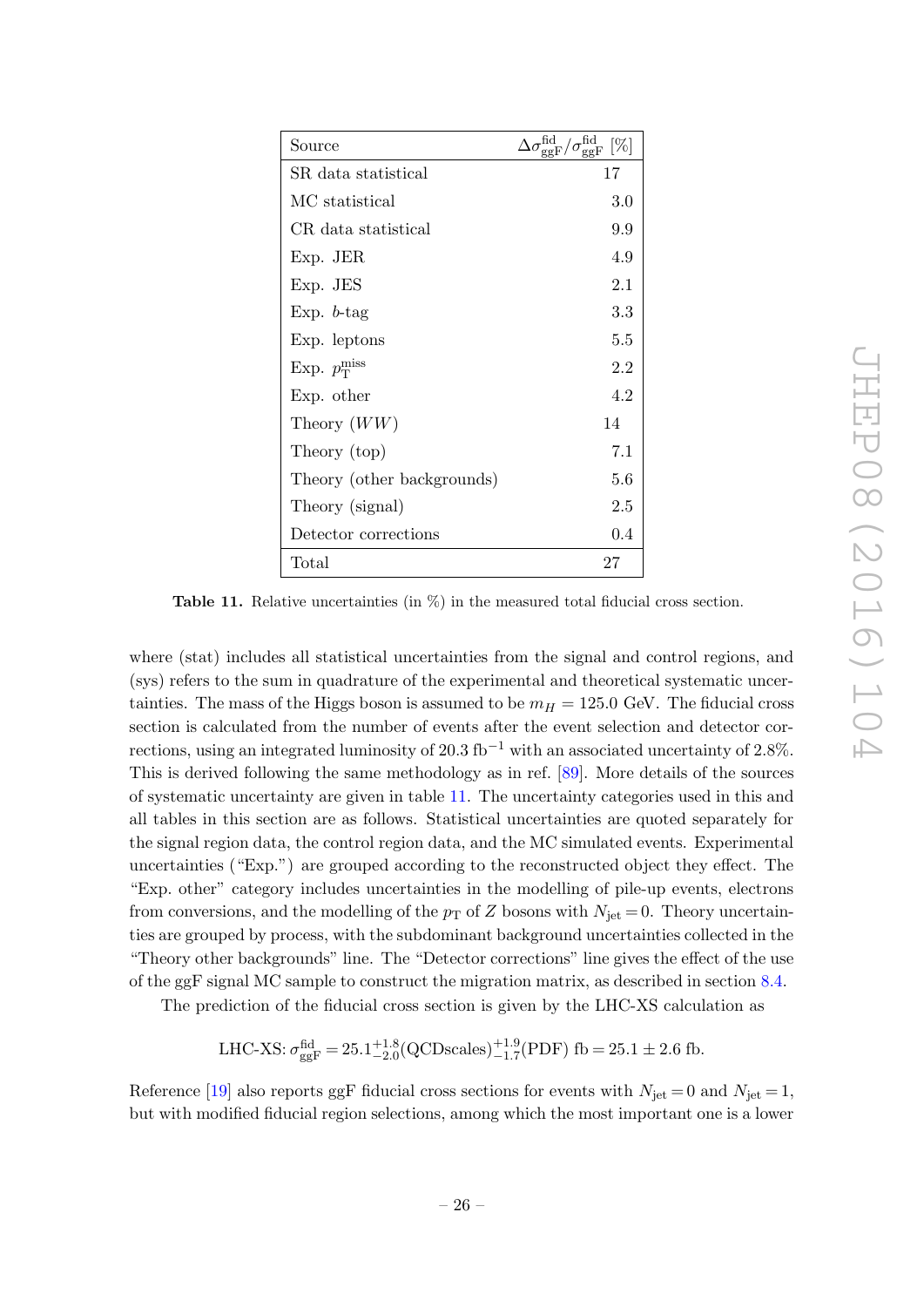threshold of 10 GeV on the subleading lepton  $p<sub>T</sub>$ . The ratio of the observed to predicted SM cross sections in that analysis is statistically compatible with the results shown here.

<span id="page-28-0"></span>The dependence of the cross-section measurement on  $m_H$  is mainly due to acceptance effects and is approximated by a linear function, which is sufficient within the experimental uncertainties in the Higgs boson mass [ [9\]](#page-41-1). The function is determined using dedicated signal samples with different values of  $m_H$  and has a slope of  $-0.20$  fb/ GeV.

#### 10.1 Differential fiducial cross sections

Differential fiducial cross sections are measured in bins of the  $N_{\rm jet}$ ,  $p_{\rm T}^H$ ,  $|y_{\ell\ell}|$  and  $p_{\rm T}^{j_1}$  distributions. For the  $p_T^H$ ,  $|y_{\ell\ell}|$  and  $p_T^{j_1}$  distributions, the cross sections are measured in separate bins of  $N_{\rm jet}$  to fully take correlations into account between the different  $N_{\rm jet}$  categories and the variable itself. After detector corrections the distributions are integrated over  $N_{\rm jet}$ , and the uncertainties are combined accounting for correlations. The measured differential fiducial cross sections as a function of  $N_{\rm jet}$ ,  $p_{\rm T}^H$ ,  $|y_{\ell\ell}|$ , and  $p_{\rm T}^{j_1}$  are given in tables [12](#page-29-1)[–15,](#page-33-0) together with a summary of the associated uncertainties. The dominant systematic uncertainties are in the background model, in particular the Monte-Carlo modelling of top-quark and WW backgrounds, which are evaluated as described in section [8.5.](#page-21-1) The large background fraction in the signal region amplifies the effect of even small (from about  $1\%$  to  $5\%$ ) residual extrapolation uncertainties after normalisation in a control region. The uncertainties from the experimental inputs are also non-negligible.

Figure [6](#page-28-0) shows the measured differential cross sections as a function of  $N_{jet}$ ,  $p_T^H$ ,  $|y_{\ell\ell}|$ , and  $p_{\rm T}^{j_1}$ . The results are compared to particle-level predictions from POWHEG NNLOPS, SHERPA, and MG5<sub>-</sub>aMC@NLO for ggF Higgs boson production. The predictions are generated as described in section [9](#page-24-0) and normalised to the cross-section predictions calculated according to the prescription from the LHC-XS working group. In addition, the results for the  $N_{jet}$  distribution are compared to the parton-level BLPTW calculation, and the results for the  $p_{\text{T}}^{j_1}$  distribution are compared to the parton-level STWZ calculation. The ratios of the results to the predictions are given in the lower panel of each figure. The measured distributions agree with the predictions within the uncertainties, except for  $|y_{\ell\ell}|$ , where the data have a more central mean  $|y_{\ell\ell}|$  than the predictions. The statistical and systematic uncertainties are comparable for most bins.

#### 10.2 Normalised differential fiducial cross sections

To reduce the impact of systematic uncertainties, normalised differential cross sections  $1/\sigma$ .  $(d\sigma/dX_i)$  are calculated by dividing the differential cross section by the total fiducial cross section evaluated by integrating over all bins of variable X. The normalised differential cross sections as functions of  $N_{jet}$ ,  $p_T^H$ ,  $|y_{\ell\ell}|$ , and  $p_T^{j_1}$  are given in tables [16](#page-34-0)[–19,](#page-37-0) along with details of the associated uncertainties. The distributions are shown in figure [7](#page-30-0) compared to particle-level predictions of ggF Higgs boson production by POWHEG NNLOPS, SHERPA, and MG5 aMC@NLO that are generated as described in section [9.](#page-24-0) In each figure, the ratio of the result to the predictions is shown below the distribution. The reduced uncertainties result in a more stringent comparison of the measured and predicted distributions. The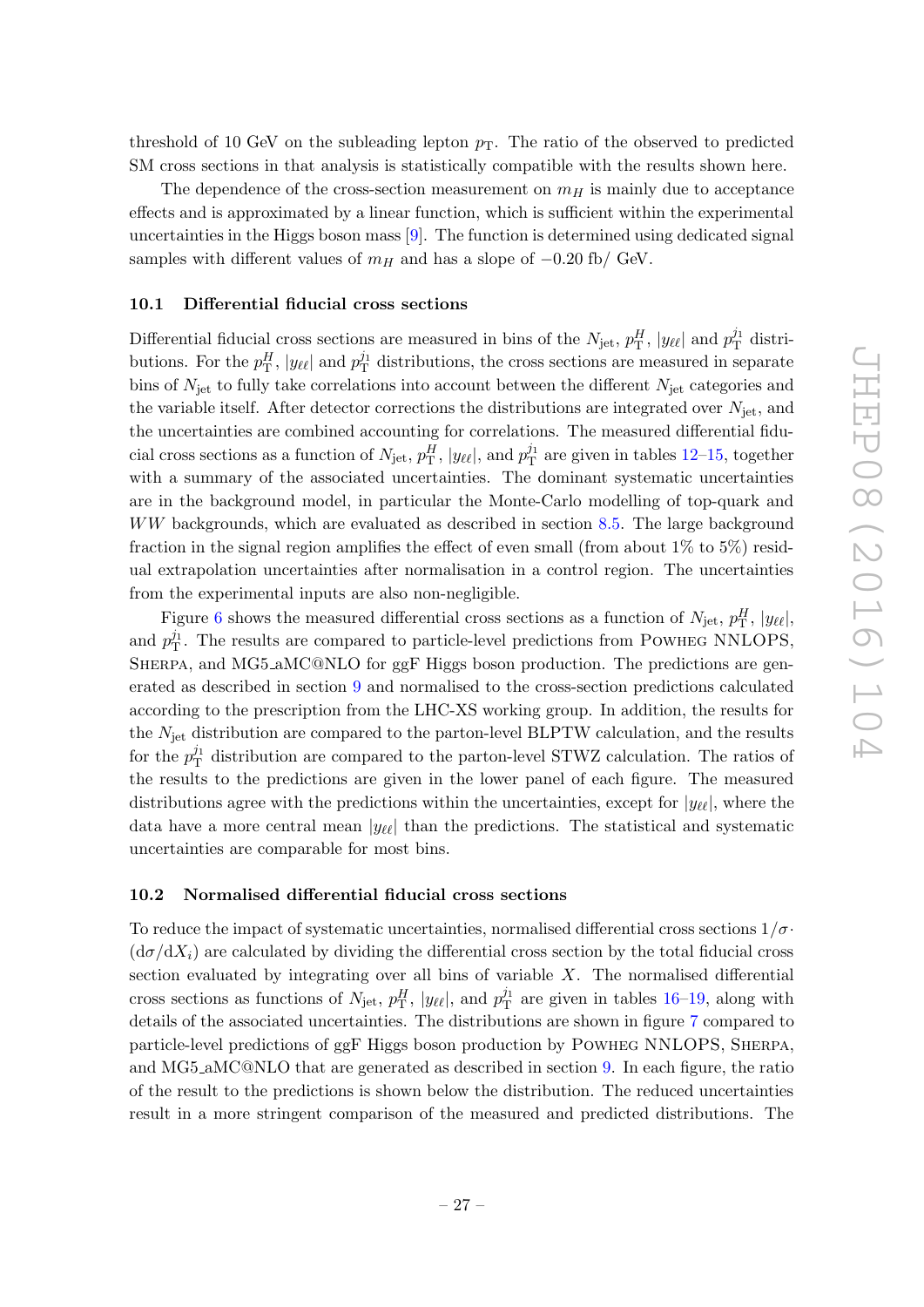<span id="page-29-1"></span>

<span id="page-29-0"></span>**Figure 6.** Measured fiducial differential cross section as a function of (a)  $N_{jet}$ , (b)  $p_T^H$ , (c)  $|y_{\ell\ell}|$ , and (d)  $p_T^{j_1}$ , overlaid with the signal predictions. The [0,30] GeV bin of the  $p_T^{j_1}$  distribution includes events with no reconstructed jets. The systematic uncertainty at each point is shown by a grey band labelled "sys. unc." and includes the experimental and theoretical uncertainties. The uncertainty bar, labelled "data, tot. unc." is the total uncertainty and includes all systematic and statistical uncertainties. The measured results are compared to various theoretical predictions.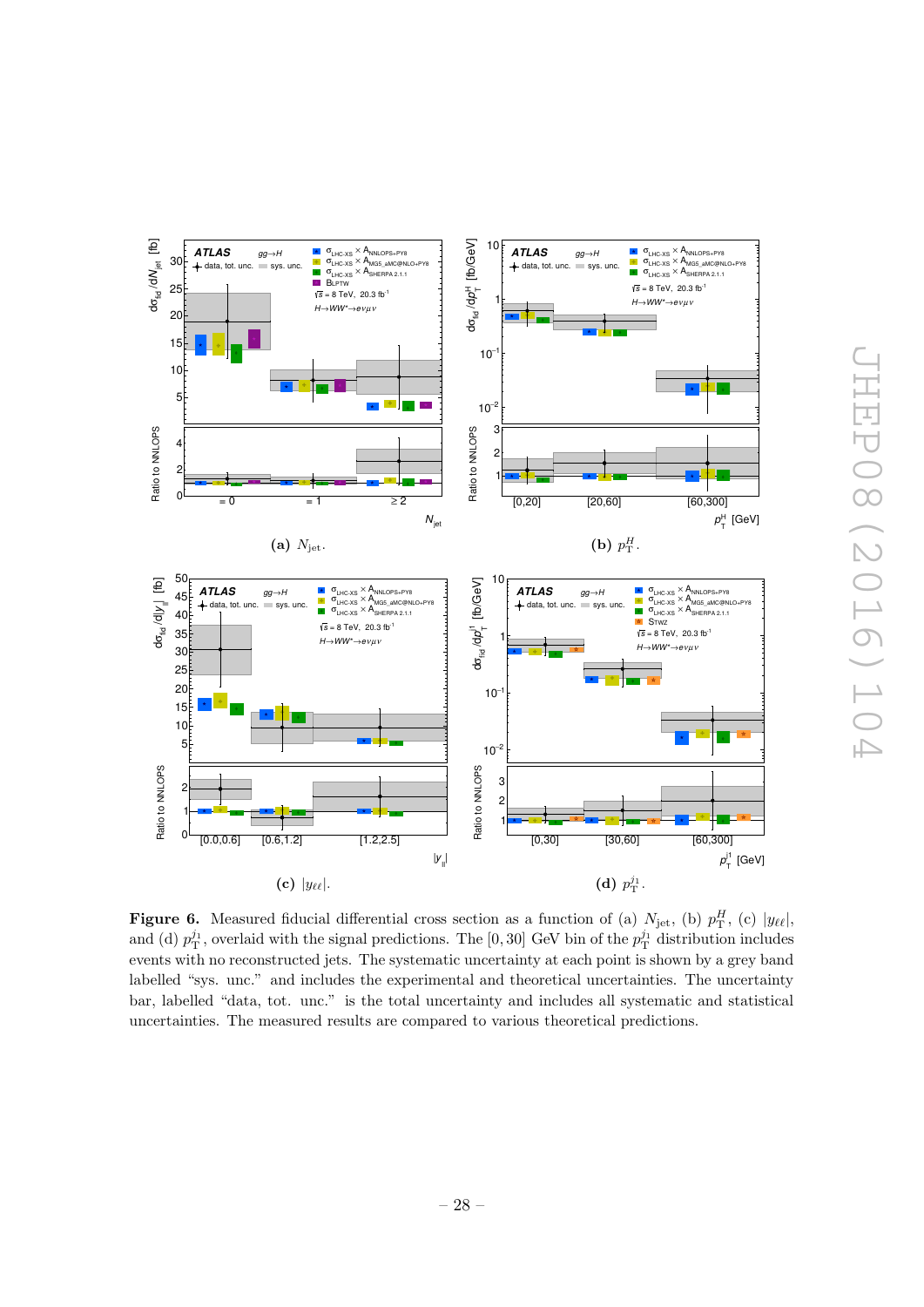<span id="page-30-0"></span>

| $N_{\rm jet}$                                  | $\overline{0}$ | $\mathbf{1}$ | $\geq 2$ |
|------------------------------------------------|----------------|--------------|----------|
| $d\sigma/dN_{\rm jet}$ [fb]                    | 19.0           | 8.2          | 8.8      |
| Statistical uncertainty                        | 4.5            | 3.5          | 5.0      |
| Total uncertainty                              | 6.8            | 4.0          | $5.9\,$  |
| Predicted $d\sigma/dN_{\rm jet}$ [fb] (NNLOPS) |                | 14.7 7.0     | 3.4      |
| Uncertainty in prediction                      | 1.8            | 0.9          | 0.6      |
| SR data statistical                            | $20\%$         | $38\%$       | 54%      |
| MC statistical                                 | $4\%$          | $7\%$        | $9\%$    |
| CR data statistical                            | $12\%$         | $18\%$       | 14%      |
| Exp. JER                                       | $5\%$          | $4\%$        | $7\%$    |
| Exp. JES                                       | $1\%$          | $10\%$       | $6\%$    |
| Exp. $b$ -tag                                  | $1\%$          | $4\%$        | $8\%$    |
| Exp. leptons                                   | $6\%$          | $6\%$        | $6\%$    |
| Exp. $p_T^{\text{miss}}$                       |                | $2\% \ 4\%$  | $4\%$    |
| Exp. other                                     |                | $5\% \ 4\%$  | $3\%$    |
| Theory $(WW)$                                  |                | 24\% 15\%    | $5\%$    |
| Theory (top)                                   | $2\%$          | $4\%$        | 24%      |
| Theory (other backgrounds)                     | $5\%$          | $6\%$        | 21\%     |
| Theory (signal)                                | $4\%$          | $6\%$        | $3\%$    |
| Detector corrections                           |                | ${<}1\%$ 4\% | $5\%$    |
| Total uncertainty                              | $36\%$         | 48%          | 67%      |

**Table 12.** Measured and predicted fiducial cross section in fb as a function of  $N_{\text{jet}}$ . Predicted values are from Powheg NNLOPS+Pythia8, normalised to the LHC-XS working group recommended cross section, as described in section [9.](#page-24-0) Total uncertainties in the measurement are given along with their relative composition in terms of source.

level of agreement is still good although the trend in  $|y_{\ell\ell}|$  is enhanced and a slight trend towards higher  $N_{\rm jet}$  and  $p_{\rm T}^{j_1}$  appears in the data.

#### 10.3 Jet-veto efficiency

The jet-veto efficiency  $\varepsilon_0$  for the  $H+0$ -jet events is defined at particle level as the fraction of events in the fiducial region with the leading particle-level jet below a given threshold. This is measured using the leading-jet  $p<sub>T</sub>$  distribution, since the lowest- $p<sub>T</sub>$  bin contains exactly the fraction of events with the leading jet below the threshold of either  $p_{\rm T}^{j_1} = 30$  GeV or  $p_{\rm T}^{j_1} = 40$  GeV. The jet-veto efficiency for the jet selection used in the analysis, 25 GeV for central jets ( $|\eta| < 2.4$ ) and 30 GeV for forward jets ( $2.4 < |\eta| < 4.5$ ), corresponds to the  $N_{jet} = 0$  fraction from the normalised differential cross section measured as a function of  $N_{jet}$  (see table [16\)](#page-34-0). Results for the jet selection in this analysis, and thresholds of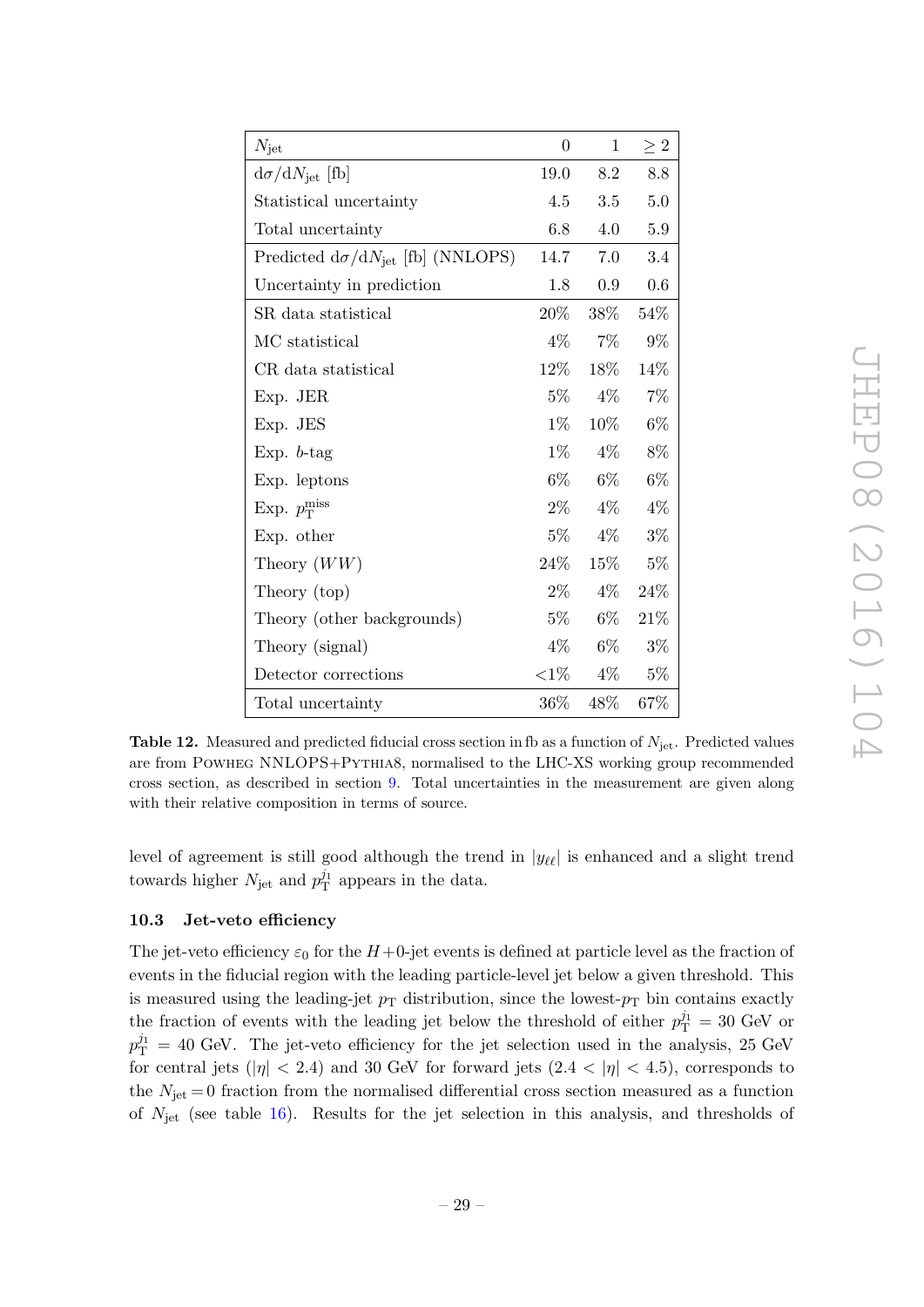

**Figure 7.** Normalised fiducial differential cross section measurements as a function of (a)  $N_{\text{jet}}$ , (b)  $p_T^H$ , (c)  $|y_{\ell\ell}|$ , and (d)  $p_T^{j_1}$ , overlaid with the signal predictions. The [0,30] GeV bin of the  $p_T^{j_1}$  distribution includes events with no reconstructed jets. The systematic uncertainty at each point is shown by a grey band labelled "sys. unc." and includes the experimental and theoretical uncertainties. The uncertainty bar, labelled "data, tot. unc." is the total uncertainty and includes all systematic and statistical uncertainties. The measured results are compared to various theoretical predictions.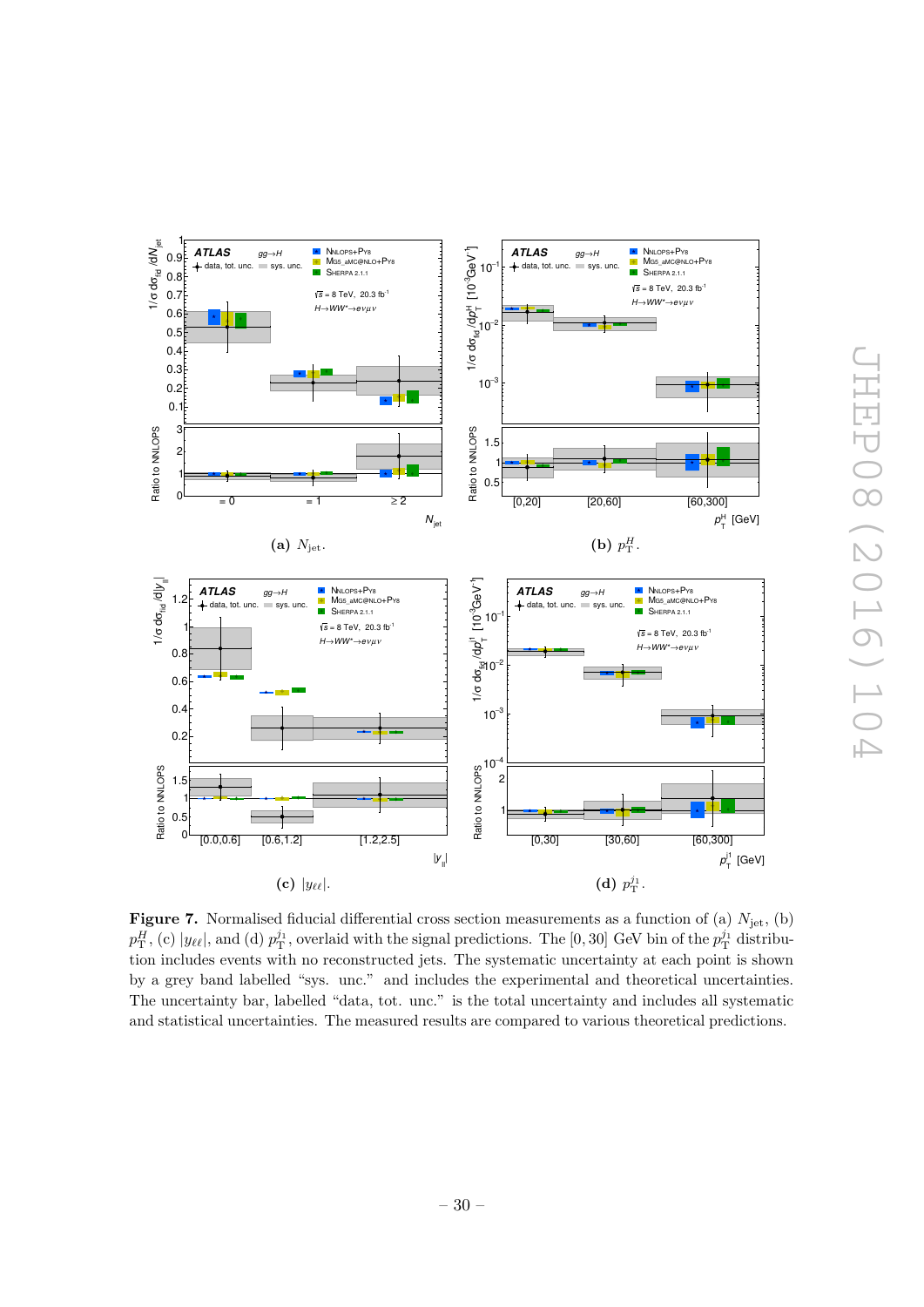| $p_{\rm T}^H$ [ GeV]                                | [0, 20]  | [20, 60] | [60, 300] |
|-----------------------------------------------------|----------|----------|-----------|
| $d\sigma/dp_{\rm T}^H$ [fb/ GeV]                    | 0.61     | 0.39     | 0.034     |
| Statistical uncertainty                             | 0.16     | 0.09     | 0.021     |
| Total uncertainty                                   | 0.29     | 0.15     | 0.027     |
| Predicted $d\sigma/dp_{\rm T}^H$ [fb/ GeV] (NNLOPS) | 0.48     | 0.25     | 0.022     |
| Uncertainty in prediction                           | 0.05     | 0.03     | 0.005     |
| SR data statistical                                 | 22\%     | 22\%     | 60%       |
| MC statistical                                      | $4\%$    | $4\%$    | 10%       |
| CR data statistical                                 | 13%      | $5\%$    | 18%       |
| Exp. JER                                            | $7\%$    | $4\%$    | 16%       |
| Exp. JES                                            | $6\%$    | 10%      | 17%       |
| Exp. $b$ -tag                                       | $2\%$    | $4\%$    | 8%        |
| Exp. leptons                                        | $7\%$    | $6\%$    | 7%        |
| Exp. $p_T^{\text{miss}}$                            | $9\%$    | $8\%$    | $7\%$     |
| Exp. other                                          | $7\%$    | $4\%$    | $4\%$     |
| Theory $(WW)$                                       | $31\%$   | 17%      | 13%       |
| Theory (top)                                        | $4\%$    | $7\%$    | 25%       |
| Theory (other backgrounds)                          | $6\%$    | 8%       | 14%       |
| Theory (signal)                                     | 14%      | $1\%$    | $6\%$     |
| Detector corrections                                | ${<}1\%$ | $3\%$    | $3\%$     |
| Total                                               | 47%      | 37%      | 77%       |

Table 13. Measured and predicted differential fiducial cross section in fb/ GeV as a function of  $p_T^H$ . Predicted values are from POWHEG NNLOPS+PYTHIA8, normalised to the LHC-XS working group recommended cross section, as described in section [9.](#page-24-0) Total uncertainties in the measurement are given along with their relative composition in terms of source.

30 GeV and 40 GeV, are given in table [20](#page-38-0) and compared to predictions in figure [8.](#page-39-1) The predictions are calculated with JetVHeto, ST, STWZ, N<sup>3</sup>LO+NNLL+LL\_R, and POWHEG NNLOPS, as described in section [9.](#page-24-0) The results are in agreement with the predictions. The predictions are more precise than the measurements reported here, which are limited by their large statistical uncertainties.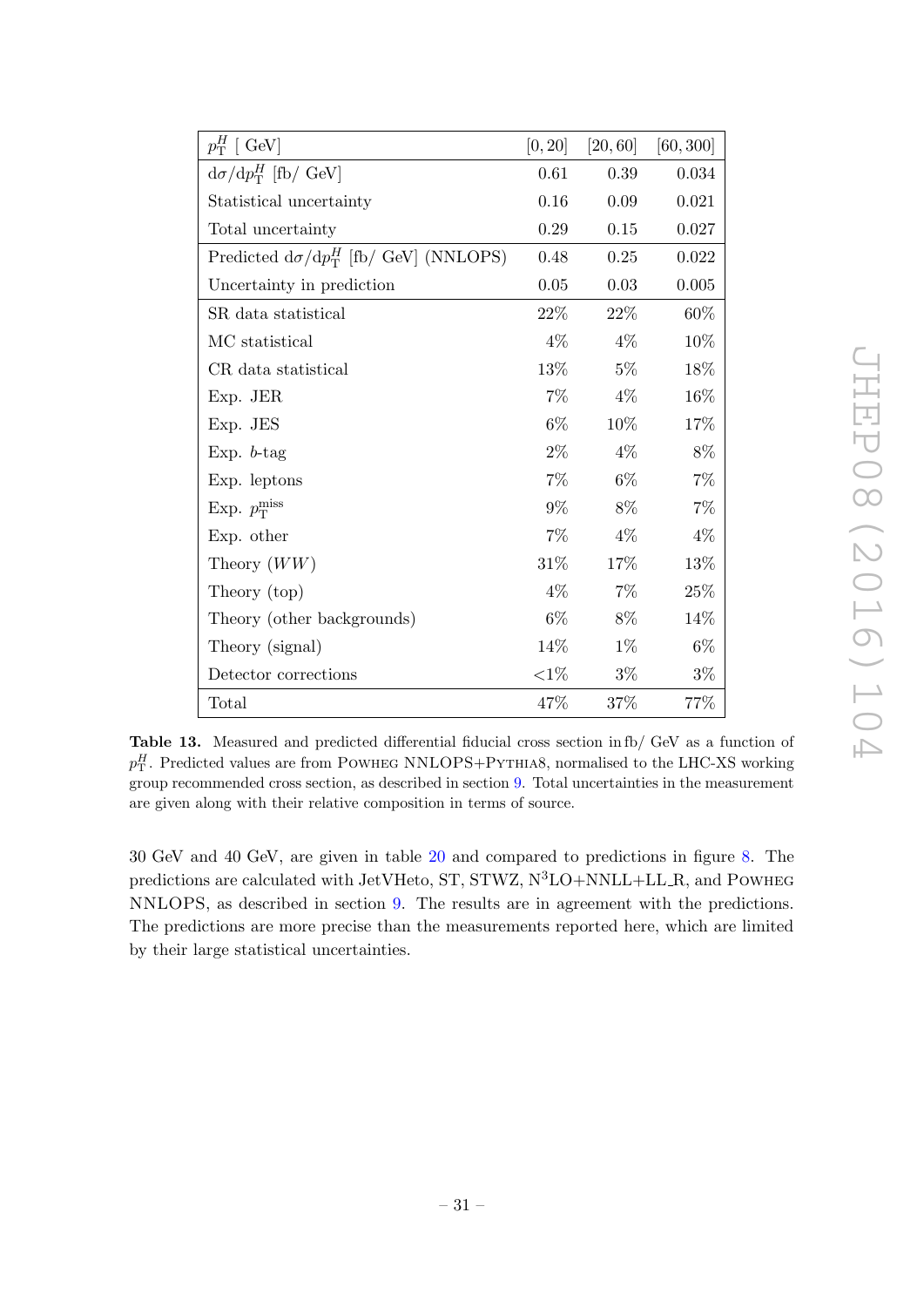<span id="page-33-0"></span>

| $ y_{\ell\ell} $                                  | [0.0, 0.6] | [0.6, 1.2] | [1.2, 2.5] |
|---------------------------------------------------|------------|------------|------------|
| $d\sigma/d y_{\ell\ell} $ [fb]                    | 31         | 9.5        | 9.5        |
| Statistical uncertainty                           | 7.3        | $5.0\,$    | $3.5\,$    |
| Total uncertainty                                 | 10         | 6.5        | 5.2        |
| Predicted $d\sigma/d y_{\ell\ell} $ [fb] (NNLOPS) | 15.9       | 13.0       | $5.9\,$    |
| Uncertainty in prediction                         | 1.7        | 1.4        | 0.6        |
| SR data statistical                               | $22\%$     | $52\%$     | $33\%$     |
| MC statistical                                    | $3\%$      | $9\%$      | $6\%$      |
| CR data statistical                               | $9\%$      | $1\%$      | $16\%$     |
| Exp. JER                                          | $4\%$      | 10%        | $4\%$      |
| Exp. JES                                          | $5\%$      | $9\%$      | $6\%$      |
| Exp. $b$ -tag                                     | $3\%$      | $4\%$      | $5\%$      |
| Exp. leptons                                      | $4\%$      | 10%        | $9\%$      |
| Exp. $p_T^{\text{miss}}$                          | $3\%$      | 8%         | $4\%$      |
| Exp. other                                        | $4\%$      | $8\%$      | $6\%$      |
| Theory $(WW)$                                     | $15\%$     | $31\%$     | $20\%$     |
| Theory (top)                                      | $12\%$     | 14\%       | $8\%$      |
| Theory (other backgrounds)                        | $3\%$      | $7\%$      | 17%        |
| Theory (signal)                                   | $4\%$      | $6\%$      | $3\%$      |
| Detector corrections                              | ${<}1\%$   | ${<}1\%$   | $1\%$      |
| Total                                             | $33\%$     | 69%        | 53%        |

Table 14. Measured and predicted differential fiducial cross section in fb per unit rapidity as a function of  $|y_{\ell\ell}|$ . Predicted values are from POWHEG NNLOPS+PYTHIA8, normalised to the LHC-XS working group recommended cross section, as described in section [9.](#page-24-0) Total uncertainties in the measurement are given along with their relative composition in terms of source.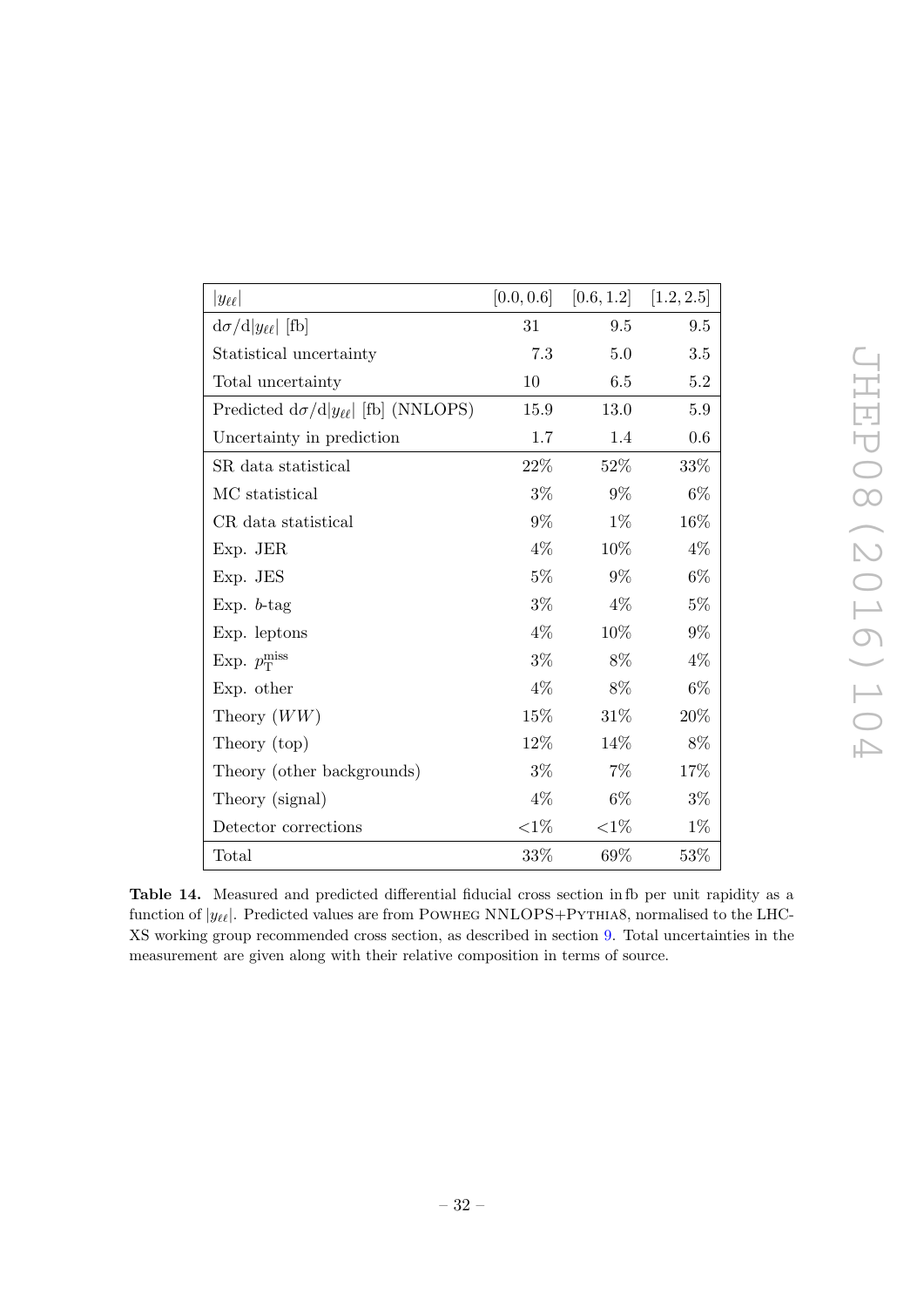<span id="page-34-0"></span>

| $p_{\rm T}^{j_1} \restriction$ GeV]                     | [0, 30]  | [30, 60] | [60, 300] |
|---------------------------------------------------------|----------|----------|-----------|
| $d\sigma/dp_{\rm T}^{j_1}$ [fb/ GeV]                    | 0.69     | 0.26     | 0.034     |
| Statistical uncertainty                                 | 0.16     | 0.10     | 0.021     |
| Total uncertainty                                       | 0.24     | 0.13     | 0.025     |
| Predicted $d\sigma/dp_{\rm T}^{j_1}$ [fb/ GeV] (NNLOPS) | 0.53     | 0.17     | 0.016     |
| Uncertainty in prediction                               | 0.06     | 0.02     | 0.004     |
| SR data statistical                                     | 19%      | 40%      | 61\%      |
| MC statistical                                          | $3\%$    | 7%       | 10%       |
| CR data statistical                                     | 12%      | $2\%$    | 18%       |
| Exp. JER                                                | $4\%$    | $6\%$    | 10%       |
| Exp. JES                                                | $2\%$    | 14%      | 15%       |
| Exp. $b$ -tag                                           | $1\%$    | 8%       | 10%       |
| Exp. leptons                                            | $6\%$    | $6\%$    | 8%        |
| Exp. $p_T^{\text{miss}}$                                | $2\%$    | $6\%$    | $4\%$     |
| Exp. other                                              | $5\%$    | $5\%$    | 4%        |
| Theory $(WW)$                                           | 23\%     | 12%      | 14%       |
| Theory (top)                                            | $2\%$    | 13%      | 23%       |
| Theory (other backgrounds)                              | $5\%$    | 13\%     | 13\%      |
| Theory (signal)                                         | $5\%$    | $4\%$    | $3\%$     |
| Detector corrections                                    | ${<}1\%$ | ${<}1\%$ | ${<}1\%$  |
| Total                                                   | $34\%$   | $51\%$   | 75%       |

Table 15. Measured and predicted differential fiducial cross section in fb/ GeV as a function of  $p_T^{j_1}$ . Predicted values are from POWHEG NNLOPS+PYTHIA8, normalised to the LHC-XS working group recommended cross section, as described in section [9.](#page-24-0) Total uncertainties in the measurement are given along with their relative composition in terms of source.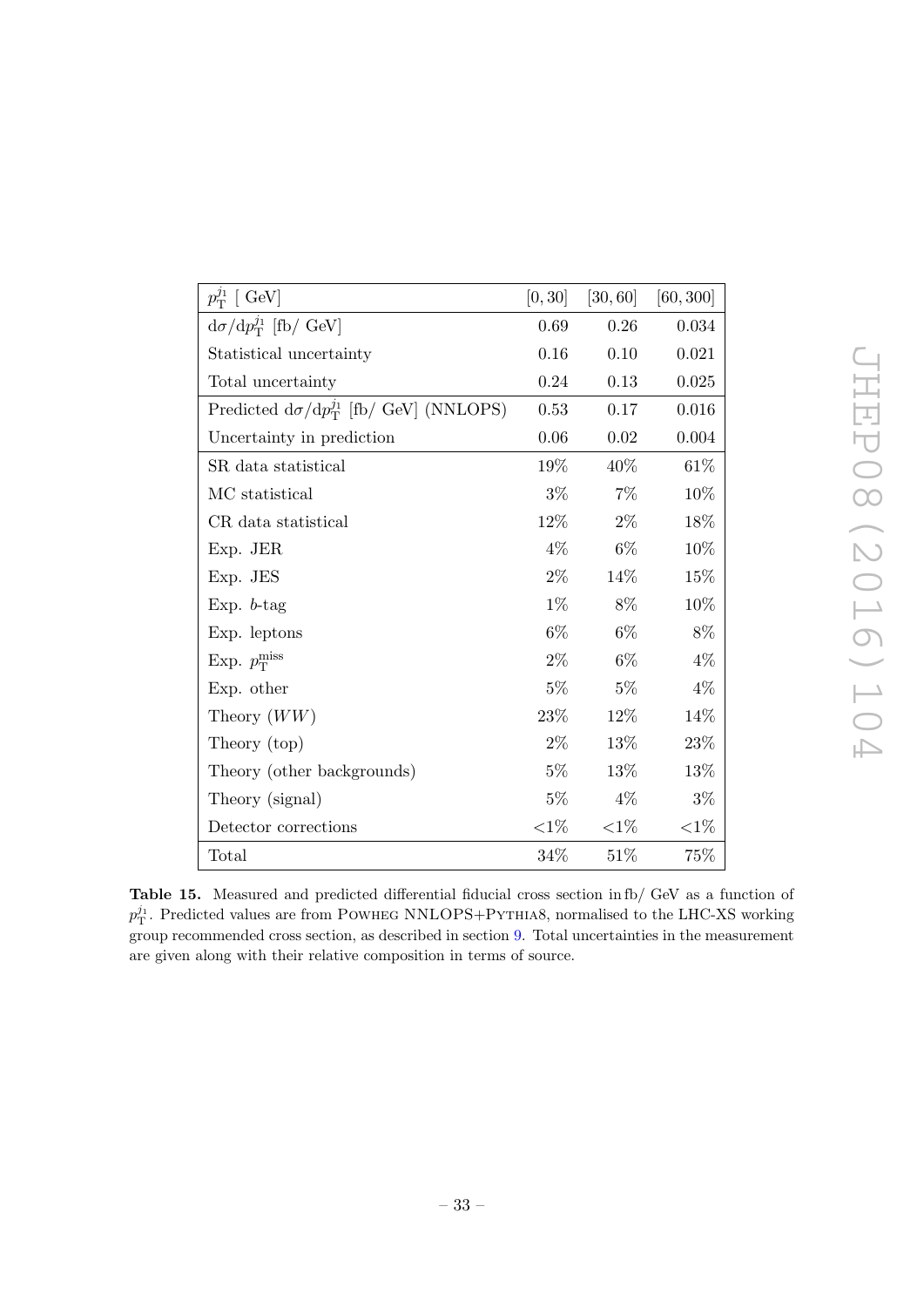| $N_{\rm jet}$                                        | $\overline{0}$ | $\mathbf{1}$ | $\geq 2$ |
|------------------------------------------------------|----------------|--------------|----------|
| $1/\sigma \, d\sigma/dN_{\rm jet}$                   | 0.53           | 0.23         | 0.24     |
| Statistical uncertainty                              | 0.11           | 0.09         | 0.12     |
| Total uncertainty                                    | 0.14           | 0.10         | 0.14     |
| Predicted $1/\sigma \ d\sigma/dN_{\rm jet}$ (NNLOPS) | 0.59           | 0.28         | 0.13     |
| Uncertainty in prediction                            | 0.04           | 0.02         | 0.02     |
| SR data statistical                                  | $19\%$         | $34\%$       | 42%      |
| MC statistical                                       | $4\%$          | 8%           | 17%      |
| CR data statistical                                  | $9\%$          | $16\%$       | 14%      |
| Exp. JER                                             | ${<}1\%$       | $1\%$        | $2\%$    |
| Exp. JES                                             | $3\%$          | $7\%$        | $4\%$    |
| Exp. $b$ -tag                                        | $3\%$          | $3\%$        | $5\%$    |
| Exp. leptons                                         | $2\%$          | $2\%$        | $4\%$    |
| Exp. $p_T^{\text{miss}}$                             | $1\%$          | $4\%$        | 4%       |
| Exp. other                                           | $2\%$          | $2\%$        | $3\%$    |
| Theory $(WW)$                                        | $12\%$         | $15\%$       | 17%      |
| Theory (top)                                         | $7\%$          | $5\%$        | 18%      |
| Theory (other backgrounds)                           | $6\%$          | $5\%$        | 16%      |
| Theory (signal)                                      | $1\%$          | $3\%$        | $5\%$    |
| Detector corrections                                 | ${<}1\%$       | $4\%$        | $4\%$    |
| Total                                                | $26\%$         | 43\%         | 57%      |

JHEP08(2016)104 JHEP08(2016)104

Table 16. Measured and predicted normalised differential fiducial cross section as a function of  $N_{\text{jet}}$ . Predicted values are from POWHEG NNLOPS+PYTHIA8, normalised to the LHC-XS working group recommended cross section, as described in section [9.](#page-24-0) Total uncertainties in the measurement are given along with their relative composition in terms of source.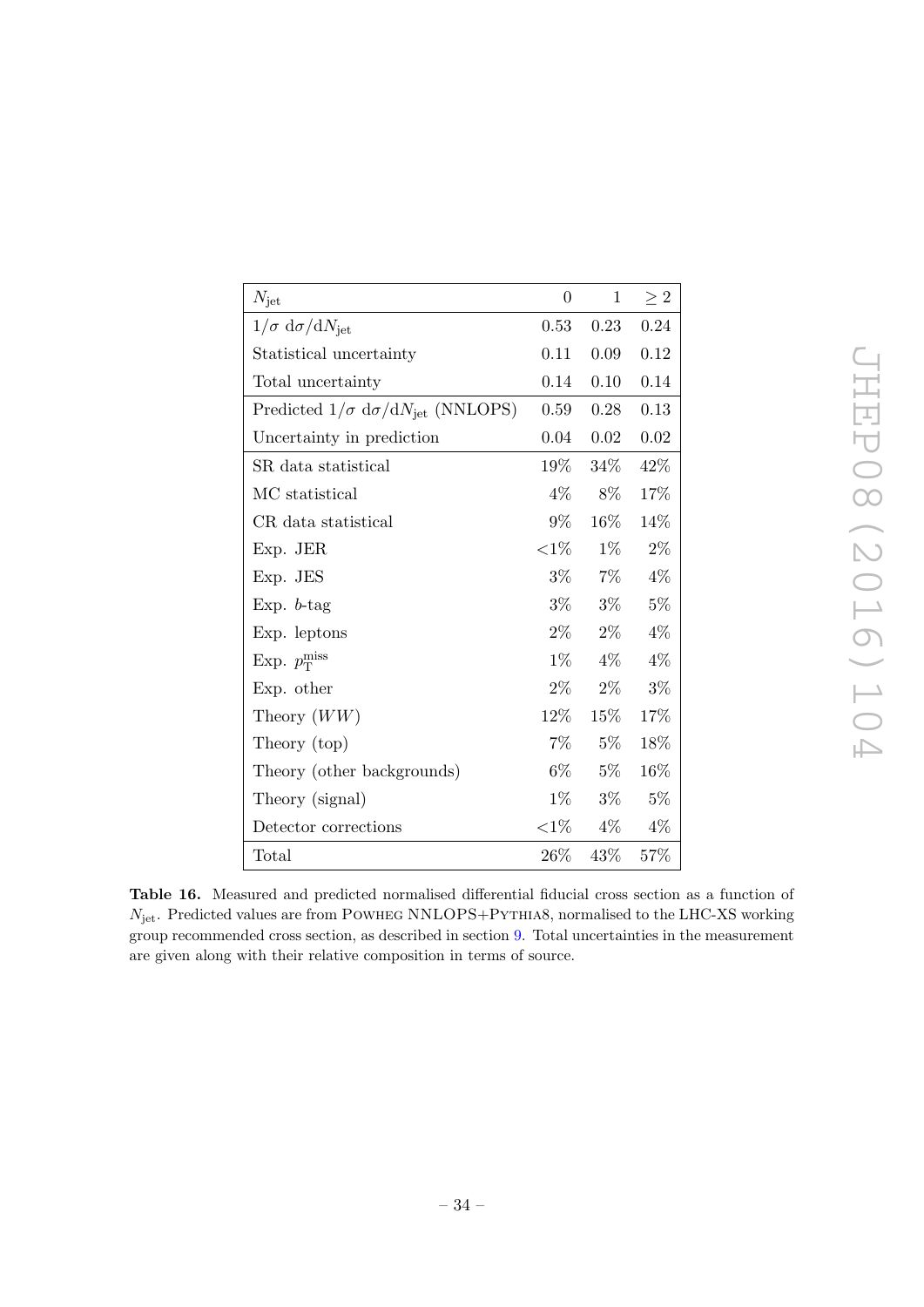| $p_{\rm T}^H$ [ GeV]                                                                                       | [0, 20]  | [20, 60] | [60, 300] |
|------------------------------------------------------------------------------------------------------------|----------|----------|-----------|
| $1/\sigma \, d\sigma/dp_{\rm T}^H \, [10^{-3} \; {\rm GeV}^{-1}]$                                          | 17.0     | 11.0     | 0.96      |
| Statistical uncertainty                                                                                    | 3.5      | 2.0      | 0.50      |
| Total uncertainty                                                                                          | 6.0      | 3.4      | 0.63      |
| Predicted $1/\sigma \text{ d}\sigma/\text{d}p_{\text{T}}^H$ [10 <sup>-3</sup> GeV <sup>-1</sup> ] (NNLOPS) | 19.4     | 10.0     | 0.88      |
| Uncertainty in prediction                                                                                  | 0.7      | 0.5      | 0.2       |
| SR data statistical                                                                                        | 20%      | 18%      | 48%       |
| MC statistical                                                                                             | $4\%$    | $3\%$    | 8%        |
| CR data statistical                                                                                        | $8\%$    | $7\%$    | 18%       |
| Exp. JER                                                                                                   | $2\%$    | $4\%$    | 11%       |
| Exp. JES                                                                                                   | $8\%$    | $9\%$    | 16%       |
| Exp. $b$ -tag                                                                                              | $4\%$    | $4\%$    | $6\%$     |
| Exp. leptons                                                                                               | $3\%$    | $2\%$    | $5\%$     |
| Exp. $p_T^{\text{miss}}$                                                                                   | 10%      | 8%       | $7\%$     |
| Exp. other                                                                                                 | $4\%$    | $2\%$    | $4\%$     |
| Theory $(WW)$                                                                                              | 19%      | 15%      | 21\%      |
| Theory (top)                                                                                               | $9\%$    | $8\%$    | 17%       |
| Theory (other backgrounds)                                                                                 | 7%       | 8%       | 12%       |
| Theory (signal)                                                                                            | 10%      | $2\%$    | 10%       |
| Detector corrections                                                                                       | ${<}1\%$ | $3\%$    | $3\%$     |
| Total                                                                                                      | 37\%     | 31%      | 65%       |

Table 17. Measured and predicted normalised differential fiducial cross section as a function of  $p_T^H$ . Predicted values are from POWHEG NNLOPS+PYTHIA8, normalised to the LHC-XS working group recommended cross section, as described in section [9.](#page-24-0) Total uncertainties in the measurement are given along with their relative composition in terms of source.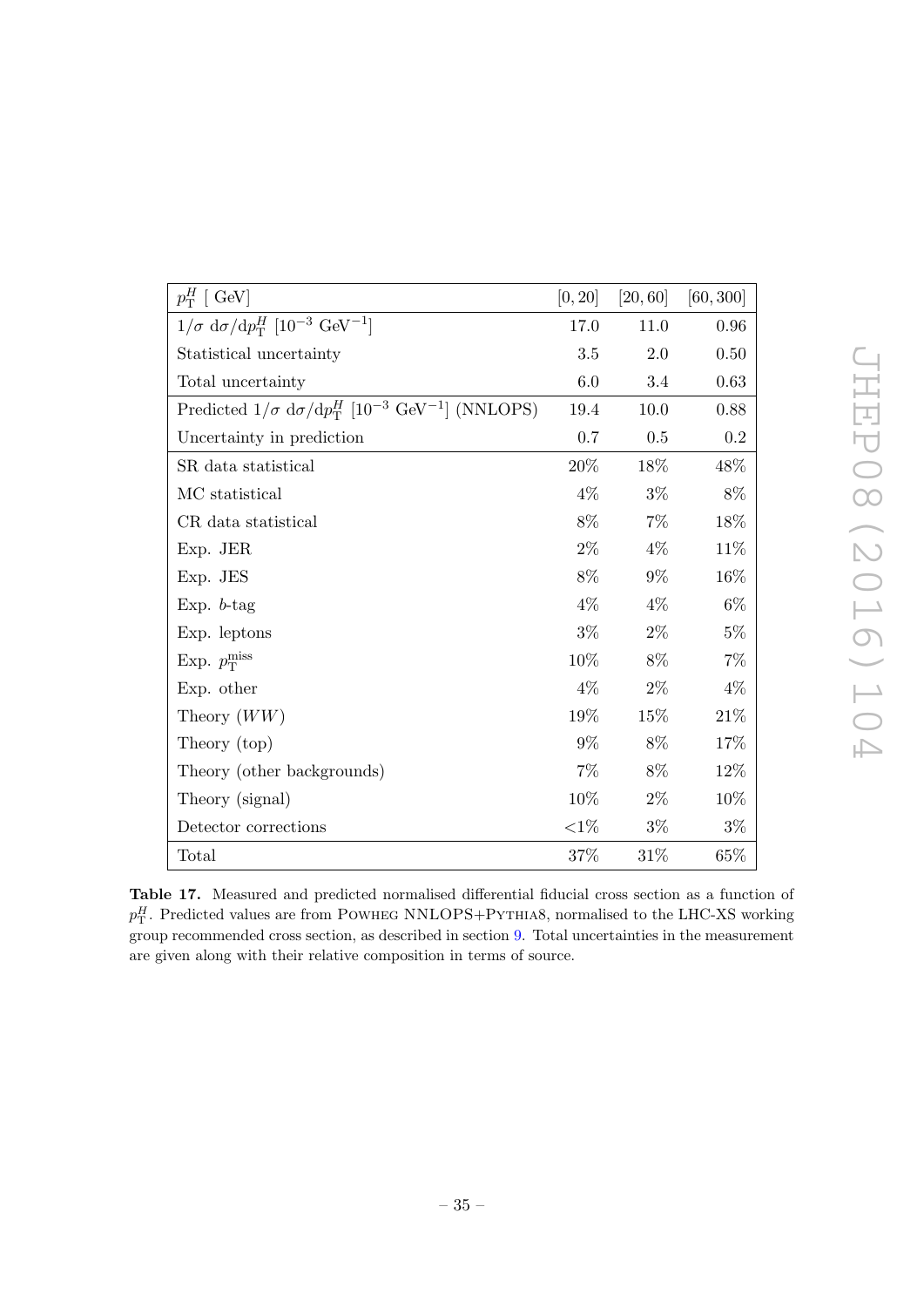<span id="page-37-0"></span>

| $ y(\ell\ell) $                                        | [0.0, 0.6] | [0.6, 1.2] | [1.2, 2.5] |
|--------------------------------------------------------|------------|------------|------------|
| $1/\sigma \, \mathrm{d}\sigma/\mathrm{d} y(\ell\ell) $ | 0.83       | 0.27       | 0.26       |
| Statistical uncertainty                                | $0.17\,$   | $0.13\,$   | 0.08       |
| Total uncertainty                                      | 0.22       | 0.15       | 0.11       |
| Predicted $1/\sigma d\sigma/d y(\ell\ell) $ (NNLOPS)   | 0.636      | 0.521      | 0.235      |
| Uncertainty in prediction                              | 0.004      | 0.001      | 0.004      |
| SR data statistical                                    | $18\%$     | 48\%       | $26\%$     |
| MC statistical                                         | $3\%$      | 8%         | $5\%$      |
| CR data statistical                                    | $7\%$      | $6\%$      | 14\%       |
| Exp. JER                                               | $2\%$      | $5\%$      | $2\%$      |
| Exp. JES                                               | $4\%$      | $9\%$      | $7\%$      |
| Exp. $b$ -tag                                          | $3\%$      | $5\%$      | $5\%$      |
| Exp. leptons                                           | $3\%$      | $5\%$      | $5\%$      |
| Exp. $p_{\rm T}^{\rm miss}$                            | $3\%$      | $7\%$      | $4\%$      |
| Exp. other                                             | $3\%$      | $6\%$      | $5\%$      |
| Theory $(WW)$                                          | 11\%       | $21\%$     | 18%        |
| Theory (top)                                           | 10%        | 15\%       | $9\%$      |
| Theory (other backgrounds)                             | $5\%$      | 8%         | 17%        |
| Theory (signal)                                        | ${<}1\%$   | $2\%$      | $1\%$      |
| Detector corrections                                   | ${<}1\%$   | ${<}1\%$   | ${<}1\%$   |
| Total                                                  | $27\%$     | $60\%$     | 43%        |

Table 18. Measured and predicted normalised differential fiducial cross section as a function of  $|y_{\ell\ell}|$ . Predicted values are from POWHEG NNLOPS+PYTHIA8, normalised to the LHC-XS working group recommended cross section, as described in section [9.](#page-24-0) Total uncertainties in the measurement are given along with their relative composition in terms of source.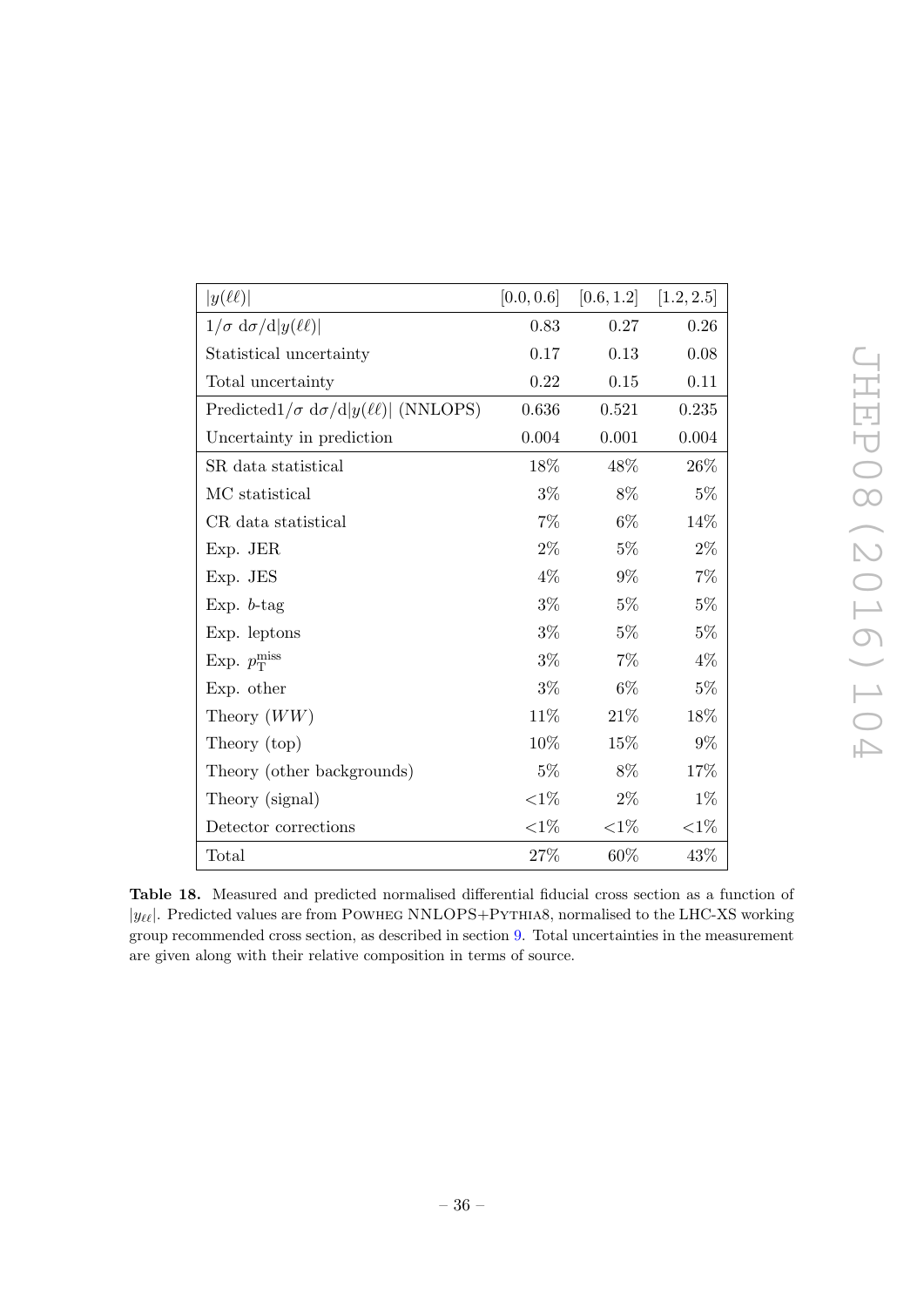<span id="page-38-0"></span>

| $p_T^{j_1} \restriction \text{GeV}$                                                            | [0, 30]  | [30, 60] | [60, 300] |
|------------------------------------------------------------------------------------------------|----------|----------|-----------|
| $1/\sigma \, d\sigma/dp_{\rm T}^{j_1}$ [10 <sup>-3</sup> GeV <sup>-1</sup> ]                   | 19.0     | 7.0      | 0.91      |
| Statistical uncertainty                                                                        | 3.7      | 2.7      | 0.51      |
| Total uncertainty                                                                              | 4.7      | 3.3      | 0.58      |
| Predicted $1/\sigma \ d\sigma/dp_{\rm T}^{j_1}$ [10 <sup>-3</sup> GeV <sup>-1</sup> ] (NNLOPS) | 21.2     | 6.9      | 0.66      |
| Uncertainty in prediction                                                                      | 0.7      | 0.5      | 0.16      |
| SR data statistical                                                                            | 17%      | $36\%$   | 49%       |
| MC statistical                                                                                 | $3\%$    | $6\%$    | $9\%$     |
| CR data statistical                                                                            | $7\%$    | $8\%$    | 18%       |
| Exp. JER                                                                                       | $2\%$    | $3\%$    | $5\%$     |
| Exp. JES                                                                                       | $3\%$    | $13\%$   | 14%       |
| Exp. $b$ -tag                                                                                  | $3\%$    | $7\%$    | $9\%$     |
| Exp. leptons                                                                                   | $2\%$    | $3\%$    | $5\%$     |
| Exp. $p_T^{\text{miss}}$                                                                       | $1\%$    | $6\%$    | $4\%$     |
| Exp. other                                                                                     | $2\%$    | $3\%$    | $5\%$     |
| Theory $(WW)$                                                                                  | 11\%     | 17%      | 17%       |
| Theory (top)                                                                                   | $7\%$    | $9\%$    | 18%       |
| Theory (other backgrounds)                                                                     | $5\%$    | 11\%     | 11%       |
| Theory (signal)                                                                                | $2\%$    | $2\%$    | $5\%$     |
| Detector corrections                                                                           | ${<}1\%$ | ${<}1\%$ | ${<}1\%$  |
| Total                                                                                          | 24%      | 47%      | 63%       |

**Table 19.** Measured and predicted normalised differential cross section as a function of  $p_T^{j_1}$ . Predicted values are from Powheg NNLOPS+Pythia8, normalised to the LHC-XS working group recommended cross section, as described in section [9.](#page-24-0) Total uncertainties in the measurement are given along with their relative composition in terms of source.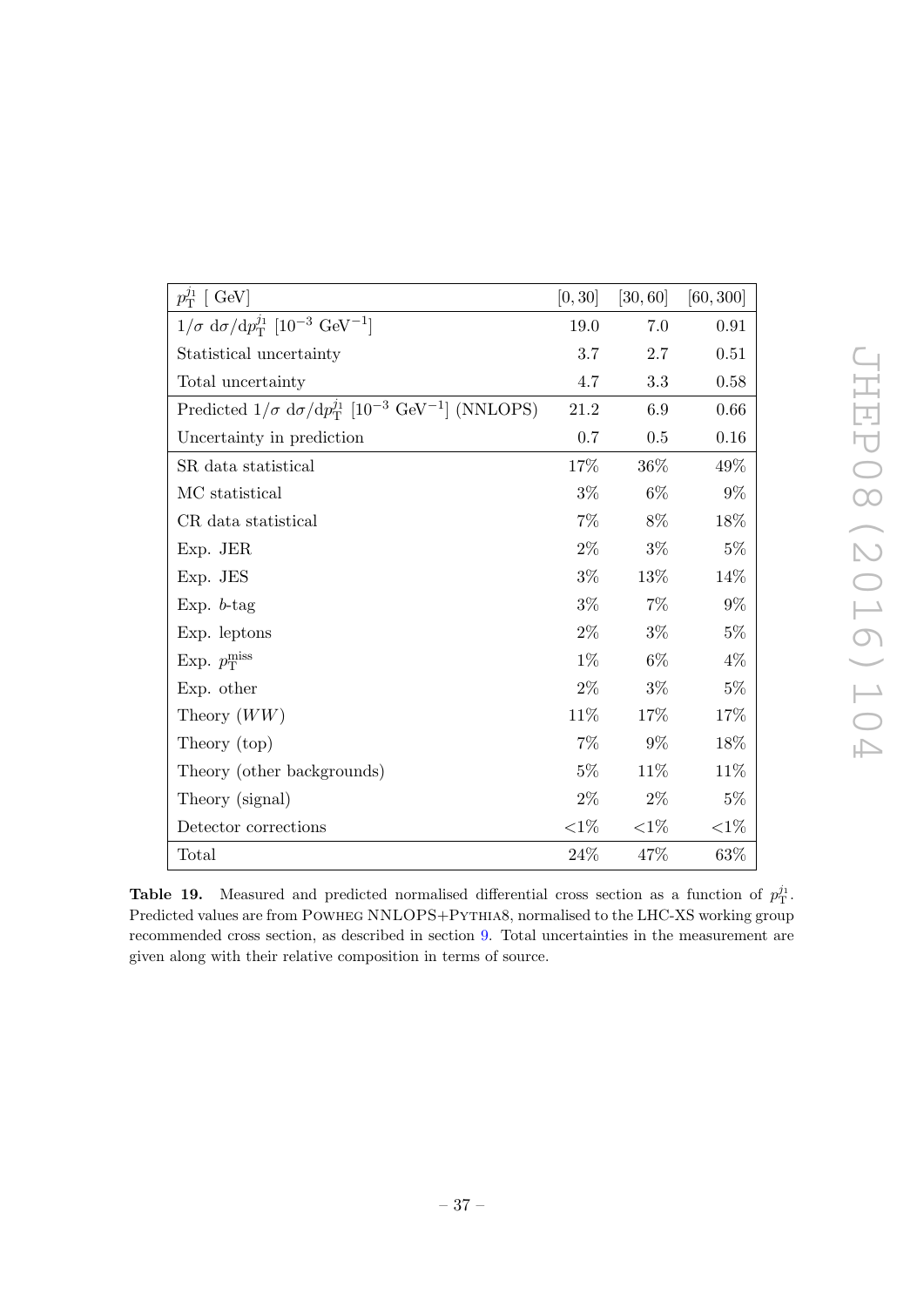<span id="page-39-1"></span>

| Jet $p_T$ threshold                | $25 \text{ GeV}^*$ | $30 \text{ GeV}$ | 40 GeV   |
|------------------------------------|--------------------|------------------|----------|
| $\varepsilon_0$                    | 0.53               | 0.57             | 0.64     |
| Statistical uncertainty            | 0.11               | 0.11             | 0.12     |
| Total uncertainty                  | 0.14               | $0.14\,$         | 0.17     |
| Predicted $\varepsilon_0$ (NNLOPS) | 0.59               | 0.63             | 0.73     |
| Uncertainty in prediction          | 0.04               | 0.04             | 0.04     |
| SR data statistical                | $19\%$             | 17%              | 17%      |
| MC statistical                     | $4\%$              | $3\%$            | $3\%$    |
| CR data statistical                | $9\%$              | $7\%$            | 8%       |
| Exp. JER                           | $0\%$              | $2\%$            | $3\%$    |
| Exp. JES                           | $3\%$              | $3\%$            | $5\%$    |
| Exp. $b$ -tag                      | $3\%$              | $3\%$            | $4\%$    |
| Exp. leptons                       | $2\%$              | $2\%$            | $2\%$    |
| Exp. $p_{\rm T}^{\rm miss}$        | $1\%$              | $1\%$            | $1\%$    |
| Exp. other                         | $2\%$              | $2\%$            | $5\%$    |
| Theory $(WW)$                      | 12%                | 11%              | 12%      |
| Theory (top)                       | $7\%$              | $7\%$            | $9\%$    |
| Theory (other backgrounds)         | $6\%$              | $5\%$            | 8%       |
| Theory (signal)                    | $1\%$              | $2\%$            | $2\%$    |
| Detector corrections               | ${<}1\%$           | ${<}1\%$         | ${<}1\%$ |
| Total                              | 26\%               | 24%              | 27%      |

<span id="page-39-0"></span>**Table 20.** Measured and predicted jet-veto efficiency  $\varepsilon_0$  for different jet  $p_T$  thresholds and the associated statistical and systematic uncertainties. The asterisk for the 25 GeV column header indicates that the results are for a mixed  $p<sub>T</sub>$  threshold, which is raised from 25 GeV to 30 GeV for jets with  $2.4 < |\eta| < 4.5$ , corresponding to the selection used to define the signal regions for the analysis. Total uncertainties in the measurement are given along with their relative composition in terms of source.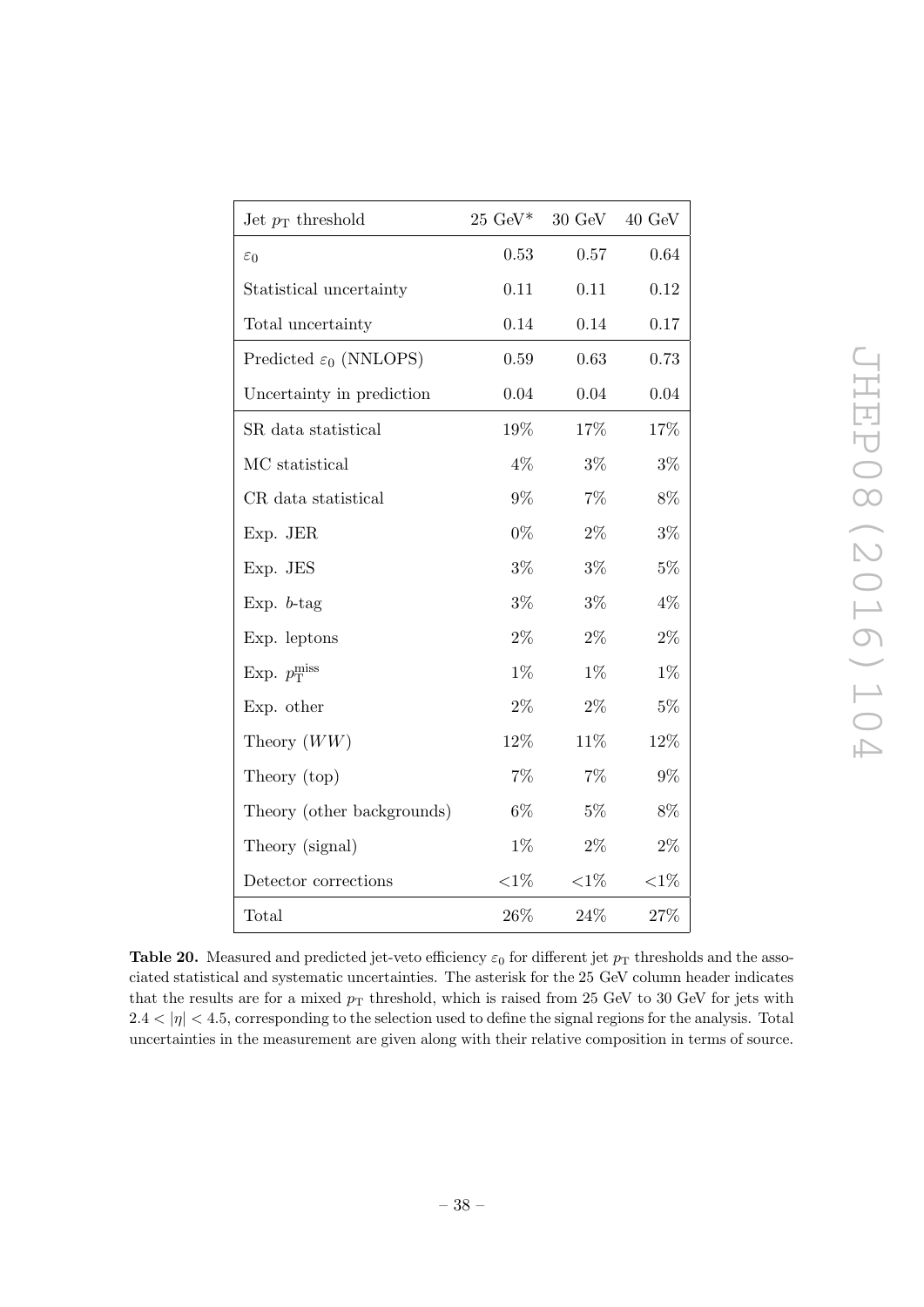

**Figure 8.** Measured jet-veto efficiency as a function of the jet  $p_T$  threshold, compared to the signal predictions. The asterisk on the 25 GeV bin label indicates that the results are for a mixed  $p_{\rm T}$  threshold, which is raised from 25 GeV to 30 GeV for jets with 2.4  $\langle \eta | \cdot \rangle$  4.5, corresponding to the selection used to define the signal regions for the analysis. The total uncertainty includes all statistical, experimental, and theoretical uncertainties.

#### 11 Conclusion

Measurements of total and differential fiducial cross sections in the  $gg \to H \to WW^* \to e\nu\mu\nu$ final state of gluon-fusion Higgs boson production are presented. They are based on 20.3 fb<sup>-1</sup> of proton-proton collision data produced at a centre-of-mass energy of  $\sqrt{s} = 8$  TeV at the LHC and recorded by the ATLAS experiment in 2012. The data are corrected for detector efficiencies and resolution using an iterative Bayesian method. Results are presented in a fiducial region requiring two opposite-charge leptons of different flavour and missing transverse momentum of more than 20 GeV. Additional selection requirements are applied on the dilepton system to select Higgs boson candidate events. The fiducial cross section of ggF Higgs boson production is measured to be:

$$
\sigma_{ggF}^{\text{fid}} = 36.0 \pm 7.2 \text{(stat)} \pm 6.4 \text{(sys)} \pm 1.0 \text{(lumi)} \text{ fb} \tag{11.1}
$$

for a Higgs boson of mass 125 .0 GeV produced in the fiducial region described in table [7](#page-18-1) . The SM prediction is  $\sigma_{\text{ggF}}^{\text{fid}} = 25.1 \pm 2.6$  fb.

<span id="page-40-2"></span><span id="page-40-1"></span><span id="page-40-0"></span>In addition, differential and normalised differential cross sections are measured in the fiducial region as functions of the number of jets, the Higgs boson transverse momentum, the rapidity of the dilepton system, and the transverse momentum of the leading jet. These measurements probe directly the Higgs boson production and decay kinematics, as well as the jet activity produced in association with the Higgs boson. Jet-veto efficiencies for  $H+0$ jet events are also reported for three different thresholds for the transverse momentum of the leading jet; the jet-veto efficiency for a threshold of 30 GeV is  $(57\pm14)\%$ . All results are compared to a set of predictions from fixed-order calculations and Monte-Carlo generators and are in agreement with the predictions of the Standard Model.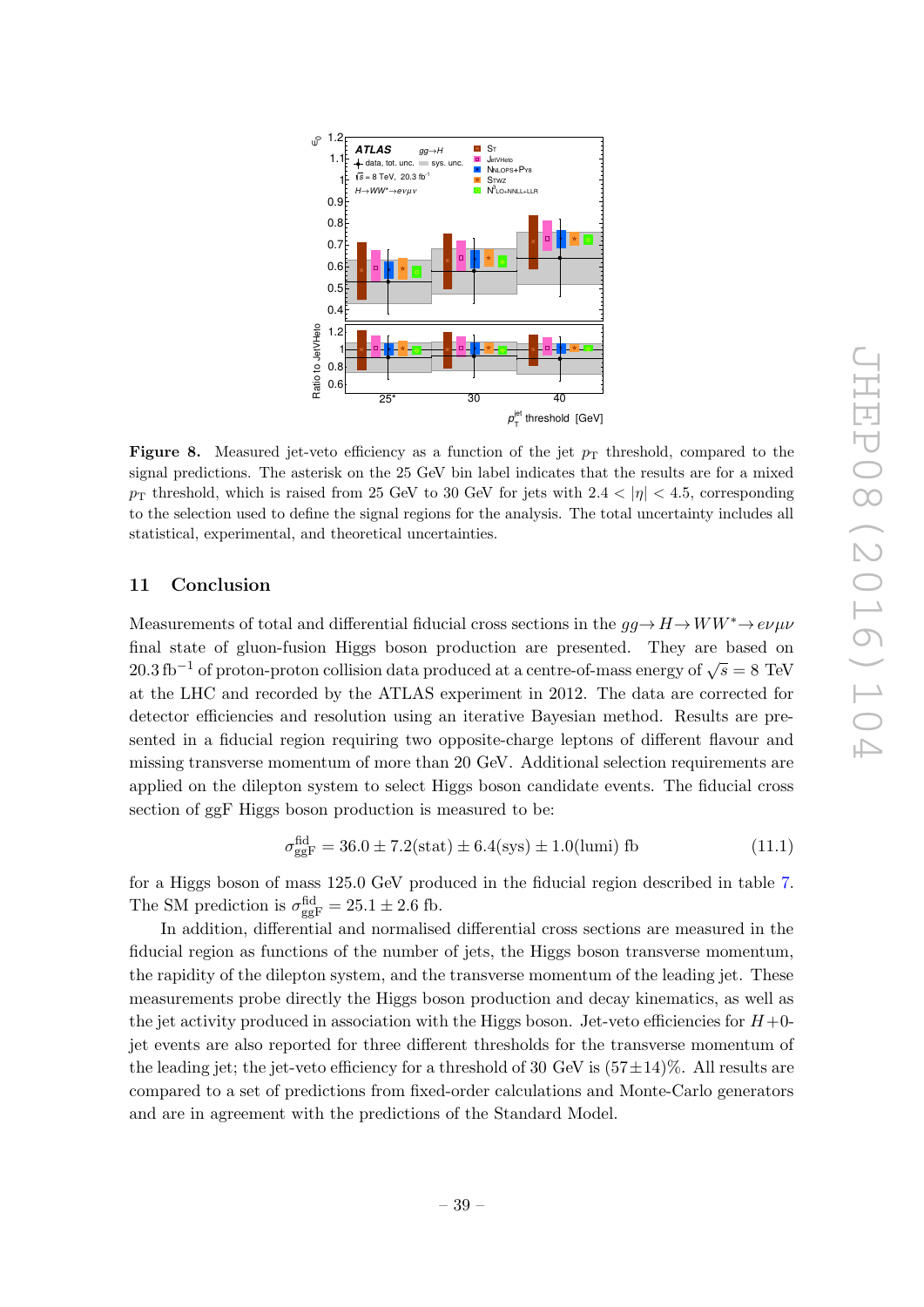#### Acknowledgments

We thank CERN for the very successful operation of the LHC, as well as the support staff from our institutions without whom ATLAS could not be operated efficiently.

<span id="page-41-1"></span><span id="page-41-0"></span>We acknowledge the support of ANPCyT, Argentina; YerPhI, Armenia; ARC, Australia; BMWFW and FWF, Austria; ANAS, Azerbaijan; SSTC, Belarus; CNPq and FAPESP, Brazil; NSERC, NRC and CFI, Canada; CERN; CONICYT, Chile; CAS, MOST and NSFC, China; COLCIENCIAS, Colombia; MSMT CR, MPO CR and VSC CR, Czech Republic; DNRF and DNSRC, Denmark; IN2P3-CNRS, CEA-DSM/IRFU, France; GNSF, Georgia; BMBF, HGF, and MPG, Germany; GSRT, Greece; RGC, Hong Kong SAR, China; ISF, I-CORE and Benoziyo Center, Israel; INFN, Italy; MEXT and JSPS, Japan; CNRST, Morocco; FOM and NWO, Netherlands; RCN, Norway; MNiSW and NCN, Poland; FCT, Portugal; MNE/IFA, Romania; MES of Russia and NRC KI, Russian Federation; JINR; MESTD, Serbia; MSSR, Slovakia; ARRS and MIZŠ, Slovenia; DST/NRF, South Africa; MINECO, Spain; SRC and Wallenberg Foundation, Sweden; SERI, SNSF and Cantons of Bern and Geneva, Switzerland; MOST, Taiwan; TAEK, Turkey; STFC, United Kingdom; DOE and NSF, United States of America. In addition, individual groups and members have received support from BCKDF, the Canada Council, CANARIE, CRC, Compute Canada, FQRNT, and the Ontario Innovation Trust, Canada; EPLANET, ERC, FP7, Horizon 2020 and Marie Skłodowska-Curie Actions, European Union; Investissements d'Avenir Labex and Idex, ANR, R´egion Auvergne and Fondation Partager le Savoir, France; DFG and AvH Foundation, Germany; Herakleitos, Thales and Aristeia programmes cofinanced by EU-ESF and the Greek NSRF; BSF, GIF and Minerva, Israel; BRF, Norway; Generalitat de Catalunya, Generalitat Valenciana, Spain; the Royal Society and Leverhulme Trust, United Kingdom.

<span id="page-41-5"></span><span id="page-41-4"></span><span id="page-41-3"></span><span id="page-41-2"></span>The crucial computing support from all WLCG partners is acknowledged gratefully, in particular from CERN and the ATLAS Tier-1 facilities at TRIUMF (Canada), NDGF (Denmark, Norway, Sweden), CC-IN2P3 (France), KIT/GridKA (Germany), INFN-CNAF (Italy), NL-T1 (Netherlands), PIC (Spain), ASGC (Taiwan), RAL (U.K.) and BNL (U.S.A.) and in the Tier-2 facilities worldwide.

<span id="page-41-7"></span><span id="page-41-6"></span>Open Access. This article is distributed under the terms of the Creative Commons Attribution License [\(CC-BY 4.0\)](http://creativecommons.org/licenses/by/4.0/), which permits any use, distribution and reproduction in any medium, provided the original author(s) and source are credited.

#### <span id="page-41-8"></span>References

- [1] ATLAS collaboration, Observation of a new particle in the search for the Standard Model Higgs boson with the ATLAS detector at the LHC, [Phys. Lett.](http://dx.doi.org/10.1016/j.physletb.2012.08.020) **B** 716 (2012) 1 [[arXiv:1207.7214](http://arxiv.org/abs/1207.7214)] [IN[SPIRE](http://inspirehep.net/search?p=find+EPRINT+arXiv:1207.7214)].
- <span id="page-41-9"></span>[2] CMS collaboration, Observation of a new boson at a mass of 125 GeV with the CMS experiment at the LHC, [Phys. Lett.](http://dx.doi.org/10.1016/j.physletb.2012.08.021) **B** 716 (2012) 30  $[\text{arXiv:1207.7235}]$  $[\text{arXiv:1207.7235}]$  $[\text{arXiv:1207.7235}]$   $[\text{insPIRE}]$ .
- <span id="page-41-10"></span>[3] F. Englert and R. Brout, *Broken symmetry and the mass of gauge vector mesons*, *[Phys. Rev.](http://dx.doi.org/10.1103/PhysRevLett.13.321)* Lett. **13** [\(1964\) 321](http://dx.doi.org/10.1103/PhysRevLett.13.321) [IN[SPIRE](http://inspirehep.net/search?p=find+J+%22Phys.Rev.Lett.,13,321%22)].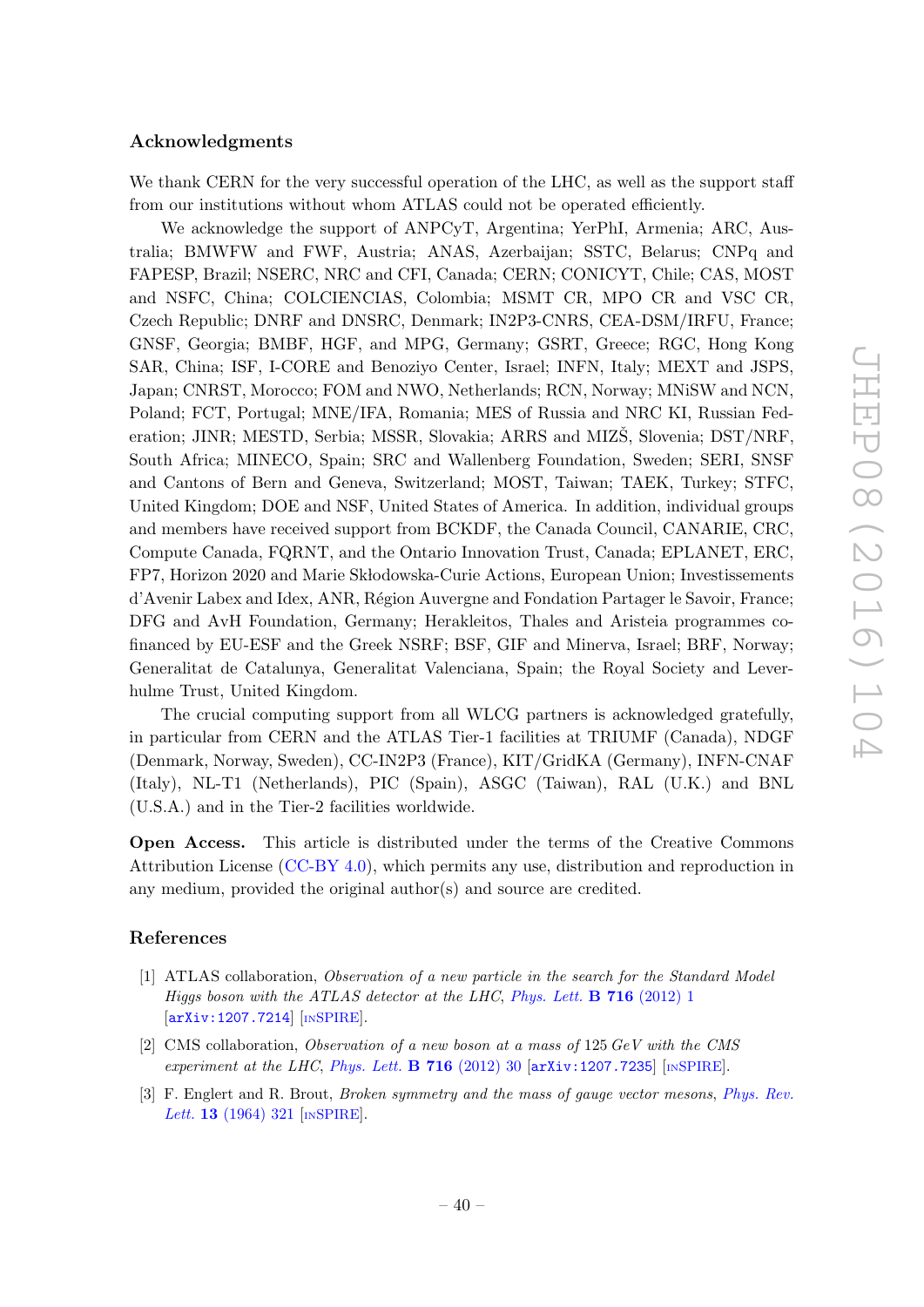- <span id="page-42-0"></span>[4] P.W. Higgs, *Broken symmetries, massless particles and gauge fields, [Phys. Lett.](http://dx.doi.org/10.1016/0031-9163(64)91136-9)* 12 (1964) [132](http://dx.doi.org/10.1016/0031-9163(64)91136-9) [IN[SPIRE](http://inspirehep.net/search?p=find+J+%22Phys.Lett.,12,132%22)].
- <span id="page-42-1"></span>[5] P.W. Higgs, *Broken symmetries and the masses of gauge bosons, [Phys. Rev. Lett.](http://dx.doi.org/10.1103/PhysRevLett.13.508)* **13** (1964) [508](http://dx.doi.org/10.1103/PhysRevLett.13.508) [IN[SPIRE](http://inspirehep.net/search?p=find+J+%22Phys.Rev.Lett.,13,508%22)].
- <span id="page-42-2"></span>[6] G.S. Guralnik, C.R. Hagen and T.W.B. Kibble, Global conservation laws and massless particles, *[Phys. Rev. Lett.](http://dx.doi.org/10.1103/PhysRevLett.13.585)* **13** (1964) 585 [IN[SPIRE](http://inspirehep.net/search?p=find+J+%22Phys.Rev.Lett.,13,585%22)].
- [7] P.W. Higgs, Spontaneous symmetry breakdown without massless bosons, [Phys. Rev.](http://dx.doi.org/10.1103/PhysRev.145.1156) 145 [\(1966\) 1156](http://dx.doi.org/10.1103/PhysRev.145.1156) [IN[SPIRE](http://inspirehep.net/search?p=find+J+%22Phys.Rev.,145,1156%22)].
- [8] T.W.B. Kibble, Symmetry breaking in non-Abelian gauge theories , [Phys. Rev.](http://dx.doi.org/10.1103/PhysRev.155.1554) 155 (1967) [1554](http://dx.doi.org/10.1103/PhysRev.155.1554) [IN[SPIRE](http://inspirehep.net/search?p=find+J+%22Phys.Rev.,155,1554%22)].
- <span id="page-42-3"></span>[9] ATLAS and CMS collaborations, Combined measurement of the Higgs boson mass in pp collisions at  $\sqrt{s} = 7$  and 8 TeV with the ATLAS and CMS experiments, [Phys. Rev. Lett.](http://dx.doi.org/10.1103/PhysRevLett.114.191803) 114 [\(2015\) 191803](http://dx.doi.org/10.1103/PhysRevLett.114.191803) [[arXiv:1503.07589](http://arxiv.org/abs/1503.07589)] [IN[SPIRE](http://inspirehep.net/search?p=find+EPRINT+arXiv:1503.07589)].
- <span id="page-42-4"></span>[10] ATLAS collaboration, Study of the spin and parity of the Higgs boson in diboson decays with the ATLAS detector, [Eur. Phys. J.](http://dx.doi.org/10.1140/epjc/s10052-015-3685-1) C 75 (2015) 476 [[arXiv:1506.05669](http://arxiv.org/abs/1506.05669)] [IN[SPIRE](http://inspirehep.net/search?p=find+EPRINT+arXiv:1506.05669)].
- <span id="page-42-6"></span><span id="page-42-5"></span>[11] CMS collaboration, *Constraints on the spin-parity and anomalous HVV couplings of the* Higgs boson in proton collisions at 7 and 8 TeV, Phys. Rev.  $\bf{D}$  92 [\(2015\) 012004](http://dx.doi.org/10.1103/PhysRevD.92.012004) [[arXiv:1411.3441](http://arxiv.org/abs/1411.3441)] [IN[SPIRE](http://inspirehep.net/search?p=find+EPRINT+arXiv:1411.3441)].
- <span id="page-42-7"></span>[12] ATLAS collaboration, Measurements of the Higgs boson production and decay rates and coupling strengths using pp collision data at  $\sqrt{s} = 7$  and 8 TeV in the ATLAS experiment, *[Eur. Phys. J.](http://dx.doi.org/10.1140/epjc/s10052-015-3769-y)* **C** 76 (2016) 6  $[\text{arXiv:1507.04548}]$  $[\text{arXiv:1507.04548}]$  $[\text{arXiv:1507.04548}]$   $[\text{insPIRE}]$ .
- <span id="page-42-9"></span><span id="page-42-8"></span>[13] CMS collaboration, Precise determination of the mass of the Higgs boson and tests of compatibility of its couplings with the Standard Model predictions using proton collisions at 7 and 8 TeV, [Eur. Phys. J.](http://dx.doi.org/10.1140/epjc/s10052-015-3351-7) C 75 (2015) 212 [[arXiv:1412.8662](http://arxiv.org/abs/1412.8662)] [IN[SPIRE](http://inspirehep.net/search?p=find+EPRINT+arXiv:1412.8662)].
- <span id="page-42-10"></span>[14] ATLAS collaboration, Fiducial and differential cross sections of Higgs boson production measured in the four-lepton decay channel in pp collisions at  $\sqrt{s} = 8 \text{ TeV}$  with the ATLAS detector, [Phys. Lett.](http://dx.doi.org/10.1016/j.physletb.2014.09.054) **B 738** (2014) 234 [[arXiv:1408.3226](http://arxiv.org/abs/1408.3226)] [IN[SPIRE](http://inspirehep.net/search?p=find+EPRINT+arXiv:1408.3226)].
- <span id="page-42-11"></span>[15] CMS collaboration, Measurement of differential and integrated fiducial cross sections for Higgs boson production in the four-lepton decay channel in pp collisions at  $\sqrt{s} = 7$  and  $8 \ TeV, \ JHEP \ {\bf 04} \ (2016) \ 005 \ [{\tt arXiv:1512.08377}] \ [ {\tt insPIRE}].$  $8 \ TeV, \ JHEP \ {\bf 04} \ (2016) \ 005 \ [{\tt arXiv:1512.08377}] \ [ {\tt insPIRE}].$  $8 \ TeV, \ JHEP \ {\bf 04} \ (2016) \ 005 \ [{\tt arXiv:1512.08377}] \ [ {\tt insPIRE}].$
- <span id="page-42-12"></span>[16] ATLAS collaboration, *Measurements of fiducial and differential cross sections for Higgs* boson production in the diphoton decay channel at  $\sqrt{s} = 8 \text{ TeV}$  with ATLAS, [JHEP](http://dx.doi.org/10.1007/JHEP09(2014)112) 09 [\(2014\) 112](http://dx.doi.org/10.1007/JHEP09(2014)112) [[arXiv:1407.4222](http://arxiv.org/abs/1407.4222)] [IN[SPIRE](http://inspirehep.net/search?p=find+EPRINT+arXiv:1407.4222)].
- <span id="page-42-14"></span><span id="page-42-13"></span>[17] CMS collaboration, Measurement of differential cross sections for Higgs boson production in the diphoton decay channel in pp collisions at  $\sqrt{s} = 8 \text{ TeV}$ , [Eur. Phys. J.](http://dx.doi.org/10.1140/epjc/s10052-015-3853-3) C 76 (2016) 13 [[arXiv:1508.07819](http://arxiv.org/abs/1508.07819)] [IN[SPIRE](http://inspirehep.net/search?p=find+EPRINT+arXiv:1508.07819)].
- <span id="page-42-15"></span>[18] ATLAS collaboration, Measurements of the total and differential Higgs boson production cross sections combining the  $H \to \gamma\gamma$  and  $H \to ZZ^* \to 4\ell$  decay channels at  $\sqrt{s} = 8 \text{ TeV}$ with the ATLAS detector, [Phys. Rev. Lett.](http://dx.doi.org/10.1103/PhysRevLett.115.091801) **115** (2015) 091801 [[arXiv:1504.05833](http://arxiv.org/abs/1504.05833)] [IN[SPIRE](http://inspirehep.net/search?p=find+EPRINT+arXiv:1504.05833)].
- <span id="page-42-16"></span>[19] ATLAS collaboration, Observation and measurement of Higgs boson decays to WW<sup>\*</sup> with the ATLAS detector, Phys. Rev. D  $92$  [\(2015\) 012006](http://dx.doi.org/10.1103/PhysRevD.92.012006) [[arXiv:1412.2641](http://arxiv.org/abs/1412.2641)] [IN[SPIRE](http://inspirehep.net/search?p=find+EPRINT+arXiv:1412.2641)].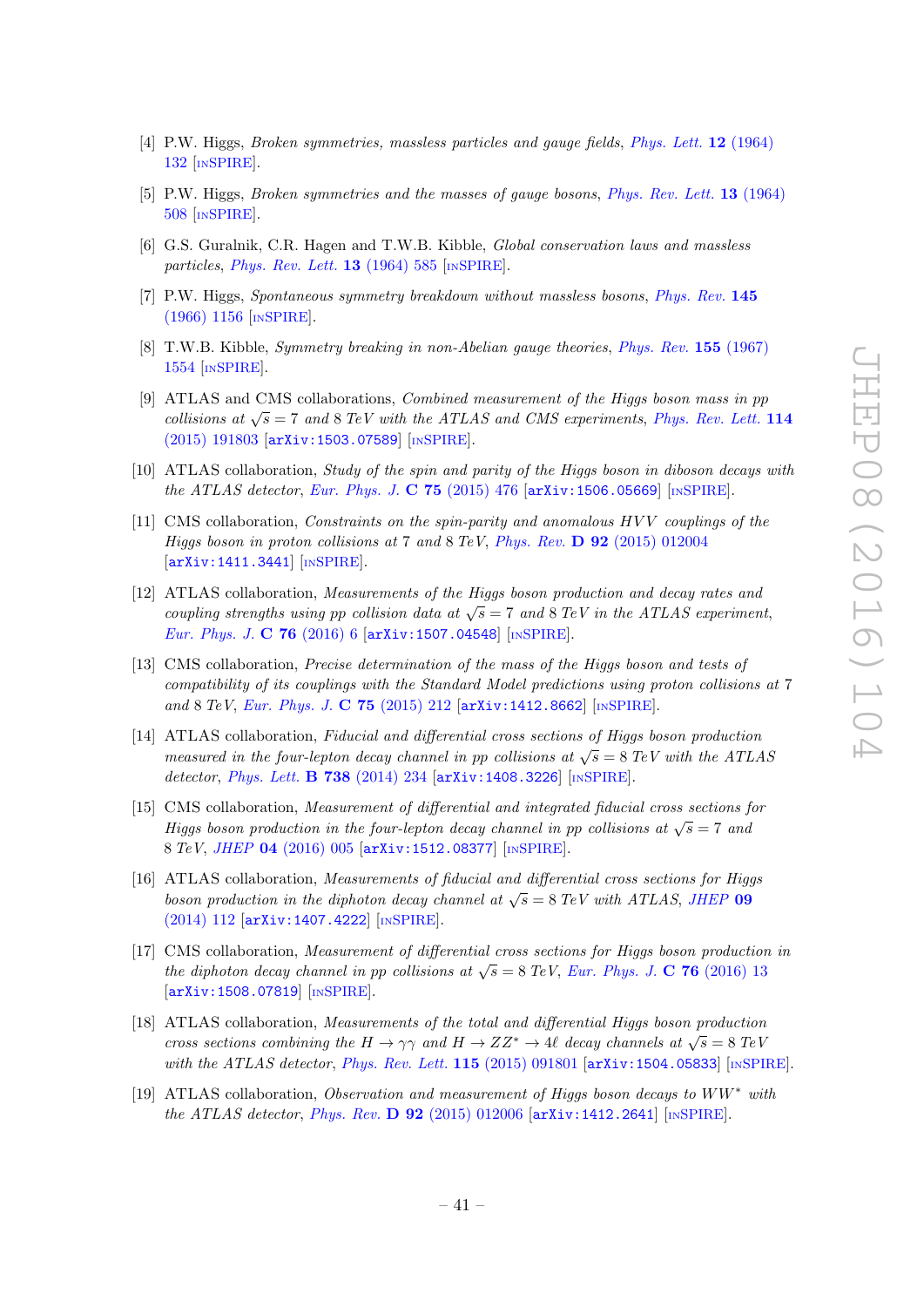- <span id="page-43-0"></span>[20] ATLAS collaboration, The ATLAS experiment at the CERN Large Hadron Collider, [2008](http://dx.doi.org/10.1088/1748-0221/3/08/S08003) JINST 3 [S08003](http://dx.doi.org/10.1088/1748-0221/3/08/S08003) [IN[SPIRE](http://inspirehep.net/search?p=find+J+%22JINST,3,S08003%22)].
- <span id="page-43-1"></span>[21] ATLAS collaboration, Performance of the ATLAS trigger system in 2010, [Eur. Phys. J.](http://dx.doi.org/10.1140/epjc/s10052-011-1849-1) C 72 [\(2012\) 1849](http://dx.doi.org/10.1140/epjc/s10052-011-1849-1) [[arXiv:1110.1530](http://arxiv.org/abs/1110.1530)] [IN[SPIRE](http://inspirehep.net/search?p=find+EPRINT+arXiv:1110.1530)].
- <span id="page-43-2"></span>[22] P. Nason, A new method for combining NLO QCD with shower Monte Carlo algorithms , JHEP 11 [\(2004\) 040](http://dx.doi.org/10.1088/1126-6708/2004/11/040) [[hep-ph/0409146](http://arxiv.org/abs/hep-ph/0409146)] [IN[SPIRE](http://inspirehep.net/search?p=find+EPRINT+hep-ph/0409146)].
- <span id="page-43-3"></span>[23] S. Alioli, P. Nason, C. Oleari and E. Re, NLO Higgs boson production via gluon fusion matched with shower in POWHEG, JHEP 04  $(2009)$  002  $[\text{arXiv:}0812.0578]$  [IN[SPIRE](http://inspirehep.net/search?p=find+EPRINT+arXiv:0812.0578)].
- <span id="page-43-4"></span>[24] P. Nason and C. Oleari, NLO Higgs boson production via vector-boson fusion matched with shower in POWHEG, JHEP 02 [\(2010\) 037](http://dx.doi.org/10.1007/JHEP02(2010)037) [[arXiv:0911.5299](http://arxiv.org/abs/0911.5299)] [IN[SPIRE](http://inspirehep.net/search?p=find+EPRINT+arXiv:0911.5299)].
- <span id="page-43-5"></span>[25] E. Bagnaschi, G. Degrassi, P. Slavich and A. Vicini, Higgs production via gluon fusion in the POWHEG approach in the SM and in the MSSM, JHEP  $\overline{O2}$  [\(2012\) 088](http://dx.doi.org/10.1007/JHEP02(2012)088) [[arXiv:1111.2854](http://arxiv.org/abs/1111.2854)] [IN[SPIRE](http://inspirehep.net/search?p=find+EPRINT+arXiv:1111.2854)].
- <span id="page-43-6"></span>[26] T. Sjöstrand, S. Mrenna and P.Z. Skands, A brief introduction to PYTHIA 8.1, [Comput.](http://dx.doi.org/10.1016/j.cpc.2008.01.036) [Phys. Commun.](http://dx.doi.org/10.1016/j.cpc.2008.01.036) 178 (2008) 852 [[arXiv:0710.3820](http://arxiv.org/abs/0710.3820)] [IN[SPIRE](http://inspirehep.net/search?p=find+EPRINT+arXiv:0710.3820)].
- <span id="page-43-7"></span>[27] H.-L. Lai et al., New parton distributions for collider physics, Phys. Rev. D 82 [\(2010\) 074024](http://dx.doi.org/10.1103/PhysRevD.82.074024) [[arXiv:1007.2241](http://arxiv.org/abs/1007.2241)] [IN[SPIRE](http://inspirehep.net/search?p=find+EPRINT+arXiv:1007.2241)].
- [28] ATLAS collaboration, Summary of ATLAS PYTHIA 8 tunes, [ATL-PHYS-PUB-2012-003](http://cds.cern.ch/record/1474107), CERN, Geneva Switzerland (2012).
- <span id="page-43-9"></span>[29] D. de Florian and M. Grazzini, *Higgs production at the LHC: updated cross sections at*  $\sqrt{s} = 8 \text{ TeV}$ , *[Phys. Lett.](http://dx.doi.org/10.1016/j.physletb.2012.10.019)* **B 718** (2012) 117 [[arXiv:1206.4133](http://arxiv.org/abs/1206.4133)] [IN[SPIRE](http://inspirehep.net/search?p=find+EPRINT+arXiv:1206.4133)].
- <span id="page-43-8"></span>[30] M. Grazzini and H. Sargsyan, Heavy-quark mass effects in Higgs boson production at the LHC, JHEP 09 [\(2013\) 129](http://dx.doi.org/10.1007/JHEP09(2013)129) [[arXiv:1306.4581](http://arxiv.org/abs/1306.4581)] [IN[SPIRE](http://inspirehep.net/search?p=find+EPRINT+arXiv:1306.4581)].
- <span id="page-43-10"></span>[31] K. Hamilton, P. Nason and G. Zanderighi, *MINLO: Multi-scale Improved NLO*, *[JHEP](http://dx.doi.org/10.1007/JHEP10(2012)155)* 10 [\(2012\) 155](http://dx.doi.org/10.1007/JHEP10(2012)155) [[arXiv:1206.3572](http://arxiv.org/abs/1206.3572)] [IN[SPIRE](http://inspirehep.net/search?p=find+EPRINT+arXiv:1206.3572)].
- [32] J.M. Campbell, R.K. Ellis and C. Williams, *Gluon-gluon contributions to*  $W^+W^-$  production and Higgs interference effects, JHEP 10 [\(2011\) 005](http://dx.doi.org/10.1007/JHEP10(2011)005) [[arXiv:1107.5569](http://arxiv.org/abs/1107.5569)] [IN[SPIRE](http://inspirehep.net/search?p=find+EPRINT+arXiv:1107.5569)].
- <span id="page-43-11"></span>[33] J.M. Campbell, R.K. Ellis and C. Williams, *Bounding the Higgs width at the LHC*: complementary results from  $H \to WW$ , Phys. Rev. **D 89** [\(2014\) 053011](http://dx.doi.org/10.1103/PhysRevD.89.053011) [[arXiv:1312.1628](http://arxiv.org/abs/1312.1628)] [IN[SPIRE](http://inspirehep.net/search?p=find+EPRINT+arXiv:1312.1628)].
- [34] LHC HIGGS CROSS SECTION WORKING GROUP collaboration, J.R. Andersen et al., Handbook of LHC Higgs cross sections: 3. Higgs properties,  $arXiv:1307.1347$  [IN[SPIRE](http://inspirehep.net/search?p=find+EPRINT+arXiv:1307.1347)].
- <span id="page-43-12"></span>[35] T. Sjöstrand, S. Mrenna and P.Z. Skands, PYTHIA 6.4 physics and manual, [JHEP](http://dx.doi.org/10.1088/1126-6708/2006/05/026) 05 [\(2006\) 026](http://dx.doi.org/10.1088/1126-6708/2006/05/026) [[hep-ph/0603175](http://arxiv.org/abs/hep-ph/0603175)] [IN[SPIRE](http://inspirehep.net/search?p=find+EPRINT+hep-ph/0603175)].
- <span id="page-43-13"></span>[36] P.Z. Skands, Tuning Monte Carlo generators: the Perugia tunes, [Phys. Rev.](http://dx.doi.org/10.1103/PhysRevD.82.074018) D 82 (2010) [074018](http://dx.doi.org/10.1103/PhysRevD.82.074018) [[arXiv:1005.3457](http://arxiv.org/abs/1005.3457)] [IN[SPIRE](http://inspirehep.net/search?p=find+EPRINT+arXiv:1005.3457)].
- <span id="page-43-14"></span>[37] T. Gleisberg et al., *Event generation with SHERPA* 1.1, *JHEP*  $02$  [\(2009\) 007](http://dx.doi.org/10.1088/1126-6708/2009/02/007) [[arXiv:0811.4622](http://arxiv.org/abs/0811.4622)] [IN[SPIRE](http://inspirehep.net/search?p=find+EPRINT+arXiv:0811.4622)].
- <span id="page-43-15"></span>[38] M.L. Mangano, M. Moretti, F. Piccinini, R. Pittau and A.D. Polosa, ALPGEN, a generator for hard multiparton processes in hadronic collisions, JHEP 07 [\(2003\) 001](http://dx.doi.org/10.1088/1126-6708/2003/07/001) [[hep-ph/0206293](http://arxiv.org/abs/hep-ph/0206293)] [IN[SPIRE](http://inspirehep.net/search?p=find+EPRINT+hep-ph/0206293)].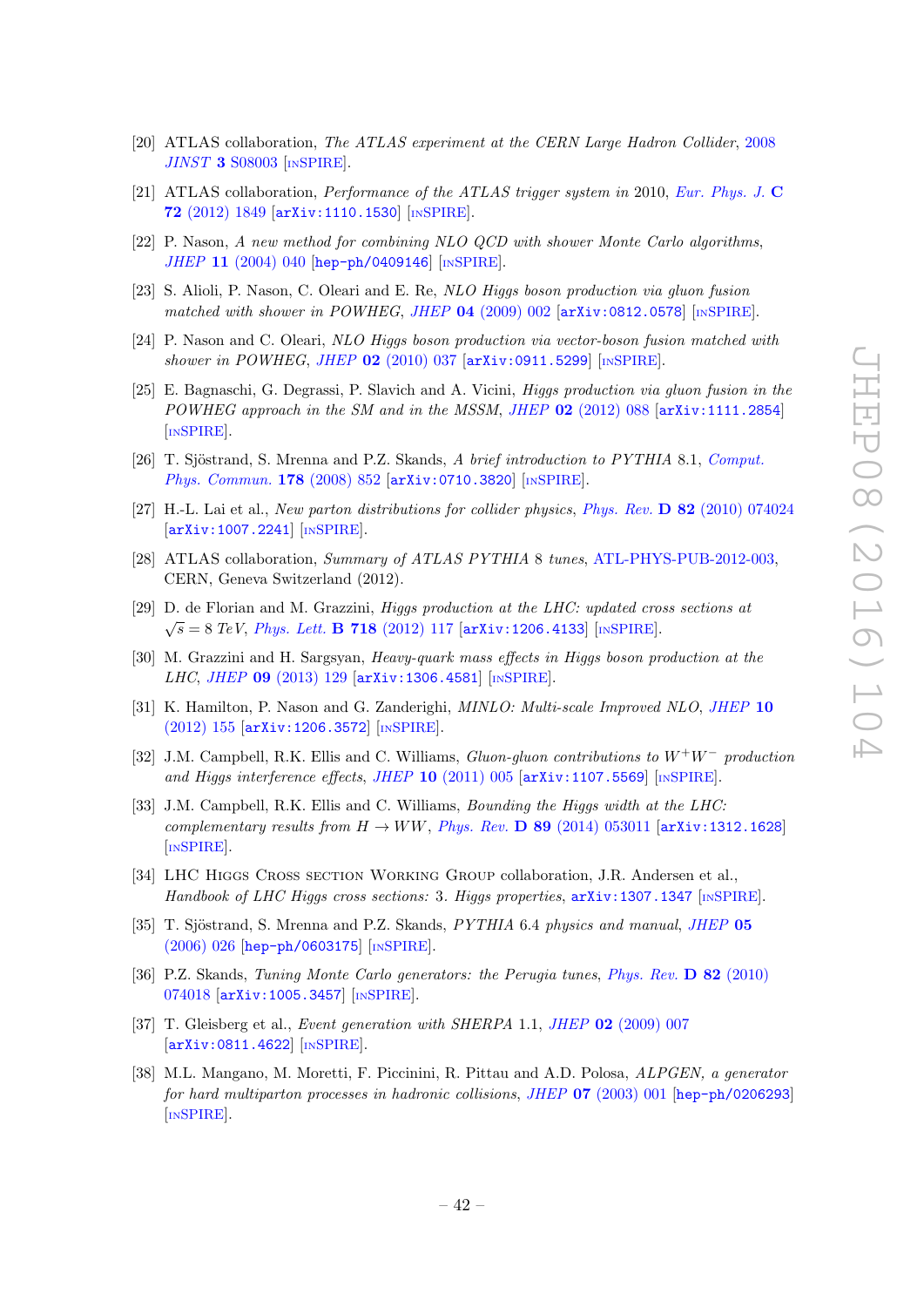- <span id="page-44-0"></span>[39] G. Corcella et al., HERWIG 6: an event generator for hadron emission reactions with interfering gluons (including supersymmetric processes), JHEP 01 [\(2001\) 010](http://dx.doi.org/10.1088/1126-6708/2001/01/010) [[hep-ph/0011363](http://arxiv.org/abs/hep-ph/0011363)] [IN[SPIRE](http://inspirehep.net/search?p=find+J+%22JHEP,0101,010%22)].
- <span id="page-44-1"></span>[40] ATLAS collaboration, New ATLAS event generator tunes to 2010 data, [ATL-PHYS-PUB-2011-008,](http://cds.cern.ch/record/1345343) CERN, Geneva Switzerland (2011).
- <span id="page-44-2"></span>[41] P.M. Nadolsky et al., *Implications of CTEQ global analysis for collider observables*, *[Phys.](http://dx.doi.org/10.1103/PhysRevD.78.013004)* Rev. D 78 [\(2008\) 013004](http://dx.doi.org/10.1103/PhysRevD.78.013004) [[arXiv:0802.0007](http://arxiv.org/abs/0802.0007)] [IN[SPIRE](http://inspirehep.net/search?p=find+EPRINT+arXiv:0802.0007)].
- <span id="page-44-3"></span>[42] A. Sherstnev and R.S. Thorne, *Parton distributions for LO generators*, *[Eur. Phys. J.](http://dx.doi.org/10.1140/epjc/s10052-008-0610-x)* C 55 [\(2008\) 553](http://dx.doi.org/10.1140/epjc/s10052-008-0610-x) [[arXiv:0711.2473](http://arxiv.org/abs/0711.2473)] [IN[SPIRE](http://inspirehep.net/search?p=find+EPRINT+arXiv:0711.2473)].
- <span id="page-44-4"></span>[43] ATLAS collaboration, The ATLAS simulation infrastructure, [Eur. Phys. J.](http://dx.doi.org/10.1140/epjc/s10052-010-1429-9) C 70 (2010) 823 [[arXiv:1005.4568](http://arxiv.org/abs/1005.4568)] [IN[SPIRE](http://inspirehep.net/search?p=find+EPRINT+arXiv:1005.4568)].
- <span id="page-44-5"></span>[44] GEANT4 collaboration, S. Agostinelli et al., *GEANT4: a simulation toolkit, [Nucl. Instrum.](http://dx.doi.org/10.1016/S0168-9002(03)01368-8)* Meth. **A 506** [\(2003\) 250](http://dx.doi.org/10.1016/S0168-9002(03)01368-8) [IN[SPIRE](http://inspirehep.net/search?p=find+J+%22Nucl.Instrum.Meth.,A506,250%22)].
- <span id="page-44-6"></span>[45] ATLAS collaboration, The simulation principle and performance of the ATLAS fast calorimeter simulation FastCaloSim , [ATL-PHYS-PUB-2010-013,](http://cds.cern.ch/record/1300517) CERN, Geneva Switzerland (2010).
- <span id="page-44-7"></span>[46] ATLAS collaboration, Electron reconstruction and identification efficiency measurements with the ATLAS detector using the 2011 LHC proton-proton collision data, [Eur. Phys. J.](http://dx.doi.org/10.1140/epjc/s10052-014-2941-0) C 74 [\(2014\) 2941](http://dx.doi.org/10.1140/epjc/s10052-014-2941-0) [[arXiv:1404.2240](http://arxiv.org/abs/1404.2240)] [IN[SPIRE](http://inspirehep.net/search?p=find+EPRINT+arXiv:1404.2240)].
- <span id="page-44-8"></span>[47] ATLAS collaboration, Electron efficiency measurements with the ATLAS detector using the 2012 LHC proton-proton collision data , [ATLAS-CONF-2014-032,](http://cds.cern.ch/record/1706245) CERN, Geneva Switzerland (2014).
- <span id="page-44-10"></span><span id="page-44-9"></span>[48] ATLAS collaboration, Electron and photon energy calibration with the ATLAS detector using LHC run 1 data, [Eur. Phys. J.](http://dx.doi.org/10.1140/epjc/s10052-014-3071-4) C 74 (2014) 3071 [[arXiv:1407.5063](http://arxiv.org/abs/1407.5063)] [IN[SPIRE](http://inspirehep.net/search?p=find+EPRINT+arXiv:1407.5063)].
- <span id="page-44-11"></span>[49] ATLAS collaboration, Measurement of the muon reconstruction performance of the ATLAS detector using 2011 and 2012 LHC proton-proton collision data, [Eur. Phys. J.](http://dx.doi.org/10.1140/epjc/s10052-014-3130-x)  $\bf{C}$  **74** (2014) [3130](http://dx.doi.org/10.1140/epjc/s10052-014-3130-x) [[arXiv:1407.3935](http://arxiv.org/abs/1407.3935)] [IN[SPIRE](http://inspirehep.net/search?p=find+EPRINT+arXiv:1407.3935)].
- <span id="page-44-12"></span>[50] ATLAS collaboration, Jet energy measurement and its systematic uncertainty in proton-proton collisions at  $\sqrt{s} = 7$  TeV with the ATLAS detector, [Eur. Phys. J.](http://dx.doi.org/10.1140/epjc/s10052-014-3190-y) C 75 (2015) [17](http://dx.doi.org/10.1140/epjc/s10052-014-3190-y) [[arXiv:1406.0076](http://arxiv.org/abs/1406.0076)] [IN[SPIRE](http://inspirehep.net/search?p=find+EPRINT+arXiv:1406.0076)].
- <span id="page-44-13"></span>[51] W. Lampl et al., *Calorimeter clustering algorithms: description and performance*, [ATL-LARG-PUB-2008-002,](http://cds.cern.ch/record/1099735) CERN, Geneva Switzerland (2008).
- <span id="page-44-14"></span>[52] ATLAS collaboration, Tagging and suppression of pileup jets with the ATLAS detector, [ATLAS-CONF-2014-018,](http://cds.cern.ch/record/1700870) CERN, Geneva Switzerland (2014).
- <span id="page-44-15"></span>[53] M. Cacciari, G.P. Salam and G. Soyez, The anti- $k_t$  jet clustering algorithm, JHEP 04 [\(2008\)](http://dx.doi.org/10.1088/1126-6708/2008/04/063) [063](http://dx.doi.org/10.1088/1126-6708/2008/04/063) [[arXiv:0802.1189](http://arxiv.org/abs/0802.1189)] [IN[SPIRE](http://inspirehep.net/search?p=find+EPRINT+arXiv:0802.1189)].
- <span id="page-44-16"></span>[54] ATLAS collaboration, *Pile-up corrections for jets from proton-proton collisions at*  $\sqrt{s} = 7 \text{ TeV}$  in ATLAS in 2011, [ATLAS-CONF-2012-064,](http://cds.cern.ch/record/1459529) CERN, Geneva Switzerland (2012).
- [55] ATLAS collaboration, *Jet energy measurement with the ATLAS detector in proton-proton* collisions at  $\sqrt{s} = 7 \text{ TeV}$ , [Eur. Phys. J.](http://dx.doi.org/10.1140/epjc/s10052-013-2304-2) C 73 (2013) 2304 [[arXiv:1112.6426](http://arxiv.org/abs/1112.6426)] [IN[SPIRE](http://inspirehep.net/search?p=find+EPRINT+arXiv:1112.6426)].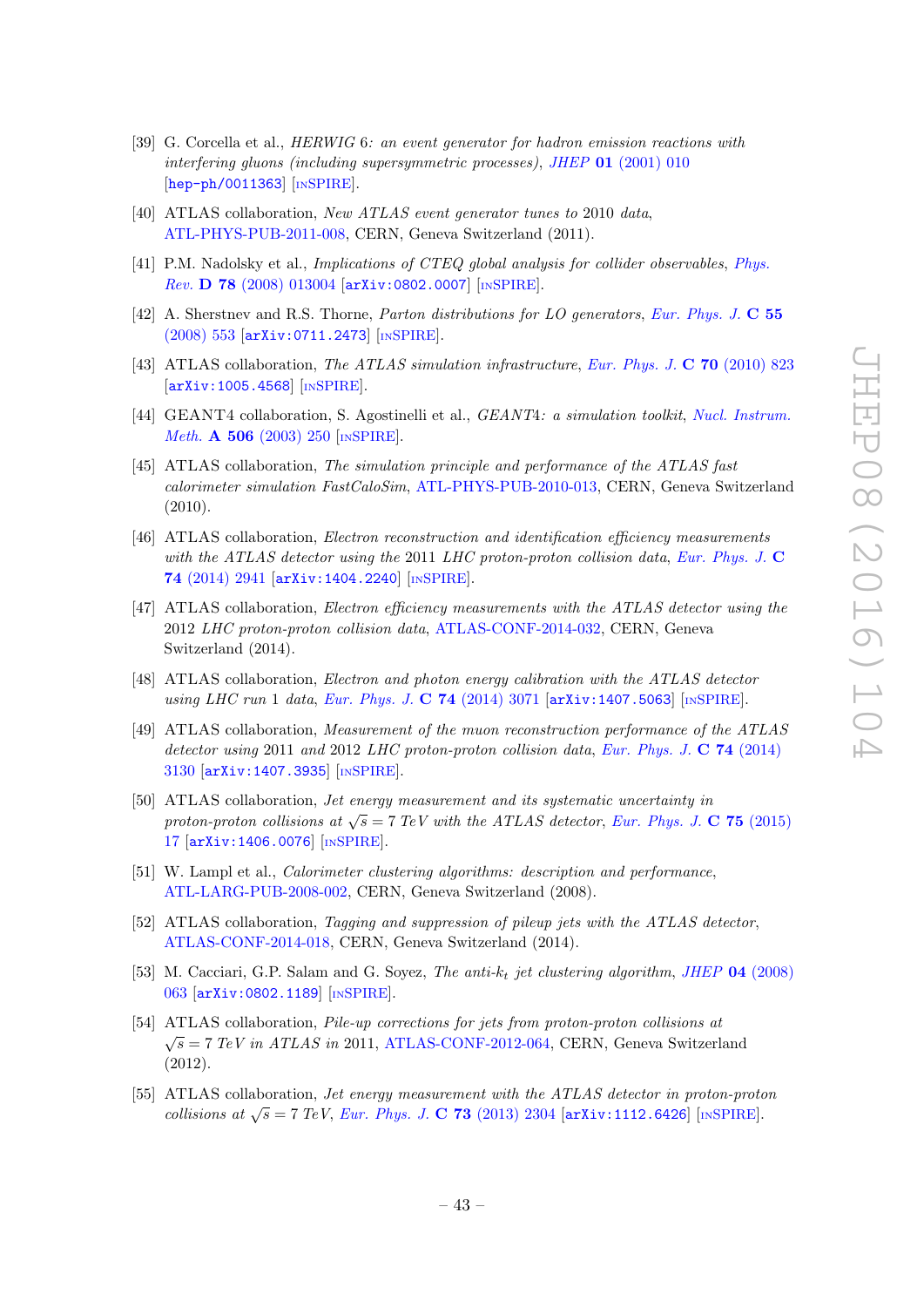- <span id="page-45-0"></span>[56] ATLAS collaboration, *Calibration of b-tagging using dileptonic top pair events in a* combinatorial likelihood approach with the ATLAS experiment , [ATLAS-CONF-2014-004](http://cds.cern.ch/record/1664335) , CERN, Geneva Switzerland (2014).
- <span id="page-45-2"></span><span id="page-45-1"></span>[57] ATLAS collaboration, *Calibration of the performance of b-tagging for c and light-flavour jets* in the 2012 ATLAS data, [ATLAS-CONF-2014-046,](http://cds.cern.ch/record/1741020) CERN, Geneva Switzerland (2014).
- <span id="page-45-3"></span>[58] T. Plehn, D.L. Rainwater and D. Zeppenfeld, A method for identifying  $H \rightarrow \tau^+\tau^- \rightarrow e^{\pm} \mu^{\mp} p_T$  at the CERN LHC, Phys. Rev. **D** 61 [\(2000\) 093005](http://dx.doi.org/10.1103/PhysRevD.61.093005) [[hep-ph/9911385](http://arxiv.org/abs/hep-ph/9911385)] [IN[SPIRE](http://inspirehep.net/search?p=find+EPRINT+hep-ph/9911385)].
- <span id="page-45-4"></span>[59] J.M. Campbell, R.K. Ellis and G. Zanderighi, *Next-to-leading order Higgs + 2 jet production* via gluon fusion, JHEP 10 [\(2006\) 028](http://dx.doi.org/10.1088/1126-6708/2006/10/028) [[hep-ph/0608194](http://arxiv.org/abs/hep-ph/0608194)] [IN[SPIRE](http://inspirehep.net/search?p=find+EPRINT+hep-ph/0608194)].
- <span id="page-45-5"></span>[60] T. Gehrmann et al.,  $W^+W^-$  production at hadron colliders in next to next to leading order QCD , [Phys. Rev. Lett.](http://dx.doi.org/10.1103/PhysRevLett.113.212001) 113 (2014) 212001 [[arXiv:1408.5243](http://arxiv.org/abs/1408.5243)] [IN[SPIRE](http://inspirehep.net/search?p=find+EPRINT+arXiv:1408.5243)].
- <span id="page-45-6"></span>[61] ATLAS collaboration, Measurement of total and differential  $W^+W^-$  production cross sections in proton-proton collisions at  $\sqrt{s} = 8 \text{ TeV}$  with the ATLAS detector and limits on anomalous triple-gauge-boson couplings , [arXiv:1603.01702](http://arxiv.org/abs/1603.01702) [IN[SPIRE](http://inspirehep.net/search?p=find+EPRINT+arXiv:1603.01702)].
- <span id="page-45-14"></span><span id="page-45-13"></span>[62] M. Cacciari, G.P. Salam and G. Soyez, *FastJet user manual, [Eur. Phys. J.](http://dx.doi.org/10.1140/epjc/s10052-012-1896-2)* C 72 (2012) 1896  $\left[$ [arXiv:1111.6097](http://arxiv.org/abs/1111.6097) $\right]$  $\left[$ IN[SPIRE](http://inspirehep.net/search?p=find+EPRINT+arXiv:1111.6097) $\right]$ .
- <span id="page-45-7"></span>[63] G. D'Agostini, A multidimensional unfolding method based on Bayes' theorem, [Nucl.](http://dx.doi.org/10.1016/0168-9002(95)00274-X) [Instrum. Meth.](http://dx.doi.org/10.1016/0168-9002(95)00274-X) **A 362** (1995) 487 [IN[SPIRE](http://inspirehep.net/search?p=find+J+%22Nucl.Instrum.Meth.,A362,487%22)].
- <span id="page-45-8"></span>[64] S. Dittmaier et al., *Handbook of LHC Higgs cross sections: 2. Differential distributions*, [arXiv:1201.3084](http://arxiv.org/abs/1201.3084) [IN[SPIRE](http://inspirehep.net/search?p=find+EPRINT+arXiv:1201.3084)].
- <span id="page-45-9"></span>[65] J.R. Andersen et al., Les Houches 2013: physics at TeV colliders — Standard Model working group report,  $arXiv:1405.1067$  [IN[SPIRE](http://inspirehep.net/search?p=find+EPRINT+arXiv:1405.1067)].
- <span id="page-45-10"></span>[66] R. Boughezal, X. Liu, F. Petriello, F.J. Tackmann and J.R. Walsh, Combining resummed Higgs predictions across jet bins, Phys. Rev.  $\bf{D}$  89 [\(2014\) 074044](http://dx.doi.org/10.1103/PhysRevD.89.074044) [[arXiv:1312.4535](http://arxiv.org/abs/1312.4535)] [IN[SPIRE](http://inspirehep.net/search?p=find+EPRINT+arXiv:1312.4535)].
- <span id="page-45-11"></span>[67] J. Alwall et al., The automated computation of tree-level and next-to-leading order differential cross sections and their matching to parton shower simulations, JHEP  $07$  [\(2014\)](http://dx.doi.org/10.1007/JHEP07(2014)079) [079](http://dx.doi.org/10.1007/JHEP07(2014)079) [[arXiv:1405.0301](http://arxiv.org/abs/1405.0301)] [IN[SPIRE](http://inspirehep.net/search?p=find+EPRINT+arXiv:1405.0301)].
- <span id="page-45-12"></span>[68] A.D. Martin, W.J. Stirling, R.S. Thorne and G. Watt, Parton distributions for the LHC, [Eur. Phys. J.](http://dx.doi.org/10.1140/epjc/s10052-009-1072-5) C 63 (2009) 189 [[arXiv:0901.0002](http://arxiv.org/abs/0901.0002)] [IN[SPIRE](http://inspirehep.net/search?p=find+EPRINT+arXiv:0901.0002)].
- <span id="page-45-15"></span>[69] R.D. Ball et al., *Parton distributions with LHC data, [Nucl. Phys.](http://dx.doi.org/10.1016/j.nuclphysb.2012.10.003)* **B 867** (2013) 244 [[arXiv:1207.1303](http://arxiv.org/abs/1207.1303)] [IN[SPIRE](http://inspirehep.net/search?p=find+EPRINT+arXiv:1207.1303)].
- [70] J. Alwall, M. Herquet, F. Maltoni, O. Mattelaer and T. Stelzer, *MadGraph 5: going beyond*, JHEP 06 [\(2011\) 128](http://dx.doi.org/10.1007/JHEP06(2011)128) [[arXiv:1106.0522](http://arxiv.org/abs/1106.0522)] [IN[SPIRE](http://inspirehep.net/search?p=find+EPRINT+arXiv:1106.0522)].
- [71] LHC Higgs Cross section Working Group collaboration, S. Dittmaier et al., Handbook of LHC Higgs cross sections: 1. Inclusive observables , [arXiv:1101.0593](http://arxiv.org/abs/1101.0593) [IN[SPIRE](http://inspirehep.net/search?p=find+EPRINT+arXiv:1101.0593)].
- [72] A. Banfi, P.F. Monni, G.P. Salam and G. Zanderighi, Higgs and Z-boson production with a jet veto, [Phys. Rev. Lett.](http://dx.doi.org/10.1103/PhysRevLett.109.202001) 109 (2012) 202001 [[arXiv:1206.4998](http://arxiv.org/abs/1206.4998)] [IN[SPIRE](http://inspirehep.net/search?p=find+EPRINT+arXiv:1206.4998)].
- [73] A. Banfi, G.P. Salam and G. Zanderighi,  $NLL+NNLO$  predictions for jet-veto efficiencies in Higgs-boson and Drell-Yan production, JHEP  $06$  [\(2012\) 159](http://dx.doi.org/10.1007/JHEP06(2012)159) [[arXiv:1203.5773](http://arxiv.org/abs/1203.5773)] [IN[SPIRE](http://inspirehep.net/search?p=find+EPRINT+arXiv:1203.5773)].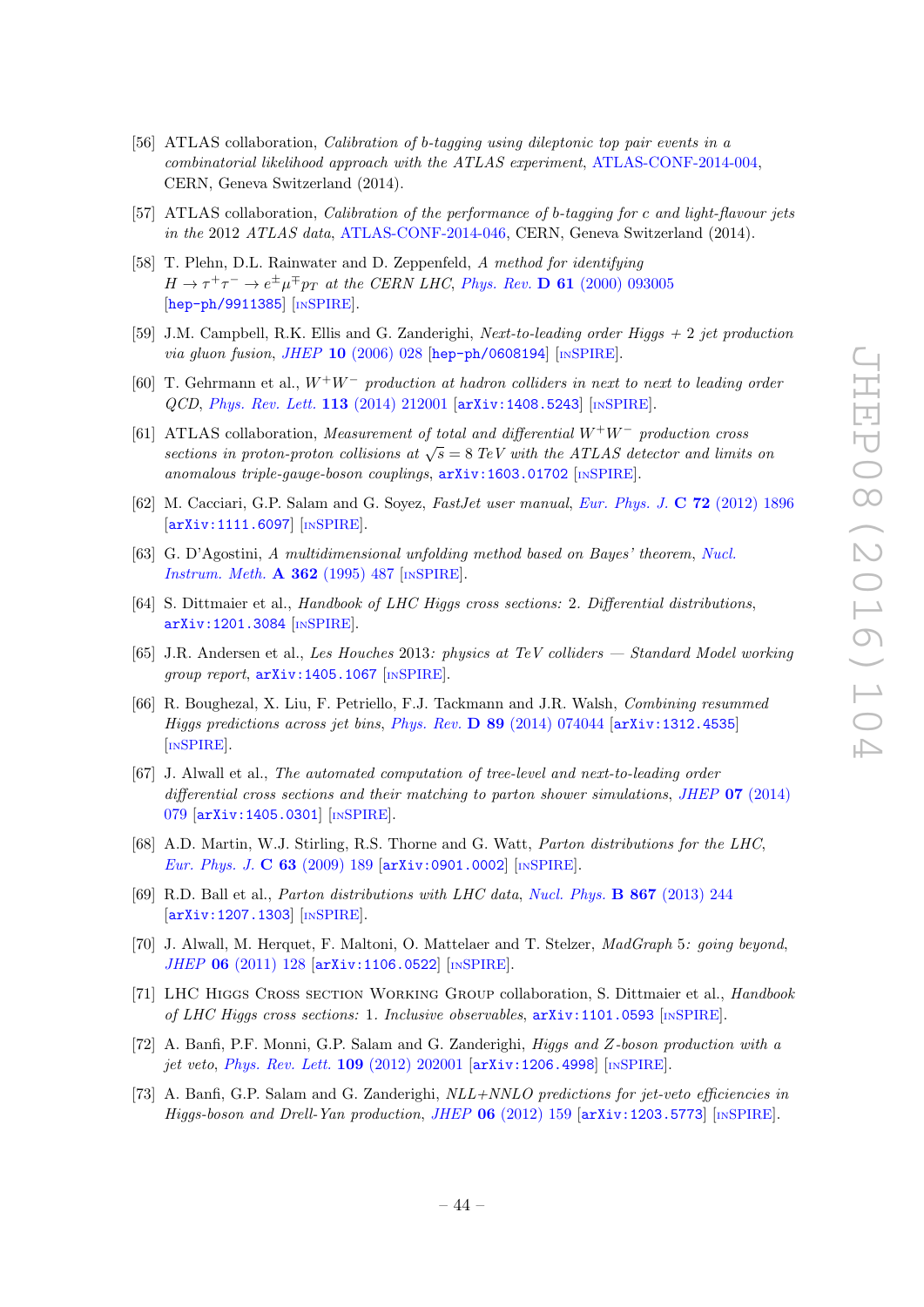- [74] A. Banfi, P.F. Monni and G. Zanderighi, *Quark masses in Higgs production with a jet veto*, JHEP 01 [\(2014\) 097](http://dx.doi.org/10.1007/JHEP01(2014)097) [[arXiv:1308.4634](http://arxiv.org/abs/1308.4634)] [IN[SPIRE](http://inspirehep.net/search?p=find+EPRINT+arXiv:1308.4634)].
- <span id="page-46-0"></span>[75] I.W. Stewart and F.J. Tackmann, Theory uncertainties for Higgs and other searches using jet bins, Phys. Rev. D 85 [\(2012\) 034011](http://dx.doi.org/10.1103/PhysRevD.85.034011) [[arXiv:1107.2117](http://arxiv.org/abs/1107.2117)] [IN[SPIRE](http://inspirehep.net/search?p=find+EPRINT+arXiv:1107.2117)].
- [76] I.W. Stewart, F.J. Tackmann, J.R. Walsh and S. Zuberi, *Jet*  $p_T$  *resummation in Higgs* production at NNLL'+NNLO, Phys. Rev. D 89 [\(2014\) 054001](http://dx.doi.org/10.1103/PhysRevD.89.054001)  $\left[\text{arXiv:1307}.1808\right]$  [IN[SPIRE](http://inspirehep.net/search?p=find+EPRINT+arXiv:1307.1808)].
- [77] A. Banfi et al., Jet-vetoed Higgs cross section in gluon fusion at  $N^3LO+NNLL$  with small-R resummation, JHEP 04 [\(2016\) 049](http://dx.doi.org/10.1007/JHEP04(2016)049) [[arXiv:1511.02886](http://arxiv.org/abs/1511.02886)] [IN[SPIRE](http://inspirehep.net/search?p=find+EPRINT+arXiv:1511.02886)].
- [78] K. Hamilton, P. Nason, E. Re and G. Zanderighi, NNLOPS simulation of Higgs boson production, JHEP 10 [\(2013\) 222](http://dx.doi.org/10.1007/JHEP10(2013)222) [[arXiv:1309.0017](http://arxiv.org/abs/1309.0017)] [IN[SPIRE](http://inspirehep.net/search?p=find+EPRINT+arXiv:1309.0017)].
- [79] K. Hamilton, P. Nason and G. Zanderighi, Finite quark-mass effects in the NNLOPS  $POWHEG+MiNLO Higgs\,\, generator, \,\, JHEP\,\, {\bf 05} \,\, (2015) \,\, 140 \,\, [{\rm arXiv:1501.04637} \,\, [{\rm nsPIRE}].$  $POWHEG+MiNLO Higgs\,\, generator, \,\, JHEP\,\, {\bf 05} \,\, (2015) \,\, 140 \,\, [{\rm arXiv:1501.04637} \,\, [{\rm nsPIRE}].$  $POWHEG+MiNLO Higgs\,\, generator, \,\, JHEP\,\, {\bf 05} \,\, (2015) \,\, 140 \,\, [{\rm arXiv:1501.04637} \,\, [{\rm nsPIRE}].$
- [80] F. Krauss, R. Kuhn and G. Soff,  $AMEGIC++1.0$ : a matrix element generator in  $C++,$ JHEP 02 [\(2002\) 044](http://dx.doi.org/10.1088/1126-6708/2002/02/044) [[hep-ph/0109036](http://arxiv.org/abs/hep-ph/0109036)] [IN[SPIRE](http://inspirehep.net/search?p=find+EPRINT+hep-ph/0109036)].
- [81] S. Hoeche, F. Krauss, M. Schonherr and F. Siegert, QCD matrix elements + parton showers: the NLO case, JHEP 04 [\(2013\) 027](http://dx.doi.org/10.1007/JHEP04(2013)027) [[arXiv:1207.5030](http://arxiv.org/abs/1207.5030)] [IN[SPIRE](http://inspirehep.net/search?p=find+EPRINT+arXiv:1207.5030)].
- [82] T. Gehrmann, S. Hoche, F. Krauss, M. Schonherr and F. Siegert, NLO QCD matrix elements + parton showers in  $e^+e^- \rightarrow$  hadrons, JHEP 01 [\(2013\) 144](http://dx.doi.org/10.1007/JHEP01(2013)144) [[arXiv:1207.5031](http://arxiv.org/abs/1207.5031)] [IN[SPIRE](http://inspirehep.net/search?p=find+EPRINT+arXiv:1207.5031)].
- [83] S. Hoeche, F. Krauss and M. Schonherr, Uncertainties in MEPS@NLO calculations of  $h+jets$ , Phys. Rev. **D** 90 [\(2014\) 014012](http://dx.doi.org/10.1103/PhysRevD.90.014012) [[arXiv:1401.7971](http://arxiv.org/abs/1401.7971)] [IN[SPIRE](http://inspirehep.net/search?p=find+EPRINT+arXiv:1401.7971)].
- [84] P. Artoisenet et al., A framework for Higgs characterisation, JHEP 11 [\(2013\) 043](http://dx.doi.org/10.1007/JHEP11(2013)043) [[arXiv:1306.6464](http://arxiv.org/abs/1306.6464)] [IN[SPIRE](http://inspirehep.net/search?p=find+EPRINT+arXiv:1306.6464)].
- [85] R. Frederix and S. Frixione, *Merging meets matching in MC@NLO*, *JHEP* 12 [\(2012\) 061](http://dx.doi.org/10.1007/JHEP12(2012)061) [[arXiv:1209.6215](http://arxiv.org/abs/1209.6215)] [IN[SPIRE](http://inspirehep.net/search?p=find+EPRINT+arXiv:1209.6215)].
- [86] S. Catani and M. Grazzini, An NNLO subtraction formalism in hadron collisions and its application to Higgs boson production at the LHC , [Phys. Rev. Lett.](http://dx.doi.org/10.1103/PhysRevLett.98.222002) 98 (2007) 222002 [[hep-ph/0703012](http://arxiv.org/abs/hep-ph/0703012)] [IN[SPIRE](http://inspirehep.net/search?p=find+EPRINT+hep-ph/0703012)].
- [87] M. Grazzini, *NNLO predictions for the Higgs boson signal in the H*  $\rightarrow$  *WW*  $\rightarrow$  *lvlv* and  $H \rightarrow ZZ \rightarrow 4\ell$  decay channels, JHEP 02 [\(2008\) 043](http://dx.doi.org/10.1088/1126-6708/2008/02/043) [[arXiv:0801.3232](http://arxiv.org/abs/0801.3232)] [IN[SPIRE](http://inspirehep.net/search?p=find+EPRINT+arXiv:0801.3232)].
- [88] J. Gao et al., CT10 next-to-next-to-leading order global analysis of QCD, [Phys. Rev.](http://dx.doi.org/10.1103/PhysRevD.89.033009) D 89 [\(2014\) 033009](http://dx.doi.org/10.1103/PhysRevD.89.033009) [[arXiv:1302.6246](http://arxiv.org/abs/1302.6246)] [IN[SPIRE](http://inspirehep.net/search?p=find+EPRINT+arXiv:1302.6246)].
- [89] ATLAS collaboration, *Improved luminosity determination in pp collisions at*  $\sqrt{s} = 7 \text{ TeV}$ using the ATLAS detector at the LHC, [Eur. Phys. J.](http://dx.doi.org/10.1140/epjc/s10052-013-2518-3)  $C$  73 (2013) 2518 [[arXiv:1302.4393](http://arxiv.org/abs/1302.4393)] [IN[SPIRE](http://inspirehep.net/search?p=find+EPRINT+arXiv:1302.4393)].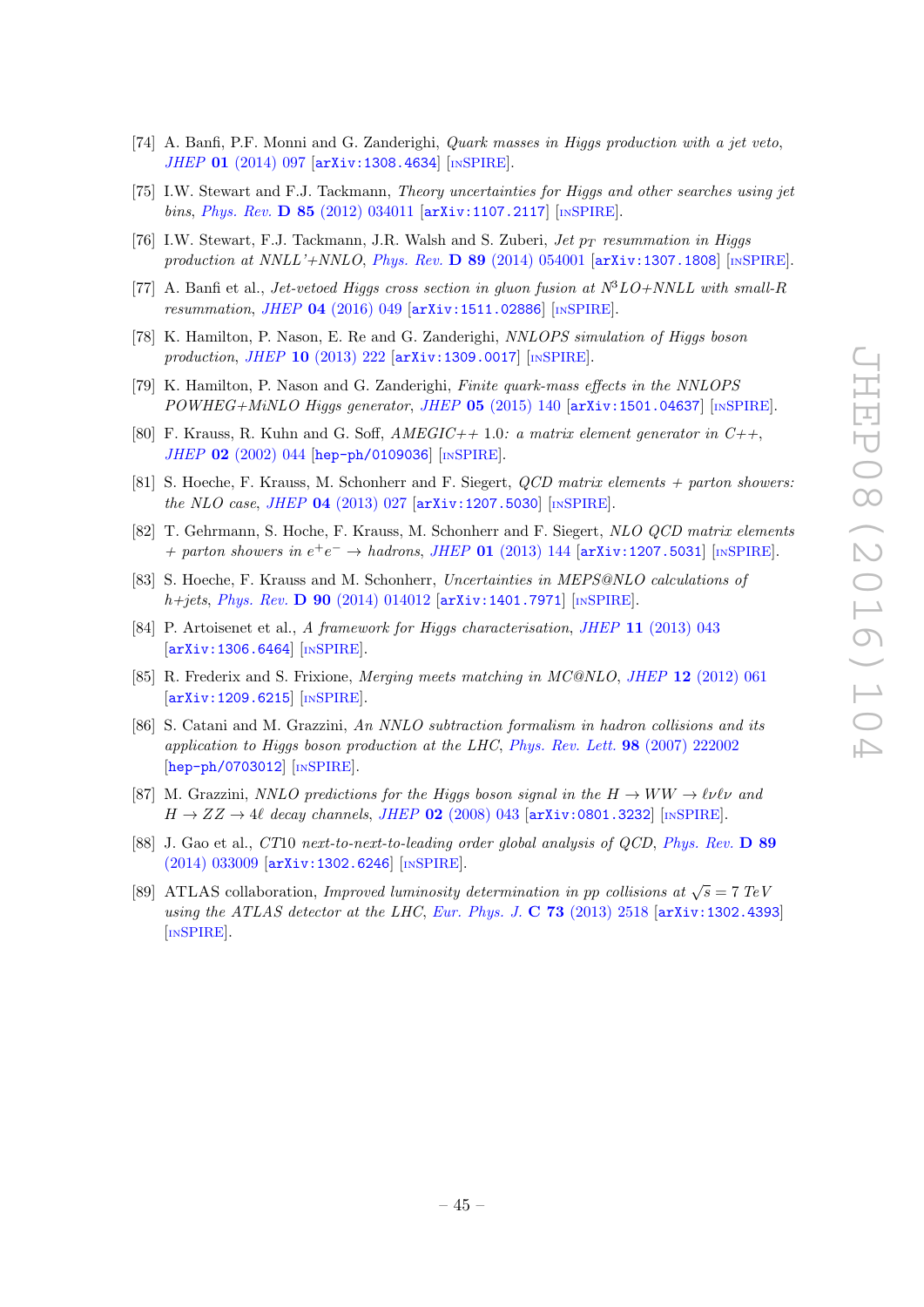## The ATLAS collaboration

G. Aad<sup>86</sup>, B. Abbott<sup>113</sup>, J. Abdallah<sup>151</sup>, O. Abdinov<sup>11</sup>, B. Abeloos<sup>117</sup>, R. Aben<sup>107</sup>, M. Abolins<sup>91</sup>, O.S. AbouZeid<sup>137</sup>, H. Abramowicz<sup>153</sup>, H. Abreu<sup>152</sup>, R. Abreu<sup>116</sup>, Y. Abulaiti<sup>146a,146b</sup>, B.S. Acharya<sup>163a,163b,a</sup>, L. Adamczyk<sup>39a</sup>, D.L. Adams<sup>26</sup>, J. Adelman<sup>108</sup>, S. Adomeit<sup>100</sup>, T. Adye<sup>131</sup>, A.A. Affolder<sup>75</sup>, T. Agatonovic-Jovin<sup>13</sup>, J. Agricola<sup>55</sup>, J.A. Aguilar-Saavedra<sup>126a,126f</sup>, S.P. Ahlen<sup>23</sup>, F. Ahmadov<sup>66,b</sup>, G. Aielli<sup>133a,133b</sup>, H. Akerstedt<sup>146a,146b</sup>, T.P.A. Åkesson<sup>82</sup>, A.V. Akimov<sup>96</sup>, G.L. Alberghi<sup>21a,21b</sup>, J. Albert<sup>168</sup>, S. Albrand<sup>56</sup>, M.J. Alconada Verzini<sup>72</sup>, M. Aleksa<sup>31</sup>, I.N. Aleksandrov<sup>66</sup>, C. Alexa<sup>27b</sup>, G. Alexander<sup>153</sup>, T. Alexopoulos<sup>10</sup>, M. Alhroob<sup>113</sup>, G. Alimonti<sup>92a</sup>, J. Alison<sup>32</sup>, S.P. Alkire<sup>36</sup>, B.M.M. Allbrooke<sup>149</sup>, B.W. Allen<sup>116</sup>, P.P. Allport<sup>18</sup>, A. Aloisio<sup>104a,104b</sup>, A. Alonso<sup>37</sup>, F. Alonso<sup>72</sup>, C. Alpigiani<sup>138</sup>, B. Alvarez Gonzalez<sup>31</sup>, D. Álvarez Piqueras<sup>166</sup>, M.G. Alviggi<sup>104a,104b</sup>, B.T. Amadio<sup>15</sup>, K. Amako<sup>67</sup>, Y. Amaral Coutinho<sup>25a</sup>, C. Amelung<sup>24</sup>, D. Amidei<sup>90</sup>, S.P. Amor Dos Santos<sup>126a,126c</sup>, A. Amorim<sup>126a,126b</sup>, S. Amoroso<sup>31</sup>, N. Amram<sup>153</sup>, G. Amundsen<sup>24</sup>, C. Anastopoulos<sup>139</sup>, L.S. Ancu<sup>50</sup>, N. Andari<sup>108</sup>, T. Andeen<sup>32</sup>, C.F. Anders<sup>59b</sup>, G. Anders<sup>31</sup>, J.K. Anders<sup>75</sup>, K.J. Anderson<sup>32</sup>, A. Andreazza<sup>92a,92b</sup>, V. Andrei<sup>59a</sup>, S. Angelidakis<sup>9</sup>, I. Angelozzi<sup>107</sup>, P. Anger<sup>45</sup>, A. Angerami<sup>36</sup>, F. Anghinolfi<sup>31</sup>, A.V. Anisenkov<sup>109,c</sup>, N. Anjos<sup>12</sup>, A. Annovi<sup>124a,124b</sup>, M. Antonelli<sup>48</sup>, A. Antonov<sup>98</sup>, J. Antos<sup>144b</sup>, F. Anulli<sup>132a</sup>, M. Aoki<sup>67</sup>, L. Aperio Bella<sup>18</sup>, G. Arabidze<sup>91</sup>, Y. Arai<sup>67</sup>, J.P. Araque<sup>126a</sup>, A.T.H. Arce<sup>46</sup>, F.A. Arduh<sup>72</sup>, J-F. Arguin<sup>95</sup>, S. Argyropoulos<sup>64</sup>, M. Arik<sup>19a</sup>, A.J. Armbruster<sup>31</sup>, L.J. Armitage<sup>77</sup>, O. Arnaez<sup>31</sup>, H. Arnold<sup>49</sup>, M. Arratia<sup>29</sup>, O. Arslan<sup>22</sup>, A. Artamonov<sup>97</sup>, G. Artoni<sup>120</sup>, S. Artz<sup>84</sup>, S. Asai<sup>155</sup>, N. Asbah<sup>43</sup>, A. Ashkenazi<sup>153</sup>, B. Åsman<sup>146a,146b</sup>, L. Asquith<sup>149</sup>, K. Assamagan<sup>26</sup>, R. Astalos<sup>144a</sup>, M. Atkinson<sup>165</sup>, N.B. Atlay<sup>141</sup>, K. Augsten<sup>128</sup>, G. Avolio<sup>31</sup>, B. Axen<sup>15</sup>, M.K. Ayoub<sup>117</sup>, G. Azuelos<sup>95,d</sup>, M.A. Baak<sup>31</sup>, A.E. Baas<sup>59a</sup>, M.J. Baca<sup>18</sup>, H. Bachacou<sup>136</sup>, K. Bachas<sup>74a,74b</sup>, M. Backes<sup>31</sup>, M. Backhaus<sup>31</sup>, P. Bagiacchi<sup>132a,132b</sup>, P. Bagnaia<sup>132a,132b</sup>, Y. Bai<sup>34a</sup>, J.T. Baines<sup>131</sup>, O.K. Baker<sup>175</sup>, E.M. Baldin<sup>109,c</sup>, P. Balek<sup>129</sup>, T. Balestri<sup>148</sup>, F. Balli<sup>136</sup>, W.K. Balunas<sup>122</sup>, E. Banas<sup>40</sup>, Sw. Banerjee<sup>172,e</sup>, A.A.E. Bannoura<sup>174</sup>, L. Barak<sup>31</sup>, E.L. Barberio<sup>89</sup>, D. Barberis<sup>51a,51b</sup>, M. Barbero<sup>86</sup>, T. Barillari<sup>101</sup>, M. Barisonzi<sup>163a,163b</sup>, T. Barklow<sup>143</sup>, N. Barlow<sup>29</sup>, S.L. Barnes<sup>85</sup>, B.M. Barnett<sup>131</sup>, R.M. Barnett<sup>15</sup>, Z. Barnovska<sup>5</sup>, A. Baroncelli<sup>134a</sup>, G. Barone<sup>24</sup>, A.J. Barr<sup>120</sup>, L. Barranco Navarro<sup>166</sup>, F. Barreiro<sup>83</sup>, J. Barreiro Guimarães da Costa<sup>34a</sup>, R. Bartoldus<sup>143</sup>, A.E. Barton<sup>73</sup>, P. Bartos<sup>144a</sup>, A. Basalaev<sup>123</sup>, A. Bassalat<sup>117</sup>, A. Basye<sup>165</sup>, R.L. Bates<sup>54</sup>, S.J. Batista<sup>158</sup>, J.R. Batley<sup>29</sup>, M. Battaglia<sup>137</sup>, M. Bauce<sup>132a,132b</sup>, F. Bauer<sup>136</sup>, H.S. Bawa<sup>143,f</sup>, J.B. Beacham<sup>111</sup>, M.D. Beattie<sup>73</sup>, T. Beau<sup>81</sup>, P.H. Beauchemin<sup>161</sup>, P. Bechtle<sup>22</sup>, H.P. Beck<sup>17,g</sup>, K. Becker<sup>120</sup>, M. Becker<sup>84</sup>, M. Beckingham<sup>169</sup>, C. Becot<sup>110</sup>, A.J. Beddall<sup>19e</sup>, A. Beddall<sup>19b</sup>, V.A. Bednyakov<sup>66</sup>, M. Bedognetti<sup>107</sup>, C.P. Bee<sup>148</sup>, L.J. Beemster<sup>107</sup>, T.A. Beermann<sup>31</sup>, M. Begel<sup>26</sup>, J.K. Behr<sup>120</sup>, C. Belanger-Champagne<sup>88</sup>, A.S. Bell<sup>79</sup>, W.H. Bell<sup>50</sup>, G. Bella<sup>153</sup>, L. Bellagamba<sup>21a</sup>, A. Bellerive<sup>30</sup>, M. Bellomo<sup>87</sup>, K. Belotskiy<sup>98</sup>, O. Beltramello<sup>31</sup>, N.L. Belyaev<sup>98</sup>, O. Benary<sup>153</sup>, D. Benchekroun<sup>135a</sup>, M. Bender<sup>100</sup>, K. Bendtz<sup>146a,146b</sup>, N. Benekos<sup>10</sup>, Y. Benhammou<sup>153</sup>, E. Benhar Noccioli<sup>175</sup>, J. Benitez<sup>64</sup>, J.A. Benitez Garcia<sup>159b</sup>, D.P. Benjamin<sup>46</sup>, J.R. Bensinger<sup>24</sup>, S. Bentvelsen<sup>107</sup>, L. Beresford<sup>120</sup>, M. Beretta<sup>48</sup>, D. Berge<sup>107</sup>, E. Bergeaas Kuutmann<sup>164</sup>, N. Berger<sup>5</sup>, F. Berghaus<sup>168</sup>, J. Beringer<sup>15</sup>, S. Berlendis<sup>56</sup>, N.R. Bernard<sup>87</sup>, C. Bernius<sup>110</sup>, F.U. Bernlochner<sup>22</sup>, T. Berry<sup>78</sup>, P. Berta<sup>129</sup>, C. Bertella<sup>84</sup>, G. Bertoli<sup>146a,146b</sup>, F. Bertolucci<sup>124a,124b</sup>, I.A. Bertram<sup>73</sup>, C. Bertsche<sup>113</sup>, D. Bertsche<sup>113</sup>, G.J. Besjes<sup>37</sup>, O. Bessidskaia Bylund<sup>146a,146b</sup>, M. Bessner<sup>43</sup>, N. Besson<sup>136</sup>, C. Betancourt<sup>49</sup>, S. Bethke<sup>101</sup>, A.J. Bevan<sup>77</sup>, W. Bhimji<sup>15</sup>, R.M. Bianchi<sup>125</sup>, L. Bianchini<sup>24</sup>, M. Bianco<sup>31</sup>, O. Biebel<sup>100</sup>, D. Biedermann<sup>16</sup>, R. Bielski<sup>85</sup>, N.V. Biesuz<sup>124a,124b</sup>, M. Biglietti<sup>134a</sup>, J. Bilbao De Mendizabal<sup>50</sup>, H. Bilokon<sup>48</sup>, M. Bindi<sup>55</sup>, S. Binet<sup>117</sup>, A. Bingul<sup>19b</sup>,

C. Bini<sup>132a,132b</sup>, S. Biondi<sup>21a,21b</sup>, D.M. Bjergaard<sup>46</sup>, C.W. Black<sup>150</sup>, J.E. Black<sup>143</sup>, K.M. Black<sup>23</sup>,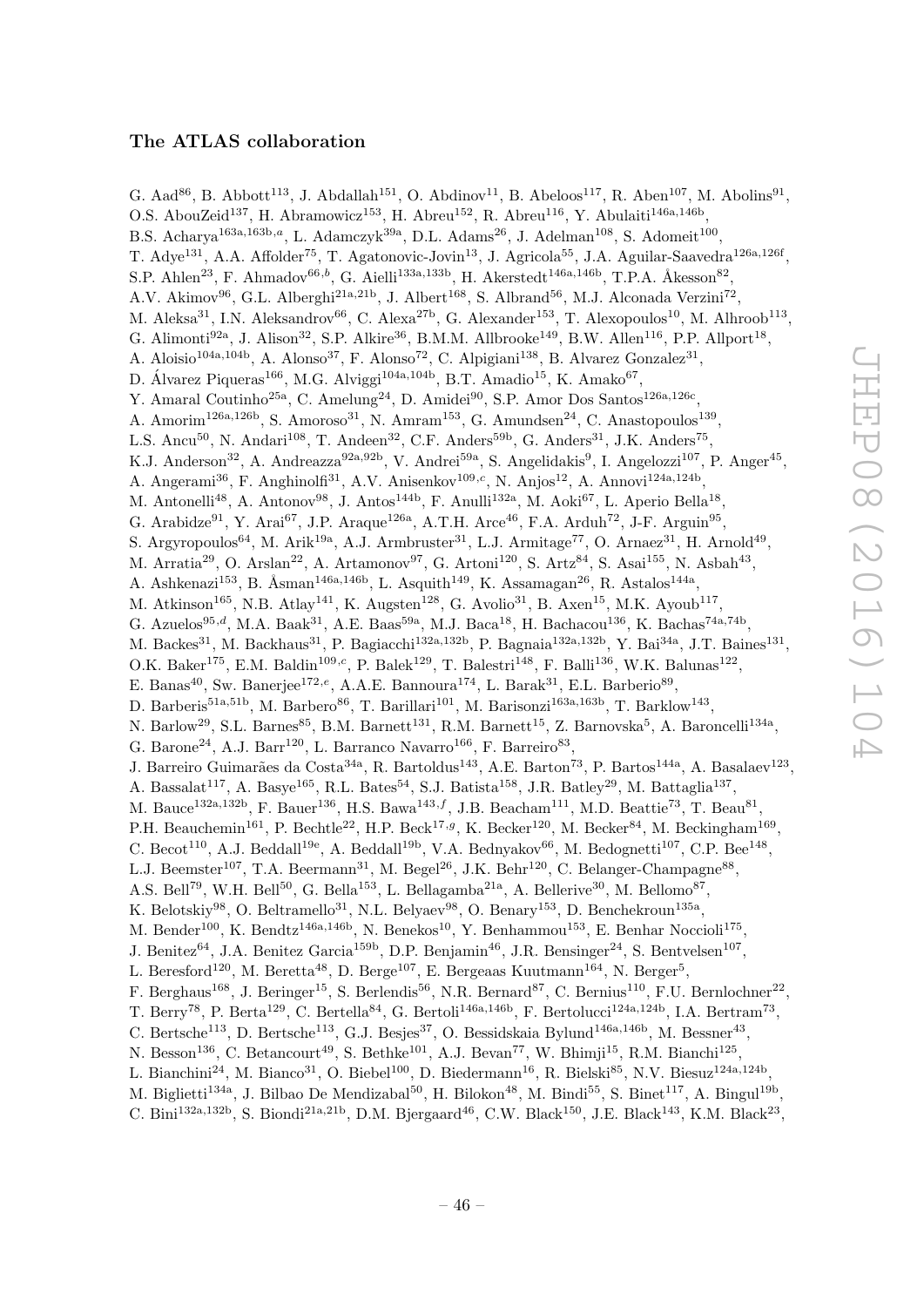D. Blackburn<sup>138</sup>, R.E. Blair<sup>6</sup>, J.-B. Blanchard<sup>136</sup>, J.E. Blanco<sup>78</sup>, T. Blazek<sup>144a</sup>, I. Bloch<sup>43</sup>, C. Blocker<sup>24</sup>, W. Blum<sup>84,\*</sup>, U. Blumenschein<sup>55</sup>, S. Blunier<sup>33a</sup>, G.J. Bobbink<sup>107</sup>, V.S. Bobrovnikov<sup>109,c</sup>, S.S. Bocchetta<sup>82</sup>, A. Bocci<sup>46</sup>, C. Bock<sup>100</sup>, M. Boehler<sup>49</sup>, D. Boerner<sup>174</sup>, J.A. Bogaerts<sup>31</sup>, D. Bogavac<sup>13</sup>, A.G. Bogdanchikov<sup>109</sup>, C. Bohm<sup>146a</sup>, V. Boisvert<sup>78</sup>, T. Bold<sup>39a</sup>, V. Boldea<sup>27b</sup>, A.S. Boldyrev<sup>163a,163c</sup>, M. Bomben<sup>81</sup>, M. Bona<sup>77</sup>, M. Boonekamp<sup>136</sup>, A. Borisov<sup>130</sup>, G. Borissov<sup>73</sup>, J. Bortfeldt<sup>100</sup>, D. Bortoletto<sup>120</sup>, V. Bortolotto<sup>61a,61b,61c</sup>, K. Bos<sup>107</sup>, D. Boscherini<sup>21a</sup>, M. Bosman<sup>12</sup>, J.D. Bossio Sola<sup>28</sup>, J. Boudreau<sup>125</sup>, J. Bouffard<sup>2</sup>, E.V. Bouhova-Thacker<sup>73</sup>, D. Boumediene<sup>35</sup>, C. Bourdarios<sup>117</sup>, N. Bousson<sup>114</sup>, S.K. Boutle<sup>54</sup>, A. Boveia<sup>31</sup>, J. Boyd<sup>31</sup>, I.R. Boyko<sup>66</sup>, J. Bracinik<sup>18</sup>, A. Brandt<sup>8</sup>, G. Brandt<sup>55</sup>, O. Brandt<sup>59a</sup>, U. Bratzler<sup>156</sup>, B. Brau<sup>87</sup>, J.E. Brau<sup>116</sup>, H.M. Braun<sup>174,\*</sup>, W.D. Breaden Madden<sup>54</sup>, K. Brendlinger<sup>122</sup>, A.J. Brennan<sup>89</sup>, L. Brenner<sup>107</sup>, R. Brenner<sup>164</sup>, S. Bressler<sup>171</sup>, T.M. Bristow<sup>47</sup>, D. Britton<sup>54</sup>, D. Britzger<sup>43</sup>, F.M. Brochu<sup>29</sup>, I. Brock<sup>22</sup>, R. Brock<sup>91</sup>, G. Brooijmans<sup>36</sup>, T. Brooks<sup>78</sup>, W.K. Brooks<sup>33b</sup>, J. Brosamer<sup>15</sup>, E. Brost<sup>116</sup>, J.H Broughton<sup>18</sup>, P.A. Bruckman de Renstrom<sup>40</sup>, D. Bruncko<sup>144b</sup>, R. Bruneliere<sup>49</sup>, A. Bruni<sup>21a</sup>, G. Bruni<sup>21a</sup>, BH Brunt<sup>29</sup>, M. Bruschi<sup>21a</sup>, N. Bruscino<sup>22</sup>, P. Bryant<sup>32</sup>, L. Bryngemark<sup>82</sup>, T. Buanes<sup>14</sup>, Q. Buat<sup>142</sup>, P. Buchholz<sup>141</sup>, A.G. Buckley<sup>54</sup>, I.A. Budagov<sup>66</sup>, F. Buehrer<sup>49</sup>, M.K. Bugge<sup>119</sup>, O. Bulekov<sup>98</sup>, D. Bullock<sup>8</sup>, H. Burckhart<sup>31</sup>, S. Burdin<sup>75</sup>, C.D. Burgard<sup>49</sup>, B. Burghgrave<sup>108</sup>, K. Burka<sup>40</sup>, S. Burke<sup>131</sup>, I. Burmeister<sup>44</sup>, E. Busato<sup>35</sup>, D. Büscher<sup>49</sup>, V. Büscher<sup>84</sup>, P. Bussey<sup>54</sup>, J.M. Butler<sup>23</sup>, A.I. Butt<sup>3</sup>, C.M. Buttar<sup>54</sup>, J.M. Butterworth<sup>79</sup>, P. Butti<sup>107</sup>, W. Buttinger<sup>26</sup>, A. Buzatu<sup>54</sup>, A.R. Buzykaev<sup>109,c</sup>, S. Cabrera Urbán<sup>166</sup>, D. Caforio<sup>128</sup>, V.M. Cairo<sup>38a,38b</sup>, O. Cakir<sup>4a</sup>, N. Calace<sup>50</sup>, P. Calafiura<sup>15</sup>, A. Calandri<sup>86</sup>, G. Calderini<sup>81</sup>, P. Calfayan<sup>100</sup>, L.P. Caloba<sup>25a</sup>, D. Calvet<sup>35</sup>, S. Calvet<sup>35</sup>, T.P. Calvet<sup>86</sup>, R. Camacho Toro<sup>32</sup>, S. Camarda<sup>31</sup>, P. Camarri<sup>133a,133b</sup>, D. Cameron<sup>119</sup>, R. Caminal Armadans<sup>165</sup>, C. Camincher<sup>56</sup>, S. Campana<sup>31</sup>, M. Campanelli<sup>79</sup>, A. Campoverde<sup>148</sup>, V. Canale<sup>104a, 104b</sup>, A. Canepa<sup>159a</sup>, M. Cano Bret<sup>34e</sup>, J. Cantero<sup>83</sup>, R. Cantrill<sup>126a</sup>, T. Cao<sup>41</sup>, M.D.M. Capeans Garrido<sup>31</sup>, I. Caprini<sup>27b</sup>, M. Caprini<sup>27b</sup>, M. Capua<sup>38a,38b</sup>, R. Caputo<sup>84</sup>, R.M. Carbone<sup>36</sup>, R. Cardarelli<sup>133a</sup>, F. Cardillo<sup>49</sup>, T. Carli<sup>31</sup>, G. Carlino<sup>104a</sup>, L. Carminati<sup>92a,92b</sup>, S. Caron<sup>106</sup>, E. Carquin<sup>33a</sup>, G.D. Carrillo-Montoya<sup>31</sup>, J.R. Carter<sup>29</sup>, J. Carvalho<sup>126a, 126c</sup>, D. Casadei<sup>79</sup>, M.P. Casado<sup>12,h</sup>, M. Casolino<sup>12</sup>, D.W. Casper<sup>162</sup>, E. Castaneda-Miranda<sup>145a</sup>, A. Castelli<sup>107</sup>, V. Castillo Gimenez<sup>166</sup>, N.F. Castro<sup>126a,i</sup>, A. Catinaccio<sup>31</sup>, J.R. Catmore<sup>119</sup>, A. Cattai<sup>31</sup>, J. Caudron<sup>84</sup>, V. Cavaliere<sup>165</sup>, D. Cavalli<sup>92a</sup>, M. Cavalli-Sforza<sup>12</sup>, V. Cavasinni<sup>124a,124b</sup>, F. Ceradini<sup>134a,134b</sup>, L. Cerda Alberich<sup>166</sup>, B.C. Cerio<sup>46</sup>, A.S. Cerqueira<sup>25b</sup>, A. Cerri<sup>149</sup>, L. Cerrito<sup>77</sup>, F. Cerutti<sup>15</sup>, M. Cerv<sup>31</sup>, A. Cervelli<sup>17</sup>, S.A. Cetin<sup>19d</sup>, A. Chafaq<sup>135a</sup>, D. Chakraborty<sup>108</sup>, I. Chalupkova<sup>129</sup>, S.K. Chan<sup>58</sup>, Y.L. Chan<sup>61a</sup>, P. Chang<sup>165</sup>, J.D. Chapman<sup>29</sup>, D.G. Charlton<sup>18</sup>, A. Chatterjee<sup>50</sup>, C.C. Chau<sup>158</sup>, C.A. Chavez Barajas<sup>149</sup>, S. Che<sup>111</sup>, S. Cheatham<sup>73</sup>, A. Chegwidden<sup>91</sup>, S. Chekanov<sup>6</sup>, S.V. Chekulaev<sup>159a</sup>, G.A. Chelkov<sup>66,j</sup>, M.A. Chelstowska<sup>90</sup>, C. Chen<sup>65</sup>, H. Chen<sup>26</sup>, K. Chen<sup>148</sup>, S. Chen<sup>34c</sup>, S. Chen<sup>155</sup>, X. Chen<sup>34f</sup>, Y. Chen<sup>68</sup>, H.C. Cheng<sup>90</sup>, H.J Cheng<sup>34a</sup>, Y. Cheng<sup>32</sup>, A. Cheplakov<sup>66</sup>, E. Cheremushkina<sup>130</sup>, R. Cherkaoui El Moursli<sup>135e</sup>, V. Chernyatin<sup>26,\*</sup>, E. Cheu<sup>7</sup>, L. Chevalier<sup>136</sup>, V. Chiarella<sup>48</sup>, G. Chiarelli<sup>124a,124b</sup>, G. Chiodini<sup>74a</sup>, A.S. Chisholm<sup>18</sup>, A. Chitan<sup>27b</sup>, M.V. Chizhov<sup>66</sup>, K. Choi<sup>62</sup>, A.R. Chomont<sup>35</sup>, S. Chouridou<sup>9</sup>, B.K.B. Chow<sup>100</sup>, V. Christodoulou<sup>79</sup>, D. Chromek-Burckhart<sup>31</sup>, J. Chudoba<sup>127</sup>, A.J. Chuinard<sup>88</sup>, J.J. Chwastowski<sup>40</sup>, L. Chytka<sup>115</sup>, G. Ciapetti<sup>132a,132b</sup>, A.K. Ciftci<sup>4a</sup>, D. Cinca<sup>54</sup>, V. Cindro<sup>76</sup>, I.A. Cioara<sup>22</sup>, A. Ciocio<sup>15</sup>, F. Cirotto<sup>104a,104b</sup>, Z.H. Citron<sup>171</sup>, M. Ciubancan<sup>27b</sup>, A. Clark<sup>50</sup>, B.L. Clark<sup>58</sup>, P.J. Clark<sup>47</sup>, R.N. Clarke<sup>15</sup>, C. Clement<sup>146a,146b</sup>, Y. Coadou<sup>86</sup>, M. Cobal<sup>163a,163c</sup>, A. Coccaro<sup>50</sup>, J. Cochran<sup>65</sup>, L. Coffey<sup>24</sup>, L. Colasurdo<sup>106</sup>, B. Cole<sup>36</sup>, S. Cole<sup>108</sup>, A.P. Colijn<sup>107</sup>, J. Collot<sup>56</sup>, T. Colombo<sup>31</sup>, G. Compostella<sup>101</sup>, P. Conde Muiño<sup>126a,126b</sup>, E. Coniavitis<sup>49</sup>,

S.H. Connell<sup>145b</sup>, I.A. Connelly<sup>78</sup>, V. Consorti<sup>49</sup>, S. Constantinescu<sup>27b</sup>, C. Conta<sup>121a,121b</sup>,

G. Conti<sup>31</sup>, F. Conventi<sup>104a,k</sup>, M. Cooke<sup>15</sup>, B.D. Cooper<sup>79</sup>, A.M. Cooper-Sarkar<sup>120</sup>,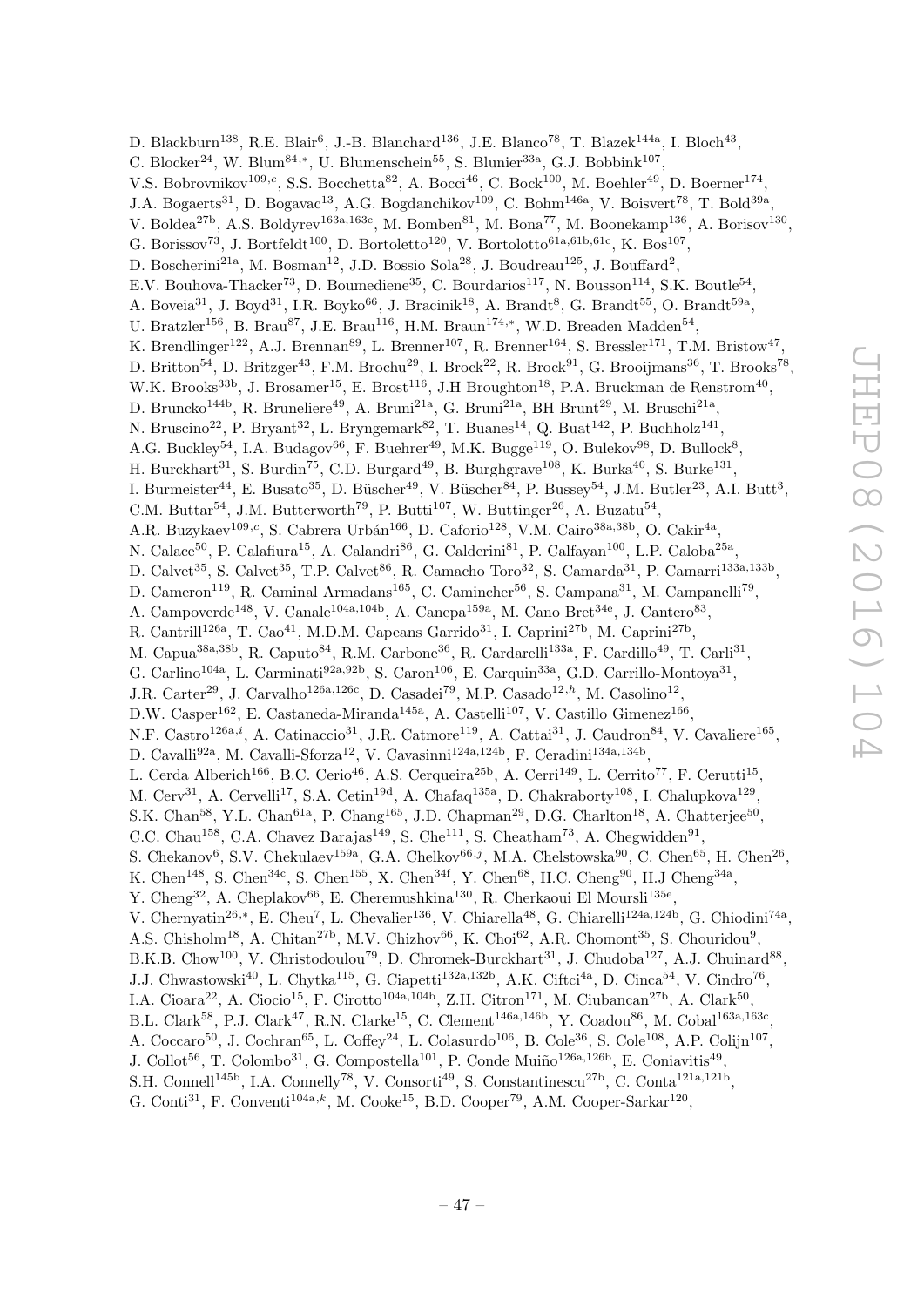T. Cornelissen<sup>174</sup>, M. Corradi<sup>132a,132b</sup>, F. Corriveau<sup>88,*l*</sup>, A. Corso-Radu<sup>162</sup>, A. Cortes-Gonzalez<sup>12</sup>, G. Cortiana<sup>101</sup>, G. Costa<sup>92a</sup>, M.J. Costa<sup>166</sup>, D. Costanzo<sup>139</sup>, G. Cottin<sup>29</sup>, G. Cowan<sup>78</sup>, B.E. Cox<sup>85</sup>, K. Cranmer<sup>110</sup>, S.J. Crawley<sup>54</sup>, G. Cree<sup>30</sup>, S. Crépé-Renaudin<sup>56</sup>, F. Crescioli<sup>81</sup>, W.A. Cribbs<sup>146a,146b</sup>, M. Crispin Ortuzar<sup>120</sup>, M. Cristinziani<sup>22</sup>, V. Croft<sup>106</sup>, G. Crosetti<sup>38a,38b</sup>, T. Cuhadar Donszelmann<sup>139</sup>, J. Cummings<sup>175</sup>, M. Curatolo<sup>48</sup>, J. Cúth<sup>84</sup>, C. Cuthbert<sup>150</sup>, H. Czirr<sup>141</sup>, P. Czodrowski<sup>3</sup>, S. D'Auria<sup>54</sup>, M. D'Onofrio<sup>75</sup>, M.J. Da Cunha Sargedas De Sousa<sup>126a,126b</sup>, C. Da Via<sup>85</sup>, W. Dabrowski<sup>39a</sup>, T. Dai<sup>90</sup>, O. Dale<sup>14</sup>, F. Dallaire<sup>95</sup>, C. Dallapiccola<sup>87</sup>, M. Dam<sup>37</sup>, J.R. Dandoy<sup>32</sup>, N.P. Dang<sup>49</sup>, A.C. Daniells<sup>18</sup>, N.S. Dann<sup>85</sup>, M. Danninger<sup>167</sup>, M. Dano Hoffmann<sup>136</sup>, V. Dao<sup>49</sup>, G. Darbo<sup>51a</sup>, S. Darmora<sup>8</sup>, J. Dassoulas<sup>3</sup>, A. Dattagupta<sup>62</sup>, W. Davey<sup>22</sup>, C. David<sup>168</sup>, T. Davidek<sup>129</sup>, M. Davies<sup>153</sup>, P. Davison<sup>79</sup>, Y. Davygora<sup>59a</sup>, E. Dawe<sup>89</sup>, I. Dawson<sup>139</sup>, R.K. Daya-Ishmukhametova<sup>87</sup>, K. De<sup>8</sup>, R. de Asmundis<sup>104a</sup>, A. De Benedetti<sup>113</sup>, S. De Castro<sup>21a, 21b</sup>, S. De Cecco<sup>81</sup>, N. De Groot<sup>106</sup>, P. de Jong<sup>107</sup>, H. De la Torre<sup>83</sup>, F. De Lorenzi<sup>65</sup>, D. De Pedis<sup>132a</sup>, A. De Salvo<sup>132a</sup>, U. De Sanctis<sup>149</sup>, A. De Santo<sup>149</sup>, J.B. De Vivie De Regie<sup>117</sup>, W.J. Dearnaley<sup>73</sup>, R. Debbe<sup>26</sup>, C. Debenedetti<sup>137</sup>, D.V. Dedovich<sup>66</sup>, I. Deigaard<sup>107</sup>, J. Del Peso<sup>83</sup>, T. Del Prete<sup>124a,124b</sup>, D. Delgove<sup>117</sup>, F. Deliot<sup>136</sup>, C.M. Delitzsch<sup>50</sup>, M. Deliyergiyev<sup>76</sup>, A. Dell'Acqua<sup>31</sup>, L. Dell'Asta<sup>23</sup>, M. Dell'Orso<sup>124a,124b</sup>, M. Della Pietra<sup>104a,k</sup>, D. della Volpe<sup>50</sup>, M. Delmastro<sup>5</sup>, P.A. Delsart<sup>56</sup>, C. Deluca<sup>107</sup>, D.A. DeMarco<sup>158</sup>, S. Demers<sup>175</sup>, M. Demichev<sup>66</sup>, A. Demilly<sup>81</sup>, S.P. Denisov<sup>130</sup>, D. Denysiuk<sup>136</sup>, D. Derendarz<sup>40</sup>, J.E. Derkaoui<sup>135d</sup>, F. Derue<sup>81</sup>, P. Dervan<sup>75</sup>, K. Desch<sup>22</sup>, C. Deterre<sup>43</sup>, K. Dette<sup>44</sup>, P.O. Deviveiros<sup>31</sup>, A. Dewhurst<sup>131</sup>, S. Dhaliwal<sup>24</sup>, A. Di Ciaccio<sup>133a,133b</sup>, L. Di Ciaccio<sup>5</sup>, W.K. Di Clemente<sup>122</sup>, A. Di Domenico<sup>132a,132b</sup>, C. Di Donato<sup>132a,132b</sup>, A. Di Girolamo<sup>31</sup>, B. Di Girolamo<sup>31</sup>, A. Di Mattia<sup>152</sup>, B. Di Micco<sup>134a,134b</sup>, R. Di Nardo<sup>48</sup>, A. Di Simone<sup>49</sup>, R. Di Sipio<sup>158</sup>, D. Di Valentino<sup>30</sup>, C. Diaconu<sup>86</sup>, M. Diamond<sup>158</sup>, F.A. Dias<sup>47</sup>, M.A. Diaz<sup>33a</sup>, E.B. Diehl<sup>90</sup>, J. Dietrich<sup>16</sup>, S. Diglio<sup>86</sup>, A. Dimitrievska<sup>13</sup>, J. Dingfelder<sup>22</sup>, P. Dita<sup>27b</sup>, S. Dita<sup>27b</sup>, F. Dittus<sup>31</sup>, F. Djama<sup>86</sup>, T. Djobava<sup>52b</sup>, J.I. Djuvsland<sup>59a</sup>, M.A.B. do Vale<sup>25c</sup>, D. Dobos<sup>31</sup>, M. Dobre<sup>27b</sup>, C. Doglioni<sup>82</sup>, T. Dohmae<sup>155</sup>, J. Dolejsi<sup>129</sup>, Z. Dolezal<sup>129</sup>, B.A. Dolgoshein<sup>98,\*</sup>, M. Donadelli<sup>25d</sup>, S. Donati<sup>124a,124b</sup>, P. Dondero<sup>121a,121b</sup>, J. Donini<sup>35</sup>, J. Dopke<sup>131</sup>, A. Doria<sup>104a</sup>, M.T. Dova<sup>72</sup>, A.T. Doyle<sup>54</sup>, E. Drechsler<sup>55</sup>, M. Dris<sup>10</sup>, Y. Du<sup>34d</sup>, J. Duarte-Campderros<sup>153</sup>, E. Duchovni<sup>171</sup>, G. Duckeck<sup>100</sup>, O.A. Ducu<sup>27b</sup>, D. Duda<sup>107</sup>, A. Dudarev<sup>31</sup>, L. Duflot<sup>117</sup>, L. Duguid<sup>78</sup>, M. Dührssen<sup>31</sup>, M. Dunford<sup>59a</sup>, H. Duran Yildiz<sup>4a</sup>, M. Düren<sup>53</sup>, A. Durglishvili<sup>52b</sup>, D. Duschinger<sup>45</sup>, B. Dutta<sup>43</sup>, M. Dyndal<sup>39a</sup>, C. Eckardt<sup>43</sup>, K.M. Ecker<sup>101</sup>, R.C. Edgar<sup>90</sup>, W. Edson<sup>2</sup>, N.C. Edwards<sup>47</sup>, T. Eifert<sup>31</sup>, G. Eigen<sup>14</sup>, K. Einsweiler<sup>15</sup>, T. Ekelof<sup>164</sup>, M. El Kacimi<sup>135c</sup>, V. Ellajosyula<sup>86</sup>, M. Ellert<sup>164</sup>, S. Elles<sup>5</sup>, F. Ellinghaus<sup>174</sup>, A.A. Elliot<sup>168</sup>, N. Ellis<sup>31</sup>, J. Elmsheuser<sup>100</sup>, M. Elsing<sup>31</sup>, D. Emeliyanov<sup>131</sup>, Y. Enari<sup>155</sup>, O.C. Endner<sup>84</sup>, M. Endo<sup>118</sup>, J.S. Ennis<sup>169</sup>, J. Erdmann<sup>44</sup>, A. Ereditato<sup>17</sup>, G. Ernis<sup>174</sup>, J. Ernst<sup>2</sup>, M. Ernst<sup>26</sup>, S. Errede<sup>165</sup>, E. Ertel<sup>84</sup>, M. Escalier<sup>117</sup>, H. Esch<sup>44</sup>, C. Escobar<sup>125</sup>, B. Esposito<sup>48</sup>, A.I. Etienvre<sup>136</sup>, E. Etzion<sup>153</sup>, H. Evans<sup>62</sup>, A. Ezhilov<sup>123</sup>, F. Fabbri<sup>21a,21b</sup>, L. Fabbri<sup>21a,21b</sup>, G. Facini<sup>32</sup>, R.M. Fakhrutdinov<sup>130</sup>, S. Falciano<sup>132a</sup>, R.J. Falla<sup>79</sup>, J. Faltova<sup>129</sup>, Y. Fang<sup>34a</sup>, M. Fanti<sup>92a,92b</sup>, A. Farbin<sup>8</sup>, A. Farilla<sup>134a</sup>, C. Farina<sup>125</sup>, T. Farooque<sup>12</sup>, S. Farrell<sup>15</sup>, S.M. Farrington<sup>169</sup>, P. Farthouat<sup>31</sup>, F. Fassi<sup>135e</sup>, P. Fassnacht<sup>31</sup>, D. Fassouliotis<sup>9</sup>, M. Faucci Giannelli<sup>78</sup>, A. Favareto<sup>51a,51b</sup>, W.J. Fawcett<sup>120</sup>, L. Fayard<sup>117</sup>, O.L. Fedin<sup>123,*m*</sup>, W. Fedorko<sup>167</sup>, S. Feigl<sup>119</sup>, L. Feligioni<sup>86</sup>, C. Feng<sup>34d</sup>, E.J. Feng<sup>31</sup>, H. Feng<sup>90</sup>, A.B. Fenyuk<sup>130</sup>, L. Feremenga<sup>8</sup>, P. Fernandez Martinez<sup>166</sup>, S. Fernandez Perez<sup>12</sup>, J. Ferrando<sup>54</sup>, A. Ferrari<sup>164</sup>, P. Ferrari<sup>107</sup>, R. Ferrari<sup>121a</sup>, D.E. Ferreira de Lima<sup>54</sup>, A. Ferrer<sup>166</sup>, D. Ferrere<sup>50</sup>, C. Ferretti<sup>90</sup>, A. Ferretto Parodi<sup>51a,51b</sup>, F. Fiedler<sup>84</sup>, A. Filipčič<sup>76</sup>, M. Filipuzzi<sup>43</sup>, F. Filthaut<sup>106</sup>, M. Fincke-Keeler<sup>168</sup>, K.D. Finelli<sup>150</sup>, M.C.N. Fiolhais<sup>126a,126c</sup>, L. Fiorini<sup>166</sup>, A. Firan<sup>41</sup>,

- A. Fischer<sup>2</sup>, C. Fischer<sup>12</sup>, J. Fischer<sup>174</sup>, W.C. Fisher<sup>91</sup>, N. Flaschel<sup>43</sup>, I. Fleck<sup>141</sup>,
- P. Fleischmann<sup>90</sup>, G.T. Fletcher<sup>139</sup>, G. Fletcher<sup>77</sup>, R.R.M. Fletcher<sup>122</sup>, T. Flick<sup>174</sup>, A. Floderus<sup>82</sup>,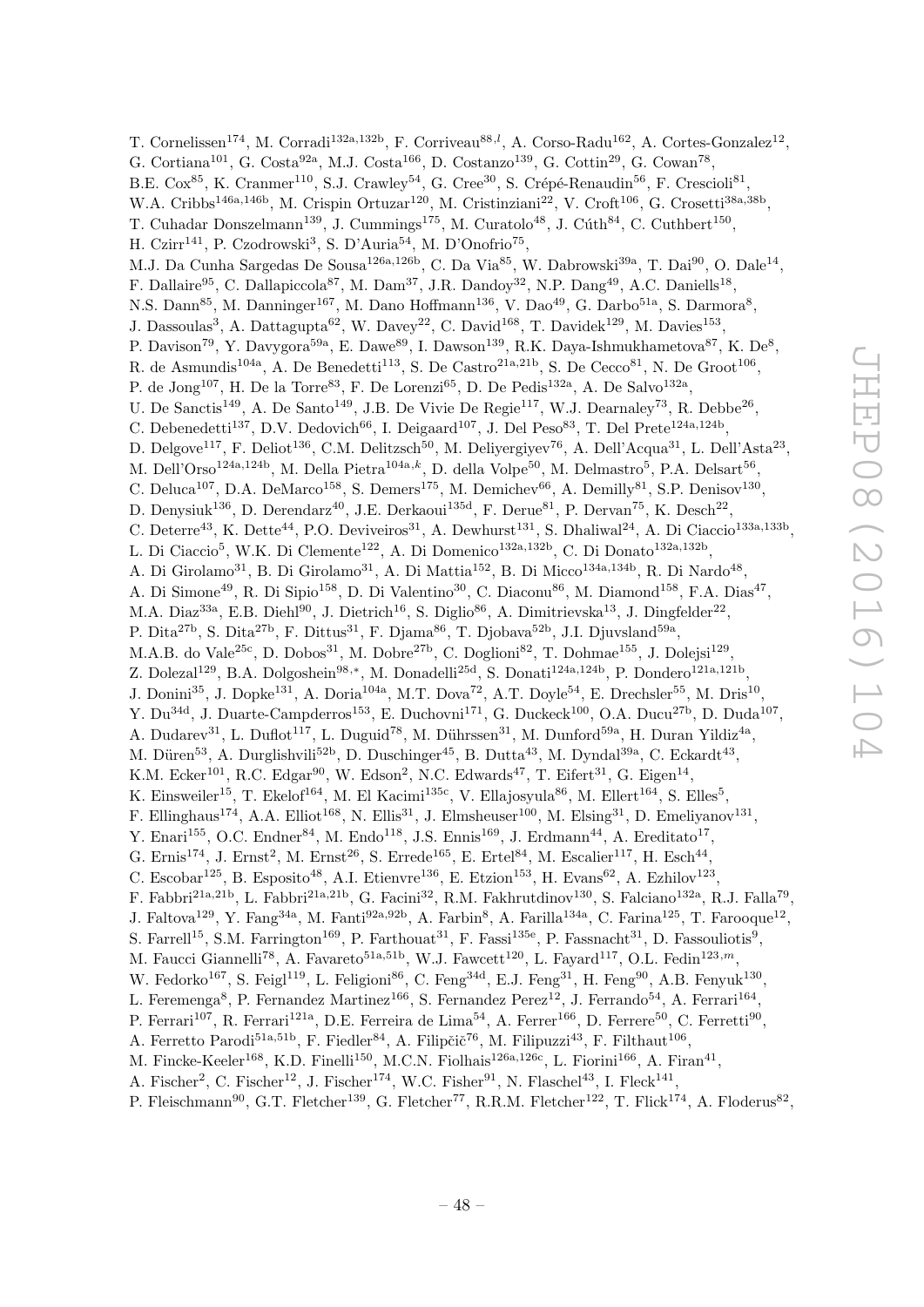L.R. Flores Castillo<sup>61a</sup>, M.J. Flowerdew<sup>101</sup>, G.T. Forcolin<sup>85</sup>, A. Formica<sup>136</sup>, A. Forti<sup>85</sup>, A.G. Foster<sup>18</sup>, D. Fournier<sup>117</sup>, H. Fox<sup>73</sup>, S. Fracchia<sup>12</sup>, P. Francavilla<sup>81</sup>, M. Franchini<sup>21a,21b</sup>, D. Francis<sup>31</sup>, L. Franconi<sup>119</sup>, M. Franklin<sup>58</sup>, M. Frate<sup>162</sup>, M. Fraternali<sup>121a,121b</sup>, D. Freeborn<sup>79</sup>, S.M. Fressard-Batraneanu<sup>31</sup>, F. Friedrich<sup>45</sup>, D. Froidevaux<sup>31</sup>, J.A. Frost<sup>120</sup>, C. Fukunaga<sup>156</sup>, E. Fullana Torregrosa<sup>84</sup>, T. Fusayasu<sup>102</sup>, J. Fuster<sup>166</sup>, C. Gabaldon<sup>56</sup>, O. Gabizon<sup>174</sup>, A. Gabrielli<sup>21a,21b</sup>, A. Gabrielli<sup>15</sup>, G.P. Gach<sup>39a</sup>, S. Gadatsch<sup>31</sup>, S. Gadomski<sup>50</sup>, G. Gagliardi<sup>51a,51b</sup>, L.G. Gagnon<sup>95</sup>, P. Gagnon<sup>62</sup>, C. Galea<sup>106</sup>, B. Galhardo<sup>126a,126c</sup>, E.J. Gallas<sup>120</sup>, B.J. Gallop<sup>131</sup>, P. Gallus<sup>128</sup>, G. Galster<sup>37</sup>, K.K. Gan<sup>111</sup>, J. Gao<sup>34b,86</sup>, Y. Gao<sup>47</sup>, Y.S. Gao $^{143,f}$ , F.M. Garay Walls<sup>47</sup>, C. García<sup>166</sup>, J.E. García Navarro<sup>166</sup>, M. Garcia-Sciveres<sup>15</sup>, R.W. Gardner<sup>32</sup>, N. Garelli<sup>143</sup>, V. Garonne<sup>119</sup>, A. Gascon Bravo<sup>43</sup>, C. Gatti<sup>48</sup>, A. Gaudiello<sup>51a,51b</sup>, G. Gaudio<sup>121a</sup>, B. Gaur<sup>141</sup>, L. Gauthier<sup>95</sup>, I.L. Gavrilenko<sup>96</sup>, C. Gay<sup>167</sup>, G. Gaycken<sup>22</sup>, E.N. Gazis<sup>10</sup>, Z. Gecse<sup>167</sup>, C.N.P. Gee<sup>131</sup>, Ch. Geich-Gimbel<sup>22</sup>, M.P. Geisler<sup>59a</sup>, C. Gemme<sup>51a</sup>, M.H. Genest<sup>56</sup>, C. Geng<sup>34b,n</sup>, S. Gentile<sup>132a,132b</sup>, S. George<sup>78</sup>, D. Gerbaudo<sup>162</sup>, A. Gershon<sup>153</sup>, S. Ghasemi<sup>141</sup>, H. Ghazlane<sup>135b</sup>, B. Giacobbe<sup>21a</sup>, S. Giagu<sup>132a,132b</sup>, P. Giannetti<sup>124a,124b</sup>, B. Gibbard<sup>26</sup>, S.M. Gibson<sup>78</sup>, M. Gignac<sup>167</sup>, M. Gilchriese<sup>15</sup>, T.P.S. Gillam<sup>29</sup>, D. Gillberg<sup>30</sup>, G. Gilles<sup>174</sup>, D.M. Gingrich<sup>3,d</sup>, N. Giokaris<sup>9</sup>, M.P. Giordani<sup>163a,163c</sup>, F.M. Giorgi<sup>21a</sup>, F.M. Giorgi<sup>16</sup>, P.F. Giraud<sup>136</sup>, P. Giromini<sup>58</sup>, D. Giugni<sup>92a</sup>, C. Giuliani<sup>101</sup>, M. Giulini<sup>59b</sup>, B.K. Gjelsten<sup>119</sup>, S. Gkaitatzis<sup>154</sup>, I. Gkialas<sup>154</sup>, E.L. Gkougkousis<sup>117</sup>, L.K. Gladilin<sup>99</sup>, C. Glasman<sup>83</sup>, J. Glatzer<sup>31</sup>, P.C.F. Glaysher<sup>47</sup>, A. Glazov<sup>43</sup>, M. Goblirsch-Kolb<sup>101</sup>, J. Godlewski<sup>40</sup>, S. Goldfarb<sup>90</sup>, T. Golling<sup>50</sup>, D. Golubkov<sup>130</sup>, A. Gomes<sup>126a,126b,126d</sup>, R. Gonçalo<sup>126a</sup>, J. Goncalves Pinto Firmino Da Costa<sup>136</sup>, L. Gonella<sup>18</sup>, A. Gongadze $^{66}$ , S. González de la Hoz<sup>166</sup>, G. Gonzalez Parra<sup>12</sup>, S. Gonzalez-Sevilla<sup>50</sup>, L. Goossens<sup>31</sup>, P.A. Gorbounov<sup>97</sup>, H.A. Gordon<sup>26</sup>, I. Gorelov<sup>105</sup>, B. Gorini<sup>31</sup>, E. Gorini<sup>74a,74b</sup>, A. Gorišek<sup>76</sup>, E. Gornicki<sup>40</sup>, A.T. Goshaw<sup>46</sup>, C. Gössling<sup>44</sup>, M.I. Gostkin<sup>66</sup>, C.R. Goudet<sup>117</sup>, D. Goujdami<sup>135c</sup>, A.G. Goussiou<sup>138</sup>, N. Govender<sup>145b</sup>, E. Gozani<sup>152</sup>, L. Graber<sup>55</sup>, I. Grabowska-Bold<sup>39a</sup>, P.O.J. Gradin<sup>164</sup>, P. Grafström<sup>21a,21b</sup>, J. Gramling<sup>50</sup>, E. Gramstad<sup>119</sup>, S. Grancagnolo<sup>16</sup>, V. Gratchev<sup>123</sup>, H.M. Gray<sup>31</sup>, E. Graziani<sup>134a</sup>, Z.D. Greenwood<sup>80,o</sup>, C. Grefe<sup>22</sup>, K. Gregersen<sup>79</sup>, I.M. Gregor<sup>43</sup>, P. Grenier<sup>143</sup>, K. Grevtsov<sup>5</sup>, J. Griffiths<sup>8</sup>, A.A. Grillo<sup>137</sup>, K. Grimm<sup>73</sup>, S. Grinstein<sup>12,p</sup>, Ph. Gris<sup>35</sup>, J.-F. Grivaz<sup>117</sup>, S. Groh<sup>84</sup>, J.P. Grohs<sup>45</sup>, E. Gross<sup>171</sup>, J. Grosse-Knetter<sup>55</sup>, G.C. Grossi<sup>80</sup>, Z.J. Grout<sup>149</sup>, L. Guan<sup>90</sup>, W. Guan<sup>172</sup>, J. Guenther<sup>128</sup>, F. Guescini<sup>50</sup>, D. Guest<sup>162</sup>, O. Gueta<sup>153</sup>, E. Guido<sup>51a,51b</sup>, T. Guillemin<sup>5</sup>, S. Guindon<sup>2</sup>, U. Gul<sup>54</sup>, C. Gumpert<sup>31</sup>, J. Guo<sup>34e</sup>, Y. Guo<sup>34b,n</sup>, S. Gupta<sup>120</sup>, G. Gustavino<sup>132a,132b</sup>, P. Gutierrez<sup>113</sup>, N.G. Gutierrez Ortiz<sup>79</sup>, C. Gutschow<sup>45</sup>, C. Guyot<sup>136</sup>, C. Gwenlan<sup>120</sup>, C.B. Gwilliam<sup>75</sup>, A. Haas<sup>110</sup>, C. Haber<sup>15</sup>, H.K. Hadavand<sup>8</sup>, N. Haddad<sup>135e</sup>, A. Hadef<sup>86</sup>, P. Haefner<sup>22</sup>, S. Hageböck<sup>22</sup>, Z. Hajduk<sup>40</sup>, H. Hakobyan<sup>176,\*</sup>, M. Haleem<sup>43</sup>, J. Haley<sup>114</sup>, D. Hall<sup>120</sup>, G. Halladjian<sup>91</sup>, G.D. Hallewell<sup>86</sup>, K. Hamacher<sup>174</sup>, P. Hamal<sup>115</sup>, K. Hamano<sup>168</sup>, A. Hamilton<sup>145a</sup>, G.N. Hamity<sup>139</sup>, P.G. Hamnett<sup>43</sup>, L. Han<sup>34b</sup>, K. Hanagaki<sup>67,q</sup>, K. Hanawa<sup>155</sup>, M. Hance<sup>137</sup>, B. Haney<sup>122</sup>, P. Hanke<sup>59a</sup>, R. Hanna<sup>136</sup>, J.B. Hansen<sup>37</sup>, J.D. Hansen<sup>37</sup>, M.C. Hansen<sup>22</sup>, P.H. Hansen<sup>37</sup>, K. Hara<sup>160</sup>, A.S. Hard<sup>172</sup>, T. Harenberg<sup>174</sup>, F. Hariri<sup>117</sup>, S. Harkusha<sup>93</sup>, R.D. Harrington<sup>47</sup>, P.F. Harrison<sup>169</sup>, F. Hartjes<sup>107</sup>, M. Hasegawa<sup>68</sup>, Y. Hasegawa<sup>140</sup>, A. Hasib<sup>113</sup>, S. Hassani<sup>136</sup>, S. Haug<sup>17</sup>, R. Hauser<sup>91</sup>, L. Hauswald<sup>45</sup>, M. Havranek<sup>127</sup>, C.M. Hawkes<sup>18</sup>, R.J. Hawkings<sup>31</sup>, A.D. Hawkins<sup>82</sup>, D. Hayden<sup>91</sup>, C.P. Hays<sup>120</sup>, J.M. Hays<sup>77</sup>, H.S. Hayward<sup>75</sup>, S.J. Haywood<sup>131</sup>, S.J. Head<sup>18</sup>, T. Heck<sup>84</sup>, V. Hedberg<sup>82</sup>, L. Heelan<sup>8</sup>, S. Heim<sup>122</sup>, T. Heim<sup>15</sup>, B. Heinemann<sup>15</sup>, J.J. Heinrich<sup>100</sup>, L. Heinrich<sup>110</sup>, C. Heinz<sup>53</sup>, J. Hejbal<sup>127</sup>, L. Helary<sup>23</sup>, S. Hellman<sup>146a,146b</sup>, C. Helsens<sup>31</sup>, J. Henderson<sup>120</sup>, R.C.W. Henderson<sup>73</sup>, Y. Heng<sup>172</sup>, S. Henkelmann<sup>167</sup>, A.M. Henriques Correia<sup>31</sup>, S. Henrot-Versille<sup>117</sup>, G.H. Herbert<sup>16</sup>,

- Y. Hernández Jiménez<sup>166</sup>, G. Herten<sup>49</sup>, R. Hertenberger<sup>100</sup>, L. Hervas<sup>31</sup>, G.G. Hesketh<sup>79</sup>,
- N.P. Hessey<sup>107</sup>, J.W. Hetherly<sup>41</sup>, R. Hickling<sup>77</sup>, E. Higón-Rodriguez<sup>166</sup>, E. Hill<sup>168</sup>, J.C. Hill<sup>29</sup>,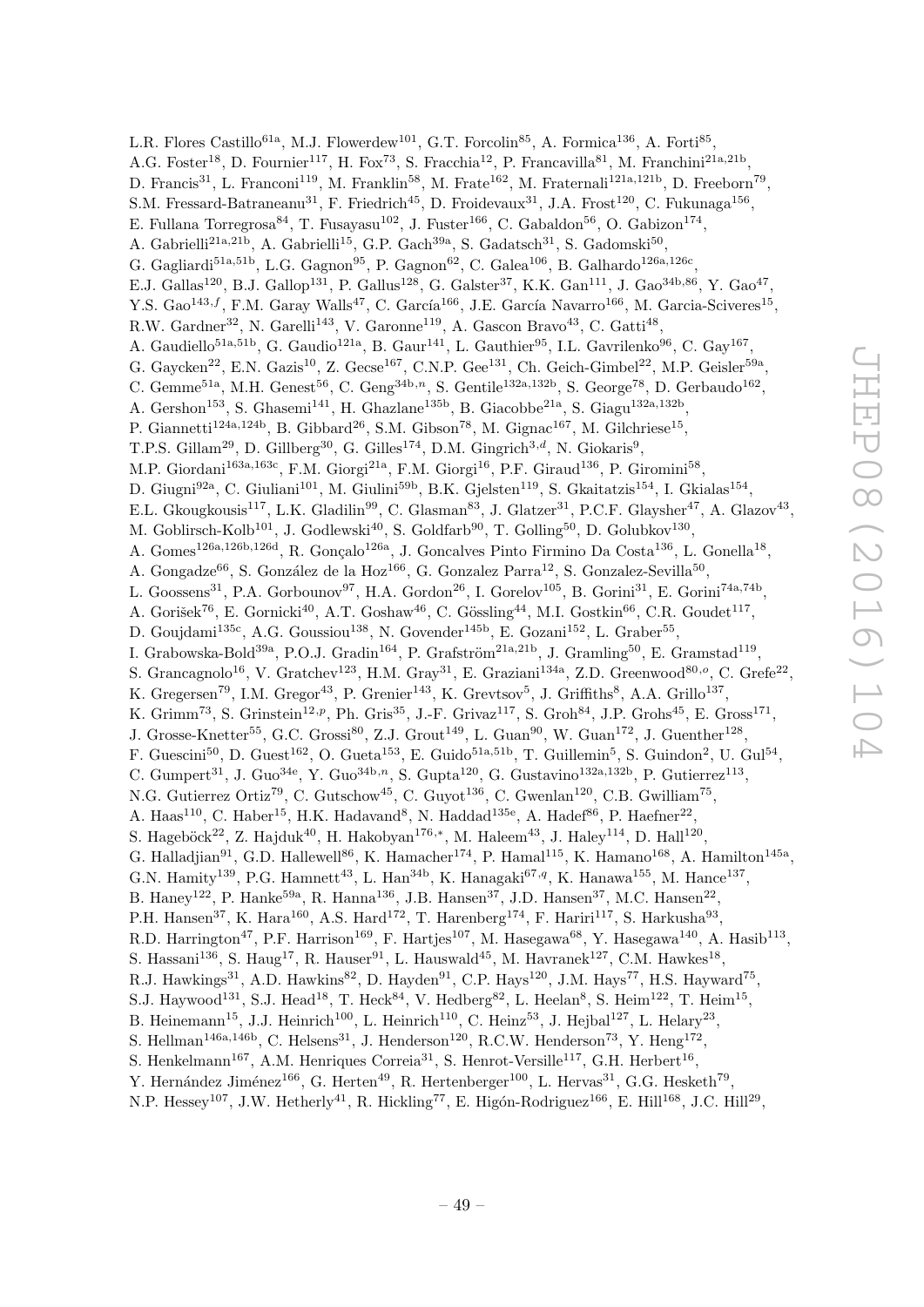K.H. Hiller<sup>43</sup>, S.J. Hillier<sup>18</sup>, I. Hinchliffe<sup>15</sup>, E. Hines<sup>122</sup>, R.R. Hinman<sup>15</sup>, M. Hirose<sup>157</sup>, D. Hirschbuehl<sup>174</sup>, J. Hobbs<sup>148</sup>, N. Hod<sup>107</sup>, M.C. Hodgkinson<sup>139</sup>, P. Hodgson<sup>139</sup>, A. Hoecker<sup>31</sup>, M.R. Hoeferkamp<sup>105</sup>, F. Hoenig<sup>100</sup>, M. Hohlfeld<sup>84</sup>, D. Hohn<sup>22</sup>, T.R. Holmes<sup>15</sup>, M. Homann<sup>44</sup>, T.M. Hong<sup>125</sup>, B.H. Hooberman<sup>165</sup>, W.H. Hopkins<sup>116</sup>, Y. Horii<sup>103</sup>, A.J. Horton<sup>142</sup>, J-Y. Hostachy<sup>56</sup>, S. Hou<sup>151</sup>, A. Hoummada<sup>135a</sup>, J. Howard<sup>120</sup>, J. Howarth<sup>43</sup>, M. Hrabovsky<sup>115</sup>, I. Hristova<sup>16</sup>, J. Hrivnac<sup>117</sup>, T. Hryn'ova<sup>5</sup>, A. Hrynevich<sup>94</sup>, C. Hsu<sup>145c</sup>, P.J. Hsu<sup>151,</sup>r, S.-C. Hsu<sup>138</sup>, D. Hu<sup>36</sup>, Q. Hu<sup>34b</sup>, Y. Huang<sup>43</sup>, Z. Hubacek<sup>128</sup>, F. Hubaut<sup>86</sup>, F. Huegging<sup>22</sup>, T.B. Huffman<sup>120</sup>, E.W. Hughes<sup>36</sup>, G. Hughes<sup>73</sup>, M. Huhtinen<sup>31</sup>, T.A. Hülsing<sup>84</sup>, N. Huseynov<sup>66,b</sup>, J. Huston<sup>91</sup>, J. Huth<sup>58</sup>, G. Iacobucci<sup>50</sup>, G. Iakovidis<sup>26</sup>, I. Ibragimov<sup>141</sup>, L. Iconomidou-Fayard<sup>117</sup>, E. Ideal<sup>175</sup>, Z. Idrissi<sup>135e</sup>, P. Iengo<sup>31</sup>, O. Igonkina<sup>107</sup>, T. Iizawa<sup>170</sup>, Y. Ikegami<sup>67</sup>, M. Ikeno<sup>67</sup>, Y. Ilchenko<sup>32,s</sup>, D. Iliadis<sup>154</sup>, N. Ilic<sup>143</sup>, T. Ince<sup>101</sup>, G. Introzzi<sup>121a,121b</sup>, P. Ioannou<sup>9,\*</sup>, M. Iodice<sup>134a</sup>, K. Iordanidou<sup>36</sup>, V. Ippolito<sup>58</sup>, A. Irles Quiles<sup>166</sup>, C. Isaksson<sup>164</sup>, M. Ishino<sup>69</sup>, M. Ishitsuka<sup>157</sup>, R. Ishmukhametov<sup>111</sup>, C. Issever<sup>120</sup>, S. Istin<sup>19a</sup>, F. Ito<sup>160</sup>, J.M. Iturbe Ponce<sup>85</sup>, R. Iuppa<sup>133a,133b</sup>, J. Ivarsson $^{82}$ , W. Iwanski $^{40}$ , H. Iwasaki $^{67}$ , J.M. Izen $^{42}$ , V. Izzo<sup>104a</sup>, S. Jabbar<sup>3</sup>, B. Jackson $^{122}$ , M. Jackson<sup>75</sup>, P. Jackson<sup>1</sup>, V. Jain<sup>2</sup>, K.B. Jakobi<sup>84</sup>, K. Jakobs<sup>49</sup>, S. Jakobsen<sup>31</sup>, T. Jakoubek<sup>127</sup>, D.O. Jamin<sup>114</sup>, D.K. Jana<sup>80</sup>, E. Jansen<sup>79</sup>, R. Jansky<sup>63</sup>, J. Janssen<sup>22</sup>, M. Janus<sup>55</sup>, G. Jarlskog<sup>82</sup>, N. Javadov $^{66,b}$ , T. Javůrek $^{49}$ , F. Jeanneau $^{136}$ , L. Jeanty $^{15}$ , J. Jejelava $^{52a,t}$ , G.-Y. Jeng $^{150}$ , D. Jennens<sup>89</sup>, P. Jenni<sup>49,u</sup>, J. Jentzsch<sup>44</sup>, C. Jeske<sup>169</sup>, S. Jézéquel<sup>5</sup>, H. Ji<sup>172</sup>, J. Jia<sup>148</sup>, H. Jiang<sup>65</sup>, Y. Jiang<sup>34b</sup>, S. Jiggins<sup>79</sup>, J. Jimenez Pena<sup>166</sup>, S. Jin<sup>34a</sup>, A. Jinaru<sup>27b</sup>, O. Jinnouchi<sup>157</sup>, P. Johansson<sup>139</sup>, K.A. Johns<sup>7</sup>, W.J. Johnson<sup>138</sup>, K. Jon-And<sup>146a,146b</sup>, G. Jones<sup>169</sup>, R.W.L. Jones<sup>73</sup>, S. Jones<sup>7</sup>, T.J. Jones<sup>75</sup>, J. Jongmanns<sup>59a</sup>, P.M. Jorge<sup>126a,126b</sup>, J. Jovicevic<sup>159a</sup>, X. Ju<sup>172</sup>, A. Juste Rozas<sup>12,p</sup>, M.K. Köhler<sup>171</sup>, A. Kaczmarska<sup>40</sup>, M. Kado<sup>117</sup>, H. Kagan<sup>111</sup>, M. Kagan $^{143}$ , S.J. Kahn $^{86}$ , E. Kajomovitz $^{46}$ , C.W. Kalderon $^{120}$ , A. Kaluza $^{84}$ , S. Kama $^{41}$ , A. Kamenshchikov<sup>130</sup>, N. Kanaya<sup>155</sup>, S. Kaneti<sup>29</sup>, V.A. Kantserov<sup>98</sup>, J. Kanzaki<sup>67</sup>, B. Kaplan<sup>110</sup>, L.S. Kaplan<sup>172</sup>, A. Kapliy<sup>32</sup>, D. Kar<sup>145c</sup>, K. Karakostas<sup>10</sup>, A. Karamaoun<sup>3</sup>, N. Karastathis<sup>10</sup>, M.J. Kareem<sup>55</sup>, E. Karentzos<sup>10</sup>, M. Karnevskiy<sup>84</sup>, S.N. Karpov<sup>66</sup>, Z.M. Karpova<sup>66</sup>, K. Karthik<sup>110</sup>, V. Kartvelishvili<sup>73</sup>, A.N. Karyukhin<sup>130</sup>, K. Kasahara<sup>160</sup>, L. Kashif<sup>172</sup>, R.D. Kass<sup>111</sup>, A. Kastanas<sup>14</sup>, Y. Kataoka<sup>155</sup>, C. Kato<sup>155</sup>, A. Katre<sup>50</sup>, J. Katzy<sup>43</sup>, K. Kawade<sup>103</sup>, K. Kawagoe<sup>71</sup>, T. Kawamoto<sup>155</sup>, G. Kawamura<sup>55</sup>, S. Kazama<sup>155</sup>, V.F. Kazanin<sup>109,c</sup>, R. Keeler<sup>168</sup>, R. Kehoe<sup>41</sup>, J.S. Keller<sup>43</sup>, J.J. Kempster<sup>78</sup>, H. Keoshkerian<sup>85</sup>, O. Kepka<sup>127</sup>, B.P. Kerševan<sup>76</sup>, S. Kersten<sup>174</sup>, R.A. Keyes<sup>88</sup>, F. Khalil-zada<sup>11</sup>, H. Khandanyan<sup>146a,146b</sup>, A. Khanov<sup>114</sup>, A.G. Kharlamov<sup>109,*c*</sup>, T.J. Khoo<sup>29</sup>, V. Khovanskiy<sup>97</sup>, E. Khramov<sup>66</sup>, J. Khubua<sup>52b, v</sup>, S. Kido<sup>68</sup>, H.Y. Kim<sup>8</sup>, S.H. Kim<sup>160</sup>, Y.K. Kim<sup>32</sup>, N. Kimura<sup>154</sup>, O.M. Kind<sup>16</sup>, B.T. King<sup>75</sup>, M. King<sup>166</sup>, S.B. King<sup>167</sup>, J. Kirk<sup>131</sup>, A.E. Kiryunin<sup>101</sup>, T. Kishimoto<sup>68</sup>, D. Kisielewska<sup>39a</sup>, F. Kiss<sup>49</sup>, K. Kiuchi<sup>160</sup>, O. Kivernyk<sup>136</sup>, E. Kladiva<sup>144b</sup>, M.H. Klein<sup>36</sup>, M. Klein<sup>75</sup>, U. Klein<sup>75</sup>, K. Kleinknecht<sup>84</sup>, P. Klimek<sup>146a,146b</sup>, A. Klimentov<sup>26</sup>, R. Klingenberg<sup>44</sup>, J.A. Klinger<sup>139</sup>, T. Klioutchnikova<sup>31</sup>, E.-E. Kluge<sup>59a</sup>, P. Kluit<sup>107</sup>, S. Kluth<sup>101</sup>, J. Knapik<sup>40</sup>, E. Kneringer<sup>63</sup>, E.B.F.G. Knoops<sup>86</sup>, A. Knue<sup>54</sup>, A. Kobayashi<sup>155</sup>, D. Kobayashi<sup>157</sup>, T. Kobayashi<sup>155</sup>, M. Kobel<sup>45</sup>, M. Kocian<sup>143</sup>, P. Kodys<sup>129</sup>, T. Koffas<sup>30</sup>, E. Koffeman<sup>107</sup>, L.A. Kogan<sup>120</sup>, T. Kohriki<sup>67</sup>, T. Koi<sup>143</sup>, H. Kolanoski<sup>16</sup>, M. Kolb<sup>59b</sup>, I. Koletsou<sup>5</sup>, A.A. Komar<sup>96,\*</sup>, Y. Komori<sup>155</sup>, T. Kondo<sup>67</sup>, N. Kondrashova<sup>43</sup>, K. Köneke<sup>49</sup>, A.C. König<sup>106</sup>, T. Kono<sup>67,*w*</sup>, R. Konoplich<sup>110,*x*</sup>, N. Konstantinidis<sup>79</sup>, R. Kopeliansky $^{62}$ , S. Koperny $^{39a}$ , L. Köpke $^{84}$ , A.K. Kopp $^{49}$ , K. Korcyl $^{40}$ , K. Kordas $^{154}$ , A. Korn<sup>79</sup>, A.A. Korol<sup>109,c</sup>, I. Korolkov<sup>12</sup>, E.V. Korolkova<sup>139</sup>, O. Kortner<sup>101</sup>, S. Kortner<sup>101</sup>, T. Kosek<sup>129</sup>, V.V. Kostyukhin<sup>22</sup>, V.M. Kotov<sup>66</sup>, A. Kotwal<sup>46</sup>, A. Kourkoumeli-Charalampidi<sup>154</sup>, C. Kourkoumelis<sup>9</sup>, V. Kouskoura<sup>26</sup>, A. Koutsman<sup>159a</sup>, A.B. Kowalewska<sup>40</sup>, R. Kowalewski<sup>168</sup>, T.Z. Kowalski<sup>39a</sup>, W. Kozanecki<sup>136</sup>, A.S. Kozhin<sup>130</sup>, V.A. Kramarenko<sup>99</sup>, G. Kramberger<sup>76</sup>, D. Krasnopevtsev $^{98}$ , A. Krasznahorkay $^{31}$ , J.K. Kraus $^{22}$ , A. Kravchenko $^{26}$ , M. Kretz $^{59c}$ ,

J. Kretzschmar<sup>75</sup>, K. Kreutzfeldt<sup>53</sup>, P. Krieger<sup>158</sup>, K. Krizka<sup>32</sup>, K. Kroeninger<sup>44</sup>, H. Kroha<sup>101</sup>,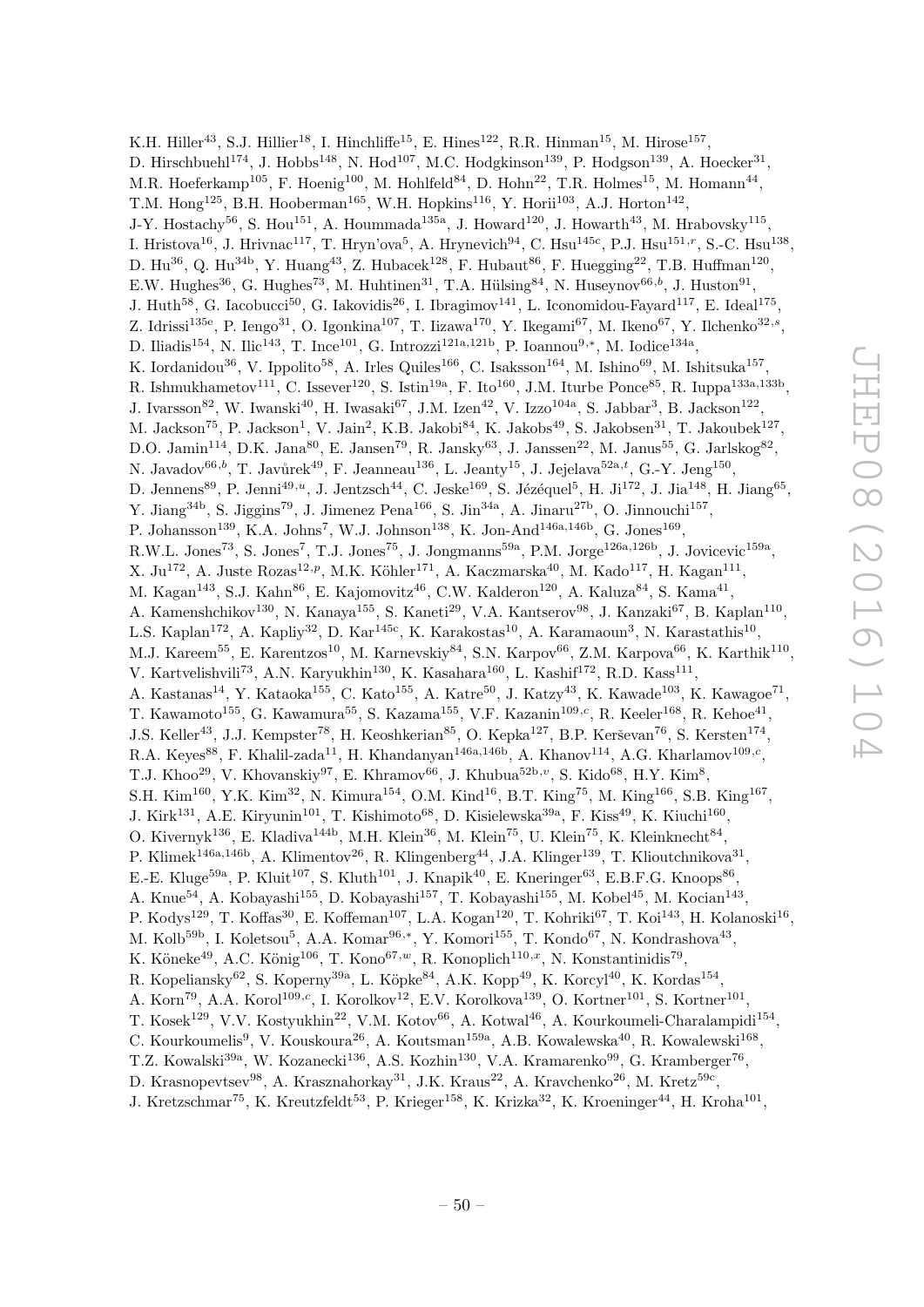J. Kroll<sup>122</sup>, J. Kroseberg<sup>22</sup>, J. Krstic<sup>13</sup>, U. Kruchonak<sup>66</sup>, H. Krüger<sup>22</sup>, N. Krumnack<sup>65</sup>, A. Kruse<sup>172</sup>, M.C. Kruse<sup>46</sup>, M. Kruskal<sup>23</sup>, T. Kubota<sup>89</sup>, H. Kucuk<sup>79</sup>, S. Kuday<sup>4b</sup>, J.T. Kuechler<sup>174</sup>, S. Kuehn<sup>49</sup>, A. Kugel<sup>59c</sup>, F. Kuger<sup>173</sup>, A. Kuhl<sup>137</sup>, T. Kuhl<sup>43</sup>, V. Kukhtin<sup>66</sup>, R. Kukla<sup>136</sup>, Y. Kulchitsky<sup>93</sup>, S. Kuleshov<sup>33b</sup>, M. Kuna<sup>132a,132b</sup>, T. Kunigo<sup>69</sup>, A. Kupco<sup>127</sup>, H. Kurashige $^{68}$ , Y.A. Kurochkin $^{93}$ , V. Kus<sup>127</sup>, E.S. Kuwertz<sup>168</sup>, M. Kuze<sup>157</sup>, J. Kvita<sup>115</sup>, T. Kwan<sup>168</sup>, D. Kyriazopoulos<sup>139</sup>, A. La Rosa<sup>101</sup>, J.L. La Rosa Navarro<sup>25d</sup>, L. La Rotonda<sup>38a,38b</sup>, C. Lacasta<sup>166</sup>, F. Lacava<sup>132a,132b</sup>, J. Lacey<sup>30</sup>, H. Lacker<sup>16</sup>, D. Lacour<sup>81</sup>, V.R. Lacuesta<sup>166</sup>, E. Ladygin<sup>66</sup>, R. Lafaye<sup>5</sup>, B. Laforge<sup>81</sup>, T. Lagouri<sup>175</sup>, S. Lai<sup>55</sup>, S. Lammers<sup>62</sup>, W. Lampl<sup>7</sup>, E. Lançon<sup>136</sup>, U. Landgraf<sup>49</sup>, M.P.J. Landon<sup>77</sup>, V.S. Lang<sup>59a</sup>, J.C. Lange<sup>12</sup>, A.J. Lankford<sup>162</sup>, F. Lanni<sup>26</sup>, K. Lantzsch<sup>22</sup>, A. Lanza<sup>121a</sup>, S. Laplace<sup>81</sup>, C. Lapoire<sup>31</sup>, J.F. Laporte<sup>136</sup>, T. Lari<sup>92a</sup>, F. Lasagni Manghi<sup>21a,21b</sup>, M. Lassnig<sup>31</sup>, P. Laurelli<sup>48</sup>, W. Lavrijsen<sup>15</sup>, A.T. Law<sup>137</sup>, P. Laycock<sup>75</sup>, T. Lazovich<sup>58</sup>, M. Lazzaroni<sup>92a,92b</sup>, O. Le Dortz<sup>81</sup>, E. Le Guirriec<sup>86</sup>, E. Le Menedeu<sup>12</sup>, E.P. Le Quilleuc<sup>136</sup>, M. LeBlanc<sup>168</sup>, T. LeCompte<sup>6</sup>, F. Ledroit-Guillon<sup>56</sup>, C.A. Lee<sup>26</sup>, S.C. Lee<sup>151</sup>, L. Lee<sup>1</sup>, G. Lefebvre<sup>81</sup>, M. Lefebvre<sup>168</sup>, F. Legger<sup>100</sup>, C. Leggett<sup>15</sup>, A. Lehan<sup>75</sup>, G. Lehmann Miotto<sup>31</sup>, X. Lei<sup>7</sup>, W.A. Leight<sup>30</sup>, A. Leisos<sup>154,y</sup>, A.G. Leister<sup>175</sup>, M.A.L. Leite<sup>25d</sup>, R. Leitner<sup>129</sup>, D. Lellouch<sup>171</sup>, B. Lemmer<sup>55</sup>, K.J.C. Leney<sup>79</sup>, T. Lenz<sup>22</sup>, B. Lenzi<sup>31</sup>, R. Leone<sup>7</sup>, S. Leone<sup>124a,124b</sup>, C. Leonidopoulos<sup>47</sup>, S. Leontsinis<sup>10</sup>, G. Lerner<sup>149</sup>, C. Leroy<sup>95</sup>, A.A.J. Lesage<sup>136</sup>, C.G. Lester<sup>29</sup>, M. Levchenko<sup>123</sup>, J. Levêque<sup>5</sup>, D. Levin<sup>90</sup>, L.J. Levinson<sup>171</sup>, M. Levy<sup>18</sup>, A.M. Leyko<sup>22</sup>, M. Leyton<sup>42</sup>, B. Li<sup>34b, z</sup>, H. Li<sup>148</sup>, H.L. Li<sup>32</sup>, L. Li<sup>46</sup>, L. Li<sup>34e</sup>, Q. Li<sup>34a</sup>, S. Li<sup>46</sup>, X. Li<sup>85</sup>, Y. Li<sup>141</sup>, Z. Liang<sup>137</sup>, H. Liao<sup>35</sup>, B. Liberti<sup>133a</sup>, A. Liblong<sup>158</sup>, P. Lichard<sup>31</sup>, K. Lie<sup>165</sup>, J. Liebal<sup>22</sup>, W. Liebig<sup>14</sup>, C. Limbach<sup>22</sup>, A. Limosani<sup>150</sup>, S.C. Lin<sup>151,aa</sup>, T.H. Lin<sup>84</sup>, B.E. Lindquist<sup>148</sup>, E. Lipeles<sup>122</sup>, A. Lipniacka<sup>14</sup>, M. Lisovyi<sup>59b</sup>, T.M. Liss<sup>165</sup>, D. Lissauer<sup>26</sup>, A. Lister<sup>167</sup>, A.M. Litke<sup>137</sup>, B. Liu<sup>151,ab</sup>, D. Liu<sup>151</sup>, H. Liu<sup>90</sup>, H. Liu<sup>26</sup>, J. Liu<sup>86</sup>, J.B. Liu<sup>34b</sup>, K. Liu<sup>86</sup>, L. Liu<sup>165</sup>, M. Liu<sup>46</sup>, M. Liu<sup>34b</sup>, Y.L. Liu<sup>34b</sup>, Y. Liu<sup>34b</sup>, M. Livan<sup>121a,121b</sup>, A. Lleres<sup>56</sup>, J. Llorente Merino<sup>83</sup>, S.L. Lloyd<sup>77</sup>, F. Lo Sterzo<sup>151</sup>, E. Lobodzinska<sup>43</sup>, P. Loch<sup>7</sup>, W.S. Lockman<sup>137</sup>, F.K. Loebinger<sup>85</sup>, A.E. Loevschall-Jensen<sup>37</sup>, K.M. Loew<sup>24</sup>, A. Loginov<sup>175</sup>, T. Lohse<sup>16</sup>, K. Lohwasser<sup>43</sup>, M. Lokajicek<sup>127</sup>, B.A. Long<sup>23</sup>, J.D. Long<sup>165</sup>, R.E. Long<sup>73</sup>, L. Longo<sup>74a,74b</sup>, K.A. Looper<sup>111</sup>, L. Lopes<sup>126a</sup>, D. Lopez Mateos<sup>58</sup>, B. Lopez Paredes<sup>139</sup>, I. Lopez Paz<sup>12</sup>, A. Lopez Solis<sup>81</sup>, J. Lorenz<sup>100</sup>, N. Lorenzo Martinez<sup>62</sup>, M. Losada<sup>20</sup>, P.J. Lösel<sup>100</sup>, X. Lou<sup>34a</sup>, A. Lounis<sup>117</sup>, J. Love<sup>6</sup>, P.A. Love<sup>73</sup>, H. Lu<sup>61a</sup>, N. Lu<sup>90</sup>, H.J. Lubatti<sup>138</sup>, C. Luci<sup>132a,132b</sup>, A. Lucotte<sup>56</sup>, C. Luedtke<sup>49</sup>, F. Luehring<sup>62</sup>, W. Lukas<sup>63</sup>, L. Luminari<sup>132a</sup>, O. Lundberg<sup>146a, 146b</sup>, B. Lund-Jensen<sup>147</sup>, D. Lynn<sup>26</sup>, R. Lysak<sup>127</sup>, E. Lytken<sup>82</sup>, V. Lyubushkin<sup>66</sup>, H. Ma<sup>26</sup>, L.L. Ma<sup>34d</sup>, G. Maccarrone<sup>48</sup>, A. Macchiolo<sup>101</sup>, C.M. Macdonald<sup>139</sup>, B. Maček<sup>76</sup>, J. Machado Miguens<sup>122,126b</sup>, D. Madaffari<sup>86</sup>, R. Madar<sup>35</sup>, H.J. Maddocks<sup>164</sup>, W.F. Mader<sup>45</sup>, A. Madsen<sup>43</sup>, J. Maeda<sup>68</sup>, S. Maeland<sup>14</sup>, T. Maeno<sup>26</sup>, A. Maevskiy<sup>99</sup>, E. Magradze<sup>55</sup>, J. Mahlstedt<sup>107</sup>, C. Maiani<sup>117</sup>, C. Maidantchik<sup>25a</sup>, A.A. Maier<sup>101</sup>, T. Maier<sup>100</sup>, A. Maio<sup>126a,126b,126d</sup>, S. Majewski<sup>116</sup>, Y. Makida<sup>67</sup>, N. Makovec<sup>117</sup>, B. Malaescu<sup>81</sup>, Pa. Malecki<sup>40</sup>, V.P. Maleev<sup>123</sup>, F. Malek<sup>56</sup>, U. Mallik<sup>64</sup>, D. Malon<sup>6</sup>, C. Malone<sup>143</sup>, S. Maltezos<sup>10</sup>, V.M. Malyshev<sup>109</sup>, S. Malyukov<sup>31</sup>, J. Mamuzic<sup>43</sup>, G. Mancini<sup>48</sup>, B. Mandelli<sup>31</sup>, L. Mandelli<sup>92a</sup>, I. Mandić<sup>76</sup>, J. Maneira<sup>126a,126b</sup>, L. Manhaes de Andrade Filho<sup>25b</sup>, J. Manjarres Ramos<sup>159b</sup>, A. Mann<sup>100</sup>, B. Mansoulie<sup>136</sup>, R. Mantifel<sup>88</sup>, M. Mantoani<sup>55</sup>, S. Manzoni<sup>92a,92b</sup>, L. Mapelli<sup>31</sup>, G. Marceca<sup>28</sup>, L. March<sup>50</sup>, G. Marchiori<sup>81</sup>, M. Marcisovsky<sup>127</sup>, M. Marjanovic<sup>13</sup>, D.E. Marley<sup>90</sup>, F. Marroquim<sup>25a</sup>, S.P. Marsden<sup>85</sup>, Z. Marshall<sup>15</sup>, L.F. Marti<sup>17</sup>, S. Marti-Garcia<sup>166</sup>, B. Martin<sup>91</sup>, T.A. Martin<sup>169</sup>, V.J. Martin<sup>47</sup>, B. Martin dit Latour<sup>14</sup>, M. Martinez<sup>12,p</sup>, S. Martin-Haugh<sup>131</sup>, V.S. Martoiu<sup>27b</sup>, A.C. Martyniuk<sup>79</sup>, M. Marx<sup>138</sup>, F. Marzano<sup>132a</sup>, A. Marzin<sup>31</sup>, L. Masetti<sup>84</sup>, T. Mashimo<sup>155</sup>, R. Mashinistov<sup>96</sup>, J. Masik<sup>85</sup>, A.L. Maslennikov<sup>109,*c*</sup>, I. Massa<sup>21a,21b</sup>,

L. Massa<sup>21a,21b</sup>, P. Mastrandrea<sup>5</sup>, A. Mastroberardino<sup>38a,38b</sup>, T. Masubuchi<sup>155</sup>, P. Mättig<sup>174</sup>,

J. Mattmann<sup>84</sup>, J. Maurer<sup>27b</sup>, S.J. Maxfield<sup>75</sup>, D.A. Maximov<sup>109,c</sup>, R. Mazini<sup>151</sup>,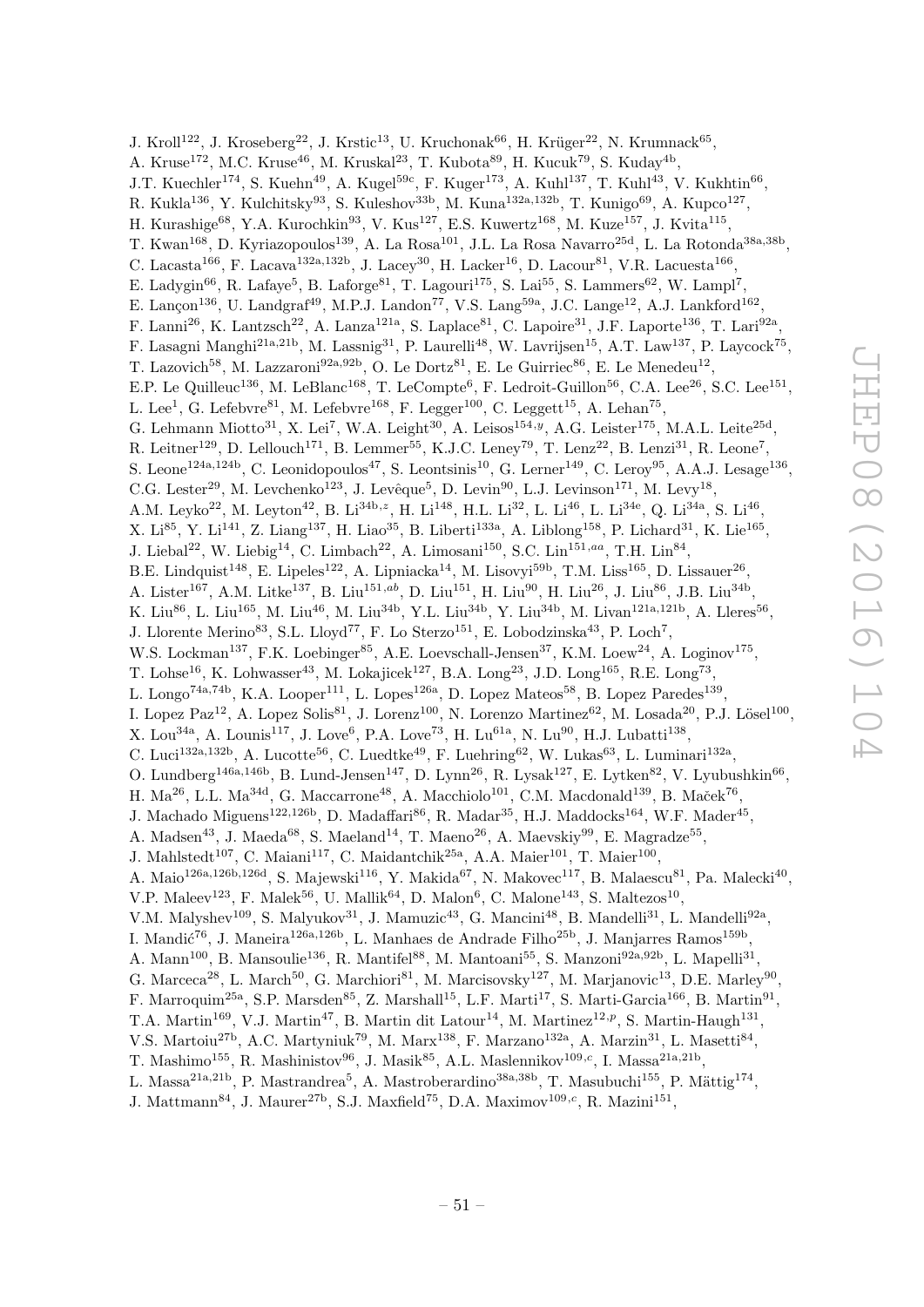S.M. Mazza<sup>92a,92b</sup>, N.C. Mc Fadden<sup>105</sup>, G. Mc Goldrick<sup>158</sup>, S.P. Mc Kee<sup>90</sup>, A. McCarn<sup>90</sup>, R.L. McCarthy<sup>148</sup>, T.G. McCarthy<sup>30</sup>, L.I. McClymont<sup>79</sup>, K.W. McFarlane<sup>57,\*</sup>, J.A. Mcfayden<sup>79</sup>, G. Mchedlidze<sup>55</sup>, S.J. McMahon<sup>131</sup>, R.A. McPherson<sup>168,*l*</sup>, M. Medinnis<sup>43</sup>, S. Meehan<sup>138</sup>, S. Mehlhase<sup>100</sup>, A. Mehta<sup>75</sup>, K. Meier<sup>59a</sup>, C. Meineck<sup>100</sup>, B. Meirose<sup>42</sup>, B.R. Mellado Garcia<sup>145c</sup>, F. Meloni<sup>17</sup>, A. Mengarelli<sup>21a,21b</sup>, S. Menke<sup>101</sup>, E. Meoni<sup>161</sup>, K.M. Mercurio<sup>58</sup>, S. Mergelmeyer<sup>16</sup>, P. Mermod<sup>50</sup>, L. Merola<sup>104a,104b</sup>, C. Meroni<sup>92a</sup>, F.S. Merritt<sup>32</sup>, A. Messina<sup>132a,132b</sup>, J. Metcalfe<sup>6</sup>, A.S. Mete<sup>162</sup>, C. Meyer<sup>84</sup>, C. Meyer<sup>122</sup>, J-P. Meyer<sup>136</sup>, J. Meyer<sup>107</sup>, H. Meyer Zu Theenhausen<sup>59a</sup>, R.P. Middleton<sup>131</sup>, S. Miglioranzi<sup>163a,163c</sup>, L. Mijović<sup>22</sup>, G. Mikenberg<sup>171</sup>, M. Mikestikova<sup>127</sup>, M. Mikuž $^{76}$ , M. Milesi $^{89}$ , A. Milic $^{31}$ , D.W. Miller $^{32}$ , C. Mills $^{47}$ , A. Milov $^{171}$ , D.A. Milstead<sup>146a,146b</sup>, A.A. Minaenko<sup>130</sup>, Y. Minami<sup>155</sup>, I.A. Minashvili<sup>66</sup>, A.I. Mincer<sup>110</sup>, B. Mindur<sup>39a</sup>, M. Mineev<sup>66</sup>, Y. Ming<sup>172</sup>, L.M. Mir<sup>12</sup>, K.P. Mistry<sup>122</sup>, T. Mitani<sup>170</sup>, J. Mitrevski $^{100}$ , V.A. Mitsou<sup>166</sup>, A. Miucci<sup>50</sup>, P.S. Miyagawa<sup>139</sup>, J.U. Mjörnmark $^{82}$ , T. Moa<sup>146a,146b</sup>, K. Mochizuki<sup>86</sup>, S. Mohapatra<sup>36</sup>, W. Mohr<sup>49</sup>, S. Molander<sup>146a,146b</sup>, R. Moles-Valls<sup>22</sup>, R. Monden<sup>69</sup>, M.C. Mondragon<sup>91</sup>, K. Mönig<sup>43</sup>, J. Monk<sup>37</sup>, E. Monnier<sup>86</sup>, A. Montalbano<sup>148</sup>, J. Montejo Berlingen<sup>31</sup>, F. Monticelli<sup>72</sup>, S. Monzani<sup>92a,92b</sup>, R.W. Moore<sup>3</sup>, N. Morange<sup>117</sup>, D. Moreno<sup>20</sup>, M. Moreno Llácer<sup>55</sup>, P. Morettini<sup>51a</sup>, D. Mori<sup>142</sup>, T. Mori<sup>155</sup>, M. Morii<sup>58</sup>, M. Morinaga<sup>155</sup>, V. Morisbak<sup>119</sup>, S. Moritz<sup>84</sup>, A.K. Morley<sup>150</sup>, G. Mornacchi<sup>31</sup>, J.D. Morris<sup>77</sup>, S.S. Mortensen<sup>37</sup>, L. Morvaj<sup>148</sup>, M. Mosidze<sup>52b</sup>, J. Moss<sup>143</sup>, K. Motohashi<sup>157</sup>, R. Mount<sup>143</sup>, E. Mountricha<sup>26</sup>, S.V. Mouraviev<sup>96,\*</sup>, E.J.W. Moyse<sup>87</sup>, S. Muanza<sup>86</sup>, R.D. Mudd<sup>18</sup>, F. Mueller<sup>101</sup>, J. Mueller<sup>125</sup>, R.S.P. Mueller<sup>100</sup>, T. Mueller<sup>29</sup>, D. Muenstermann<sup>73</sup>, P. Mullen<sup>54</sup>, G.A. Mullier<sup>17</sup>, F.J. Munoz Sanchez<sup>85</sup>, J.A. Murillo Quijada<sup>18</sup>, W.J. Murray<sup>169,131</sup>, H. Musheghyan<sup>55</sup>, A.G. Myagkov<sup>130,ac</sup>, M. Myska<sup>128</sup>, B.P. Nachman<sup>143</sup>, O. Nackenhorst<sup>50</sup>, J. Nadal $^{55}$ , K. Nagai $^{120}$ , R. Nagai $^{67,w}$ , Y. Nagai $^{86}$ , K. Nagano $^{67}$ , Y. Nagasaka $^{60}$ , K. Nagata $^{160}$ , M. Nagel $^{101}$ , E. Nagy $^{86}$ , A.M. Nairz $^{31}$ , Y. Nakahama $^{31}$ , K. Nakamura $^{67}$ , T. Nakamura $^{155}$ , I. Nakano<sup>112</sup>, H. Namasivayam<sup>42</sup>, R.F. Naranjo Garcia<sup>43</sup>, R. Narayan<sup>32</sup>, D.I. Narrias Villar<sup>59a</sup>, I. Naryshkin<sup>123</sup>, T. Naumann<sup>43</sup>, G. Navarro<sup>20</sup>, R. Nayyar<sup>7</sup>, H.A. Neal<sup>90</sup>, P.Yu. Nechaeva<sup>96</sup>, T.J. Neep<sup>85</sup>, P.D. Nef<sup>143</sup>, A. Negri<sup>121a,121b</sup>, M. Negrini<sup>21a</sup>, S. Nektarijevic<sup>106</sup>, C. Nellist<sup>117</sup>, A. Nelson<sup>162</sup>, S. Nemecek<sup>127</sup>, P. Nemethy<sup>110</sup>, A.A. Nepomuceno<sup>25a</sup>, M. Nessi<sup>31,ad</sup>, M.S. Neubauer<sup>165</sup>, M. Neumann<sup>174</sup>, R.M. Neves<sup>110</sup>, P. Nevski<sup>26</sup>, P.R. Newman<sup>18</sup>, D.H. Nguyen<sup>6</sup>, R.B. Nickerson<sup>120</sup>, R. Nicolaidou<sup>136</sup>, B. Nicquevert<sup>31</sup>, J. Nielsen<sup>137</sup>, A. Nikiforov<sup>16</sup>, V. Nikolaenko<sup>130,ac</sup>, I. Nikolic-Audit<sup>81</sup>, K. Nikolopoulos<sup>18</sup>, J.K. Nilsen<sup>119</sup>, P. Nilsson<sup>26</sup>, Y. Ninomiya<sup>155</sup>, A. Nisati<sup>132a</sup>, R. Nisius<sup>101</sup>, T. Nobe<sup>155</sup>, L. Nodulman<sup>6</sup>, M. Nomachi<sup>118</sup>, I. Nomidis<sup>30</sup>, T. Nooney<sup>77</sup>, S. Norberg<sup>113</sup>, M. Nordberg<sup>31</sup>, N. Norjoharuddeen<sup>120</sup>, O. Novgorodova<sup>45</sup>, S. Nowak<sup>101</sup>, M. Nozaki<sup>67</sup>, L. Nozka<sup>115</sup>, K. Ntekas<sup>10</sup>, E. Nurse<sup>79</sup>, F. Nuti<sup>89</sup>, F. O'grady<sup>7</sup>, D.C. O'Neil<sup>142</sup>, A.A. O'Rourke<sup>43</sup>, V. O'Shea<sup>54</sup>, F.G. Oakham<sup>30,d</sup>, H. Oberlack<sup>101</sup>, T. Obermann<sup>22</sup>, J. Ocariz<sup>81</sup>, A. Ochi<sup>68</sup>, I. Ochoa<sup>36</sup>, J.P. Ochoa-Ricoux<sup>33a</sup>, S. Oda<sup>71</sup>, S. Odaka<sup>67</sup>, H. Ogren<sup>62</sup>, A. Oh<sup>85</sup>, S.H. Oh<sup>46</sup>, C.C. Ohm<sup>15</sup>, H. Ohman<sup>164</sup>, H. Oide<sup>31</sup>, H. Okawa<sup>160</sup>, Y. Okumura<sup>32</sup>, T. Okuyama<sup>67</sup>, A. Olariu<sup>27b</sup>, L.F. Oleiro Seabra<sup>126a</sup>, S.A. Olivares Pino<sup>47</sup>, D. Oliveira Damazio<sup>26</sup>, A. Olszewski<sup>40</sup>, J. Olszowska<sup>40</sup>, A. Onofre<sup>126a, 126e</sup>, K. Onogi<sup>103</sup>, P.U.E. Onyisi<sup>32,s</sup>, C.J. Oram<sup>159a</sup>, M.J. Oreglia<sup>32</sup>, Y. Oren<sup>153</sup>, D. Orestano<sup>134a,134b</sup>, N. Orlando<sup>61b</sup>, R.S. Orr<sup>158</sup>, B. Osculati<sup>51a,51b</sup>, R. Ospanov<sup>85</sup>, G. Otero y Garzon<sup>28</sup>, H. Otono<sup>71</sup>, M. Ouchrif<sup>135d</sup>, F. Ould-Saada<sup>119</sup>, A. Ouraou<sup>136</sup>, K.P. Oussoren<sup>107</sup>, Q. Ouyang<sup>34a</sup>, A. Ovcharova<sup>15</sup>, M. Owen<sup>54</sup>, R.E. Owen<sup>18</sup>, V.E. Ozcan<sup>19a</sup>, N. Ozturk<sup>8</sup>, K. Pachal<sup>142</sup>, A. Pacheco Pages<sup>12</sup>, C. Padilla Aranda<sup>12</sup>, M. Pagáčová<sup>49</sup>, S. Pagan Griso<sup>15</sup>, F. Paige<sup>26</sup>, P. Pais<sup>87</sup>, K. Pajchel<sup>119</sup>, G. Palacino<sup>159b</sup>, S. Palestini<sup>31</sup>, M. Palka<sup>39b</sup>, D. Pallin<sup>35</sup>, A. Palma<sup>126a,126b</sup>, E.St. Panagiotopoulou<sup>10</sup>, C.E. Pandini<sup>81</sup>, J.G. Panduro Vazquez<sup>78</sup>, P. Pani<sup>146a,146b</sup>, S. Panitkin<sup>26</sup>,

D. Pantea<sup>27b</sup>, L. Paolozzi<sup>50</sup>, Th.D. Papadopoulou<sup>10</sup>, K. Papageorgiou<sup>154</sup>, A. Paramonov<sup>6</sup>,

D. Paredes Hernandez<sup>175</sup>, M.A. Parker<sup>29</sup>, K.A. Parker<sup>139</sup>, F. Parodi<sup>51a,51b</sup>, J.A. Parsons<sup>36</sup>,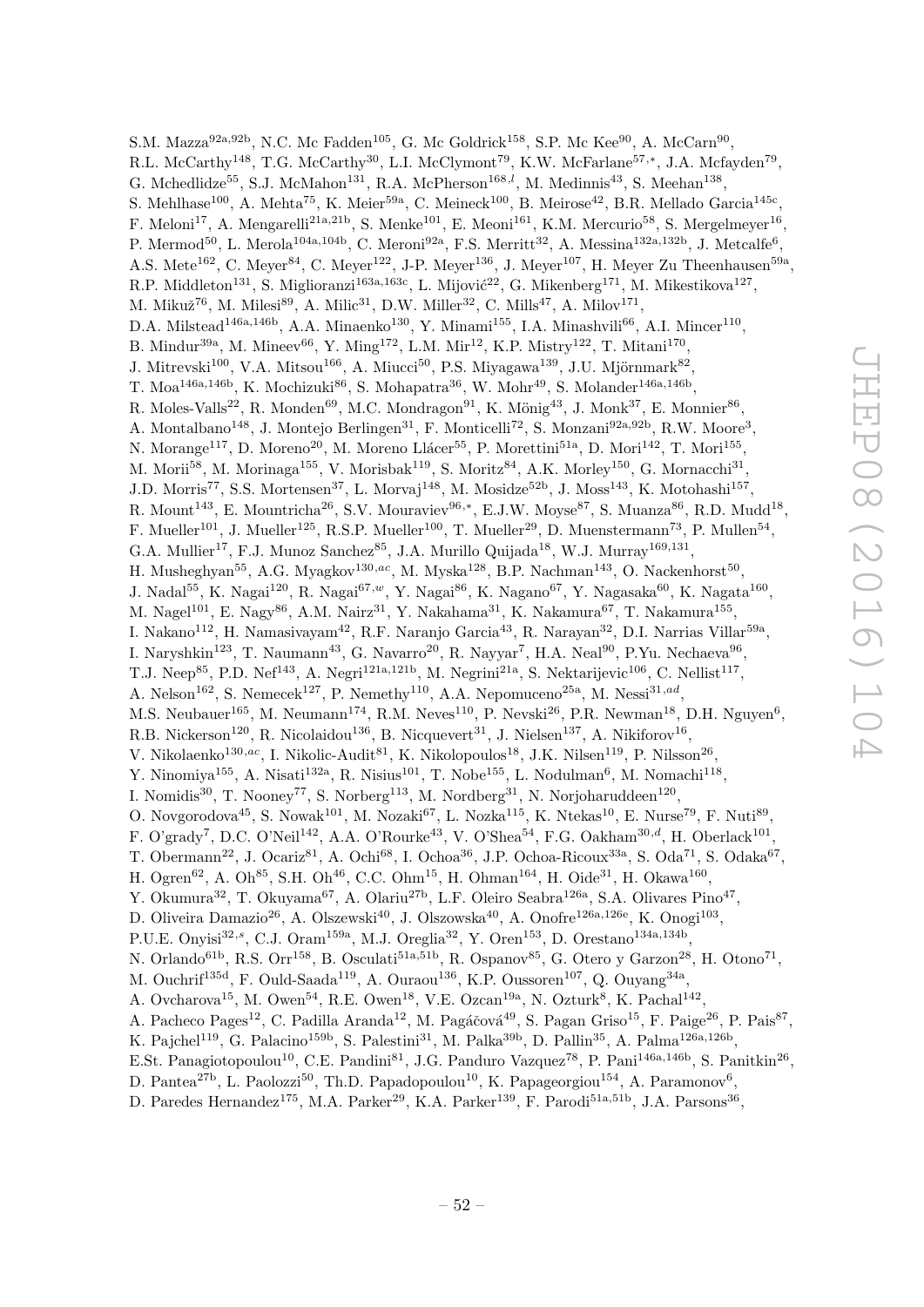U. Parzefall<sup>49</sup>, V.R. Pascuzzi<sup>158</sup>, E. Pasqualucci<sup>132a</sup>, S. Passaggio<sup>51a</sup>, F. Pastore<sup>134a,134b,\*</sup>, Fr. Pastore<sup>78</sup>, G. Pásztor<sup>30</sup>, S. Pataraia<sup>174</sup>, N.D. Patel<sup>150</sup>, J.R. Pater<sup>85</sup>, T. Pauly<sup>31</sup>, J. Pearce<sup>168</sup>, B. Pearson<sup>113</sup>, L.E. Pedersen<sup>37</sup>, M. Pedersen<sup>119</sup>, S. Pedraza Lopez<sup>166</sup>, R. Pedro<sup>126a,126b</sup>, S.V. Peleganchuk<sup>109,c</sup>, D. Pelikan<sup>164</sup>, O. Penc<sup>127</sup>, C. Peng<sup>34a</sup>, H. Peng<sup>34b</sup>, J. Penwell<sup>62</sup>, B.S. Peralva<sup>25b</sup>, M.M. Perego<sup>136</sup>, D.V. Perepelitsa<sup>26</sup>, E. Perez Codina<sup>159a</sup>, L. Perini<sup>92a,92b</sup>, H. Pernegger<sup>31</sup>, S. Perrella<sup>104a,104b</sup>, R. Peschke<sup>43</sup>, V.D. Peshekhonov<sup>66</sup>, K. Peters<sup>31</sup>, R.F.Y. Peters<sup>85</sup>, B.A. Petersen<sup>31</sup>, T.C. Petersen<sup>37</sup>, E. Petit<sup>56</sup>, A. Petridis<sup>1</sup>, C. Petridou<sup>154</sup>, P. Petroff<sup>117</sup>, E. Petrolo<sup>132a</sup>, M. Petrov<sup>120</sup>, F. Petrucci<sup>134a,134b</sup>, N.E. Pettersson<sup>157</sup>, A. Peyaud<sup>136</sup>, R. Pezoa<sup>33b</sup>, P.W. Phillips<sup>131</sup>, G. Piacquadio<sup>143</sup>, E. Pianori<sup>169</sup>, A. Picazio<sup>87</sup>, E. Piccaro<sup>77</sup>, M. Piccinini<sup>21a,21b</sup>, M.A. Pickering<sup>120</sup>, R. Piegaia<sup>28</sup>, J.E. Pilcher<sup>32</sup>, A.D. Pilkington<sup>85</sup>, A.W.J. Pin<sup>85</sup>, J. Pina<sup>126a,126b,126d</sup>, M. Pinamonti<sup>163a,163c,ae</sup>, J.L. Pinfold<sup>3</sup>, A. Pingel<sup>37</sup>, S. Pires<sup>81</sup>, H. Pirumov<sup>43</sup>, M. Pitt<sup>171</sup>, L. Plazak<sup>144a</sup>, M.-A. Pleier<sup>26</sup>, V. Pleskot<sup>84</sup>, E. Plotnikova<sup>66</sup>, P. Plucinski<sup>146a,146b</sup>, D. Pluth<sup>65</sup>, R. Poettgen<sup>146a,146b</sup>, L. Poggioli<sup>117</sup>, D. Pohl<sup>22</sup>, G. Polesello<sup>121a</sup>, A. Poley<sup>43</sup>, A. Policicchio<sup>38a,38b</sup>, R. Polifka<sup>158</sup>, A. Polini<sup>21a</sup>, C.S. Pollard<sup>54</sup>, V. Polychronakos<sup>26</sup>, K. Pommès<sup>31</sup>, L. Pontecorvo<sup>132a</sup>, B.G. Pope<sup>91</sup>, G.A. Popeneciu<sup>27c</sup>, D.S. Popovic<sup>13</sup>, A. Poppleton<sup>31</sup>, S. Pospisil<sup>128</sup>, K. Potamianos<sup>15</sup>, I.N. Potrap<sup>66</sup>, C.J. Potter<sup>29</sup>, C.T. Potter<sup>116</sup>, G. Poulard<sup>31</sup>, J. Poveda<sup>31</sup>, V. Pozdnyakov<sup>66</sup>, M.E. Pozo Astigarraga<sup>31</sup>, P. Pralavorio<sup>86</sup>, A. Pranko<sup>15</sup>, S. Prell<sup>65</sup>, D. Price<sup>85</sup>, L.E. Price<sup>6</sup>, M. Primavera<sup>74a</sup>, S. Prince<sup>88</sup>, M. Proissl<sup>47</sup>, K. Prokofiev<sup>61c</sup>, F. Prokoshin<sup>33b</sup>, S. Protopopescu<sup>26</sup>, J. Proudfoot<sup>6</sup>, M. Przybycien<sup>39a</sup>, D. Puddu<sup>134a,134b</sup>, D. Puldon<sup>148</sup>, M. Purohit<sup>26,af</sup>, P. Puzo<sup>117</sup>, J. Qian<sup>90</sup>, G. Qin<sup>54</sup>, Y. Qin<sup>85</sup>, A. Quadt<sup>55</sup>, W.B. Quayle<sup>163a, 163b</sup>, M. Queitsch-Maitland<sup>85</sup>, D. Quilty<sup>54</sup>, S. Raddum<sup>119</sup>, V. Radeka<sup>26</sup>, V. Radescu<sup>59b</sup>, S.K. Radhakrishnan<sup>148</sup>, P. Radloff<sup>116</sup>, P. Rados<sup>89</sup>, F. Ragusa<sup>92a,92b</sup>, G. Rahal<sup>177</sup>, S. Rajagopalan<sup>26</sup>, M. Rammensee<sup>31</sup>, C. Rangel-Smith<sup>164</sup>, M.G. Ratti<sup>92a,92b</sup>, F. Rauscher<sup>100</sup>, S. Rave<sup>84</sup>, T. Ravenscroft<sup>54</sup>, M. Raymond<sup>31</sup>, A.L. Read<sup>119</sup>, N.P. Readioff<sup>75</sup>, D.M. Rebuzzi<sup>121a,121b</sup>, A. Redelbach<sup>173</sup>, G. Redlinger<sup>26</sup>, R. Reece<sup>137</sup>, K. Reeves<sup>42</sup>, L. Rehnisch<sup>16</sup>, J. Reichert<sup>122</sup>, H. Reisin<sup>28</sup>, C. Rembser<sup>31</sup>, H. Ren<sup>34a</sup>, M. Rescigno<sup>132a</sup>, S. Resconi<sup>92a</sup>, O.L. Rezanova<sup>109,c</sup>, P. Reznicek<sup>129</sup>, R. Rezvani<sup>95</sup>, R. Richter<sup>101</sup>, S. Richter<sup>79</sup>, E. Richter-Was<sup>39b</sup>, O. Ricken<sup>22</sup>, M. Ridel<sup>81</sup>, P. Rieck<sup>16</sup>, C.J. Riegel<sup>174</sup>, J. Rieger<sup>55</sup>, O. Rifki<sup>113</sup>, M. Rijssenbeek<sup>148</sup>, A. Rimoldi<sup>121a,121b</sup>, L. Rinaldi<sup>21a</sup>, B. Ristić<sup>50</sup>, E. Ritsch<sup>31</sup>, I. Riu<sup>12</sup>, F. Rizatdinova<sup>114</sup>, E. Rizvi<sup>77</sup>, C. Rizzi<sup>12</sup>, S.H. Robertson<sup>88,*l*</sup>, A. Robichaud-Veronneau<sup>88</sup>, D. Robinson<sup>29</sup>, J.E.M. Robinson<sup>43</sup>, A. Robson<sup>54</sup>, C. Roda<sup>124a,124b</sup>, Y. Rodina<sup>86</sup>, A. Rodriguez Perez<sup>12</sup>, D. Rodriguez Rodriguez<sup>166</sup>, S. Roe<sup>31</sup>, C.S. Rogan<sup>58</sup>, O. Røhne<sup>119</sup>, A. Romaniouk<sup>98</sup>, M. Romano<sup>21a,21b</sup>, S.M. Romano Saez<sup>35</sup>, E. Romero Adam<sup>166</sup>, N. Rompotis<sup>138</sup>, M. Ronzani<sup>49</sup>, L. Roos<sup>81</sup>, E. Ros<sup>166</sup>, S. Rosati<sup>132a</sup>, K. Rosbach<sup>49</sup>, P. Rose<sup>137</sup>, O. Rosenthal<sup>141</sup>, V. Rossetti<sup>146a,146b</sup>, E. Rossi<sup>104a,104b</sup>, L.P. Rossi<sup>51a</sup>, J.H.N. Rosten<sup>29</sup>, R. Rosten<sup>138</sup>, M. Rotaru<sup>27b</sup>, I. Roth<sup>171</sup>, J. Rothberg<sup>138</sup>, D. Rousseau<sup>117</sup>, C.R. Royon<sup>136</sup>, A. Rozanov<sup>86</sup>, Y. Rozen<sup>152</sup>, X. Ruan<sup>145c</sup>, F. Rubbo<sup>143</sup>, I. Rubinskiy<sup>43</sup>, V.I. Rud<sup>99</sup>, M.S. Rudolph<sup>158</sup>, F. Rühr<sup>49</sup>, A. Ruiz-Martinez<sup>31</sup>, Z. Rurikova<sup>49</sup>, N.A. Rusakovich<sup>66</sup>, A. Ruschke<sup>100</sup>, H.L. Russell<sup>138</sup>, J.P. Rutherfoord<sup>7</sup>, N. Ruthmann<sup>31</sup>, Y.F. Ryabov<sup>123</sup>, M. Rybar<sup>165</sup>, G. Rybkin<sup>117</sup>, S. Ryu<sup>6</sup>, A. Ryzhov<sup>130</sup>, A.F. Saavedra<sup>150</sup>, G. Sabato<sup>107</sup>, S. Sacerdoti<sup>28</sup>, H.F-W. Sadrozinski<sup>137</sup>, R. Sadykov<sup>66</sup>, F. Safai Tehrani<sup>132a</sup>, P. Saha<sup>108</sup>, M. Sahinsoy<sup>59a</sup>, M. Saimpert<sup>136</sup>, T. Saito<sup>155</sup>, H. Sakamoto<sup>155</sup>, Y. Sakurai<sup>170</sup>, G. Salamanna<sup>134a,134b</sup>, A. Salamon<sup>133a, 133b</sup>, J.E. Salazar Loyola<sup>33b</sup>, D. Salek<sup>107</sup>, P.H. Sales De Bruin<sup>138</sup>, D. Salihagic<sup>101</sup>, A. Salnikov<sup>143</sup>, J. Salt<sup>166</sup>, D. Salvatore<sup>38a,38b</sup>, F. Salvatore<sup>149</sup>, A. Salvucci<sup>61a</sup>, A. Salzburger<sup>31</sup>, D. Sammel<sup>49</sup>, D. Sampsonidis<sup>154</sup>, A. Sanchez<sup>104a,104b</sup>, J. Sánchez<sup>166</sup>, V. Sanchez Martinez<sup>166</sup>, H. Sandaker<sup>119</sup>, R.L. Sandbach<sup>77</sup>, H.G. Sander<sup>84</sup>, M.P. Sanders<sup>100</sup>, M. Sandhoff<sup>174</sup>, C. Sandoval<sup>20</sup>, R. Sandstroem<sup>101</sup>, D.P.C. Sankey<sup>131</sup>, M. Sannino<sup>51a,51b</sup>, A. Sansoni<sup>48</sup>, C. Santoni<sup>35</sup>,

- R. Santonico<sup>133a,133b</sup>, H. Santos<sup>126a</sup>, I. Santoyo Castillo<sup>149</sup>, K. Sapp<sup>125</sup>, A. Sapronov<sup>66</sup>,
- J.G. Saraiva<sup>126a,126d</sup>, B. Sarrazin<sup>22</sup>, O. Sasaki<sup>67</sup>, Y. Sasaki<sup>155</sup>, K. Sato<sup>160</sup>, G. Sauvage<sup>5,\*</sup>,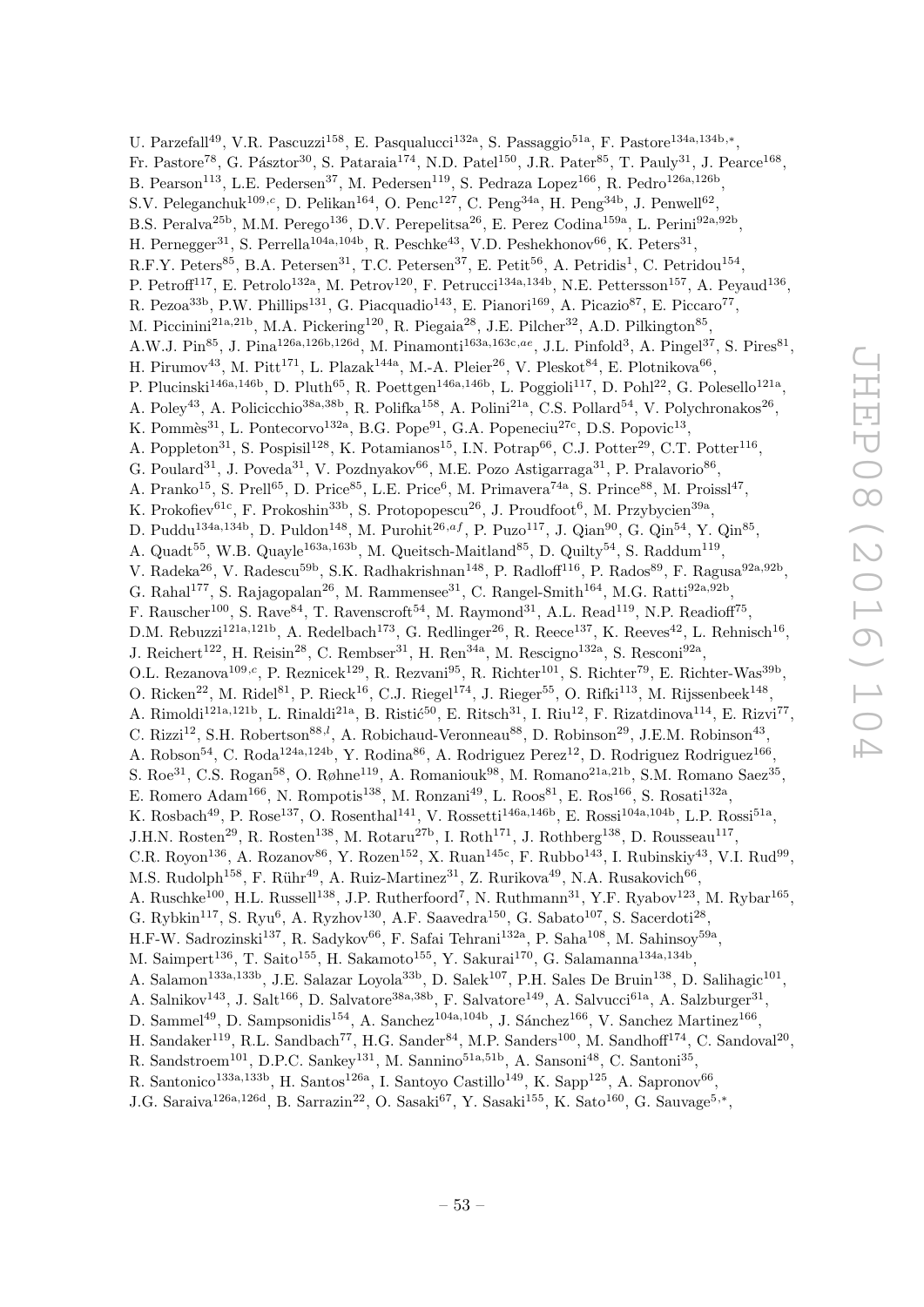E. Sauvan<sup>5</sup>, G. Savage<sup>78</sup>, P. Savard<sup>158,d</sup>, C. Sawyer<sup>131</sup>, L. Sawyer<sup>80,o</sup>, J. Saxon<sup>32</sup>, C. Sbarra<sup>21a</sup>, A. Sbrizzi<sup>21a,21b</sup>, T. Scanlon<sup>79</sup>, D.A. Scannicchio<sup>162</sup>, M. Scarcella<sup>150</sup>, V. Scarfone<sup>38a,38b</sup>, J. Schaarschmidt<sup>171</sup>, P. Schacht<sup>101</sup>, D. Schaefer<sup>31</sup>, R. Schaefer<sup>43</sup>, J. Schaeffer<sup>84</sup>, S. Schaepe<sup>22</sup>, S. Schaetzel<sup>59b</sup>, U. Schäfer<sup>84</sup>, A.C. Schaffer<sup>117</sup>, D. Schaile<sup>100</sup>, R.D. Schamberger<sup>148</sup>, V. Scharf<sup>59a</sup>, V.A. Schegelsky<sup>123</sup>, D. Scheirich<sup>129</sup>, M. Schernau<sup>162</sup>, C. Schiavi<sup>51a,51b</sup>, C. Schillo<sup>49</sup>, M. Schioppa<sup>38a,38b</sup>, S. Schlenker<sup>31</sup>, K. Schmieden<sup>31</sup>, C. Schmitt<sup>84</sup>, S. Schmitt<sup>43</sup>, S. Schmitz<sup>84</sup>, B. Schneider<sup>159a</sup>, Y.J. Schnellbach<sup>75</sup>, U. Schnoor<sup>49</sup>, L. Schoeffel<sup>136</sup>, A. Schoening<sup>59b</sup>, B.D. Schoenrock<sup>91</sup>, E. Schopf<sup>22</sup>, A.L.S. Schorlemmer<sup>44</sup>, M. Schott<sup>84</sup>, D. Schouten<sup>159a</sup>, J. Schovancova<sup>8</sup>, S. Schramm<sup>50</sup>, M. Schreyer<sup>173</sup>, N. Schuh<sup>84</sup>, M.J. Schultens<sup>22</sup>, H.-C. Schultz-Coulon<sup>59a</sup>, H. Schulz<sup>16</sup>, M. Schumacher<sup>49</sup>, B.A. Schumm<sup>137</sup>, Ph. Schune<sup>136</sup>, C. Schwanenberger<sup>85</sup>, A. Schwartzman<sup>143</sup>, T.A. Schwarz<sup>90</sup>, Ph. Schwegler<sup>101</sup>, H. Schweiger<sup>85</sup>, Ph. Schwemling<sup>136</sup>, R. Schwienhorst<sup>91</sup>, J. Schwindling<sup>136</sup>, T. Schwindt<sup>22</sup>, G. Sciolla<sup>24</sup>, F. Scuri<sup>124a,124b</sup>, F. Scutti<sup>89</sup>, J. Searcy<sup>90</sup>, P. Seema<sup>22</sup>, S.C. Seidel<sup>105</sup>, A. Seiden<sup>137</sup>, F. Seifert<sup>128</sup>, J.M. Seixas<sup>25a</sup>, G. Sekhniaidze<sup>104a</sup>, K. Sekhon<sup>90</sup>, S.J. Sekula<sup>41</sup>, D.M. Seliverstov<sup>123,\*</sup>, N. Semprini-Cesari<sup>21a,21b</sup>, C. Serfon<sup>119</sup>, L. Serin<sup>117</sup>, L. Serkin<sup>163a,163b</sup>, M. Sessa<sup>134a,134b</sup>, R. Seuster<sup>159a</sup>, H. Severini<sup>113</sup>, T. Sfiligoj<sup>76</sup>, F. Sforza<sup>31</sup>, A. Sfyrla<sup>50</sup>, E. Shabalina<sup>55</sup>, N.W. Shaikh<sup>146a,146b</sup>, L.Y. Shan<sup>34a</sup>, R. Shang<sup>165</sup>, J.T. Shank<sup>23</sup>, M. Shapiro<sup>15</sup>, P.B. Shatalov<sup>97</sup>, K. Shaw<sup>163a,163b</sup>, S.M. Shaw<sup>85</sup>, A. Shcherbakova<sup>146a,146b</sup>, C.Y. Shehu<sup>149</sup>, P. Sherwood<sup>79</sup>, L. Shi $^{151,ag}$ , S. Shimizu<sup>68</sup>, C.O. Shimmin<sup>162</sup>, M. Shimojima<sup>102</sup>, M. Shiyakova<sup>66,ah</sup>, A. Shmeleva<sup>96</sup>, D. Shoaleh Saadi $^{95}$ , M.J. Shochet<sup>32</sup>, S. Shojaii $^{92a,92b}$ , S. Shrestha<sup>111</sup>, E. Shulga<sup>98</sup>, M.A. Shupe<sup>7</sup>, P. Sicho<sup>127</sup>, P.E. Sidebo<sup>147</sup>, O. Sidiropoulou<sup>173</sup>, D. Sidorov<sup>114</sup>, A. Sidoti<sup>21a,21b</sup>, F. Siegert<sup>45</sup>, Dj. Sijacki<sup>13</sup>, J. Silva<sup>126a,126d</sup>, S.B. Silverstein<sup>146a</sup>, V. Simak<sup>128</sup>, O. Simard<sup>5</sup>, Lj. Simic<sup>13</sup>, S. Simion<sup>117</sup>, E. Simioni<sup>84</sup>, B. Simmons<sup>79</sup>, D. Simon<sup>35</sup>, M. Simon<sup>84</sup>, P. Sinervo<sup>158</sup>, N.B. Sinev<sup>116</sup>, M. Sioli $^{21a,21b}$ , G. Siragusa $^{173}$ , S.Yu. Sivoklokov $^{99}$ , J. Sjölin $^{146a,146b}$ , T.B. Sjursen $^{14}$ , M.B. Skinner<sup>73</sup>, H.P. Skottowe<sup>58</sup>, P. Skubic<sup>113</sup>, M. Slater<sup>18</sup>, T. Slavicek<sup>128</sup>, M. Slawinska<sup>107</sup>, K. Sliwa<sup>161</sup>, R. Slovak<sup>129</sup>, V. Smakhtin<sup>171</sup>, B.H. Smart<sup>5</sup>, L. Smestad<sup>14</sup>, S.Yu. Smirnov<sup>98</sup>, Y. Smirnov<sup>98</sup>, L.N. Smirnova<sup>99,ai</sup>, O. Smirnova<sup>82</sup>, M.N.K. Smith<sup>36</sup>, R.W. Smith<sup>36</sup>, M. Smizanska<sup>73</sup>, K. Smolek<sup>128</sup>, A.A. Snesarev<sup>96</sup>, G. Snidero<sup>77</sup>, S. Snyder<sup>26</sup>, R. Sobie<sup>168,*l*</sup>, F. Socher<sup>45</sup>, A. Soffer<sup>153</sup>, D.A. Soh<sup>151,ag</sup>, G. Sokhrannyi<sup>76</sup>, C.A. Solans Sanchez<sup>31</sup>, M. Solar<sup>128</sup>, E.Yu. Soldatov<sup>98</sup>, U. Soldevila<sup>166</sup>, A.A. Solodkov<sup>130</sup>, A. Soloshenko<sup>66</sup>, O.V. Solovyanov<sup>130</sup>, V. Solovyev<sup>123</sup>, P. Sommer<sup>49</sup>, H. Son<sup>161</sup>, H.Y. Song<sup>34b,z</sup>, A. Sood<sup>15</sup>, A. Sopczak<sup>128</sup>, V. Sopko<sup>128</sup>, V. Sorin<sup>12</sup>, D. Sosa<sup>59b</sup>, C.L. Sotiropoulou<sup>124a,124b</sup>, R. Soualah<sup>163a,163c</sup>, A.M. Soukharev<sup>109,c</sup>, D. South<sup>43</sup>, B.C. Sowden<sup>78</sup>, S. Spagnolo<sup>74a,74b</sup>, M. Spalla<sup>124a,124b</sup>, M. Spangenberg<sup>169</sup>, F. Spanò<sup>78</sup>, D. Sperlich<sup>16</sup>, F. Spettel<sup>101</sup>, R. Spighi<sup>21a</sup>, G. Spigo<sup>31</sup>, L.A. Spiller<sup>89</sup>, M. Spousta<sup>129</sup>, R.D. St. Denis<sup>54,\*</sup>, A. Stabile<sup>92a</sup>, S. Staerz<sup>31</sup>, J. Stahlman<sup>122</sup>, R. Stamen<sup>59a</sup>, S. Stamm<sup>16</sup>, E. Stanecka<sup>40</sup>, R.W. Stanek<sup>6</sup>, C. Stanescu<sup>134a</sup>, M. Stanescu-Bellu<sup>43</sup>, M.M. Stanitzki<sup>43</sup>, S. Stapnes<sup>119</sup>, E.A. Starchenko<sup>130</sup>, G.H. Stark<sup>32</sup>, J. Stark<sup>56</sup>, P. Staroba<sup>127</sup>, P. Starovoitov<sup>59a</sup>, R. Staszewski<sup>40</sup>, P. Steinberg<sup>26</sup>, B. Stelzer<sup>142</sup>, H.J. Stelzer<sup>31</sup>, O. Stelzer-Chilton<sup>159a</sup>, H. Stenzel<sup>53</sup>, G.A. Stewart<sup>54</sup>, J.A. Stillings<sup>22</sup>, M.C. Stockton<sup>88</sup>, M. Stoebe<sup>88</sup>, G. Stoicea<sup>27b</sup>, P. Stolte<sup>55</sup>, S. Stonjek<sup>101</sup>, A.R. Stradling<sup>8</sup>, A. Straessner<sup>45</sup>, M.E. Stramaglia<sup>17</sup>, J. Strandberg<sup>147</sup>, S. Strandberg<sup>146a, 146b</sup>, A. Strandlie<sup>119</sup>, M. Strauss<sup>113</sup>, P. Strizenec<sup>144b</sup>, R. Ströhmer<sup>173</sup>, D.M. Strom<sup>116</sup>, R. Stroynowski<sup>41</sup>, A. Strubig<sup>106</sup>, S.A. Stucci<sup>17</sup>, B. Stugu<sup>14</sup>, N.A. Styles<sup>43</sup>, D. Su<sup>143</sup>, J. Su<sup>125</sup>, R. Subramaniam<sup>80</sup>, S. Suchek<sup>59a</sup>, Y. Sugaya<sup>118</sup>, M. Suk<sup>128</sup>, V.V. Sulin<sup>96</sup>, S. Sultansoy<sup>4c</sup>, T. Sumida<sup>69</sup>, S. Sun<sup>58</sup>, X. Sun<sup>34a</sup>, J.E. Sundermann<sup>49</sup>, K. Suruliz<sup>149</sup>, G. Susinno<sup>38a,38b</sup>, M.R. Sutton<sup>149</sup>, S. Suzuki<sup>67</sup>, M. Svatos<sup>127</sup>, M. Swiatlowski<sup>32</sup>, I. Sykora<sup>144a</sup>, T. Sykora<sup>129</sup>, D. Ta<sup>49</sup>, C. Taccini<sup>134a,134b</sup>, K. Tackmann<sup>43</sup>, J. Taenzer<sup>158</sup>, A. Taffard<sup>162</sup>, R. Tafirout<sup>159a</sup>, N. Taiblum<sup>153</sup>, H. Takai<sup>26</sup>, R. Takashima<sup>70</sup>, H. Takeda<sup>68</sup>, T. Takeshita<sup>140</sup>,

Y. Takubo<sup>67</sup>, M. Talby<sup>86</sup>, A.A. Talyshev<sup>109,c</sup>, J.Y.C. Tam<sup>173</sup>, K.G. Tan<sup>89</sup>, J. Tanaka<sup>155</sup>,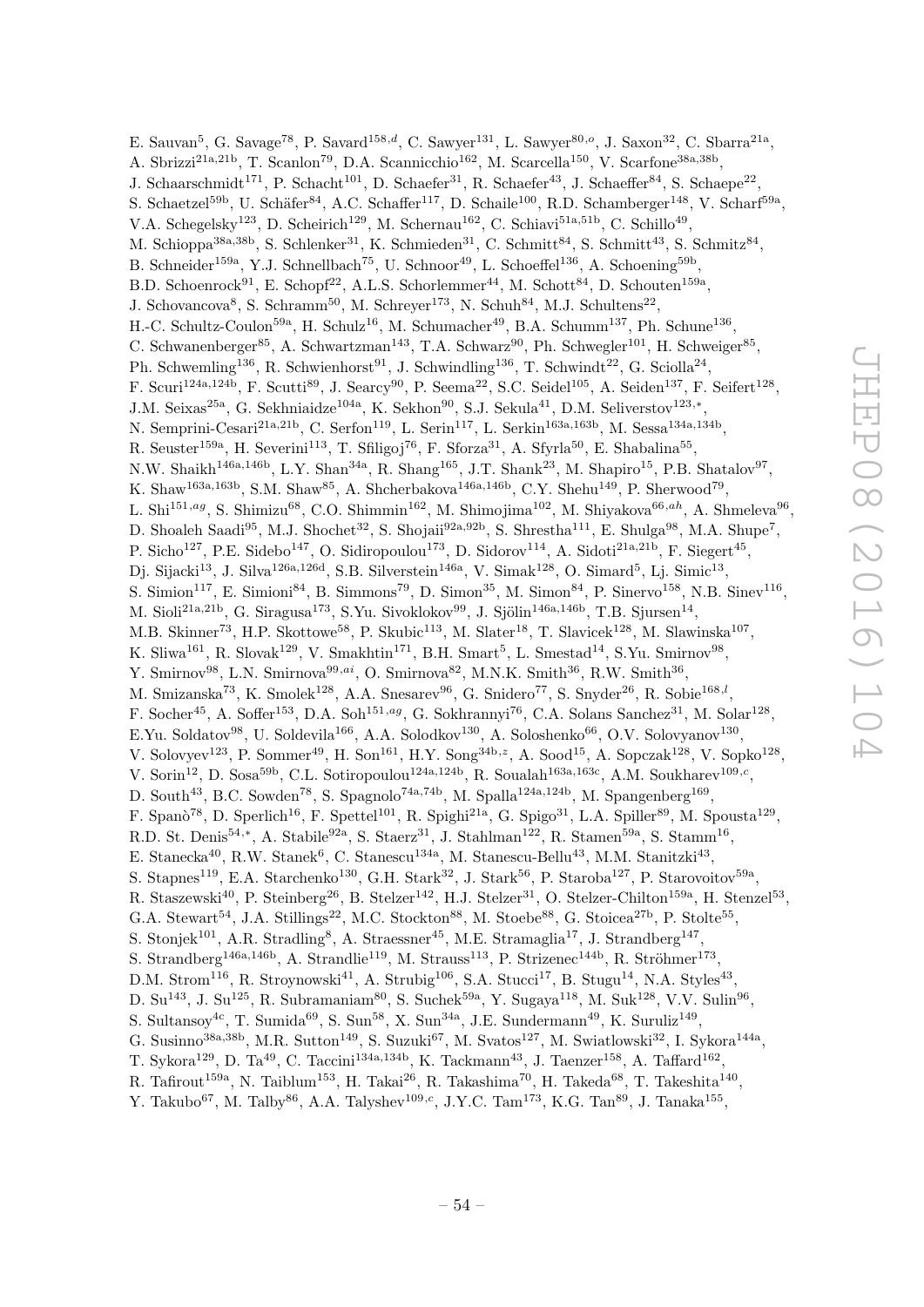R. Tanaka $^{117}$ , S. Tanaka $^{67}$ , B.B. Tannenwald $^{111}$ , S. Tapia Araya $^{33b}$ , S. Tapprogge $^{84}$ , S. Tarem $^{152}$ , G.F. Tartarelli<sup>92a</sup>, P. Tas<sup>129</sup>, M. Tasevsky<sup>127</sup>, T. Tashiro<sup>69</sup>, E. Tassi<sup>38a,38b</sup>, A. Tavares Delgado<sup>126a,126b</sup>, Y. Tayalati<sup>135d</sup>, A.C. Taylor<sup>105</sup>, G.N. Taylor<sup>89</sup>, P.T.E. Taylor<sup>89</sup>, W. Taylor<sup>159b</sup>, F.A. Teischinger<sup>31</sup>, P. Teixeira-Dias<sup>78</sup>, K.K. Temming<sup>49</sup>, D. Temple<sup>142</sup>, H. Ten Kate<sup>31</sup>, P.K. Teng<sup>151</sup>, J.J. Teoh<sup>118</sup>, F. Tepel<sup>174</sup>, S. Terada<sup>67</sup>, K. Terashi<sup>155</sup>, J. Terron<sup>83</sup>, S. Terzo<sup>101</sup>, M. Testa<sup>48</sup>, R.J. Teuscher<sup>158,*l*</sup>, T. Theveneaux-Pelzer<sup>86</sup>, J.P. Thomas<sup>18</sup>, J. Thomas-Wilsker<sup>78</sup>, E.N. Thompson<sup>36</sup>, P.D. Thompson<sup>18</sup>, R.J. Thompson<sup>85</sup>, A.S. Thompson<sup>54</sup>, L.A. Thomsen<sup>175</sup>, E. Thomson<sup>122</sup>, M. Thomson<sup>29</sup>, M.J. Tibbetts<sup>15</sup>, R.E. Ticse Torres<sup>86</sup>, V.O. Tikhomirov<sup>96,aj</sup>, Yu.A. Tikhonov<sup>109,c</sup>, S. Timoshenko<sup>98</sup>, P. Tipton<sup>175</sup>, S. Tisserant<sup>86</sup>, K. Todome<sup>157</sup>, T. Todorov<sup>5,\*</sup>, S. Todorova-Nova<sup>129</sup>, J. Tojo<sup>71</sup>, S. Tokár<sup>144a</sup>, K. Tokushuku<sup>67</sup>, E. Tolley<sup>58</sup>, L. Tomlinson<sup>85</sup>, M. Tomoto<sup>103</sup>, L. Tompkins<sup>143,ak</sup>, K. Toms<sup>105</sup>, B. Tong<sup>58</sup>, E. Torrence<sup>116</sup>, H. Torres<sup>142</sup>, E. Torró Pastor<sup>138</sup>, J. Toth<sup>86,al</sup>, F. Touchard<sup>86</sup>, D.R. Tovey<sup>139</sup>, T. Trefzger<sup>173</sup>, L. Tremblet<sup>31</sup>, A. Tricoli<sup>31</sup>, I.M. Trigger<sup>159a</sup>, S. Trincaz-Duvoid<sup>81</sup>, M.F. Tripiana<sup>12</sup>, W. Trischuk<sup>158</sup>, B. Trocmé<sup>56</sup>, A. Trofymov<sup>43</sup>, C. Troncon<sup>92a</sup>, M. Trottier-McDonald<sup>15</sup>, M. Trovatelli<sup>168</sup>, L. Truong<sup>163a,163b</sup>, M. Trzebinski<sup>40</sup>, A. Trzupek<sup>40</sup>, J.C-L. Tseng<sup>120</sup>, P.V. Tsiareshka<sup>93</sup>, G. Tsipolitis<sup>10</sup>, N. Tsirintanis<sup>9</sup>, S. Tsiskaridze<sup>12</sup>, V. Tsiskaridze<sup>49</sup>, E.G. Tskhadadze<sup>52a</sup>, K.M. Tsui<sup>61a</sup>, I.I. Tsukerman<sup>97</sup>, V. Tsulaia<sup>15</sup>, S. Tsuno<sup>67</sup>, D. Tsybychev<sup>148</sup>, A. Tudorache<sup>27b</sup>, V. Tudorache<sup>27b</sup>, A.N. Tuna<sup>58</sup>, S.A. Tupputi<sup>21a,21b</sup>, S. Turchikhin<sup>99,ai</sup>, D. Turecek<sup>128</sup>, D. Turgeman<sup>171</sup>, R. Turra<sup>92a,92b</sup>, A.J. Turvey<sup>41</sup>, P.M. Tuts<sup>36</sup>, M. Tylmad<sup>146a,146b</sup>, M. Tyndel<sup>131</sup>, G. Ucchielli<sup>21a,21b</sup>, I. Ueda<sup>155</sup>, R. Ueno<sup>30</sup>, M. Ughetto<sup>146a,146b</sup>, F. Ukegawa<sup>160</sup>, G. Unal<sup>31</sup>, A. Undrus<sup>26</sup>, G. Unel<sup>162</sup>, F.C. Ungaro<sup>89</sup>, Y. Unno<sup>67</sup>, C. Unverdorben<sup>100</sup>, J. Urban<sup>144b</sup>, P. Urquijo<sup>89</sup>, P. Urrejola<sup>84</sup>, G. Usai<sup>8</sup>, A. Usanova<sup>63</sup>, L. Vacavant<sup>86</sup>, V. Vacek<sup>128</sup>, B. Vachon<sup>88</sup>, C. Valderanis<sup>84</sup>, E. Valdes Santurio<sup>146a,146b</sup>, N. Valencic<sup>107</sup>, S. Valentinetti<sup>21a,21b</sup>, A. Valero<sup>166</sup>, L. Valery<sup>12</sup>, S. Valkar<sup>129</sup>, S. Vallecorsa<sup>50</sup>, J.A. Valls Ferrer<sup>166</sup>, W. Van Den Wollenberg<sup>107</sup>, P.C. Van Der Deijl<sup>107</sup>, R. van der Geer<sup>107</sup>, H. van der Graaf<sup>107</sup>, N. van Eldik<sup>152</sup>, P. van Gemmeren<sup>6</sup>, J. Van Nieuwkoop<sup>142</sup>, I. van Vulpen<sup>107</sup>, M.C. van Woerden<sup>31</sup>, M. Vanadia<sup>132a,132b</sup>, W. Vandelli<sup>31</sup>, R. Vanguri<sup>122</sup>, A. Vaniachine<sup>6</sup>, P. Vankov<sup>107</sup>, G. Vardanyan<sup>176</sup>, R. Vari<sup>132a</sup>, E.W. Varnes<sup>7</sup>, T. Varol<sup>41</sup>, D. Varouchas<sup>81</sup>, A. Vartapetian<sup>8</sup>, K.E. Varvell<sup>150</sup>, F. Vazeille<sup>35</sup>, T. Vazquez Schroeder<sup>88</sup>, J. Veatch<sup>7</sup>, L.M. Veloce<sup>158</sup>, F. Veloso<sup>126a,126c</sup>, S. Veneziano<sup>132a</sup>, A. Ventura<sup>74a,74b</sup>, M. Venturi<sup>168</sup>, N. Venturi<sup>158</sup>, A. Venturini<sup>24</sup>, V. Vercesi<sup>121a</sup>, M. Verducci<sup>132a,132b</sup>, W. Verkerke<sup>107</sup>, J.C. Vermeulen<sup>107</sup>, A. Vest<sup>45,am</sup>, M.C. Vetterli<sup>142,d</sup>, O. Viazlo<sup>82</sup>, I. Vichou<sup>165</sup>, T. Vickey<sup>139</sup>, O.E. Vickey Boeriu<sup>139</sup>, G.H.A. Viehhauser<sup>120</sup>, S. Viel<sup>15</sup>, R. Vigne<sup>63</sup>, M. Villa<sup>21a,21b</sup>, M. Villaplana Perez<sup>92a,92b</sup>, E. Vilucchi<sup>48</sup>, M.G. Vincter<sup>30</sup>, V.B. Vinogradov<sup>66</sup>, C. Vittori<sup>21a,21b</sup>, I. Vivarelli<sup>149</sup>, S. Vlachos<sup>10</sup>, M. Vlasak<sup>128</sup>, M. Vogel<sup>174</sup>, P. Vokac<sup>128</sup>, G. Volpi<sup>124a,124b</sup>, M. Volpi<sup>89</sup>, H. von der Schmitt<sup>101</sup>, E. von Toerne<sup>22</sup>, V. Vorobel<sup>129</sup>, K. Vorobev<sup>98</sup>, M. Vos<sup>166</sup>, R. Voss<sup>31</sup>, J.H. Vossebeld<sup>75</sup>, N. Vranjes<sup>13</sup>, M. Vranjes Milosavljevic<sup>13</sup>, V. Vrba<sup>127</sup>, M. Vreeswijk<sup>107</sup>, R. Vuillermet<sup>31</sup>, I. Vukotic<sup>32</sup>, Z. Vykydal<sup>128</sup>, P. Wagner<sup>22</sup>, W. Wagner<sup>174</sup>, H. Wahlberg<sup>72</sup>, S. Wahrmund<sup>45</sup>, J. Wakabayashi<sup>103</sup>, J. Walder<sup>73</sup>, R. Walker<sup>100</sup>, W. Walkowiak<sup>141</sup>, V. Wallangen<sup>146a,146b</sup>, C. Wang<sup>151</sup>, C. Wang<sup>34d,86</sup>, F. Wang<sup>172</sup>, H. Wang<sup>15</sup>, H. Wang<sup>41</sup>, J. Wang<sup>43</sup>, J. Wang<sup>150</sup>, K. Wang<sup>88</sup>, R. Wang<sup>6</sup>, S.M. Wang<sup>151</sup>, T. Wang<sup>22</sup>, T. Wang<sup>36</sup>, X. Wang<sup>175</sup>, C. Wanotayaroj<sup>116</sup>, A. Warburton<sup>88</sup>, C.P. Ward<sup>29</sup>, D.R. Wardrope<sup>79</sup>, A. Washbrook<sup>47</sup>, P.M. Watkins<sup>18</sup>, A.T. Watson<sup>18</sup>, I.J. Watson<sup>150</sup>, M.F. Watson<sup>18</sup>, G. Watts<sup>138</sup>, S. Watts<sup>85</sup>, B.M. Waugh<sup>79</sup>, S. Webb<sup>84</sup>, M.S. Weber<sup>17</sup>, S.W. Weber<sup>173</sup>, J.S. Webster<sup>6</sup>, A.R. Weidberg<sup>120</sup>, B. Weinert<sup>62</sup>, J. Weingarten<sup>55</sup>, C. Weiser<sup>49</sup>, H. Weits<sup>107</sup>, P.S. Wells<sup>31</sup>,

- T. Wenaus<sup>26</sup>, T. Wengler<sup>31</sup>, S. Wenig<sup>31</sup>, N. Wermes<sup>22</sup>, M. Werner<sup>49</sup>, P. Werner<sup>31</sup>, M. Wessels<sup>59a</sup>,
- J. Wetter<sup>161</sup>, K. Whalen<sup>116</sup>, N.L. Whallon<sup>138</sup>, A.M. Wharton<sup>73</sup>, A. White<sup>8</sup>, M.J. White<sup>1</sup>, R. White<sup>33b</sup>, S. White<sup>124a,124b</sup>, D. Whiteson<sup>162</sup>, F.J. Wickens<sup>131</sup>, W. Wiedenmann<sup>172</sup>,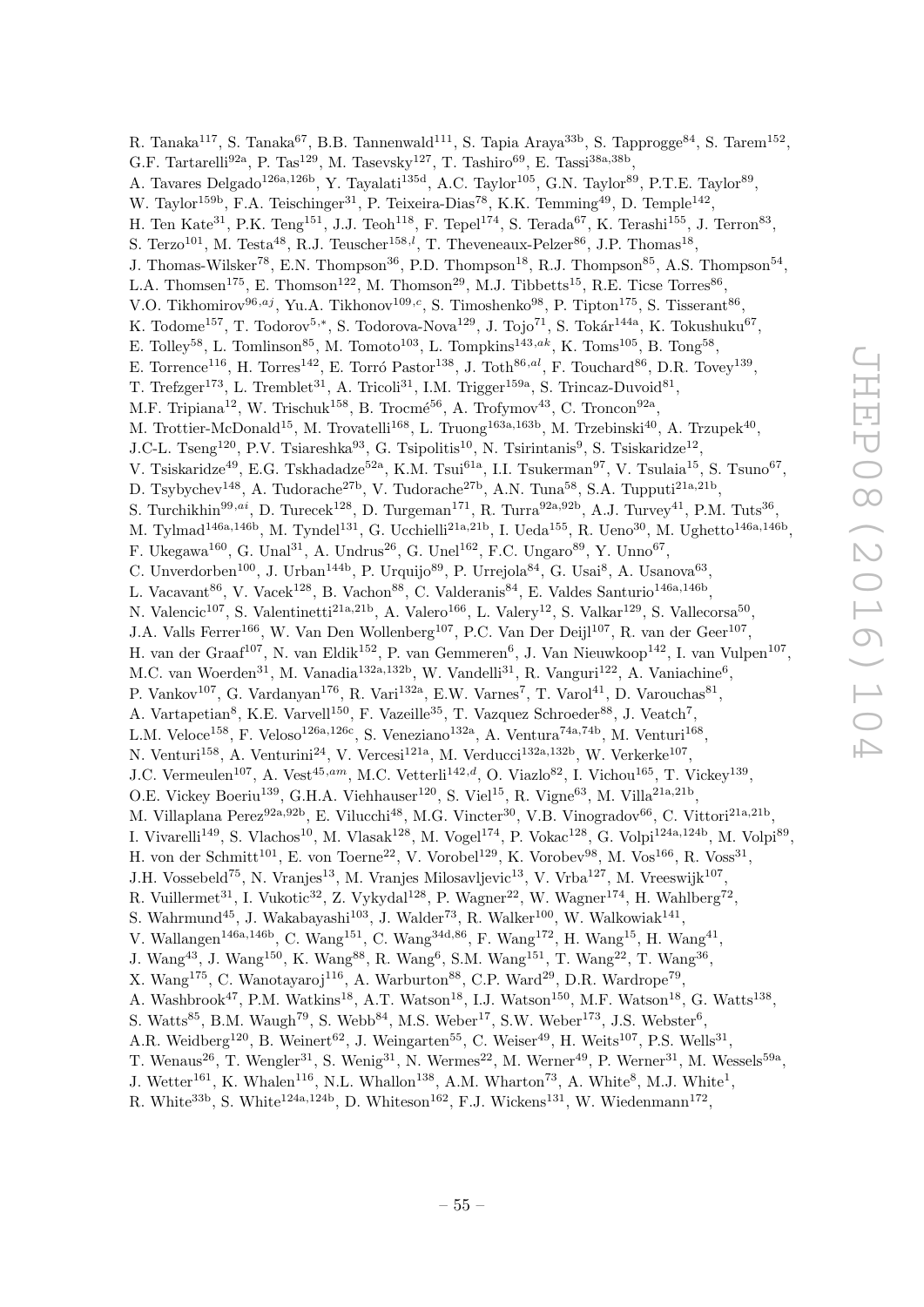M. Wielers<sup>131</sup>, P. Wienemann<sup>22</sup>, C. Wiglesworth<sup>37</sup>, L.A.M. Wiik-Fuchs<sup>22</sup>, A. Wildauer<sup>101</sup>,

H.G. Wilkens<sup>31</sup>, H.H. Williams<sup>122</sup>, S. Williams<sup>107</sup>, C. Willis<sup>91</sup>, S. Willocq<sup>87</sup>, J.A. Wilson<sup>18</sup>,

I. Wingerter-Seez<sup>5</sup>, F. Winklmeier<sup>116</sup>, O.J. Winston<sup>149</sup>, B.T. Winter<sup>22</sup>, M. Wittgen<sup>143</sup>,

J. Wittkowski<sup>100</sup>, S.J. Wollstadt<sup>84</sup>, M.W. Wolter<sup>40</sup>, H. Wolters<sup>126a,126c</sup>, B.K. Wosiek<sup>40</sup>,

J. Wotschack<sup>31</sup>, M.J. Woudstra<sup>85</sup>, K.W. Wozniak<sup>40</sup>, M. Wu<sup>56</sup>, M. Wu<sup>32</sup>, S.L. Wu<sup>172</sup>, X. Wu<sup>50</sup>,

Y. Wu $^{90}$ , T.R. Wyatt $^{85}$ , B.M. Wynne $^{47}$ , S. Xella<sup>37</sup>, D. Xu<sup>34a</sup>, L. Xu<sup>26</sup>, B. Yabsley<sup>150</sup>,

- S. Yacoob<sup>145a</sup>, R. Yakabe<sup>68</sup>, D. Yamaguchi<sup>157</sup>, Y. Yamaguchi<sup>118</sup>, A. Yamamoto<sup>67</sup>,
- S. Yamamoto<sup>155</sup>, T. Yamanaka<sup>155</sup>, K. Yamauchi<sup>103</sup>, Y. Yamazaki<sup>68</sup>, Z. Yan<sup>23</sup>, H. Yang<sup>34e</sup>,
- H. Yang<sup>172</sup>, Y. Yang<sup>151</sup>, Z. Yang<sup>14</sup>, W-M. Yao<sup>15</sup>, Y.C. Yap<sup>81</sup>, Y. Yasu<sup>67</sup>, E. Yatsenko<sup>5</sup>,
- K.H. Yau Wong<sup>22</sup>, J. Ye<sup>41</sup>, S. Ye<sup>26</sup>, I. Yeletskikh<sup>66</sup>, A.L. Yen<sup>58</sup>, E. Yildirim<sup>43</sup>, K. Yorita<sup>170</sup>,
- R. Yoshida<sup>6</sup>, K. Yoshihara<sup>122</sup>, C. Young<sup>143</sup>, C.J.S. Young<sup>31</sup>, S. Youssef<sup>23</sup>, D.R. Yu<sup>15</sup>, J. Yu<sup>8</sup>,
- J.M. Yu<sup>90</sup>, J. Yu<sup>65</sup>, L. Yuan<sup>68</sup>, S.P.Y. Yuen<sup>22</sup>, I. Yusuff<sup>29,an</sup>, B. Zabinski<sup>40</sup>, R. Zaidan<sup>34d</sup>,
- A.M. Zaitsev<sup>130,ac</sup>, N. Zakharchuk<sup>43</sup>, J. Zalieckas<sup>14</sup>, A. Zaman<sup>148</sup>, S. Zambito<sup>58</sup>,

L. Zanello<sup>132a,132b</sup>, D. Zanzi<sup>89</sup>, C. Zeitnitz<sup>174</sup>, M. Zeman<sup>128</sup>, A. Zemla<sup>39a</sup>, J.C. Zeng<sup>165</sup>,

- Q. Zeng<sup>143</sup>, K. Zengel<sup>24</sup>, O. Zenin<sup>130</sup>, T. Ženiš<sup>144a</sup>, D. Zerwas<sup>117</sup>, D. Zhang<sup>90</sup>, F. Zhang<sup>172</sup>,
- G. Zhang $^{34\text{b},z}$ , H. Zhang $^{34\text{c}}$ , J. Zhang $^6$ , L. Zhang $^{49}$ , R. Zhang $^{22}$ , R. Zhang $^{34\text{b},ao}$ , X. Zhang $^{34\text{d}}$ ,
- Z. Zhang<sup>117</sup>, X. Zhao<sup>41</sup>, Y. Zhao<sup>34d,117</sup>, Z. Zhao<sup>34b</sup>, A. Zhemchugov<sup>66</sup>, J. Zhong<sup>120</sup>, B. Zhou<sup>90</sup>,
- C. Zhou $^{46}$ , L. Zhou $^{36}$ , L. Zhou $^{41}$ , M. Zhou $^{148}$ , N. Zhou $^{34f}$ , C.G. Zhu $^{34d}$ , H. Zhu $^{34a}$ , J. Zhu $^{90}$ ,
- Y. Zhu<sup>34b</sup>, X. Zhuang<sup>34a</sup>, K. Zhukov<sup>96</sup>, A. Zibell<sup>173</sup>, D. Zieminska<sup>62</sup>, N.I. Zimine<sup>66</sup>,
- C. Zimmermann $^{84}$ , S. Zimmermann $^{49}$ , Z. Zinonos $^{55}$ , M. Zinser $^{84}$ , M. Ziolkowski $^{141}$ , L. Živković $^{13}$ ,
- G. Zobernig<sup>172</sup>, A. Zoccoli<sup>21a,21b</sup>, M. zur Nedden<sup>16</sup>, G. Zurzolo<sup>104a,104b</sup> and L. Zwalinski<sup>31</sup>
	- <sup>1</sup> Department of Physics, University of Adelaide, Adelaide, Australia
	- <sup>2</sup> Physics Department, SUNY Albany, Albany NY, United States of America
	- <sup>3</sup> Department of Physics, University of Alberta, Edmonton AB, Canada
	- $^{4-(a)}$  Department of Physics, Ankara University, Ankara;  $^{(b)}$  Istanbul Aydin University, Istanbul;  $^{(c)}$ Division of Physics, TOBB University of Economics and Technology, Ankara, Turkey
	- $5$  LAPP, CNRS/IN2P3 and Université Savoie Mont Blanc, Annecy-le-Vieux, France
	- <sup>6</sup> High Energy Physics Division, Argonne National Laboratory, Argonne IL, United States of America
	- <sup>7</sup> Department of Physics, University of Arizona, Tucson AZ, United States of America
	- <sup>8</sup> Department of Physics, The University of Texas at Arlington, Arlington TX, United States of America
	- <sup>9</sup> Physics Department, University of Athens, Athens, Greece
	- <sup>10</sup> Physics Department, National Technical University of Athens, Zografou, Greece
	- <sup>11</sup> Institute of Physics, Azerbaijan Academy of Sciences, Baku, Azerbaijan
	- $12$  Institut de Física d'Altes Energies (IFAE), The Barcelona Institute of Science and Technology, Barcelona, Spain, Spain
	- <sup>13</sup> Institute of Physics, University of Belgrade, Belgrade, Serbia
	- $14$  Department for Physics and Technology, University of Bergen, Bergen, Norway
	- <sup>15</sup> Physics Division, Lawrence Berkeley National Laboratory and University of California, Berkeley CA, United States of America
	- <sup>16</sup> Department of Physics, Humboldt University, Berlin, Germany
	- <sup>17</sup> Albert Einstein Center for Fundamental Physics and Laboratory for High Energy Physics, University of Bern, Bern, Switzerland
	- <sup>18</sup> School of Physics and Astronomy, University of Birmingham, Birmingham, United Kingdom
	- <sup>19</sup> (a) Department of Physics, Bogazici University, Istanbul; <sup>(b)</sup> Department of Physics Engineering, Gaziantep University, Gaziantep; <sup>(d)</sup> Istanbul Bilgi University, Faculty of Engineering and Natural Sciences, Istanbul,Turkey; <sup>(e)</sup> Bahcesehir University, Faculty of Engineering and Natural Sciences, Istanbul, Turkey, Turkey
	- <sup>20</sup> Centro de Investigaciones, Universidad Antonio Narino, Bogota, Colombia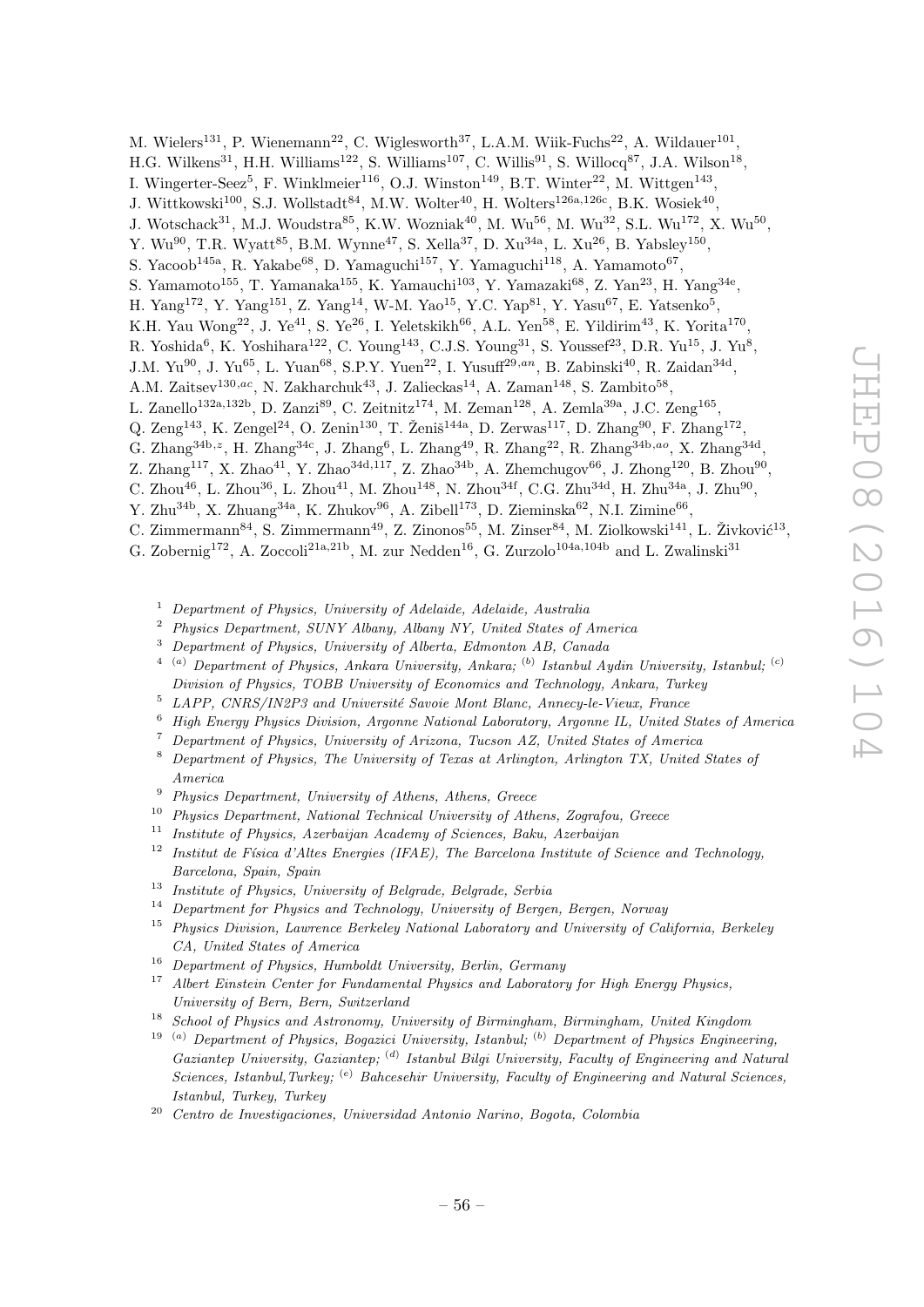- <sup>21 (a)</sup> INFN Sezione di Bologna; <sup>(b)</sup> Dipartimento di Fisica e Astronomia, Università di Bologna, Bologna, Italy
- <sup>22</sup> Physikalisches Institut, University of Bonn, Bonn, Germany
- <sup>23</sup> Department of Physics, Boston University, Boston MA, United States of America<sup>24</sup> Department of Physics, Brandeis University, Waltham MA, United States of Amer
- <sup>24</sup> Department of Physics, Brandeis University, Waltham MA, United States of America
- <sup>25 (a)</sup> Universidade Federal do Rio De Janeiro COPPE/EE/IF, Rio de Janeiro; <sup>(b)</sup> Electrical Circuits Department, Federal University of Juiz de Fora (UFJF), Juiz de Fora; <sup>(c)</sup> Federal University of Sao Joao del Rei (UFSJ), Sao Joao del Rei; <sup>(d)</sup> Instituto de Fisica, Universidade de Sao Paulo, Sao Paulo, Brazil
- <sup>26</sup> Physics Department, Brookhaven National Laboratory, Upton NY, United States of America
- <sup>27 (a</sup>) Transilvania University of Brasov, Brasov, Romania; <sup>(b)</sup> National Institute of Physics and Nuclear Engineering, Bucharest; <sup>(c)</sup> National Institute for Research and Development of Isotopic and Molecular Technologies, Physics Department, Cluj Napoca; <sup>(d)</sup> University Politehnica Bucharest, Bucharest; <sup>(e)</sup> West University in Timisoara, Timisoara, Romania
- <sup>28</sup> Departamento de Física, Universidad de Buenos Aires, Buenos Aires, Argentina
- <sup>29</sup> Cavendish Laboratory, University of Cambridge, Cambridge, United Kingdom<br><sup>30</sup> Department of Physics, Cambridge University, Ottowe ON, Canada
- <sup>30</sup> Department of Physics, Carleton University, Ottawa ON, Canada
- $31$  CERN, Geneva, Switzerland<br> $32$  Evrice Evrope Institute Hain
- <sup>32</sup> Enrico Fermi Institute, University of Chicago, Chicago IL, United States of America
- $33$ <sup>(a)</sup> Departamento de Física, Pontificia Universidad Católica de Chile, Santiago; <sup>(b)</sup> Departamento de Física, Universidad Técnica Federico Santa María, Valparaíso, Chile
- $34$ <sup>(a)</sup> Institute of High Energy Physics, Chinese Academy of Sciences, Beijing; <sup>(b)</sup> Department of Modern Physics, University of Science and Technology of China, Anhui;  $\binom{c}{r}$  Department of Physics, Nanjing University, Jiangsu; <sup>(d)</sup> School of Physics, Shandong University, Shandong; <sup>(e)</sup> Department of Physics and Astronomy, Shanghai Key Laboratory for Particle Physics and Cosmology, Shanghai Jiao Tong University, Shanghai; (also affiliated with PKU-CHEP);  $(f)$  Physics Department, Tsinghua University, Beijing 100084, China
- $35$  Laboratoire de Physique Corpusculaire, Clermont Université and Université Blaise Pascal and CNRS/IN2P3, Clermont-Ferrand, France
- <sup>36</sup> Nevis Laboratory, Columbia University, Irvington NY, United States of America
- <sup>37</sup> Niels Bohr Institute, University of Copenhagen, Kobenhavn, Denmark
- <sup>38 (a)</sup> INFN Gruppo Collegato di Cosenza, Laboratori Nazionali di Frascati; <sup>(b)</sup> Dipartimento di Fisica, Università della Calabria, Rende, Italy
- $39$ <sup>(a)</sup> AGH University of Science and Technology, Faculty of Physics and Applied Computer Science, Krakow; <sup>(b)</sup> Marian Smoluchowski Institute of Physics, Jagiellonian University, Krakow, Poland
- <sup>40</sup> Institute of Nuclear Physics Polish Academy of Sciences, Krakow, Poland
- <sup>41</sup> Physics Department, Southern Methodist University, Dallas TX, United States of America
- $42$  Physics Department, University of Texas at Dallas, Richardson TX, United States of America
- <sup>43</sup> DESY, Hamburg and Zeuthen, Germany
- <sup>44</sup> Institut für Experimentelle Physik IV, Technische Universität Dortmund, Dortmund, Germany<br><sup>45</sup> Institut für Kern, und Teilchennbusik, Technische Universität Dreeden, Dreeden, Germany
- <sup>45</sup> Institut für Kern- und Teilchenphysik, Technische Universität Dresden, Dresden, Germany
- <sup>46</sup> Department of Physics, Duke University, Durham NC, United States of America<sup>47</sup> SUPA School of Physics and Astronomy University of Elizabeth Editorial and A
- <sup>47</sup> SUPA School of Physics and Astronomy, University of Edinburgh, Edinburgh, United Kingdom
- <sup>48</sup> INFN Laboratori Nazionali di Frascati, Frascati, Italy
- <sup>49</sup> Fakultät für Mathematik und Physik, Albert-Ludwigs-Universität, Freiburg, Germany
- Section de Physique, Université de Genève, Geneva, Switzerland
- <sup>51 (a)</sup> INFN Sezione di Genova; <sup>(b)</sup> Dipartimento di Fisica, Università di Genova, Genova, Italy
- $52$ <sup>(a)</sup> E. Andronikashvili Institute of Physics, Iv. Javakhishvili Tbilisi State University, Tbilisi; <sup>(b)</sup> High Energy Physics Institute, Tbilisi State University, Tbilisi, Georgia
- $53$  II Physikalisches Institut, Justus-Liebig-Universität Giessen, Giessen, Germany
- <sup>54</sup> SUPA School of Physics and Astronomy, University of Glasgow, Glasgow, United Kingdom
- $55$  II Physikalisches Institut, Georg-August-Universität, Göttingen, Germany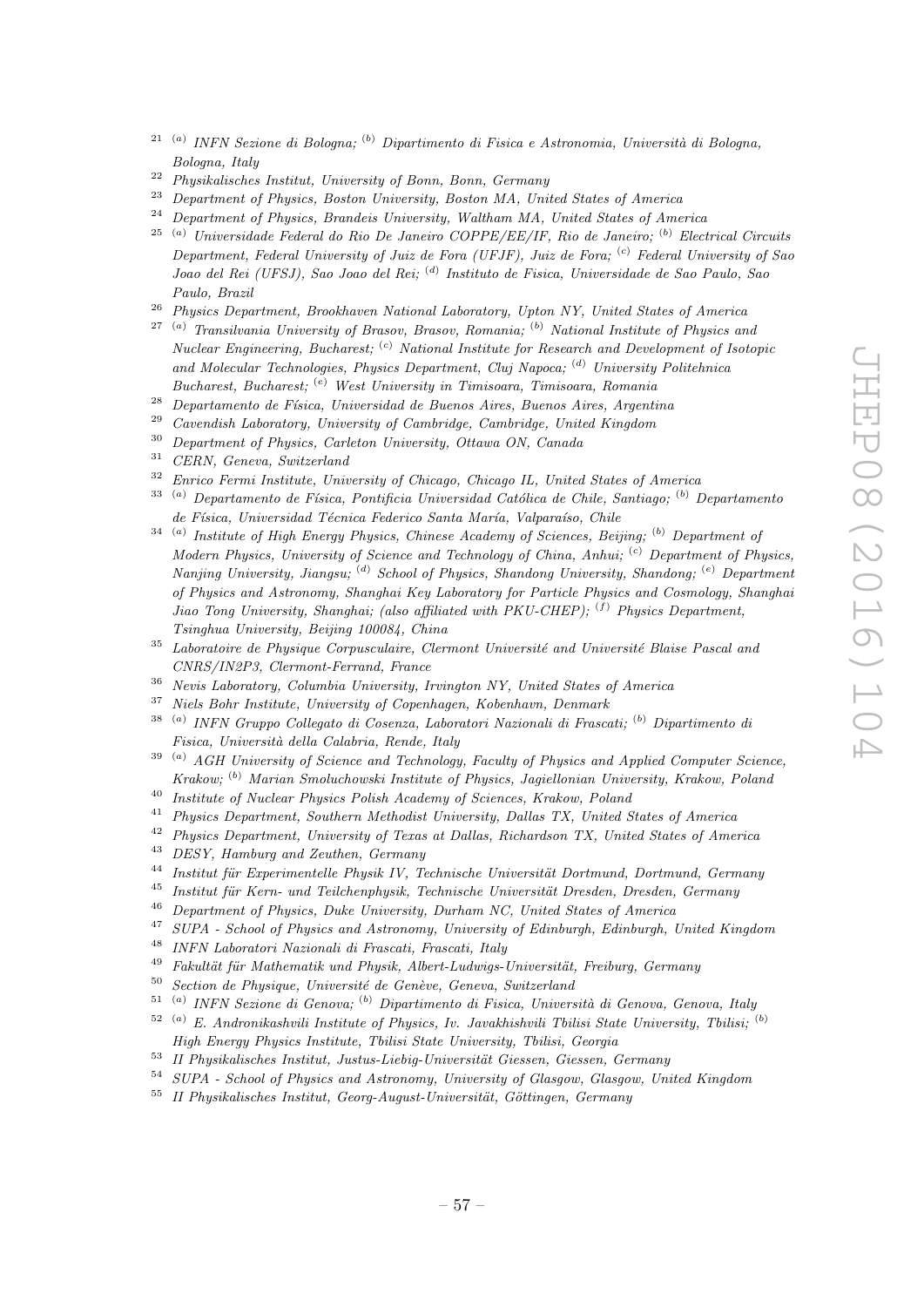- $56$  Laboratoire de Physique Subatomique et de Cosmologie, Université Grenoble-Alpes, CNRS/IN2P3, Grenoble, France
- <sup>57</sup> Department of Physics, Hampton University, Hampton VA, United States of America
- <sup>58</sup> Laboratory for Particle Physics and Cosmology, Harvard University, Cambridge MA, United States of America
- <sup>59 (a)</sup> Kirchhoff-Institut für Physik, Ruprecht-Karls-Universität Heidelberg, Heidelberg; <sup>(b)</sup> Physikalisches Institut, Ruprecht-Karls-Universität Heidelberg, Heidelberg; <sup>(c)</sup> ZITI Institut für technische Informatik, Ruprecht-Karls-Universität Heidelberg, Mannheim, Germany
- <sup>60</sup> Faculty of Applied Information Science, Hiroshima Institute of Technology, Hiroshima, Japan
- $\overset{61}{\sim}$  (a) Department of Physics, The Chinese University of Hong Kong, Shatin, N.T., Hong Kong; (b)
- Department of Physics, The University of Hong Kong, Hong Kong; <sup>(c)</sup> Department of Physics, The Hong Kong University of Science and Technology, Clear Water Bay, Kowloon, Hong Kong, China
- <sup>62</sup> Department of Physics, Indiana University, Bloomington IN, United States of America
- <sup>63</sup> Institut für Astro- und Teilchenphysik, Leopold-Franzens-Universität, Innsbruck, Austria<br><sup>64</sup> University of Jeans Jeans City IA, United States of America
- <sup>64</sup> University of Iowa, Iowa City IA, United States of America<br><sup>65</sup> Department of Physics and Actronomy, Iowa State University
- <sup>65</sup> Department of Physics and Astronomy, Iowa State University, Ames IA, United States of America<br><sup>66</sup> Isint Institute for Nuclear Peasanch, IND Dukas, Dukas, Puscia
- $^{66}$  Joint Institute for Nuclear Research, JINR Dubna, Dubna, Russia<br> $^{67}$  KEK, High France Assetunter Because Openingting Turbule J
- <sup>67</sup> KEK, High Energy Accelerator Research Organization, Tsukuba, Japan<br><sup>68</sup> Curricular School of Science Kehr Huisensity Kehr Japan
- <sup>68</sup> Graduate School of Science, Kobe University, Kobe, Japan
- <sup>69</sup> Faculty of Science, Kyoto University, Kyoto, Japan
- <sup>70</sup> Kyoto University of Education, Kyoto, Japan
- <sup>71</sup> Department of Physics, Kyushu University, Fukuoka, Japan
- $72$  Instituto de Física La Plata, Universidad Nacional de La Plata and CONICET, La Plata, Argentina
- <sup>73</sup> Physics Department, Lancaster University, Lancaster, United Kingdom
- <sup>74 (a</sup>) INFN Sezione di Lecce; <sup>(b</sup>) Dipartimento di Matematica e Fisica, Università del Salento, Lecce, Italy
- <sup>75</sup> Oliver Lodge Laboratory, University of Liverpool, Liverpool, United Kingdom<br><sup>76</sup> Department of Physics, Jošef Stefan Institute and University of Livelians, L
- <sup>76</sup> Department of Physics, Jožef Stefan Institute and University of Ljubljana, Ljubljana, Slovenia<br><sup>77</sup> School of Physics and Actuarymy Queen Many University of Landan, Landan, United Kingdom
- <sup>77</sup> School of Physics and Astronomy, Queen Mary University of London, London, United Kingdom
- <sup>78</sup> Department of Physics, Royal Holloway University of London, Surrey, United Kingdom<br><sup>79</sup> Department of Physics and Astronomy, University College Landen, Landen, United King
- <sup>79</sup> Department of Physics and Astronomy, University College London, London, United Kingdom
- <sup>80</sup> Louisiana Tech University, Ruston LA, United States of America<sup>81</sup> Loboratoire de Physique Nucléaire et de Heutes Energies UPMC
- Laboratoire de Physique Nucléaire et de Hautes Energies, UPMC and Université Paris-Diderot and CNRS/IN2P3, Paris, France
- $82$  Fysiska institutionen, Lunds universitet, Lund, Sweden
- <sup>83</sup> Departamento de Fisica Teorica C-15, Universidad Autonoma de Madrid, Madrid, Spain
- $84$  Institut für Physik, Universität Mainz, Mainz, Germany
- <sup>85</sup> School of Physics and Astronomy, University of Manchester, Manchester, United Kingdom
- $86$  CPPM, Aix-Marseille Université and CNRS/IN2P3, Marseille, France
- <sup>87</sup> Department of Physics, University of Massachusetts, Amherst MA, United States of America<br><sup>88</sup> Department of Physics, McCill University, Montreal OC, Canada
- <sup>88</sup> Department of Physics, McGill University, Montreal QC, Canada<br><sup>89</sup> School of Physics, University of Melbourne, Victoria, Australia
- <sup>89</sup> School of Physics, University of Melbourne, Victoria, Australia<br><sup>90</sup> Department of Physics, The University of Michigan Augustable
- <sup>90</sup> Department of Physics, The University of Michigan, Ann Arbor MI, United States of America<br><sup>91</sup> Department of Physics and Astronomy, Michigan State University, East Langing MI, United St
- <sup>91</sup> Department of Physics and Astronomy, Michigan State University, East Lansing MI, United States of America
- <sup>92 (a)</sup> INFN Sezione di Milano; <sup>(b)</sup> Dipartimento di Fisica, Università di Milano, Milano, Italy
- 93 B.I. Stepanov Institute of Physics, National Academy of Sciences of Belarus, Minsk, Republic of Belarus
- <sup>94</sup> National Scientific and Educational Centre for Particle and High Energy Physics, Minsk, Republic of Belarus
- <sup>95</sup> Group of Particle Physics, University of Montreal, Montreal QC, Canada
- <sup>96</sup> P.N. Lebedev Physical Institute of the Russian Academy of Sciences, Moscow, Russia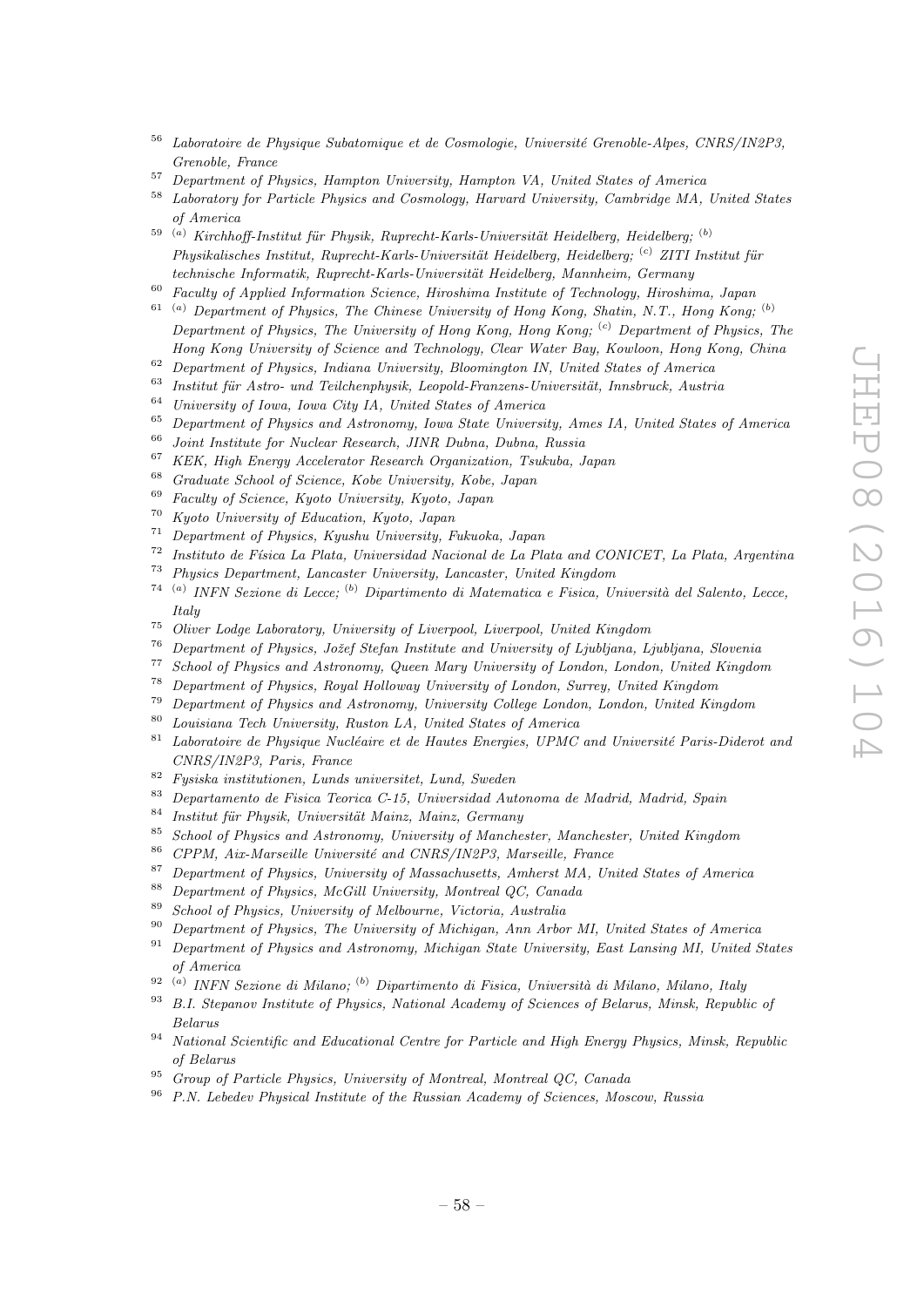- <sup>97</sup> Institute for Theoretical and Experimental Physics (ITEP), Moscow, Russia<br><sup>98</sup> Metianal Pessangk Nuclear University MEPLL Massey, Pussia
- <sup>98</sup> National Research Nuclear University MEPhI, Moscow, Russia<br><sup>99</sup> D.V. Skobeltean Institute of Nuclear Physics, M.V. Lomonoscan
- <sup>99</sup> D.V. Skobeltsyn Institute of Nuclear Physics, M.V. Lomonosov Moscow State University, Moscow, Russia
- $100$  Fakultät für Physik, Ludwig-Maximilians-Universität München, München, Germany
- $101$  Max-Planck-Institut für Physik (Werner-Heisenberg-Institut), München, Germany
- <sup>102</sup> Nagasaki Institute of Applied Science, Nagasaki, Japan<br><sup>103</sup> Curricute School of Science and Kahmati, Markana In
- <sup>103</sup> Graduate School of Science and Kobayashi-Maskawa Institute, Nagoya University, Nagoya, Japan
- 104 ( <sup>a)</sup> INFN Sezione di Napoli; <sup>(b)</sup> Dipartimento di Fisica, Università di Napoli, Napoli, Italy
- <sup>105</sup> Department of Physics and Astronomy, University of New Mexico, Albuquerque NM, United States of America
- <sup>106</sup> Institute for Mathematics, Astrophysics and Particle Physics, Radboud University Nijmegen/Nikhef, Nijmegen, Netherlands
- <sup>107</sup> Nikhef National Institute for Subatomic Physics and University of Amsterdam, Amsterdam, Netherlands
- <sup>108</sup> Department of Physics, Northern Illinois University, DeKalb IL, United States of America<br><sup>109</sup> Pueblace Institute of Nuclear Physics, SP PAS, Neugalianh, Puesia
- <sup>109</sup> Budker Institute of Nuclear Physics, SB RAS, Novosibirsk, Russia<br><sup>110</sup> David van Albertine New York Histography New York NY Heit
- <sup>110</sup> Department of Physics, New York University, New York NY, United States of America
- <sup>111</sup> Ohio State University, Columbus OH, United States of America<br> $\frac{112}{112}$  Example of States of Okument University Okument January
- <sup>112</sup> Faculty of Science, Okayama University, Okayama, Japan
- <sup>113</sup> Homer L. Dodge Department of Physics and Astronomy, University of Oklahoma, Norman OK, United States of America
- <sup>114</sup> Department of Physics, Oklahoma State University, Stillwater OK, United States of America
- <sup>115</sup> Palacký University, RCPTM, Olomouc, Czech Republic<br><sup>116</sup> Center for High Energy Physics, University of Oregon
- <sup>116</sup> Center for High Energy Physics, University of Oregon, Eugene OR, United States of America<br><sup>117</sup> LAL Haive Peris Sud. CNDS (INOP), University Peris Sector, Oregon, France
- LAL, Univ. Paris-Sud, CNRS/IN2P3, Université Paris-Saclay, Orsay, France
- <sup>118</sup> Graduate School of Science, Osaka University, Osaka, Japan<br><sup>119</sup> Department of Physics University of Oslo, Oslo, Namuay
- <sup>119</sup> Department of Physics, University of Oslo, Oslo, Norway<br><sup>120</sup> Department of Physics, Orford University, Orford, United
- <sup>120</sup> Department of Physics, Oxford University, Oxford, United Kingdom
- <sup>121 (a)</sup> INFN Sezione di Pavia; <sup>(b)</sup> Dipartimento di Fisica, Università di Pavia, Pavia, Italy
- <sup>122</sup> Department of Physics, University of Pennsylvania, Philadelphia PA, United States of America
- <sup>123</sup> National Research Centre "Kurchatov Institute" B.P.Konstantinov Petersburg Nuclear Physics Institute, St. Petersburg, Russia
- $124$ <sup>(a)</sup> INFN Sezione di Pisa; <sup>(b)</sup> Dipartimento di Fisica E. Fermi, Università di Pisa, Pisa, Italy
- <sup>125</sup> Department of Physics and Astronomy, University of Pittsburgh, Pittsburgh PA, United States of America
- <sup>126 (a)</sup> Laboratório de Instrumentação e Física Experimental de Partículas LIP, Lisboa; <sup>(b)</sup> Faculdade de Ciências, Universidade de Lisboa, Lisboa; <sup>(c)</sup> Department of Physics, University of Coimbra, Coimbra; <sup>(d)</sup> Centro de Física Nuclear da Universidade de Lisboa, Lisboa; <sup>(e)</sup> Departamento de Fisica, Universidade do Minho, Braga; <sup>(f)</sup> Departamento de Fisica Teorica y del Cosmos and CAFPE, Universidad de Granada, Granada (Spain); <sup>(g)</sup> Dep Fisica and CEFITEC of Faculdade de Ciencias e Tecnologia, Universidade Nova de Lisboa, Caparica, Portugal
- <sup>127</sup> Institute of Physics, Academy of Sciences of the Czech Republic, Praha, Czech Republic<br><sup>128</sup> Czech Technical University in Prague, Praha, Czech Penublic,
- <sup>128</sup> Czech Technical University in Prague, Praha, Czech Republic<br><sup>129</sup> Examine of Mathematics and Physics Charles University in B
- <sup>129</sup> Faculty of Mathematics and Physics, Charles University in Prague, Praha, Czech Republic
- <sup>130</sup> State Research Center Institute for High Energy Physics (Protvino), NRC KI, Russia
- <sup>131</sup> Particle Physics Department, Rutherford Appleton Laboratory, Didcot, United Kingdom
- <sup>132 (a)</sup> INFN Sezione di Roma; <sup>(b)</sup> Dipartimento di Fisica, Sapienza Università di Roma, Roma, Italy
- <sup>133 (a)</sup> INFN Sezione di Roma Tor Vergata; <sup>(b)</sup> Dipartimento di Fisica, Università di Roma Tor Vergata, Roma, Italy
- <sup>134 (a)</sup> INFN Sezione di Roma Tre; <sup>(b)</sup> Dipartimento di Matematica e Fisica, Università Roma Tre, Roma, Italy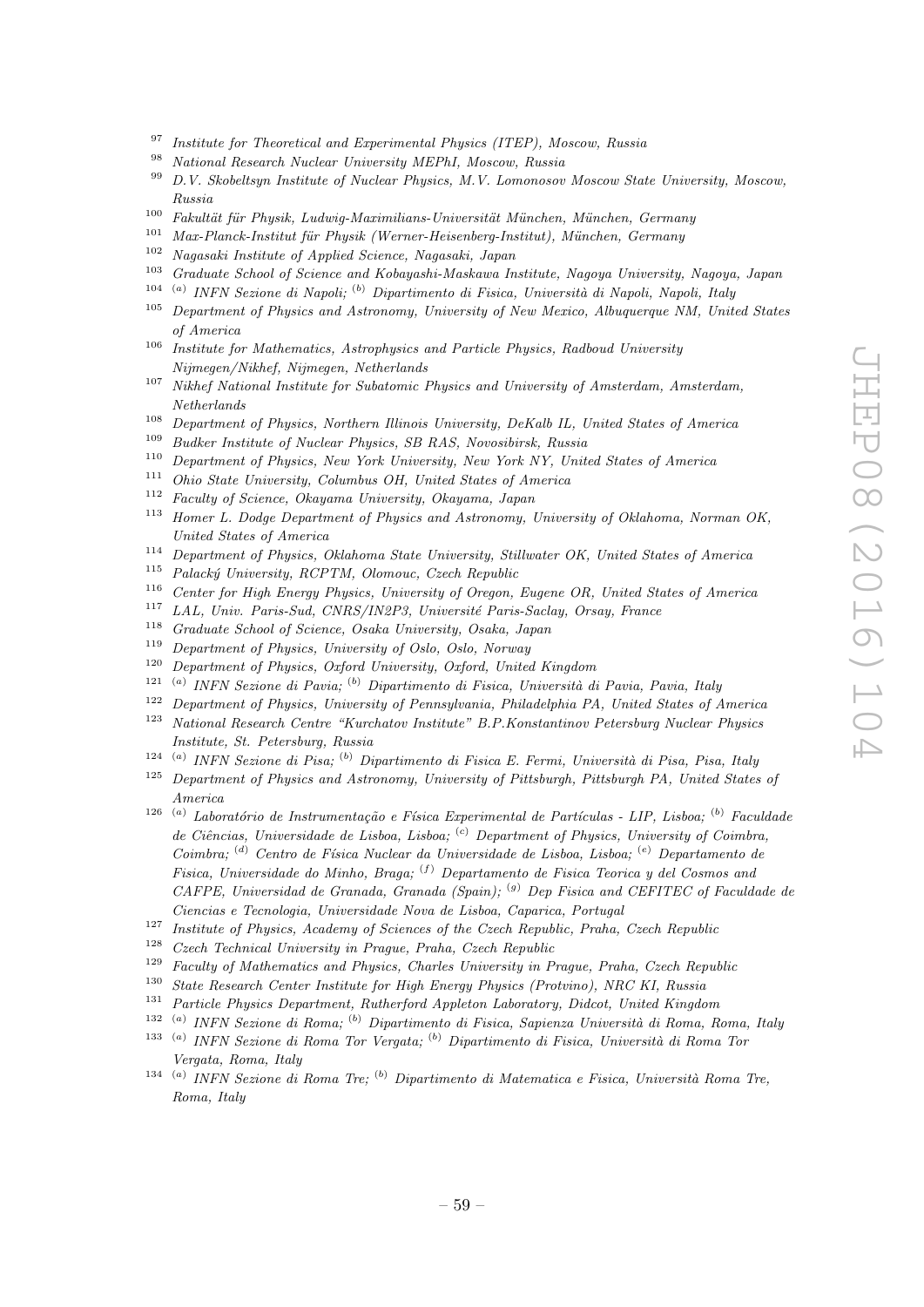- $135$ <sup>(a)</sup> Faculté des Sciences Ain Chock, Réseau Universitaire de Physique des Hautes Energies -Université Hassan II, Casablanca; <sup>(b)</sup> Centre National de l'Energie des Sciences Techniques Nucleaires, Rabat; <sup>(c)</sup> Faculté des Sciences Semlalia, Université Cadi Ayyad, LPHEA-Marrakech; (d) Faculté des Sciences, Université Mohamed Premier and LPTPM, Oujda;  $(e)$  Faculté des sciences, Université Mohammed V, Rabat, Morocco
- <sup>136</sup> DSM/IRFU (Institut de Recherches sur les Lois Fondamentales de l'Univers), CEA Saclay (Commissariat `a l'Energie Atomique et aux Energies Alternatives), Gif-sur-Yvette, France
- <sup>137</sup> Santa Cruz Institute for Particle Physics, University of California Santa Cruz, Santa Cruz CA, United States of America
- <sup>138</sup> Department of Physics, University of Washington, Seattle WA, United States of America
- <sup>139</sup> Department of Physics and Astronomy, University of Sheffield, Sheffield, United Kingdom<br><sup>140</sup> Department of Physics Shinghy University Negation Jensen
- <sup>140</sup> Department of Physics, Shinshu University, Nagano, Japan
- $141$  Fachbereich Physik, Universität Siegen, Siegen, Germany
- <sup>142</sup> Department of Physics, Simon Fraser University, Burnaby BC, Canada<br><sup>143</sup> SLAC National Assolution Lehenstern, Stanford CA, United States of the
- <sup>143</sup> SLAC National Accelerator Laboratory, Stanford CA, United States of America
- <sup>144 (a)</sup> Faculty of Mathematics, Physics & Informatics, Comenius University, Bratislava; <sup>(b)</sup> Department of Subnuclear Physics, Institute of Experimental Physics of the Slovak Academy of Sciences, Kosice, Slovak Republic
- <sup>145 (a)</sup> Department of Physics, University of Cape Town, Cape Town; <sup>(b)</sup> Department of Physics, University of Johannesburg, Johannesburg;  $\left( \text{c} \right)$  School of Physics, University of the Witwatersrand, Johannesburg, South Africa
- $146$ <sup>(a)</sup> Department of Physics, Stockholm University; <sup>(b)</sup> The Oskar Klein Centre, Stockholm, Sweden
- <sup>147</sup> Physics Department, Royal Institute of Technology, Stockholm, Sweden
- <sup>148</sup> Departments of Physics & Astronomy and Chemistry, Stony Brook University, Stony Brook NY, United States of America
- <sup>149</sup> Department of Physics and Astronomy, University of Sussex, Brighton, United Kingdom
- <sup>150</sup> School of Physics, University of Sydney, Sydney, Australia<br><sup>151</sup> Institute of Physics, Academia Sinics, Tringi, Trinuan
- <sup>151</sup> Institute of Physics, Academia Sinica, Taipei, Taiwan<br><sup>152</sup> Dependence of Physics, Technism, Israel Institute of C
- <sup>152</sup> Department of Physics, Technion: Israel Institute of Technology, Haifa, Israel
- <sup>153</sup> Raymond and Beverly Sackler School of Physics and Astronomy, Tel Aviv University, Tel Aviv, Israel
- <sup>154</sup> Department of Physics, Aristotle University of Thessaloniki, Thessaloniki, Greece<br><sup>155</sup> International Conten for Flementary Particle Physics and Department of Physics
- <sup>155</sup> International Center for Elementary Particle Physics and Department of Physics, The University of Tokyo, Tokyo, Japan
- <sup>156</sup> Graduate School of Science and Technology, Tokyo Metropolitan University, Tokyo, Japan
- <sup>157</sup> Department of Physics, Tokyo Institute of Technology, Tokyo, Japan
- <sup>158</sup> Department of Physics, University of Toronto, Toronto ON, Canada
- 159 ( <sup>a)</sup> TRIUMF, Vancouver BC; <sup>(b)</sup> Department of Physics and Astronomy, York University, Toronto ON, Canada
- <sup>160</sup> Faculty of Pure and Applied Sciences, and Center for Integrated Research in Fundamental Science and Engineering, University of Tsukuba, Tsukuba, Japan
- <sup>161</sup> Department of Physics and Astronomy, Tufts University, Medford MA, United States of America
- <sup>162</sup> Department of Physics and Astronomy, University of California Irvine, Irvine CA, United States of America
- <sup>163 (a)</sup> INFN Gruppo Collegato di Udine, Sezione di Trieste, Udine; <sup>(b)</sup> ICTP, Trieste; <sup>(c)</sup> Dipartimento di Chimica, Fisica e Ambiente, Università di Udine, Udine, Italy
- <sup>164</sup> Department of Physics and Astronomy, University of Uppsala, Uppsala, Sweden
- <sup>165</sup> Department of Physics, University of Illinois, Urbana IL, United States of America
- $166$  Instituto de Física Corpuscular (IFIC) and Departamento de Física Atómica, Molecular y Nuclear and Departamento de Ingeniería Electrónica and Instituto de Microelectrónica de Barcelona (IMB-CNM), University of Valencia and CSIC, Valencia, Spain
- <sup>167</sup> Department of Physics, University of British Columbia, Vancouver BC, Canada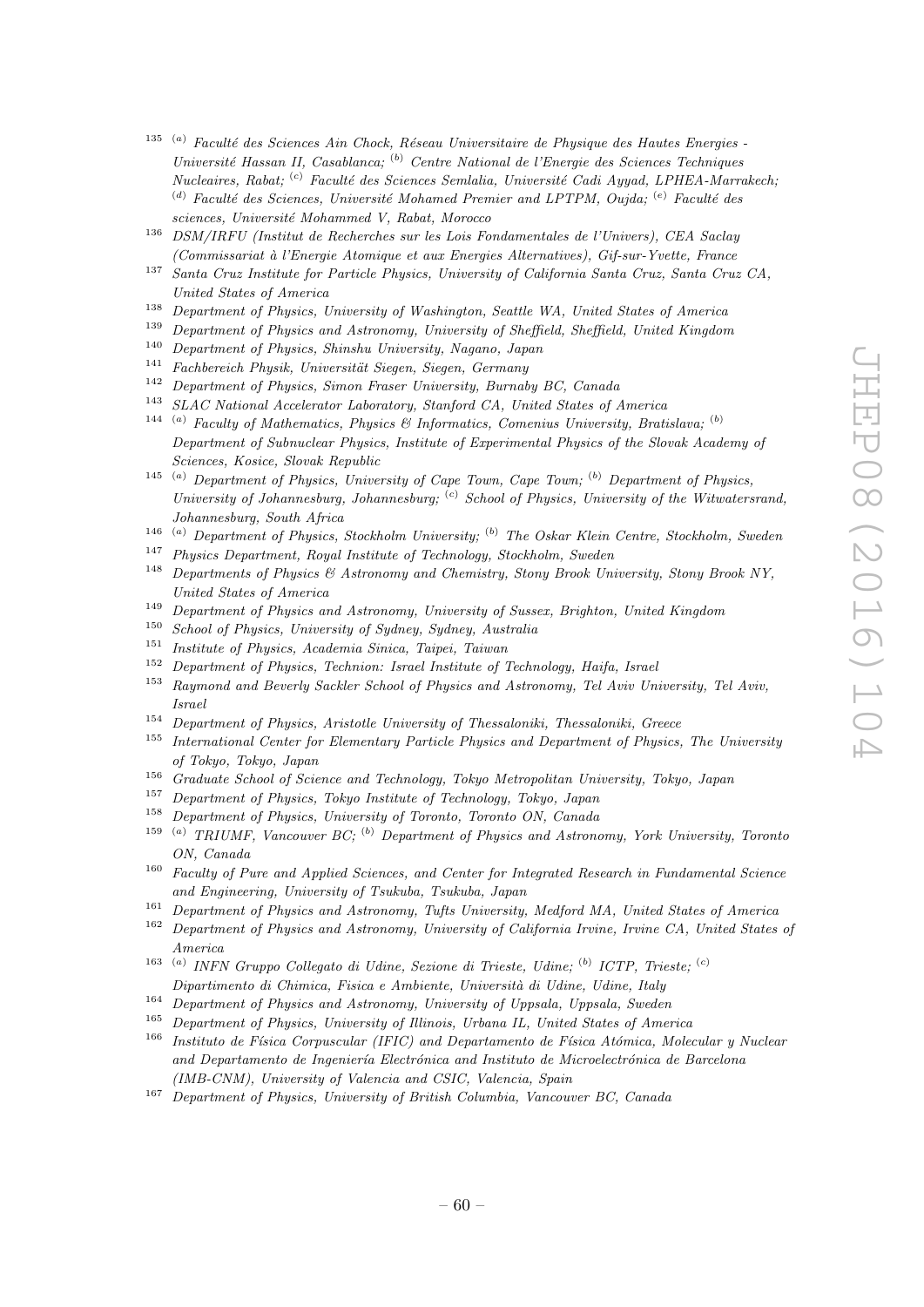- <sup>168</sup> Department of Physics and Astronomy, University of Victoria, Victoria BC, Canada<br><sup>169</sup> Department of Physics University of Wanwick Country, United Kingdom
- <sup>169</sup> Department of Physics, University of Warwick, Coventry, United Kingdom<br><sup>170</sup> Waseda University, Tokyo, Japan
- $170$  *Waseda University, Tokyo, Japan*<br> $171$  *Department of Particle Physics*
- <sup>171</sup> Department of Particle Physics, The Weizmann Institute of Science, Rehovot, Israel<br><sup>172</sup> Department of Physics, University of Wissensin, Madison WI, United States of Amer
- <sup>172</sup> Department of Physics, University of Wisconsin, Madison WI, United States of America<br><sup>173</sup> Estativity finally and Actronomic Julius Maximilians University Winsham Compan
- <sup>173</sup> Fakultät für Physik und Astronomie, Julius-Maximilians-Universität, Würzburg, Germany<br><sup>174</sup> Fakultät für Mathematik und Naturwissenschaften, Facharunne Phusik, Bergische Universi
- $Fakultät für Mathematik und Naturwissenschaften, Fachgruppe Physik, Bergische Universität$ Wuppertal, Wuppertal, Germany
- <sup>175</sup> Department of Physics, Yale University, New Haven CT, United States of America
- <sup>176</sup> Yerevan Physics Institute, Yerevan, Armenia
- $177$  Centre de Calcul de l'Institut National de Physique Nucléaire et de Physique des Particules (IN2P3), Villeurbanne, France
	- <sup>a</sup> Also at Department of Physics, King's College London, London, United Kingdom<br> $\frac{b}{a}$  Also at Institute of Physics, Agentaion, Agedomy of Sciences, Pelu, Agentaion
	- <sup>b</sup> Also at Institute of Physics, Azerbaijan Academy of Sciences, Baku, Azerbaijan
	- <sup>c</sup> Also at Novosibirsk State University, Novosibirsk, Russia
	- <sup>d</sup> Also at TRIUMF, Vancouver BC, Canada
	- <sup>e</sup> Also at Department of Physics & Astronomy, University of Louisville, Louisville, KY, United States of America
	- <sup>f</sup> Also at Department of Physics, California State University, Fresno CA, United States of America
	- <sup>9</sup> Also at Department of Physics, University of Fribourg, Fribourg, Switzerland
	- <sup>h</sup> Also at Departament de Fisica de la Universitat Autonoma de Barcelona, Barcelona, Spain
	- <sup>i</sup> Also at Departamento de Fisica e Astronomia, Faculdade de Ciencias, Universidade do Porto, Portugal
	- <sup>j</sup> Also at Tomsk State University, Tomsk, Russia
	- <sup>k</sup> Also at Universita di Napoli Parthenope, Napoli, Italy
	- <sup>l</sup> Also at Institute of Particle Physics (IPP), Canada
	- <sup>m</sup> Also at Department of Physics, St. Petersburg State Polytechnical University, St. Petersburg, Russia
	- $n$  Also at Department of Physics, The University of Michigan, Ann Arbor MI, United States of America
	- $\degree$  Also at Louisiana Tech University, Ruston LA, United States of America
	- <sup>p</sup> Also at Institucio Catalana de Recerca i Estudis Avancats, ICREA, Barcelona, Spain
	- Also at Graduate School of Science, Osaka University, Osaka, Japan
	- <sup>r</sup> Also at Department of Physics, National Tsing Hua University, Taiwan
	- <sup>s</sup> Also at Department of Physics, The University of Texas at Austin, Austin TX, United States of America
	- <sup>t</sup> Also at Institute of Theoretical Physics, Ilia State University, Tbilisi, Georgia
	- Also at CERN, Geneva, Switzerland
	- <sup>v</sup> Also at Georgian Technical University (GTU),Tbilisi, Georgia
	- <sup>w</sup> Also at Ochadai Academic Production, Ochanomizu University, Tokyo, Japan
	- <sup>x</sup> Also at Manhattan College, New York NY, United States of America
	- <sup>y</sup> Also at Hellenic Open University, Patras, Greece
- <sup>z</sup> Also at Institute of Physics, Academia Sinica, Taipei, Taiwan
- aa Also at Academia Sinica Grid Computing, Institute of Physics, Academia Sinica, Taipei, Taiwan
- ab Also at School of Physics, Shandong University, Shandong, China
- Also at Moscow Institute of Physics and Technology State University, Dolgoprudny, Russia
- <sup>ad</sup> Also at Section de Physique, Université de Genève, Geneva, Switzerland
- ae Also at International School for Advanced Studies (SISSA), Trieste, Italy
- $a<sup>f</sup>$  Also at Department of Physics and Astronomy, University of South Carolina, Columbia SC, United States of America
- <sup>ag</sup> Also at School of Physics and Engineering, Sun Yat-sen University, Guangzhou, China